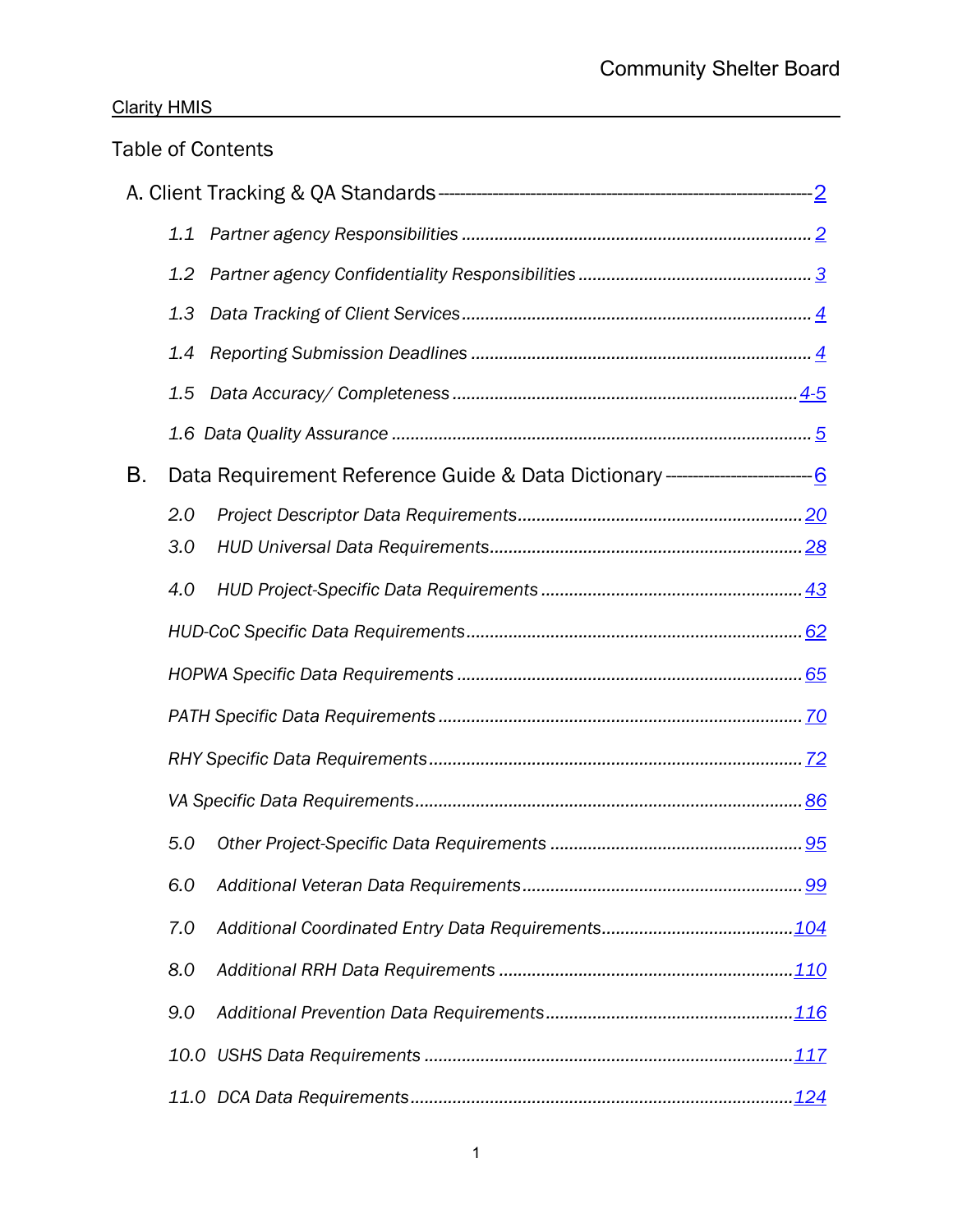# <span id="page-1-0"></span>Clarity HMIS Client Tracking and QA Standards

# *1.0 Client Tracking and QA Standards*

*Purpose: Establish minimum client tracking & QA standards for partner agencies to collect and maintain records for every client receiving services and assure the accuracy and completeness of such records in HMIS. This also establishes the ability to create unduplicated counts of clients using services across multiple projects.*

<span id="page-1-1"></span>1.1 Partner agency Responsibilities:

Partner agencies agree to:

- 1. Acquire and maintain computers, software and network connections necessary for data collection into HMIS.
- 2. Assure only trained, designated and HMIS certified staff enter and maintain data, and assure CSB that untrained/unauthorized personnel do not use HMIS.
- 3. Strictly adhere to the guidelines regarding confidentiality (see below).
- 4. Assure the accuracy of information entered into the system. Any updates in information, error or inaccuracy that comes to the attention of the partner agency will be corrected by such agency.
- 5. Present each client with a Client Acknowledgement for Electronic Data Collection.
- 6. Attempt to obtain a signed Client Acknowledgement for Electronic Data Collection form from each client before data is entered into the database and maintain this form on file at the agency in the client's file. If the Client Acknowledgement for Electronic Data Collection form is not signed, the agency must still electronically collect in HMIS any and all HMIS required data elements provided by the client to the agency. The agency may implement a more restrictive client privacy policy than the one mandated by CSB, so long as the agency provides evidence of such policy to CSB upon the execution of the Master Provider Agreement and the related Partnership Agreement(s) and as long as the policy does not prevent the agency from providing the required client-level HMIS data elements.
- 7. If the partner agency has a more restrictive HMIS related privacy policy than the one mandated by CSB, and such privacy policy disallows the collection and/or entry of protected personal information (name, birth date and social security number) in HMIS without written consent and the client refuses to provide written consent, the agency must enter the client's information without the protected personal information (name, birth date and social security number) by creating an "un-named" record for tracking purposes. Please reach out to the CSB Database Administrator to create this record. If the client consents with the electronic data collection, the agency must electronically collect in HMIS any and all HMIS required data elements provided by the client to the agency. The agency must provide CSB with its client privacy policy.
- 8. Perform routine Quality Assurance procedures to monitor data quality and promptly correct inaccuracies.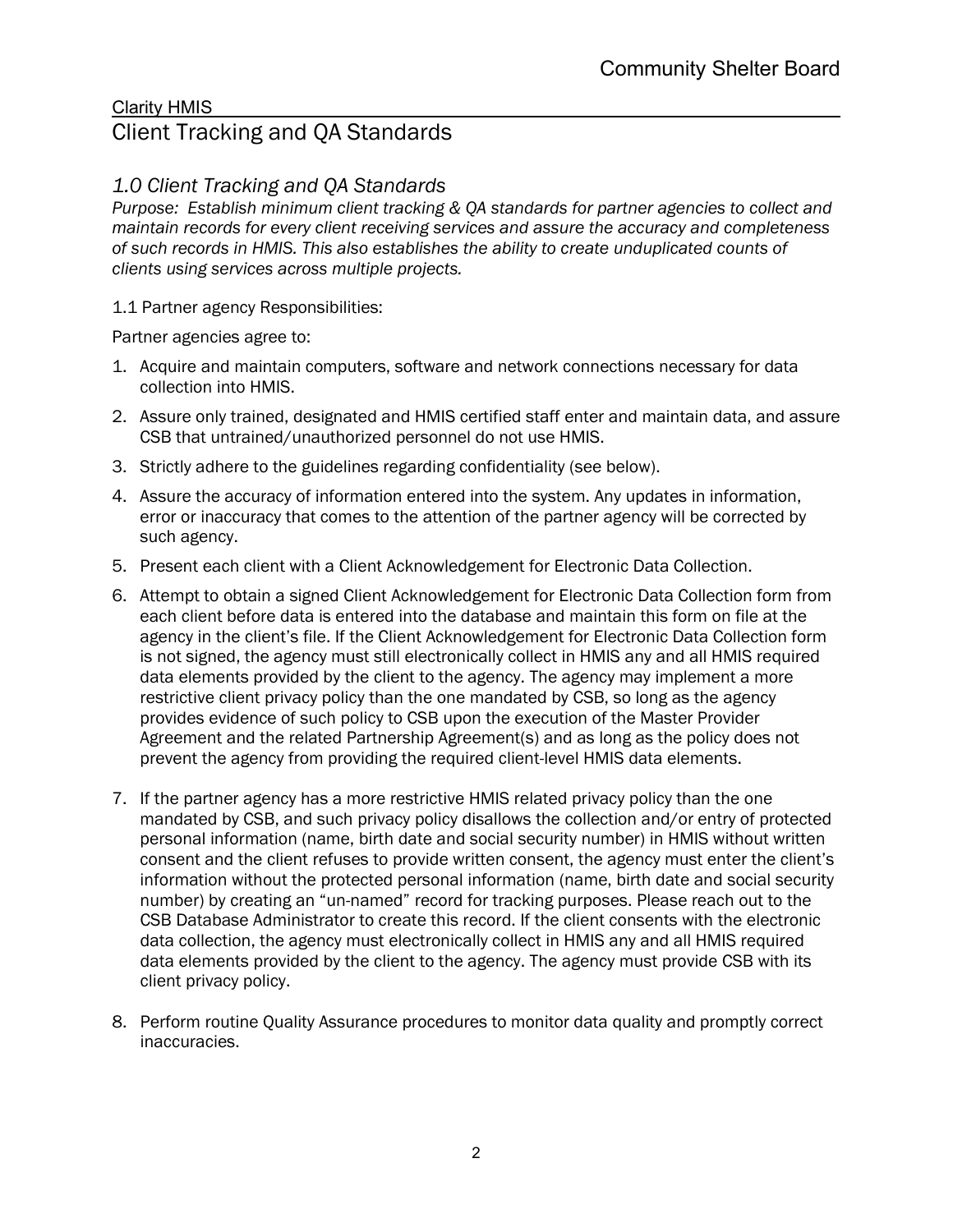<span id="page-2-0"></span>1.2 Partner agency Confidentiality Responsibilities:

- 1. The partner agency agrees to abide by all present and future federal and state laws and regulations and with all HMIS procedures and policies relating to the collection, storage, retrieval and dissemination of HMIS information.
- 2. The partner agency agrees to limit access to information furnished by the HMIS database to its own employees specifically for the purpose of verifying eligibility for service or entering into the system records of services provided.
- 3. The partner agency agrees to use diligence and care in assigning staff to use the HMIS database. All such employees will be required to sign a User Agreement form, which is maintained automatically within Clarity, and pass the CSB administered end-user certification test. The name of the person entering the information is part of the computer record. CSB will verify that the person is authorized to enter data into the system.
- 4. The partner agency agrees to provide CSB the names of all staff members who have access to the HMIS database information and attests that such staff is trained in HMIS, received HMIS Certification and is capable of accessing the HMIS database according to the provisions of this agreement.
- 5. The partner agency shall be responsible for the maintenance, accuracy and security of all its data records and terminal sites and for the training of agency personnel regarding confidentiality.
- 6. The partner agency shall be responsible for ensuring that each user has a unique username and unique password access. The agency shall prohibit sharing of usernames by more than one approved user.
- 7. The partner agency shall ensure that the data entry is completed in secure areas and each computer is equipped with locking screen savers.
- 8. The partner agency shall provide virus protection with auto updates for each computer used for data entry and individual or network firewalls are in place.
- 9. The partner agency shall have a privacy notice sign posted at each intake desk and on its website, if applicable, which shall notify the clients that the agency's privacy policy is available upon request.
- 10. The partner agency shall have a written privacy policy, minimally the one mandated by CSB, to cover the electronic data collection, use and maintenance of the client's protected personal information. The client should be made aware of the privacy policy which is required to be posted on the agency's website and shared with the client upon request.
- 11. The partner agency Executive Director must accept responsibility for the validity of all records entered by his/her agency. The Executive Director may designate an immediate subordinate staff member with supervisory responsibilities for verifying the accuracy of information. The partner agency will provide CSB with the name(s), and title(s) of the staff member(s) authorized to supervise data entry personnel.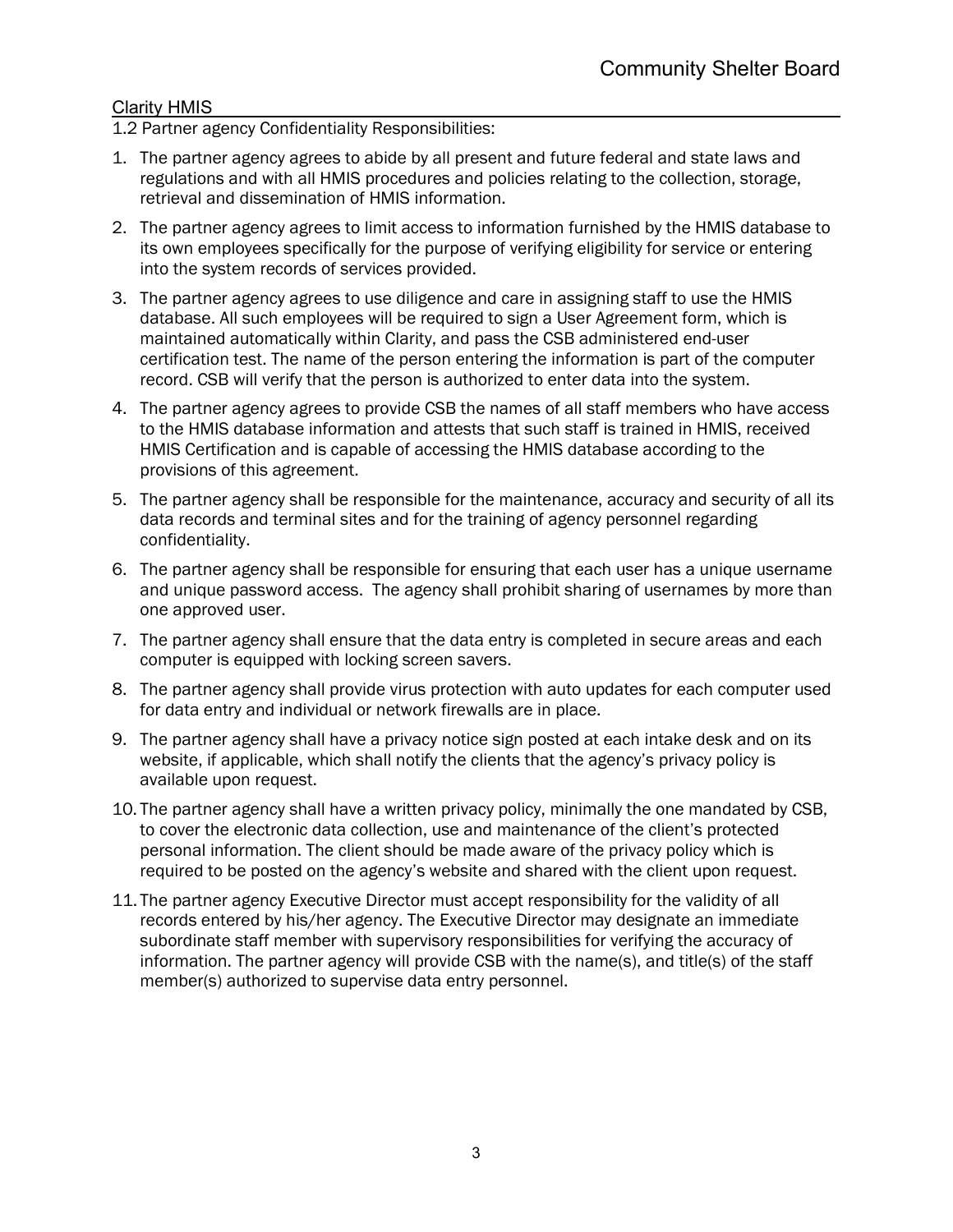<span id="page-3-0"></span>1.3 Data Tracking of Client Services

- 1. The agency implements a written plan for delivery of services and tracking of clients that includes the process for determining and recording outcomes/exits.
- 2. The agency implements a written intake and client record keeping procedure that include:
	- $\checkmark$  Intake interview
	- $\checkmark$  Record of services provided
- 3. Files containing client information are in a secure location and locked (or capable of being locked) to maintain confidentiality.
- 4. Shelter and supportive housing projects maintain an up-to-date residence list that includes, at least, the name of each person residing in the project.
- 5. The agency implements a written plan for project evaluation and quality assurance.
- <span id="page-3-1"></span>1.4 Reporting Submission Deadlines:
- 1. Intake data should be entered into HMIS within 24 hours of the intake process.
- 2. Shelters only: Clients who stayed in shelter during the previous 24-hour period must be entered into HMIS by 9:00am the following day. Complete and accurate data for the month must be entered into HMIS (Client Profile, Entry/Exit, and any other required assessment) by the fourth working day of the month following the reporting period.

For example, data for the month of April must be entered into HMIS by the fourth working day of May.

- <span id="page-3-2"></span>1.5 Data Accuracy/Completeness:
- [1](#page-3-4). All clients have unique ID numbers (Social Security number or system-generated  $ID<sup>1</sup>$ ).
- 2. Missing/unknown data in HMIS is less than 5% per month in required variable fields.

For example, if the data for the variable veteran is unknown for less than 5% of clients during the month, the data is complete. If unknown is greater than or equal to 5%, the data is incomplete.

- 3. The client profile duplicate count in HMIS is less than 5% of the number of clients served per month or per quarter.
- 4. No data incompatible with the project in HMIS.

For example, a family cannot be entered at a single men's shelter or a women's shelter.

- 5. Data in HMIS must accurately reflect client data recorded in the agency's client file and known information about the client and services provided to the client. For example, 'Exit Date' should be the date the client physically exited the project.
- <span id="page-3-3"></span>1.6 Data Quality Assurance
	- 1. Partner agencies have minimum data quality assurance policies and procedures to assure quality data collection, entry, and reporting.

<span id="page-3-4"></span><sup>1</sup> If the client elects to remain un-named, the data entry staff person must record the system-generated ID number on the paper client file and enter subsequent data in the appropriate system record so that all services are attached to the correct record in CSP.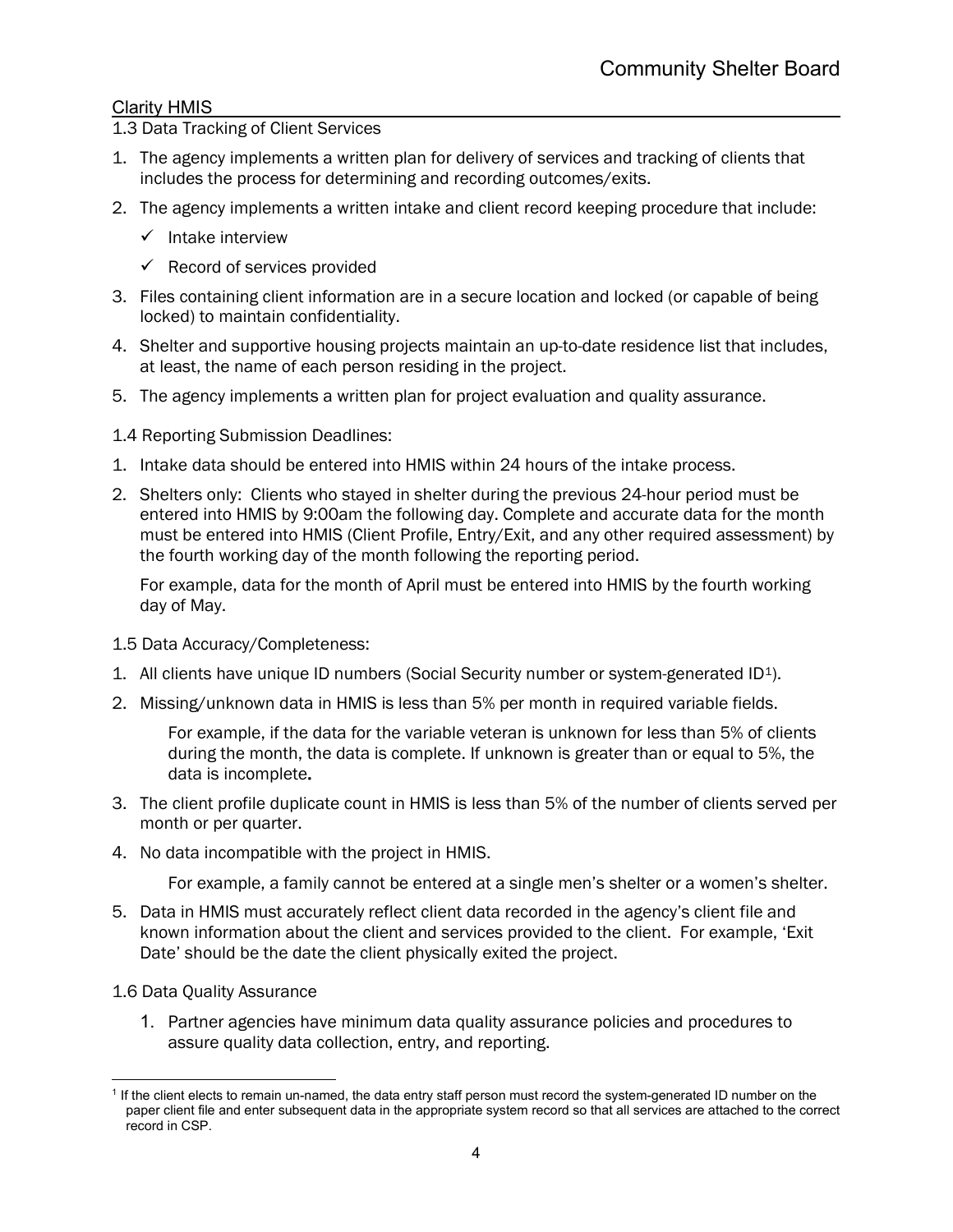2. QA procedures must include and agency administrators must assure:

| Task |                                                                                                                                                                                                       | If annual number of<br>households served<br>< 200 | If annual number of<br>households served<br>> 200 |
|------|-------------------------------------------------------------------------------------------------------------------------------------------------------------------------------------------------------|---------------------------------------------------|---------------------------------------------------|
| 1.   | Run your QA report for each project.<br>Review number of open cases -<br>verify that equals number of actually<br>open cases.<br>Exit cases that should be closed.<br>Enter cases that should be open | Monthly                                           | Weekly                                            |
| 2.   | Review your QA report for each<br>project - verify that missing data for<br>required data does not exceed 5%.<br>$\checkmark$ Correct missing data to be < 5%                                         | Monthly                                           | Weekly                                            |
| 3.   | Run your Client Duplicate report for<br>each project. Let the CSB Database<br>Administrator know of any duplicates<br>found.                                                                          | Monthly                                           | Monthly                                           |
| 4.   | Pull 10% of paper files and check vs.<br>HMIS data to verify data is accurate.                                                                                                                        | Monthly                                           | Monthly                                           |
| 5.   | If shelter, then check HMIS to verify<br>accuracy vs. paper shelter list.                                                                                                                             | Weekly                                            | Weekly                                            |
| 6.   | If shelter, check HMIS to verify that<br>number of open cases on your QA<br>report equals number of households<br>on your program roster.                                                             | Monthly                                           | Weekly                                            |
| 7.   | Issue QA report to project directors<br>on status of QA check.                                                                                                                                        | Monthly                                           | Weekly                                            |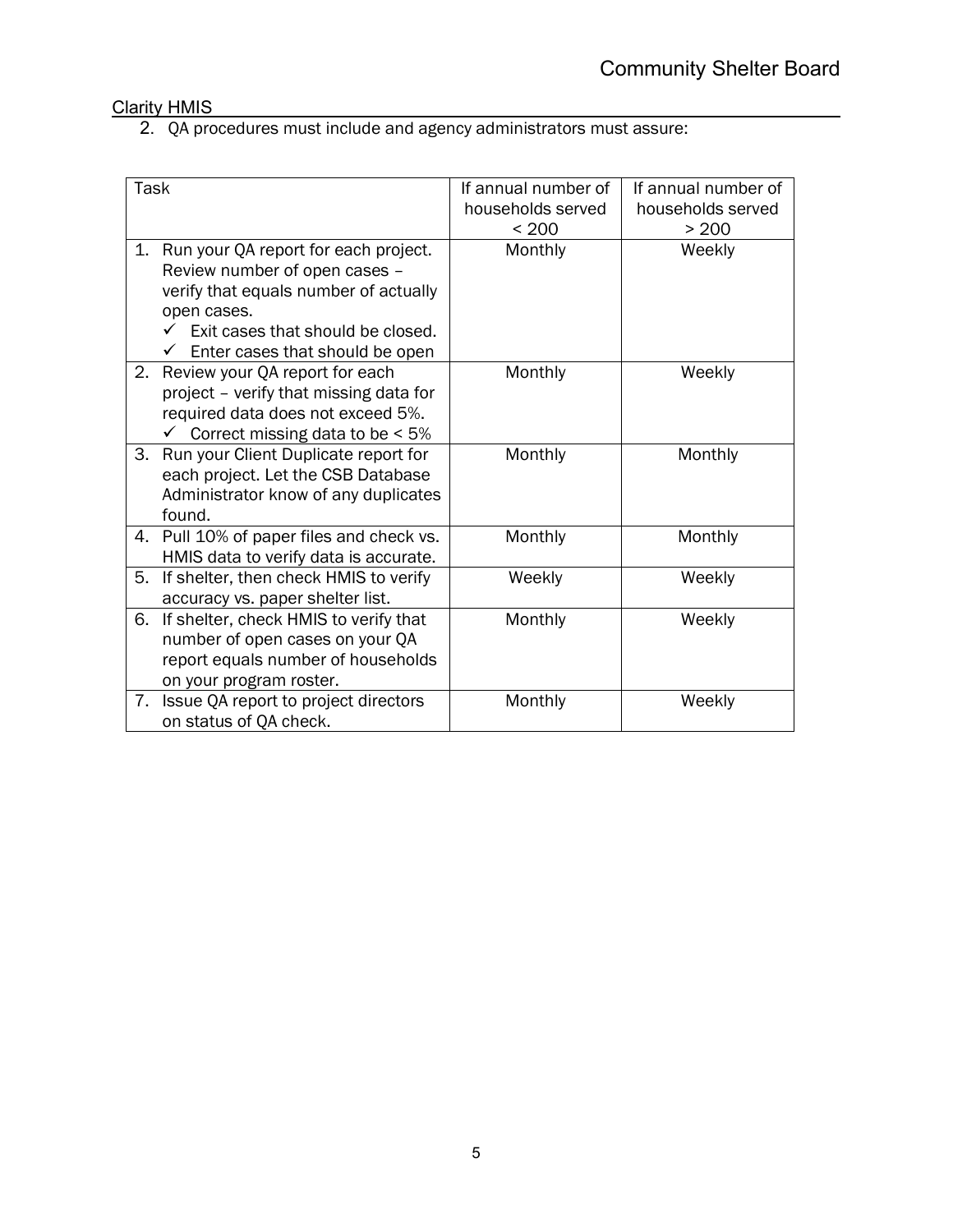# <span id="page-5-0"></span>2.0 Data Requirements Reference Guide Data Dictionary Table of **Contents**

*The table on the following pages lists all required Data Elements, which project types they are required for and clients for whom they need to be collected.* 

*Please also note that the second column indicates the page in the Data Dictionary on which you will find detailed information for that data element.*

*For HUD Universal and Project Specific Data Elements the number listed in front of the data element corresponds not only to its number within this dictionary, but also its number in the HUD Data Dictionary.*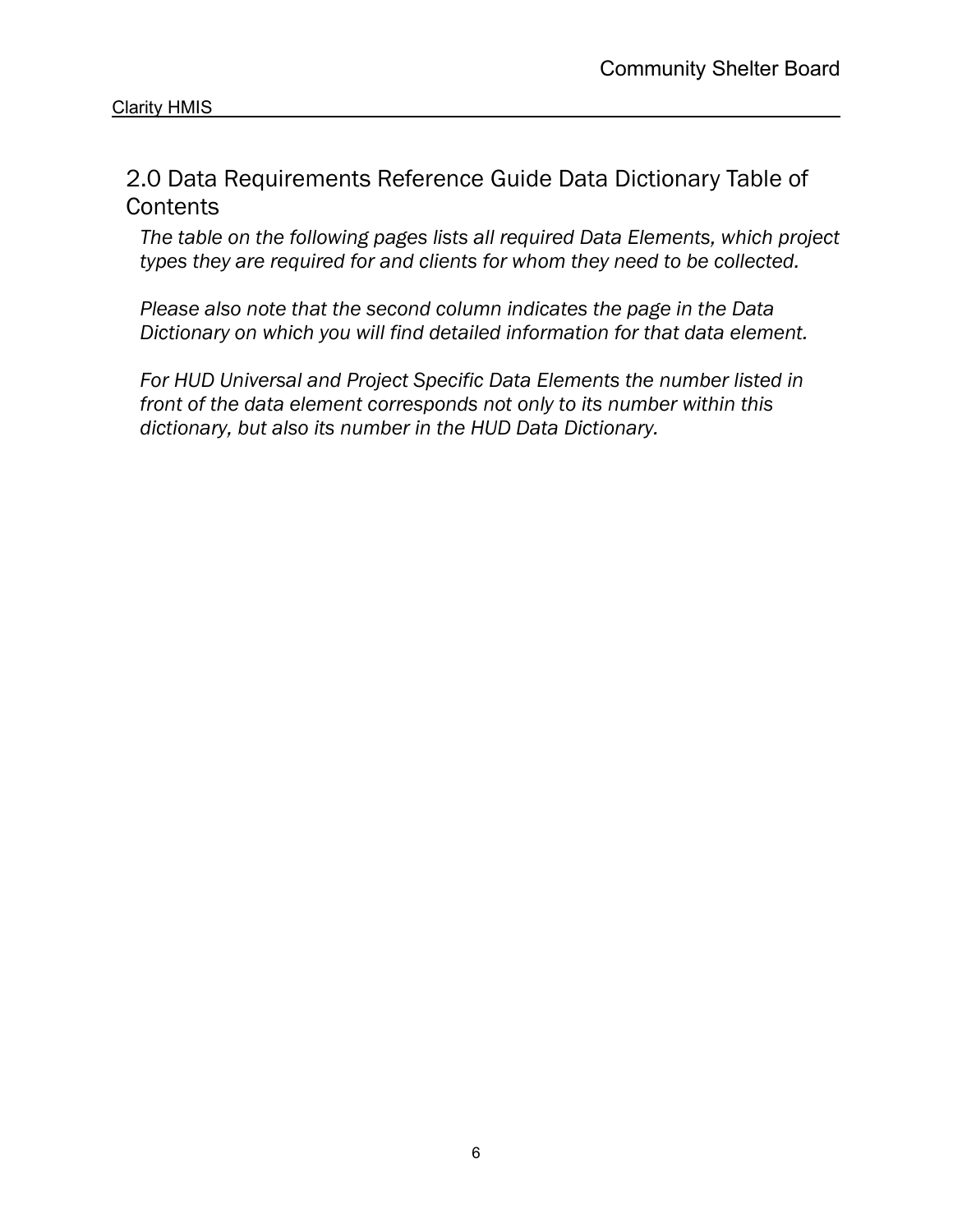PLEASE NOTE: HoH = Head of Household (Adult in the household designated as such). It also refers to Single Adults and Unaccompanied Youth for the purposes of this chart unless "in families" is specified.

|                                                        |                 |                           |                                                 |                         |                           |                         |                           |                           |                           | Goth Salesman Community Haves |                         |                           |                           |                                                                              |
|--------------------------------------------------------|-----------------|---------------------------|-------------------------------------------------|-------------------------|---------------------------|-------------------------|---------------------------|---------------------------|---------------------------|-------------------------------|-------------------------|---------------------------|---------------------------|------------------------------------------------------------------------------|
|                                                        |                 | Data October 1948 Million |                                                 |                         |                           |                         |                           |                           |                           |                               |                         |                           |                           |                                                                              |
|                                                        |                 |                           |                                                 |                         |                           |                         |                           |                           |                           |                               |                         |                           |                           |                                                                              |
|                                                        |                 |                           |                                                 |                         |                           |                         |                           |                           |                           |                               |                         |                           |                           |                                                                              |
|                                                        |                 |                           |                                                 |                         |                           |                         |                           |                           |                           |                               |                         |                           |                           |                                                                              |
|                                                        |                 |                           |                                                 |                         |                           |                         |                           |                           |                           |                               |                         |                           |                           |                                                                              |
|                                                        |                 |                           |                                                 |                         |                           |                         |                           |                           |                           |                               |                         |                           |                           |                                                                              |
|                                                        |                 |                           |                                                 |                         |                           |                         |                           |                           |                           |                               |                         |                           |                           |                                                                              |
|                                                        |                 |                           |                                                 |                         |                           |                         |                           |                           |                           |                               |                         |                           | Jst <sup>S</sup>          |                                                                              |
| <b>Data Element</b>                                    |                 |                           | Chapter & Retained Mary<br>Einergerich Steilars |                         | Participation of Discover |                         | Outreach                  | Rapid Re-viousing         |                           |                               | PATH Projects           |                           | Ritt Projects             | <b>Clients Required For</b>                                                  |
| 2.0 Project Descriptor Data Elements                   |                 |                           |                                                 |                         |                           |                         |                           |                           |                           |                               |                         |                           |                           | <b>Project Applicability</b>                                                 |
| 2.1 Organization Information                           | 20              |                           |                                                 |                         |                           |                         |                           |                           |                           |                               |                         |                           |                           |                                                                              |
|                                                        | 20              |                           |                                                 |                         |                           |                         |                           |                           |                           |                               | X                       |                           |                           |                                                                              |
| 2.1a Organization ID                                   |                 | X                         | X                                               | X                       | X                         | X                       | X                         | X                         | X                         | X                             |                         | X                         | $\times$                  | All Projects                                                                 |
| 2.1b Organization Name                                 | 20              | X                         | $\times$                                        | X                       | $\times$                  | X                       | X                         | X                         | X                         | X                             | $\times$                | X                         | $\times$                  | All Projects                                                                 |
| 2.1c Victim Services Provider                          | 30              | $\mathsf X$               | X                                               | X                       | X                         | $\mathsf{x}$            | X                         | $\pmb{\times}$            | $\pmb{\times}$            | X                             | $\mathsf{x}$            | X                         | $\mathsf X$               | All Projects                                                                 |
| 2.2 Project Identifiers                                | 20              |                           |                                                 |                         |                           |                         |                           |                           |                           |                               |                         |                           |                           |                                                                              |
| 2.2a Project ID                                        | 20              | X                         | $\times$                                        | $\times$                | X                         | X                       | X                         | X                         | X                         | X                             | $\times$                | X                         | X                         | All Projects                                                                 |
| 2.2b Project Name                                      | 20              | X                         | $\pmb{\times}$                                  | $\mathsf X$             | X                         | X                       | X                         | $\boldsymbol{\mathsf{X}}$ | X                         | X                             | X                       | X                         | X                         | All Projects                                                                 |
| 2.2c Operating Start Date                              | 20              | $\overline{X}$            | $\overline{\mathsf{x}}$                         | $\times$                | X                         | $\overline{\mathsf{x}}$ | $\overline{X}$            | $\overline{\mathsf{x}}$   | X                         | X                             | $\overline{\mathsf{x}}$ | $\overline{X}$            | $\overline{X}$            | <b>All Projects</b>                                                          |
| 2.2d Operating End Date                                | 20              | $\mathsf{X}$              | $\times$                                        | $\times$                | $\times$                  | $\times$                | $\times$                  | $\times$                  | $\sf X$                   | $\times$                      | X                       | $\sf X$                   | $\times$                  | All Projects                                                                 |
| 2.2e Continuum Project                                 | 21              | X                         | $\pmb{\times}$                                  | X                       | X                         | $\times$                | X                         | $\times$                  | X                         | X                             | $\mathsf{X}$            | X                         | $\times$                  | All Projects                                                                 |
| 2.2f Project Type                                      | 21              | X                         | X                                               | X                       | X                         | X                       | X                         | X                         | X                         | X                             | $\times$                | X                         | X                         | All Projects                                                                 |
| 2.2g Affilliated with Residential Project?             | 21              | X                         | $\pmb{\times}$                                  | $\times$                | X                         | X                       | X                         | $\boldsymbol{\mathsf{X}}$ | X                         | X                             | $\mathsf{X}$            | X                         | X                         | All Services Only Projects                                                   |
| 2.2h Method for Tracking Emergency Shelter Utilization | 21              |                           | X                                               |                         |                           |                         |                           |                           |                           | X                             |                         | $\boldsymbol{\mathsf{X}}$ |                           | <b>Emergency Shelters</b>                                                    |
| 2.2i Housing Type                                      | 21              |                           | X                                               | X                       | X                         |                         | $\pmb{\times}$            |                           | X                         | $\times$                      |                         | $\boldsymbol{\mathsf{X}}$ |                           | All Projects                                                                 |
| 2.2j HMIS Participating Project                        | $\overline{22}$ | X                         | X                                               | X                       | X                         | $\times$                | X                         | X                         | X                         | X                             | $\times$                | X                         | $\times$                  | All Projects                                                                 |
| 2.2k Target Population                                 | 22              | $\mathsf X$               | $\times$                                        | $\times$                | $\pmb{\times}$            | $\pmb{\times}$          | X                         | $\times$                  | X                         | $\times$                      | $\mathsf X$             | $\times$                  | $\times$                  | All Projects                                                                 |
| 2.2I HOPWA-Funded Medically Assisted Living Facility   | 22              |                           |                                                 |                         |                           |                         |                           |                           |                           |                               |                         |                           |                           | <b>HOPWA Projects</b>                                                        |
| .3 Continuum of Care Code                              | $\overline{22}$ | X                         | $\boldsymbol{\mathsf{X}}$                       | X                       | X                         | X                       | X                         | X                         | X                         | $\times$                      | X                       | X                         | $\times$                  | All Projects                                                                 |
|                                                        | 22              | $\boldsymbol{\mathsf{X}}$ | $\pmb{\times}$                                  | X                       | $\times$                  | $\times$                | X                         | X                         | X                         | $\times$                      | X                       | X                         | $\times$                  |                                                                              |
| 2.3a CoC Code                                          | 22              | $\mathsf X$               | $\pmb{\times}$                                  |                         |                           | $\mathsf{x}$            | $\mathsf X$               |                           |                           |                               | $\mathsf{x}$            |                           | $\mathsf X$               | All Projects                                                                 |
| 2.3b Geocode                                           |                 |                           |                                                 | X                       | $\times$                  |                         |                           | X                         | $\times$                  | X                             |                         | X                         |                           | <b>All Projects</b>                                                          |
| 2.3c Project Street Address                            | 22              | X                         | $\mathsf X$                                     | X                       | X                         | $\mathsf{x}$            | $\times$                  | X                         | $\times$                  | $\boldsymbol{\mathsf{X}}$     | $\mathsf X$             | X                         | $\times$                  | All Projects                                                                 |
| 2.3d Project City                                      | 23              | $\times$                  | X                                               | X                       | $\times$                  | X                       | X                         | X                         | X                         | X                             | X                       | X                         | X                         | All Projects                                                                 |
| 2.3e Project State                                     | 23              | $\mathsf X$               | $\pmb{\times}$                                  | X                       | $\pmb{\times}$            | $\mathsf{X}$            | $\pmb{\times}$            | $\pmb{\times}$            | $\pmb{\times}$            | $\mathsf X$                   | $\mathsf X$             | $\pmb{\times}$            | $\mathsf X$               | All Projects                                                                 |
| 2.3f Project Zip Code                                  | 23              | $\boldsymbol{\mathsf{X}}$ | X                                               | $\times$                | X                         | $\times$                | X                         | $\pmb{\times}$            | X                         | $\mathsf{X}$                  | X                       | X                         | $\boldsymbol{\mathsf{X}}$ | All Projects                                                                 |
| 2.3g Geography Type                                    | 23              | X                         | $\times$                                        | $\times$                | X                         | X                       | X                         | X                         | X                         | X                             | $\mathsf{X}$            | X                         | $\boldsymbol{\mathsf{x}}$ | All Projects                                                                 |
| .6 Funding Sources                                     | 23              |                           |                                                 |                         |                           |                         |                           |                           |                           |                               |                         |                           |                           |                                                                              |
| 2.6a Federal Partner Programs and Components           | 23              | X                         | $\mathsf X$                                     | X                       | X                         | $\times$                | $\boldsymbol{\mathsf{X}}$ | X                         | $\boldsymbol{\mathsf{X}}$ | $\boldsymbol{\mathsf{X}}$     | $\mathsf{X}$            | $\boldsymbol{\mathsf{X}}$ | $\boldsymbol{\mathsf{X}}$ | All Projects                                                                 |
| 2.6b Grant Identifier                                  | 24              | X                         | $\times$                                        | X                       | X                         | X                       | X                         | $\times$                  | X                         | X                             | X                       | $\boldsymbol{\mathsf{X}}$ | X                         | All Projects                                                                 |
| 2.6c Grant Start Date                                  | 25              | X                         | X                                               | X                       | X                         | X                       | X                         | $\times$                  | X                         | X                             | X                       | $\boldsymbol{\mathsf{X}}$ | X                         | <b>All Projects</b>                                                          |
| 2.6d Grant End Date                                    | 25              | X                         | X                                               | X                       | X                         | $\mathsf{x}$            | X                         | $\pmb{\times}$            | X                         | X                             | $\mathsf{x}$            | $\pmb{\times}$            | $\times$                  | All Projects                                                                 |
| .7 Bed and Unit Inventory Information                  | 25              |                           |                                                 |                         |                           |                         |                           |                           |                           |                               |                         |                           |                           |                                                                              |
| 2.7a Inventory Start Date                              | 26              |                           | $\boldsymbol{\mathsf{X}}$                       | X                       | X                         |                         | $\boldsymbol{\mathsf{x}}$ |                           | <b>RRH</b>                | X                             |                         | $\boldsymbol{\mathsf{x}}$ |                           | ES, VAEH & Residential Projects Only                                         |
| 2.7b Inventory End Date                                | 26              |                           | $\boldsymbol{\mathsf{X}}$                       | X                       | X                         |                         | X                         |                           | <b>RRH</b>                | $\mathsf{X}$                  |                         | X                         |                           | ES, VAEH & Residential Projects Only                                         |
| 2.7c Inventory CoC Code                                | 26              |                           | $\boldsymbol{\mathsf{X}}$                       | $\times$                | $\times$                  |                         | $\times$                  |                           | <b>RRH</b>                | $\times$                      |                         | X                         |                           | ES, VAEH & Residential Projects Only                                         |
| 2.7d Household Type                                    | 27              |                           | $\mathsf X$                                     | X                       | X                         |                         | X                         |                           | <b>RRH</b>                | X                             |                         | $\boldsymbol{\mathsf{X}}$ |                           | ES, VAEH & Residential Projects Only                                         |
| 2.7e Bed Type                                          | $\overline{27}$ |                           | $\overline{\mathsf{x}}$                         | $\overline{\mathsf{x}}$ | $\overline{\mathsf{x}}$   |                         | $\overline{\mathsf{x}}$   |                           | <b>RRH</b>                | $\overline{X}$                |                         | $\overline{\mathsf{x}}$   |                           | ES, VAEH & Residential Projects Only                                         |
| 2.7f Availability                                      | 27              |                           | $\pmb{\times}$                                  | X                       | X                         |                         | X                         |                           | <b>RRH</b>                | $\times$                      |                         | $\mathsf{X}$              |                           |                                                                              |
|                                                        | 28              |                           | $\times$                                        | $\times$                | $\boldsymbol{\mathsf{X}}$ |                         | X                         |                           | <b>RRH</b>                | $\times$                      |                         | X                         |                           | ES, VAEH & Residential Projects Only                                         |
| 2.7g Bed Inventory<br>2.7h Total Unit Inventory        | 28              |                           | $\times$                                        | $\times$                | $\times$                  |                         | $\times$                  |                           | <b>RRH</b>                | $\times$                      |                         | $\times$                  |                           | ES, VAEH & Residential Projects Only<br>ES, VAEH & Residential Projects Only |
|                                                        |                 |                           |                                                 |                         |                           |                         |                           |                           |                           |                               |                         |                           |                           |                                                                              |
| 3.0 HUD Universal Data Elements                        |                 |                           |                                                 |                         |                           |                         |                           |                           |                           |                               |                         |                           |                           |                                                                              |
| 3.1 Name                                               | 28              |                           |                                                 |                         |                           |                         |                           |                           |                           |                               |                         |                           |                           |                                                                              |
| 3.1a First                                             | 28              | $\boldsymbol{\mathsf{X}}$ | X                                               | X                       | X                         | X                       | X                         | $\times$                  | X                         | X                             | X                       | X                         | $\boldsymbol{\mathsf{X}}$ | All                                                                          |
| 3.1b Middle                                            | 29              | X                         | $\times$                                        | X                       | X                         | X                       | X                         | X                         | X                         | X                             | $\times$                | X                         | X                         | All                                                                          |
| 3.1c Last                                              | 29              | X                         | X                                               | X                       | X                         | X                       | X                         | X                         | X                         | $\times$                      | X                       | X                         | X                         | All                                                                          |
| 3.1d Suffix                                            | 29              | X                         | X                                               | X                       | X                         | X                       | X                         | $\times$                  | X                         | X                             | X                       | X                         | X                         | All                                                                          |
| 3.1e Name Data Quality                                 | 29              | X                         | $\times$                                        | $\times$                | $\times$                  | $\times$                | X                         | $\times$                  | $\times$                  | $\mathsf{X}$                  | $\times$                | $\sf X$                   | $\times$                  | All                                                                          |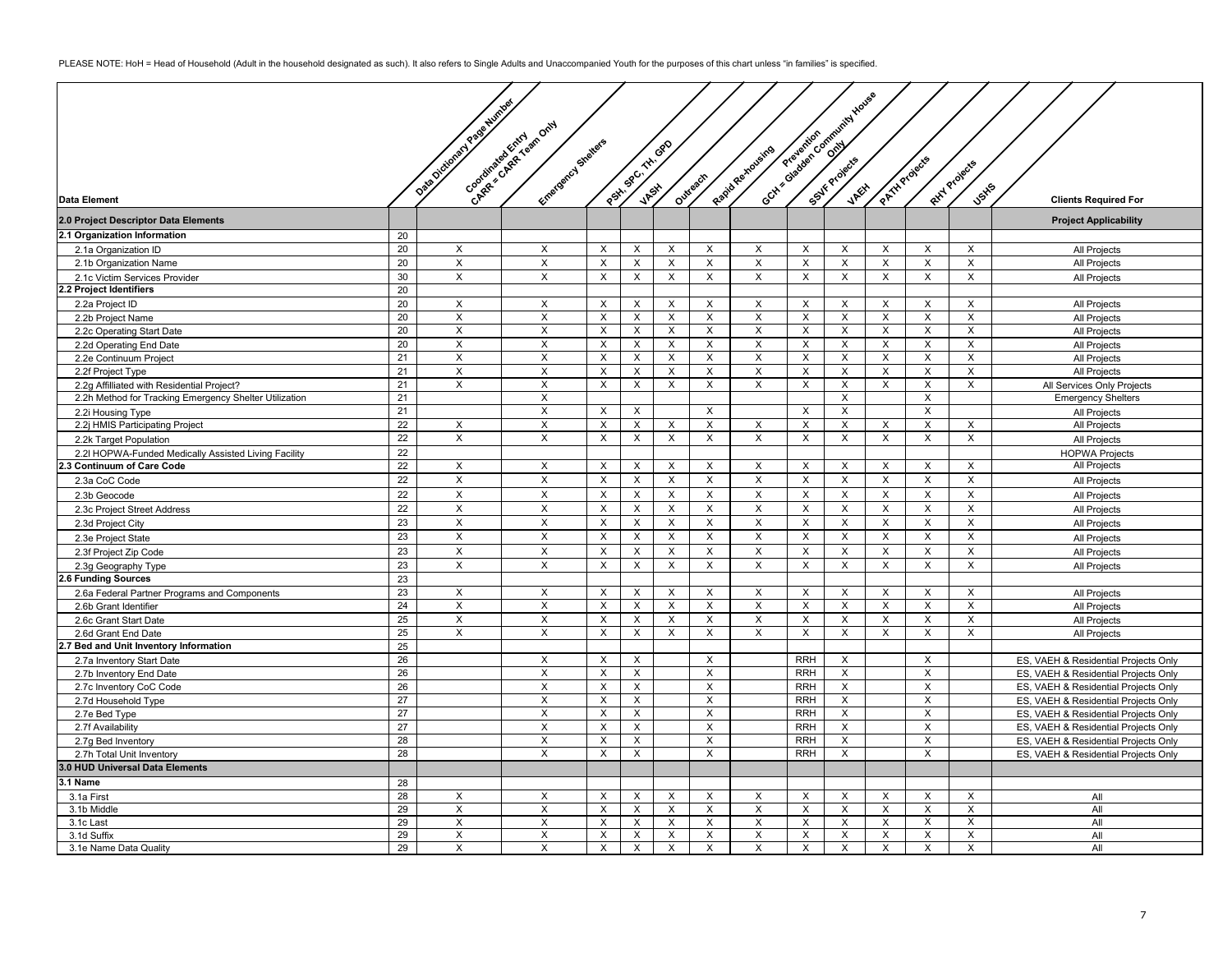|                                                                                                                   |          |                           |                           |                           |                           |             |                           |                   |             | Cost a Garden Community House |                |                           |                           |                             |
|-------------------------------------------------------------------------------------------------------------------|----------|---------------------------|---------------------------|---------------------------|---------------------------|-------------|---------------------------|-------------------|-------------|-------------------------------|----------------|---------------------------|---------------------------|-----------------------------|
|                                                                                                                   |          | Data October 1948 Million |                           |                           |                           |             |                           |                   |             |                               |                |                           |                           |                             |
|                                                                                                                   |          |                           | Chapter and Revision Only |                           |                           |             |                           |                   |             |                               |                |                           |                           |                             |
|                                                                                                                   |          |                           |                           |                           |                           |             |                           |                   |             |                               |                |                           |                           |                             |
|                                                                                                                   |          |                           |                           |                           |                           |             |                           |                   |             |                               |                |                           |                           |                             |
|                                                                                                                   |          |                           | Emergency Stetleres       |                           | Patty SPC, THI OPD        |             |                           | Rapid Re-tioleire |             |                               | PATH Projects  |                           | Rixy Projects             |                             |
|                                                                                                                   |          |                           |                           |                           |                           |             | Outreach                  |                   |             |                               |                |                           |                           |                             |
| Data Element                                                                                                      |          |                           |                           |                           |                           |             |                           |                   |             |                               |                |                           | Uskis                     |                             |
| 3.0 HUD Universal Data Elements (continued)                                                                       |          |                           |                           |                           |                           |             |                           |                   |             |                               |                |                           |                           | <b>Clients Required For</b> |
|                                                                                                                   |          |                           |                           |                           |                           |             |                           |                   |             |                               |                |                           |                           |                             |
| 3.2 Social Security Number                                                                                        | 29<br>29 |                           |                           | $\times$                  |                           |             |                           |                   | X           |                               | X              | X                         |                           | All                         |
| 3.2a Social Security Number<br>3.2b SSN Data Quality                                                              | 29       | X<br>$\times$             | X<br>X                    | $\times$                  | $\times$<br>$\times$      | X<br>X      | Χ<br>X                    | X<br>$\times$     | X           | X<br>$\times$                 | X              | $\times$                  | $\times$<br>$\times$      | All                         |
| 3.3 Date of Birth                                                                                                 | 30       |                           |                           |                           |                           |             |                           |                   |             |                               |                |                           |                           |                             |
| 3.3a Date of Birth                                                                                                | 30       | X                         | X                         | $\times$                  | X                         | X           | X                         | X                 | X           | X                             | X              | X                         | X                         | All                         |
| 3.3b Date of Birth Type                                                                                           | 30       | X                         | X                         | X                         | X                         | X           | X                         | X                 | X           | X                             | X              | X                         | X                         | All                         |
| 3.4 Race                                                                                                          | 31       | X                         | X                         | X                         | X                         | X           | X                         | X                 | X           | X                             | X              | X                         | X                         | All                         |
| 3.5 Ethnicity                                                                                                     | 31       | $\mathsf X$               | $\times$                  | $\times$                  | $\pmb{\times}$            | $\mathsf X$ | $\pmb{\times}$            | $\times$          | $\sf X$     | $\times$                      | $\pmb{\times}$ | $\boldsymbol{\mathsf{X}}$ | $\times$                  | All                         |
| 3.6 Gender                                                                                                        | 32       | X                         | X                         | X                         | Χ                         | X           | X                         | X                 | X           | X                             | X              | X                         | X                         | All                         |
| 3.7 Veteran Status                                                                                                | 32       | $\mathsf X$               | X                         | $\times$                  | X                         | X           | X                         | X                 | X           | X                             | X              | $\mathsf X$               | X                         | All Adults                  |
| 3.8 Disabling Condition                                                                                           | 33       | $\boldsymbol{\mathsf{X}}$ | X                         | X                         | X                         | X           | X                         | X                 | X           | X                             | X              | X                         |                           | All                         |
| 3.10 Project Start Date                                                                                           | 34       | $\mathsf X$               | $\pmb{\times}$            | $\times$                  | $\pmb{\times}$            | X           | $\pmb{\times}$            | X                 | $\mathsf X$ | $\boldsymbol{\mathsf{X}}$     | X              | $\mathsf X$               | $\boldsymbol{\mathsf{X}}$ | All                         |
| 3.11 Project Exit Date                                                                                            | 35       | X                         | X                         | X                         | X                         | X           | X                         | X                 | X           | X                             | X              | X                         | X                         | All                         |
| 3.12 Destination                                                                                                  | 36       | $\mathsf X$               | X                         | $\times$                  | X                         | X           | X                         | X                 | X           | X                             | X              | $\mathsf X$               | $\boldsymbol{\mathsf{X}}$ | All                         |
| 3.15 Relationship to Head of Household                                                                            | 37       | X                         | X                         | $\pmb{\times}$            | X                         | X           | X                         | X                 | X           | X                             | X              | X                         | X                         | All                         |
| 3.16 Client Location                                                                                              | 37       | X                         | X                         | X                         | X                         | X           | X                         | X                 | X           | X                             | X              | X                         | X                         | All                         |
| 3.20 Housing Move-In Date                                                                                         | 37       |                           |                           | X                         | $\boldsymbol{\mathsf{x}}$ |             | X                         |                   |             |                               |                |                           |                           | <b>HoH Only</b>             |
| 3.917A Prior Living Situation                                                                                     | 38       |                           |                           |                           |                           |             |                           |                   |             |                               |                |                           |                           |                             |
| 3.917A1 Type of Residence                                                                                         | 38       | X                         | X                         |                           |                           | X           |                           |                   |             | X                             | X              |                           |                           | <b>HoH</b> and Adults       |
| 3.917A2 Length of Stay in Prior Living Situation                                                                  | 39       | $\overline{X}$            | $\overline{\mathsf{x}}$   |                           |                           | X           |                           |                   |             | X                             | $\overline{X}$ |                           |                           | HoH and Adults              |
| 3.917A3 Approximate Date Homelessness Started                                                                     | 40       | X                         | X                         |                           |                           | X           |                           |                   |             | X                             | X              |                           |                           | <b>HoH</b> and Adults       |
| 3.917A4 Number of times the client has been on the streets, in ES, or SH                                          | 40       | X                         | X                         |                           |                           | X           |                           |                   |             | X                             | X              |                           |                           |                             |
| in the past three years, including today.                                                                         |          |                           |                           |                           |                           |             |                           |                   |             |                               |                |                           |                           | HoH and Adults              |
| 3.917A5 Number of months homeless on the street, in ES, or SH in the<br>past three years                          | 40       | $\mathsf X$               | X                         |                           |                           | X           |                           |                   |             | X                             | X              |                           |                           | HoH and Adults              |
| 3.917B Living Situation                                                                                           | 40       |                           |                           |                           |                           |             |                           |                   |             |                               |                |                           |                           |                             |
| 3.917B1 Type of Residence                                                                                         | 40       |                           |                           | $\boldsymbol{\mathsf{x}}$ | Х                         |             | Х                         | Х                 | X           |                               |                | X                         |                           | <b>HoH</b> and Adults       |
| 3.917B2 Length of Stay in Prior Living Situation                                                                  | 41       |                           |                           | $\times$                  | X                         |             | X                         | X                 | X           |                               |                | X                         |                           | <b>HoH</b> and Adults       |
| 3.917B3 Length of Stay Less Than 7 Nights                                                                         | 41       |                           |                           | $\times$                  | X                         |             | X                         | X                 | X           |                               |                | X                         |                           | HoH and Adults              |
| 3.917B4 Length of Stay Less Than 90 Days                                                                          | 42       |                           |                           | $\times$                  | X                         |             | X                         | X                 | X           |                               |                | X                         |                           | HoH and Adults              |
| 3.917B5 On the Night Before Did You Stay on the Streets, ES, or SH? (If                                           | 42       |                           |                           | $\times$                  | X                         |             | X                         | X                 | X           |                               |                | X                         |                           |                             |
| Yes to 3.917B4 or 3.917B5).                                                                                       |          |                           |                           |                           |                           |             |                           |                   |             |                               |                |                           |                           | HoH and Adults              |
| 3.917B6 Approximate Date Homelessness Started                                                                     | 42       |                           |                           | $\times$                  | X                         |             | X                         | X                 | X           |                               |                | $\times$                  |                           | HoH and Adults              |
| 3.917B7 Number of times the client has been on the streets, in ES, or SH                                          | 42       |                           |                           | $\times$                  | X                         |             | $\pmb{\times}$            | X                 | X           |                               |                | X                         |                           |                             |
| in the past three years, including today.<br>3.917B8 Number of months homeless on the street, in ES, or SH in the |          |                           |                           |                           |                           |             |                           |                   |             |                               |                |                           |                           | HoH and Adults              |
| past three years                                                                                                  | 43       |                           |                           | X                         | X                         |             | X                         | X                 | X           |                               |                | X                         |                           | HoH and Adults              |
| 4.0 HUD Program-Specific Data Elements                                                                            |          |                           |                           |                           |                           |             |                           |                   |             |                               |                |                           |                           |                             |
| 4.2 Income and Sources                                                                                            | 43       |                           |                           |                           |                           |             |                           |                   |             |                               |                |                           |                           |                             |
| 4.2a Information Date                                                                                             | 44       | CARR                      | X                         | X                         | X                         | X           | X                         | X                 | X           | X                             | X              | X                         |                           | <b>HoH</b> and Adults       |
|                                                                                                                   | 44       | <b>CARR</b>               | $\times$                  | $\times$                  | X                         | X           | X                         | $\times$          | X           | $\times$                      | X              | $\times$                  |                           |                             |
| 4.2b Income from any source                                                                                       |          |                           |                           |                           |                           |             |                           |                   |             |                               |                |                           |                           | <b>HoH</b> and Adults       |
| 4.2c Earned Income                                                                                                | 44       | CARR                      | X                         | $\boldsymbol{\mathsf{x}}$ | X                         | X           | X                         | X                 | X           | $\times$                      | X              | $\boldsymbol{\mathsf{X}}$ |                           | <b>HoH</b> and Adults       |
| 4.2c Monthly Amount                                                                                               | 44       | CARR                      | X                         | X                         | X                         | X           | X                         | X                 | X           | X                             | X              | X                         |                           | <b>HoH</b> and Adults       |
| 4.2d Unemployment Insurance                                                                                       | 44       | CARR                      | X                         | X                         | X                         | X           | X                         | X                 | X           | $\times$                      | X              | X                         |                           | <b>HoH</b> and Adults       |
| 4.2d Monthly Amount                                                                                               | 44       | CARR                      | X                         | $\mathsf X$               | X                         | X           | $\pmb{\times}$            | X                 | X           | X                             | $\pmb{\times}$ | $\mathsf X$               |                           | HoH and Adults              |
| 4.2e Supplemental Security Income (SSI)                                                                           | 44       | CARR                      | $\mathsf X$               | X                         | X                         | X           | X                         | X                 | X           | X                             | $\mathsf X$    | X                         |                           | HoH and Adults              |
| 4.2e Monthly Amount                                                                                               | 44       | CARR                      | X                         | X                         | X                         | X           | X                         | X                 | X           | X                             | X              | X                         |                           | <b>HoH</b> and Adults       |
| 4.2f Social Security Disability Income (SSDI)                                                                     | 45       | CARR                      | X                         | $\times$                  | X                         | X           | X                         | X                 | X           | $\mathsf{X}$                  | X              | X                         |                           | HoH and Adults              |
| 4.2f Monthly Amount                                                                                               | 45       | CARR                      | X                         | $\mathsf X$               | $\boldsymbol{\mathsf{X}}$ | $\mathsf X$ | $\boldsymbol{\mathsf{X}}$ | $\times$          | $\mathsf X$ | X                             | $\mathsf{x}$   | $\mathsf{X}$              |                           | HoH and Adults              |
|                                                                                                                   |          |                           |                           |                           |                           |             |                           |                   |             |                               |                |                           |                           |                             |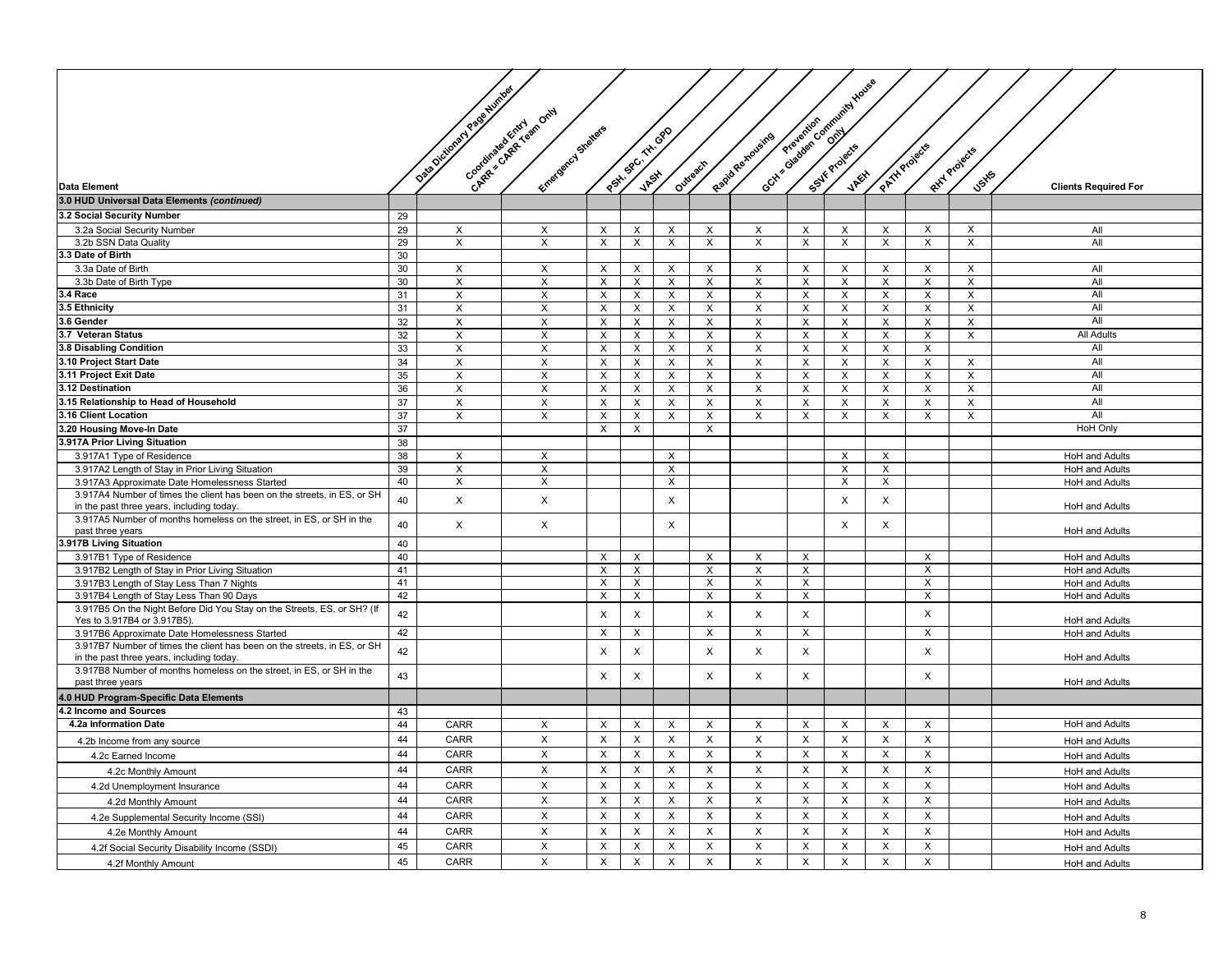|                                                                     |    | Data October 1948 Million | Congressive Creek cancer |                                |                         |                           |                           |                         |                           | Gott a garden control of the process |                         |                |                                    |                             |
|---------------------------------------------------------------------|----|---------------------------|--------------------------|--------------------------------|-------------------------|---------------------------|---------------------------|-------------------------|---------------------------|--------------------------------------|-------------------------|----------------|------------------------------------|-----------------------------|
|                                                                     |    |                           |                          |                                |                         |                           |                           |                         |                           |                                      |                         |                |                                    |                             |
|                                                                     |    |                           | Entrepreneurs Breaters   |                                | Part age of this off    |                           |                           | Rapid Re-troveires      |                           |                                      |                         |                |                                    |                             |
|                                                                     |    |                           |                          |                                |                         |                           |                           |                         |                           |                                      |                         |                |                                    |                             |
|                                                                     |    |                           |                          |                                |                         |                           |                           |                         |                           |                                      |                         |                |                                    |                             |
|                                                                     |    |                           |                          |                                |                         |                           |                           |                         |                           |                                      |                         |                |                                    |                             |
| <b>Data Element</b>                                                 |    |                           |                          |                                |                         |                           | Outrestry                 |                         |                           |                                      |                         | PATTAProjects  | Ritt Projects<br>Jsti <sup>5</sup> | <b>Clients Required For</b> |
| 4.0 HUD Program-Specific Data Elements (continued)                  |    |                           |                          |                                |                         |                           |                           |                         |                           |                                      |                         |                |                                    |                             |
| 4.2g VA Service-connected Disability Compensation                   | 45 | CARR                      | X                        | $\pmb{\times}$                 | $\times$                | $\times$                  | X                         | X                       | X                         | X                                    | X                       | $\mathsf{X}$   |                                    | HoH and Adults              |
| 4.2q Monthly Amount                                                 | 45 | CARR                      | X                        | X                              | X                       | $\times$                  | X                         | X                       | X                         | X                                    | X                       | $\times$       |                                    | <b>HoH</b> and Adults       |
| 4.2h VA NonService-connected Disability Pension                     | 45 | CARR                      | X                        | $\times$                       | $\times$                | $\times$                  | X                         | X                       | $\boldsymbol{\mathsf{X}}$ | $\times$                             | X                       | $\times$       |                                    | <b>HoH</b> and Adults       |
| 4.2h Monthly Amount                                                 | 45 | <b>CARR</b>               | X                        | X                              | X                       | $\times$                  | $\times$                  | X                       | X                         | X                                    | X                       | $\times$       |                                    | <b>HoH</b> and Adults       |
| 4.2i Private Disability Insurance                                   | 45 | CARR                      | X                        | $\times$                       | $\times$                | $\times$                  | X                         | X                       | $\times$                  | $\times$                             | X                       | $\times$       |                                    | HoH and Adults              |
| 4.2i Monthly Amount                                                 | 45 | CARR                      | X                        | $\times$                       | X                       | $\times$                  | $\times$                  | X                       | $\times$                  | X                                    | $\times$                | $\times$       |                                    | HoH and Adults              |
| 4.2j Worker's Compensation                                          | 45 | CARR                      | X                        | X                              | $\times$                | $\times$                  | X                         | X                       | X                         | $\times$                             | X                       | $\mathsf{X}$   |                                    | <b>HoH</b> and Adults       |
| 4.2j Monthly Amount                                                 | 45 | CARR                      | X                        | X                              | X                       | X                         | $\pmb{\times}$            | X                       | X                         | X                                    | X                       | X              |                                    | HoH and Adults              |
| 4.2k Temporary Assistance for Needy Families (TANF)                 | 45 | CARR                      | $\pmb{\times}$           | $\times$                       | $\mathsf{x}$            | $\times$                  | X                         | X                       | $\mathsf{X}$              | X                                    | X                       | $\pmb{\times}$ |                                    | <b>HoH</b> and Adults       |
| 4.2k Monthly Amount                                                 | 45 | <b>CARR</b>               | X                        | X                              | X                       | $\mathsf{x}$              | $\pmb{\times}$            | X                       | X                         | X                                    | X                       | X              |                                    | <b>HoH</b> and Adults       |
| 4.2I General Assistance                                             | 45 | <b>CARR</b>               | X                        | X                              | $\times$                | $\mathsf{x}$              | $\sf X$                   | X                       | $\times$                  | $\times$                             | $\mathsf{X}$            | $\overline{X}$ |                                    | <b>HoH</b> and Adults       |
|                                                                     | 45 | CARR                      |                          |                                | $\mathsf{X}$            | $\times$                  |                           |                         | X                         |                                      | X                       | X              |                                    | <b>HoH</b> and Adults       |
| 4.2I Monthly Amount<br>4.2m Retirement Income from Social Security  | 45 | CARR                      | X<br>X                   | X<br>$\boldsymbol{\mathsf{X}}$ | X                       | X                         | X<br>$\pmb{\times}$       | X<br>X                  | X                         | X<br>X                               | X                       | $\overline{X}$ |                                    | HoH and Adults              |
| 4.2m Monthly Amount                                                 | 45 | CARR                      | X                        | $\pmb{\times}$                 | $\mathsf{X}$            | X                         | $\pmb{\times}$            | X                       | X                         | X                                    | X                       | X              |                                    | <b>HoH</b> and Adults       |
| 4.2n Pension or retirement income from a former job                 | 46 | CARR                      | $\overline{\mathsf{x}}$  | X                              | $\overline{\mathsf{x}}$ | $\overline{X}$            | $\overline{\mathsf{x}}$   | $\overline{X}$          | $\overline{X}$            | $\overline{\mathsf{x}}$              | $\overline{X}$          | $\overline{X}$ |                                    | HoH and Adults              |
| 4.2n Monthly Amount                                                 | 46 | CARR                      | X                        | X                              | X                       | X                         | $\pmb{\times}$            | X                       | X                         | X                                    | X                       | $\mathsf{X}$   |                                    | <b>HoH</b> and Adults       |
| 4.2o Child Support                                                  | 46 | <b>CARR</b>               | X                        | X                              | X                       | $\times$                  | $\times$                  | X                       | $\times$                  | X                                    | X                       | X              |                                    | <b>HoH</b> and Adults       |
| 4.20 Monthly Amount                                                 | 46 | CARR                      | X                        | X                              | $\times$                | $\times$                  | X                         | X                       | $\times$                  | X                                    | X                       | X              |                                    | <b>HoH</b> and Adults       |
| 4.2p Alimony and other spousal support                              | 46 | CARR                      | X                        | X                              | X                       | X                         | $\times$                  | X                       | X                         | X                                    | X                       | X              |                                    | <b>HoH</b> and Adults       |
| 4.2p Monthly Amount                                                 | 46 | CARR                      | X                        | X                              | X                       | $\times$                  | $\times$                  | X                       | X                         | X                                    | X                       | X              |                                    | <b>HoH</b> and Adults       |
|                                                                     | 46 | <b>CARR</b>               | $\mathsf{x}$             | $\times$                       | X                       | $\times$                  | $\times$                  | $\times$                | $\times$                  | $\times$                             | $\mathsf{X}$            | $\mathsf{X}$   |                                    | <b>HoH</b> and Adults       |
| 4.2q Other source (please specify)<br>4.2q Monthly Amount           | 46 | CARR                      | X                        | $\times$                       | $\times$                | $\times$                  | X                         | X                       | $\boldsymbol{\mathsf{X}}$ | X                                    | X                       | X              |                                    | <b>HoH</b> and Adults       |
| 4.2r If "Other source", then specify                                | 46 | CARR                      | X                        | $\pmb{\times}$                 | $\mathsf{X}$            | $\boldsymbol{\mathsf{X}}$ | $\times$                  | X                       | $\mathsf X$               | $\mathsf X$                          | X                       | X              |                                    | <b>HoH</b> and Adults       |
|                                                                     | 46 | CARR                      | X                        | $\pmb{\times}$                 | $\overline{\mathsf{x}}$ | $\overline{X}$            | X                         | X                       | $\overline{X}$            | X                                    | $\overline{X}$          | $\overline{X}$ |                                    | HoH and Adults              |
| 4.2 (s)Total Monthly Income from all sources                        |    |                           |                          |                                |                         |                           |                           |                         |                           |                                      |                         |                |                                    |                             |
| .3 Non-Cash Benefits                                                | 47 |                           |                          |                                |                         |                           |                           |                         |                           |                                      |                         |                |                                    |                             |
| 4.3a Information Date                                               | 47 | CARR                      | X                        | $\pmb{\times}$                 | X                       | X                         | $\pmb{\times}$            | X                       | X                         | X                                    | X                       | X              |                                    | <b>HoH</b> and Adults       |
| 4.3b Non-cash benefit from any source                               | 47 | CARR                      | X                        | X                              | X                       | $\times$                  | X                         | X                       | $\boldsymbol{\mathsf{X}}$ | $\times$                             | X                       | X              |                                    | <b>HoH</b> and Adults       |
| 4.3c Supplemental Nutrition Program (SNAP, aka Food Stamps)         | 48 | CARR                      | $\times$                 | $\pmb{\times}$                 | $\times$                | $\times$                  | X                         | $\times$                | $\boldsymbol{\mathsf{X}}$ | X                                    | X                       | $\times$       |                                    | HoH and Adults              |
| 4.3d Special Supplemental Nutrition Program for Women, Infants, and | 48 | CARR                      | X                        | X                              | X                       | X                         | $\pmb{\times}$            | X                       | X                         | X                                    | X                       | X              |                                    |                             |
| Children (WIC)                                                      |    |                           |                          |                                |                         |                           |                           |                         |                           |                                      |                         |                |                                    | HoH and Adults              |
| 4.3e TANF Child Care Services                                       | 48 | CARR                      | X                        | $\boldsymbol{\mathsf{X}}$      | X                       | X                         | $\overline{\mathsf{x}}$   | X                       | $\overline{X}$            | $\overline{\mathsf{x}}$              | $\overline{X}$          | $\overline{X}$ |                                    | <b>HoH</b> and Adults       |
| 4.3f TANF Transportation Services                                   | 48 | CARR                      | X                        | $\times$                       | $\mathsf{X}$            | $\times$                  | $\boldsymbol{\mathsf{X}}$ | X                       | X                         | X                                    | X                       | X              |                                    | <b>HoH</b> and Adults       |
| 4.3q Other TANF-funded Services                                     | 48 | CARR                      | $\overline{\mathsf{x}}$  | X                              | $\overline{\mathsf{x}}$ | X                         | $\overline{\mathsf{x}}$   | X                       | $\overline{X}$            | $\overline{\mathsf{x}}$              | $\overline{X}$          | $\overline{X}$ |                                    | <b>HoH</b> and Adults       |
| 4.3i Other Source (Please specify)                                  | 48 | CARR                      | X                        | X                              | $\times$                | X                         | $\pmb{\times}$            | X                       | X                         | X                                    | X                       | $\mathsf{X}$   |                                    | <b>HoH</b> and Adults       |
| 4.3k If "Other source", then specify                                | 48 | CARR                      | X                        | $\times$                       | $\overline{X}$          | X                         | $\times$                  | X                       | $\times$                  | X                                    | X                       | $\overline{X}$ |                                    | <b>HoH</b> and Adults       |
| 4.4 Health Insurance                                                | 49 |                           |                          |                                |                         |                           |                           |                         |                           |                                      |                         |                |                                    |                             |
| 4.4a Information date                                               | 49 | <b>CARR</b>               | X                        | X                              |                         | X                         | $\times$                  | X                       | X                         | $\times$                             | X                       | $\times$       |                                    | All                         |
| 4.4b Covered by Health Insurance                                    | 49 | CARR                      | X                        | X                              |                         | X                         | $\boldsymbol{\mathsf{X}}$ | X                       | $\boldsymbol{\mathsf{X}}$ | X                                    | X                       | X              |                                    | All                         |
| 4.4c MEDICAID                                                       | 49 | CARR                      | X                        | X                              |                         | X                         | $\pmb{\times}$            | X                       | X                         | X                                    | X                       | X              |                                    | All                         |
| 4.4d MEDICARE                                                       | 49 | CARR                      | X                        | X                              |                         | $\boldsymbol{\mathsf{X}}$ | $\times$                  | X                       | X                         | X                                    | X                       | X              |                                    | All                         |
| 4.4e State Children's Health Insurance Program (CHIP)               | 49 | CARR                      | X                        | X                              |                         | $\times$                  | X                         | X                       | X                         | X                                    | X                       | X              |                                    | All                         |
| 4.4f Veteran's Administratorion (VA) Medical Services               | 50 | <b>CARR</b>               | X                        | $\pmb{\times}$                 |                         | $\times$                  | X                         | X                       | $\boldsymbol{\mathsf{X}}$ | $\times$                             | X                       | $\mathsf{X}$   |                                    | All                         |
| 4.4g Employer-provided Health Insurance                             | 50 | CARR                      | $\overline{X}$           | $\overline{\mathsf{x}}$        |                         | $\overline{\mathsf{x}}$   | $\overline{\mathsf{x}}$   | $\overline{\mathsf{x}}$ | $\overline{X}$            | $\overline{\mathsf{x}}$              | $\overline{X}$          | $\overline{X}$ |                                    | All                         |
| 4.4h Health Insurance obtained through COBRA                        | 50 | CARR                      | X                        | $\pmb{\times}$                 |                         | X                         | $\pmb{\times}$            | X                       | X                         | X                                    | X                       | $\mathsf{X}$   |                                    | All                         |
| 4.4i Private Pay Health Insurance                                   | 50 | CARR                      | X                        | $\overline{\mathsf{x}}$        |                         | $\times$                  | $\times$                  | X                       | $\overline{X}$            | $\overline{X}$                       | $\overline{\mathsf{x}}$ | $\overline{X}$ |                                    | All                         |
| 4.4j State Health Insurance for Adults                              | 50 | CARR                      | X                        | X                              |                         | $\times$                  | $\times$                  | X                       | X                         | X                                    | $\times$                | X              |                                    | All                         |
| 4.4k Reason, if not covered:                                        | 50 | CARR                      |                          | X                              |                         |                           |                           |                         |                           |                                      |                         |                |                                    | (HOPWA projects only)       |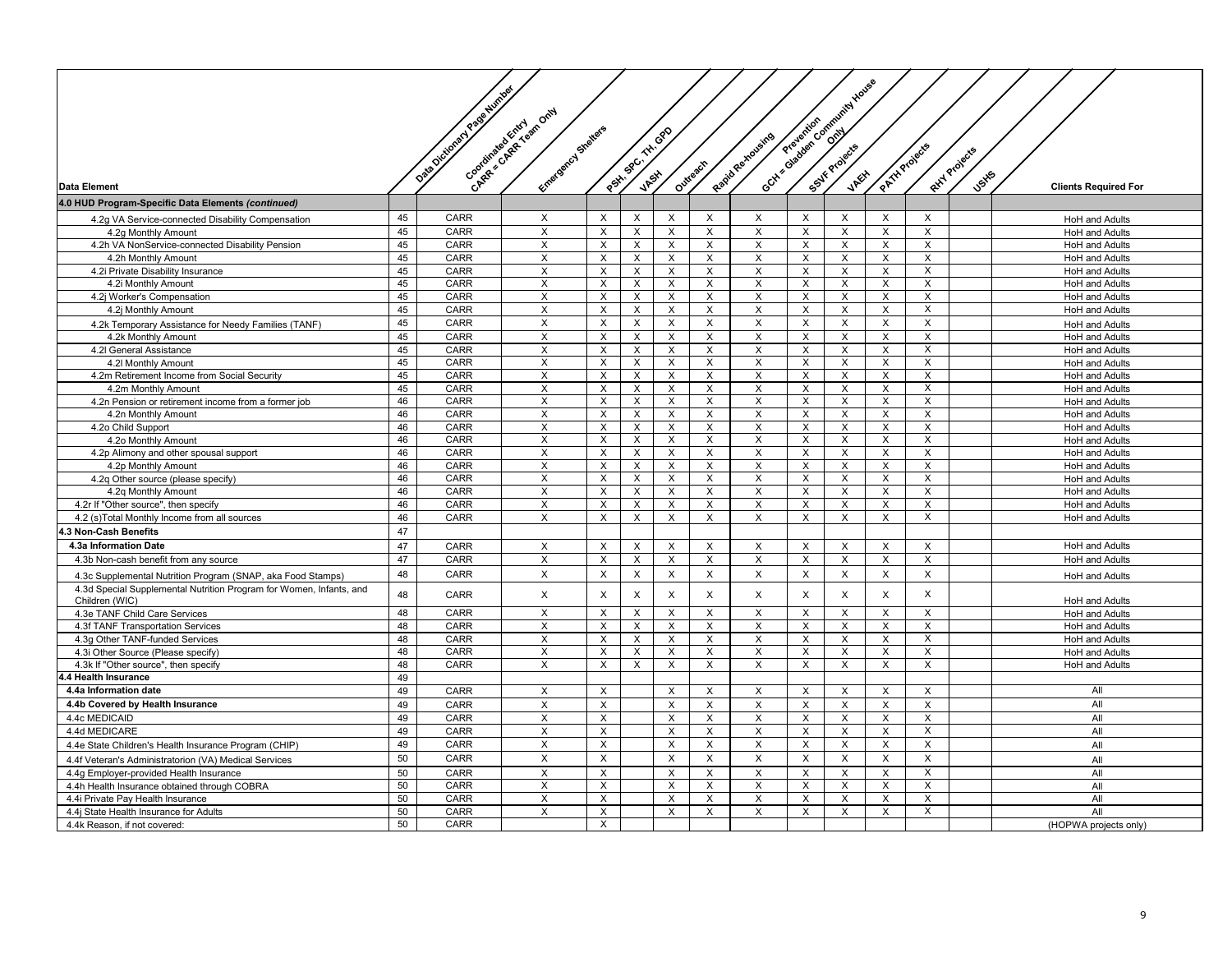|                                                                                                                            |          | <b>DRAFTONOMIA PROVIDENCE</b> |                           |                           |                    |                |                |                  |                | Octy of order critical development works |                         |                |               |                             |
|----------------------------------------------------------------------------------------------------------------------------|----------|-------------------------------|---------------------------|---------------------------|--------------------|----------------|----------------|------------------|----------------|------------------------------------------|-------------------------|----------------|---------------|-----------------------------|
|                                                                                                                            |          |                               | Chapter and Revision Only |                           |                    |                |                |                  |                |                                          |                         |                |               |                             |
|                                                                                                                            |          |                               |                           |                           |                    |                |                |                  |                |                                          |                         |                |               |                             |
|                                                                                                                            |          |                               | Entrepreneurs Stretters   |                           | Patty SPC, THI OPD |                |                | Registee koveire |                |                                          |                         | PATH Projects  |               |                             |
|                                                                                                                            |          |                               |                           |                           |                    |                |                |                  |                |                                          |                         |                | Rity Projects |                             |
| <b>Data Element</b>                                                                                                        |          |                               |                           |                           |                    |                | Outreach       |                  |                |                                          |                         |                | <b>Jsyls</b>  |                             |
|                                                                                                                            |          |                               |                           |                           |                    |                |                |                  |                |                                          |                         |                |               | <b>Clients Required For</b> |
| 4.0 HUD Program-Specific Data Elements (continued)                                                                         | 51       | <b>CARR</b>                   |                           |                           |                    |                |                |                  |                |                                          |                         |                |               |                             |
| 4.5 Physical Disability<br>4.5a Information Date                                                                           | 51       | CARR                          | X                         | $\times$                  |                    | X              | X              | X                | X              | X                                        | X                       | X              |               | All                         |
| 4.5b Physical Disability                                                                                                   | 52       | <b>CARR</b>                   | X                         | $\boldsymbol{\mathsf{X}}$ |                    | X              | X              | X                | X              | X                                        | X                       | X              |               | All                         |
| 4.5c Expected to be of long-continued and indefinite duration and                                                          |          |                               |                           |                           |                    |                |                |                  |                |                                          |                         |                |               |                             |
| substantially impairs ability to live independently.                                                                       | 52       | <b>CARR</b>                   | $\mathsf{X}$              | X                         |                    | X              | X              | X                | X              | $\mathsf{X}$                             | X                       | X              |               | All                         |
| 4.6 Developmental Disability                                                                                               | 52       | CARR                          |                           |                           |                    |                |                |                  |                |                                          |                         |                |               |                             |
| 4.6a Information Date                                                                                                      | 52       | CARR                          | X                         | $\times$                  |                    | X              | X              | X                | X              | X                                        | X                       | $\times$       |               | All                         |
| 4.6b Developmental Disability                                                                                              | 52       | CARR                          | X                         | $\times$                  |                    | $\times$       | $\mathsf X$    | X                | $\mathsf{X}$   | X                                        | $\mathsf X$             | X              |               | All                         |
| 4.7 Chronic Health Condition                                                                                               | 53       | CARR                          |                           |                           |                    |                |                |                  |                |                                          |                         |                |               |                             |
| 4.7a Information Date                                                                                                      | 53       | CARR                          | X                         | $\times$                  |                    | X              | X              | X                | X              | X                                        | X                       | X              |               | All                         |
| 4.7b Chronic Health Condition                                                                                              | 53       | CARR                          | X                         | $\pmb{\times}$            |                    | $\mathsf X$    | $\pmb{\times}$ | X                | X              | X                                        | X                       | $\mathsf{X}$   |               | All                         |
| 4.7c Expected to be of long-continued and indefinite duration and<br>substantially impairs ability to live independently.  | 53       | CARR                          | $\times$                  | $\mathsf{x}$              |                    | $\pmb{\times}$ | X              | X                | X              | $\times$                                 | $\times$                | X              |               | All                         |
| 4.8 HIV/AIDS                                                                                                               | 53       | CARR                          |                           |                           |                    |                |                |                  |                |                                          |                         |                |               |                             |
| 4.8a Information Date                                                                                                      | 53       | CARR                          | X                         | $\mathsf X$               |                    | X              | X              | X                | X              | X                                        | X                       | X              |               | All                         |
| 4.8b HIV/AIDS                                                                                                              | 54       | CARR                          | X                         | $\mathsf X$               |                    | X              | X              | X                | X              | X                                        | X                       | X              |               | All                         |
| 4.9 Mental Health Disorder                                                                                                 | 54       | CARR                          |                           |                           |                    |                |                |                  |                |                                          |                         |                |               |                             |
| 4.9a Information Date                                                                                                      | 54       | CARR                          | X                         | $\times$                  |                    | X              | X              | X                | X              | $\boldsymbol{\mathsf{x}}$                | X                       | X              |               | All                         |
| 4.9b Mental Health Disorder                                                                                                | 54       | CARR                          | X                         | $\pmb{\times}$            |                    | X              | X              | X                | X              | X                                        | X                       | $\mathsf{X}$   |               | All                         |
| 4.9c Expected to be of long-continued and indefinite duration and<br>substantially impairs ability to live independently.  | 54       | <b>CARR</b>                   | $\mathsf{X}$              | $\times$                  |                    | X              | X              | X                | X              | $\mathsf{X}$                             | X                       | X              |               | All                         |
| 4.10 Substance Use Disorder                                                                                                | 54       | CARR                          |                           |                           |                    |                |                |                  |                |                                          |                         |                |               |                             |
| 4.10a Information Date                                                                                                     | 54       | CARR                          | X                         | $\boldsymbol{\mathsf{X}}$ |                    | X              | X              | X                | X              | X                                        | X                       | X              |               | All                         |
| 4.10b Substance Use Disorder                                                                                               | 54       | CARR                          | $\overline{X}$            | $\pmb{\times}$            |                    | $\overline{X}$ | $\overline{X}$ | $\overline{X}$   | $\overline{X}$ | X                                        | $\overline{\mathsf{x}}$ | X              |               | All                         |
| 4.10c Expected to be of long-continued and indefinite duration and<br>substantially impairs ability to live independently. | 55       | CARR                          | X                         | $\pmb{\times}$            |                    | $\pmb{\times}$ | X              | X                | X              | X                                        | $\pmb{\times}$          | X              |               | All                         |
| 4.11 Domestic Violence                                                                                                     | 55       |                               |                           |                           |                    |                |                |                  |                |                                          |                         |                |               |                             |
| 4.11a Information Date                                                                                                     | 55       | X                             | X                         | $\pmb{\times}$            |                    | X              | $\pmb{\times}$ | $\pmb{\times}$   | X              | X                                        | X                       | $\overline{X}$ |               | <b>HoH</b> and Adults       |
| 4.11b Domestic violence victim/survivor?                                                                                   | 55       | X                             | X                         | $\boldsymbol{\mathsf{X}}$ |                    | X              | X              | X                | X              | X                                        | X                       | $\times$       |               | <b>HoH</b> and Adults       |
| 4.11c When experience occurred                                                                                             | 56       | X                             | $\mathsf{X}$              | $\mathsf{X}$              |                    | $\times$       | X              | X                | $\mathsf{X}$   | $\times$                                 | X                       | $\times$       |               | HoH and Adults              |
| 4.11d If Yes for Domestic Violence Victim/Survivor, Are You Currently<br>Fleeing?                                          | 56       | $\mathsf{X}$                  | X                         | $\boldsymbol{\mathsf{X}}$ |                    | $\mathsf X$    | X              | X                | X              | $\times$                                 | $\mathsf{x}$            | $\times$       |               | HoH and Adults              |
| 4.12 Current Living Situation (Outreach)                                                                                   | 56       |                               |                           |                           |                    |                |                |                  |                |                                          |                         |                |               |                             |
| 4.12a Information Date                                                                                                     | 56       | CARR                          |                           |                           |                    | X              |                |                  |                |                                          | X                       | Outreacl       |               | HoH and Adults              |
| 4.12b Current Living Situation                                                                                             | 56       | CARR                          |                           |                           |                    | X              |                |                  |                |                                          | X                       | Outreach       |               | <b>HoH</b> and Adults       |
| 4.12c Living Situation Verified by                                                                                         | 57       | CARR                          |                           |                           |                    | X              |                |                  |                |                                          | X                       | Outreach       |               | HoH and Adults              |
| 4.12d Is Client Going to Have to Leave Their Current Living Situation within<br>14 Days?                                   | 57<br>57 | CARR<br>CARR                  |                           |                           |                    | X              |                |                  |                |                                          | $\times$                | Outreach       |               | HoH and Adults              |
| 4.12e Has a Subsequent Residence Been Identified?<br>4.12f Does Individual or Family Have Resources or Support Networks to |          |                               |                           |                           |                    | X              |                |                  |                |                                          | X                       | Outreach       |               | <b>HoH</b> and Adults       |
| Obtain Other Permanent Housing?                                                                                            | 58       | CARR                          |                           |                           |                    | X              |                |                  |                |                                          | X                       | Outreach       |               | HoH and Adults              |
| 4.12g Has the Client Had a Lease or Ownership Interest in a Permanent<br>Housing Unit in the Last 60 Days?                 | 58       | CARR                          |                           |                           |                    | X              |                |                  |                |                                          | X                       | Outreacl       |               | <b>HoH</b> and Adults       |
| 4.12h Has the Client moved 2 or More Times in the Last 60 Days?                                                            | 58       | CARR                          |                           |                           |                    | X              |                |                  |                |                                          | X                       | Outreach       |               | <b>HoH</b> and Adults       |
| 4.12i Location Details                                                                                                     | 58       | CARR                          |                           |                           |                    | X              |                |                  |                |                                          | X                       | Outreach       |               | <b>HoH</b> and Adults       |
| 4.13 Date of Engagement (Outreach)                                                                                         | 59       | CARR                          |                           |                           |                    | X              |                |                  |                |                                          | X                       | Outreach       |               | HoH and Adults              |
| 4.14 Bed-Night Date - Do Not Use                                                                                           | 59       |                               |                           |                           |                    |                |                |                  |                |                                          |                         |                |               | N/A                         |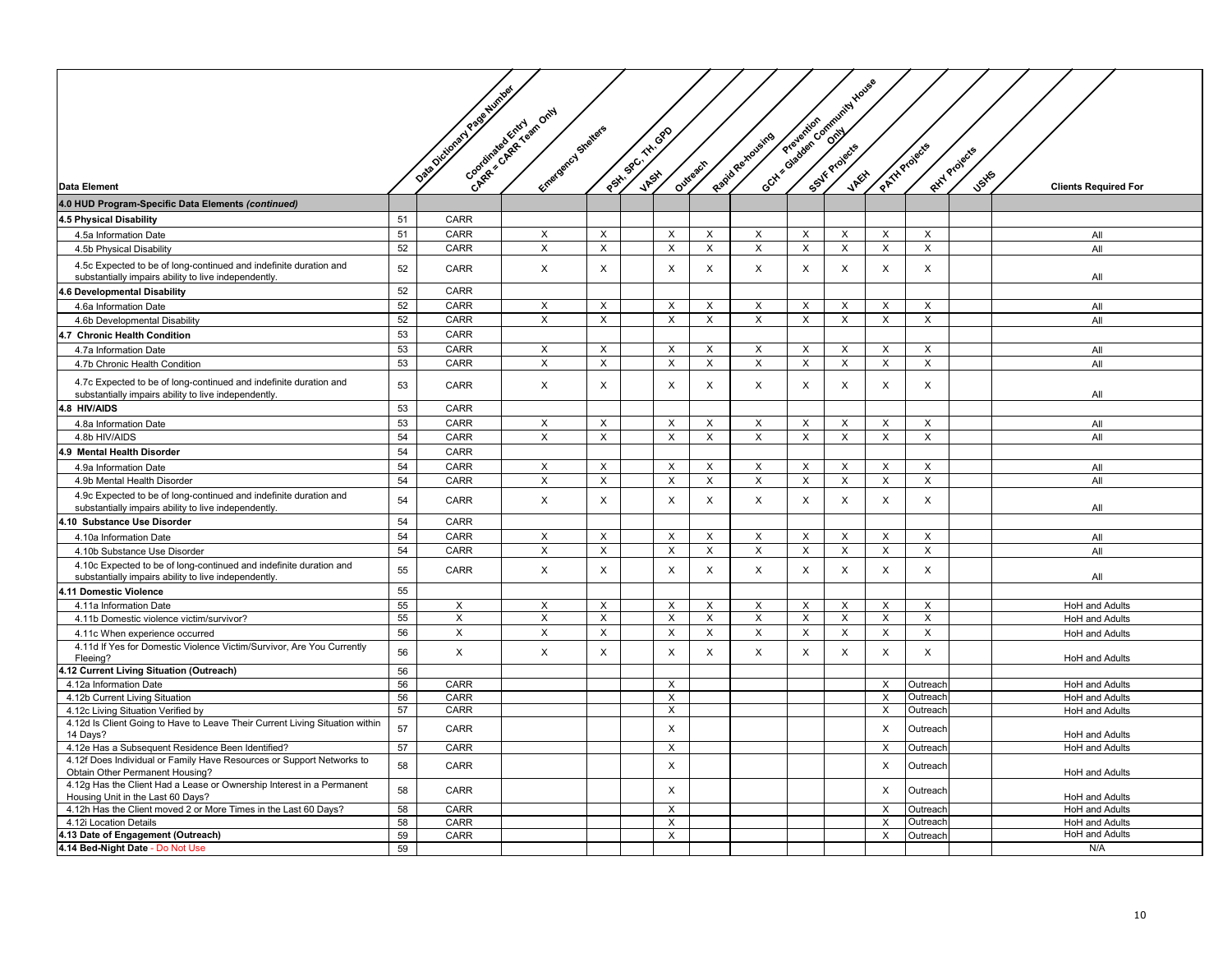|                                                                                                                                    |          | Data October 1949 River |                                                      |                                |                    |              |                           |                         |   | Goth Saladan Companing Haves |               |          |                           |                                                                                            |
|------------------------------------------------------------------------------------------------------------------------------------|----------|-------------------------|------------------------------------------------------|--------------------------------|--------------------|--------------|---------------------------|-------------------------|---|------------------------------|---------------|----------|---------------------------|--------------------------------------------------------------------------------------------|
|                                                                                                                                    |          |                         | Congression Creation Only<br>Entrancement Strategies |                                | Part of Cr TH- OPD |              |                           | Rapid Re-moveme         |   |                              |               |          |                           |                                                                                            |
|                                                                                                                                    |          |                         |                                                      |                                |                    |              | Outresch                  |                         |   |                              | PATH Projects |          | RHY Projects              |                                                                                            |
| <b>Data Element</b>                                                                                                                |          |                         |                                                      |                                |                    |              |                           |                         |   |                              |               |          | <b>J</b> stfs             | <b>Clients Required For</b>                                                                |
| 4.0 HUD Program-Specific Data Elements (continued)                                                                                 |          |                         |                                                      |                                |                    |              |                           |                         |   |                              |               |          |                           |                                                                                            |
| 4.19 Coordinated Entry Assessment                                                                                                  | 59       | X                       | Χ                                                    | $\times$                       | Χ                  | X            | Х                         | X                       | X | X                            | X             | X        | X                         | All                                                                                        |
| 4.19a Date of Assessment                                                                                                           | 59       | $\times$                | $\times$                                             | $\times$                       | X                  | $\mathsf{X}$ | X                         | X                       | X | $\mathsf{x}$                 | X             | $\times$ | $\times$                  | All                                                                                        |
| 4.19b Assessment Location                                                                                                          | 60       | X                       | X                                                    | $\times$                       | Х                  | X            | X                         | X                       | X | X                            | X             | X        | X                         | All                                                                                        |
| 4.19c Assessment Type                                                                                                              | 60       | X                       | X                                                    | $\times$                       | X                  | X            | $\boldsymbol{\mathsf{X}}$ | X                       | X | X                            | X             | X        | X                         | All                                                                                        |
| 4.19d Assessment Level                                                                                                             | 60       | X                       | X                                                    | $\times$                       | Χ                  | X            | X                         | X                       | X | X                            | X             | X        | X                         | All                                                                                        |
| 4.19e Prioritization Status                                                                                                        | 60       | $\times$                | X                                                    | X                              | X                  | X            | X                         | X                       | X | X                            | X             | X        | X                         | All                                                                                        |
| .20 Coordinated Entry Event                                                                                                        | 60       | X                       | X                                                    | X                              | X                  | X            | X                         | X                       | X | X                            | X             | X        | X                         | All                                                                                        |
| 4.20a Date of Event                                                                                                                | 60       | X                       | X                                                    | $\times$                       | X                  | X            | X                         | X                       | X | X                            | X             | X        | X                         | All                                                                                        |
| 4.20b Event                                                                                                                        | 61       | X                       | X                                                    | X                              | Χ                  | $\times$     | X                         | X                       | X | X                            | X             | X        | X                         | All                                                                                        |
| 4.20c Problem Solving/Diversion/Rapid Resolution intervention or service<br>result - Client housed/re-housed in a safe alternative | 61       | $\pmb{\times}$          | X                                                    | $\sf X$                        | X                  | X            | $\pmb{\times}$            | X                       | X | X                            | $\mathsf X$   | X        | $\boldsymbol{\mathsf{X}}$ | All                                                                                        |
| 4.20d Referral to post-placement/follow-up case management result -<br>Enrolled in Aftercare project                               | 61       | X                       | X                                                    | $\times$                       | X                  | X            | X                         | X                       | X | $\times$                     | X             | X        | X                         | All                                                                                        |
| 4.20e Location of Crisis Housing or Permanent Housing Referral                                                                     | 61       | X                       | $\times$                                             | $\times$                       | X                  | X            | X                         | X                       | X | $\times$                     | X             | X        | X                         | All                                                                                        |
| 4.20f Referral Result                                                                                                              | 61       | X                       | $\times$                                             | $\times$                       | X                  | X            | X                         | X                       | X | X                            | X             | X        | X                         | All                                                                                        |
| 4.20g Date of Result                                                                                                               | 62       | X                       | X                                                    | $\times$                       | X                  | $\times$     | X                         | X                       | X | X                            | X             | X        | X                         | All                                                                                        |
| <b>HUD-CoC Only Required Data Elements</b>                                                                                         |          |                         |                                                      |                                |                    |              |                           |                         |   |                              |               |          |                           |                                                                                            |
| C1 Well-being                                                                                                                      | 62       |                         |                                                      | $\times$                       |                    |              |                           |                         |   |                              |               |          |                           | HoH Only                                                                                   |
| C1.1 Information Date                                                                                                              | 62       |                         |                                                      | $\sf X$                        |                    |              |                           |                         |   |                              |               |          |                           | HoH Only                                                                                   |
| C1.2 Client perceives their life has value and worth                                                                               | 62       |                         |                                                      | $\times$                       |                    |              |                           |                         |   |                              |               |          |                           | <b>HoH Only</b>                                                                            |
| C1.3 Client perceives they have support from others who will listen to<br>problems                                                 | 62       |                         |                                                      | $\times$                       |                    |              |                           |                         |   |                              |               |          |                           | <b>HoH Only</b>                                                                            |
| times                                                                                                                              | 62       |                         |                                                      | $\times$                       |                    |              |                           |                         |   |                              |               |          |                           | <b>HoH Only</b>                                                                            |
| afraid                                                                                                                             | 63       |                         |                                                      | $\times$                       |                    |              |                           |                         |   |                              |               |          |                           | HoH Only                                                                                   |
| 22 Moving On Assistance Provided                                                                                                   | 63       |                         |                                                      | $\boldsymbol{\mathsf{X}}$      |                    |              |                           |                         |   |                              |               |          |                           | <b>HoH Only</b>                                                                            |
| C2.1 Date of Moving On Assistance                                                                                                  | 63       |                         |                                                      | $\times$                       |                    |              |                           |                         |   |                              |               |          |                           | <b>HoH Only</b>                                                                            |
| C2.2 Moving On Assistance                                                                                                          | 63       |                         |                                                      | $\boldsymbol{\mathsf{X}}$      |                    |              |                           |                         |   |                              |               |          |                           | <b>HoH Only</b>                                                                            |
| 3 Youth Education Status                                                                                                           | 63       |                         |                                                      | $\times$                       |                    |              | $\times$                  |                         |   |                              |               |          |                           | HoH (YHDP Projects Only)                                                                   |
| C3.1 Information Date                                                                                                              | 63       |                         |                                                      | $\pmb{\times}$                 |                    |              | X                         |                         |   |                              |               |          |                           | HoH (YHDP Projects Only)                                                                   |
| C3.2 Current School Enrollment and Attendance                                                                                      | 64       |                         |                                                      | X                              |                    |              | X                         |                         |   |                              |               |          |                           | HoH (YHDP Projects Only)                                                                   |
| C3.3 Most Recent Educational Status                                                                                                | 64       |                         |                                                      | $\times$                       |                    |              | X                         |                         |   |                              |               |          |                           | HoH (YHDP Projects Only)                                                                   |
| C3.4 Current Educational Status                                                                                                    | 64       |                         |                                                      | $\times$                       |                    |              | $\times$                  |                         |   |                              |               |          |                           | HoH (YHDP Projects Only)                                                                   |
| <b>IOPWA Required Data Elements</b>                                                                                                |          |                         |                                                      |                                |                    |              |                           |                         |   |                              |               |          |                           |                                                                                            |
| <b>W1 Services Provided</b>                                                                                                        | 65       |                         | X                                                    | X                              |                    |              |                           | X                       |   |                              |               |          |                           | Clients with HIV/AIDS (HOPWA Projects Only)                                                |
| W1.1 Date of Service                                                                                                               | 65       |                         | X                                                    | X                              |                    |              |                           | X                       |   |                              |               |          |                           | Clients with HIV/AIDS (HOPWA Projects Only)                                                |
| W1.2 Type of Service                                                                                                               | 65       |                         | X                                                    | $\times$                       |                    |              |                           | X                       |   |                              |               |          |                           | Clients with HIV/AIDS (HOPWA Projects Only)                                                |
| <b>W2 Financial Assistance</b>                                                                                                     | 65       |                         | X                                                    | X                              |                    |              |                           | $\times$                |   |                              |               |          |                           | Clients with HIV/AIDS (HOPWA Projects Only)                                                |
| W2.1 Date of Financial Assistance                                                                                                  | 65<br>66 |                         | X                                                    | X                              |                    |              |                           | X                       |   |                              |               |          |                           | Clients with HIV/AIDS (HOPWA Projects Only)                                                |
| W2.2 Financial Assistance Type                                                                                                     | 66       |                         | X<br>$\times$                                        | $\times$<br>$\times$           |                    |              |                           | X<br>X                  |   |                              |               |          |                           | Clients with HIV/AIDS (HOPWA Projects Only)<br>Clients with HIV/AIDS (HOPWA Projects Only) |
| W2.3 Financial Assistance Amount<br>W3 Medical Assistance - HOPWA                                                                  |          |                         | X                                                    |                                |                    |              |                           | X                       |   |                              |               |          |                           |                                                                                            |
| W3.1 Information Date                                                                                                              | 66<br>66 |                         | X                                                    | X<br>$\boldsymbol{\mathsf{X}}$ |                    |              |                           | X                       |   |                              |               |          |                           | Clients with HIV/AIDS (HOPWA Projects Only)<br>Clients with HIV/AIDS (HOPWA Projects Only) |
| W3.2 Receiving Public HIV/AIDS Medical Assistance                                                                                  | 66       |                         | X                                                    | X                              |                    |              |                           | $\overline{\mathsf{x}}$ |   |                              |               |          |                           | Clients with HIV/AIDS (HOPWA Projects Only)                                                |
| W3.3 If No for "Receiving Public HIV/AIDS Medical Assistance," Reason                                                              | 66       |                         | X                                                    | $\times$                       |                    |              |                           | X                       |   |                              |               |          |                           | Clients with HIV/AIDS (HOPWA Projects Only)                                                |
| W3.4 Receiving AIDS Drug Assistance Program (ADAP)                                                                                 | 66       |                         | X                                                    | $\times$                       |                    |              |                           | X                       |   |                              |               |          |                           | Clients with HIV/AIDS (HOPWA Projects Only)                                                |
| Reason                                                                                                                             | 67       |                         | X                                                    | X                              |                    |              |                           | X                       |   |                              |               |          |                           | Clients with HIV/AIDS (HOPWA Projects Only)                                                |
| W3.6 Receiving Ryan White-funded Medical or Dental Assistance                                                                      | 67       |                         | X                                                    | X                              |                    |              |                           | X                       |   |                              |               |          |                           | Clients with HIV/AIDS (HOPWA Projects Only)                                                |
| W3.7 If No for "Receiving Ryan White-funded Medical or Dental                                                                      |          |                         |                                                      |                                |                    |              |                           |                         |   |                              |               |          |                           |                                                                                            |
| Assistance," Reason                                                                                                                | 67       |                         | $\pmb{\times}$                                       | $\pmb{\times}$                 |                    |              |                           | X                       |   |                              |               |          |                           | Clients with HIV/AIDS (HOPWA Projects Only)                                                |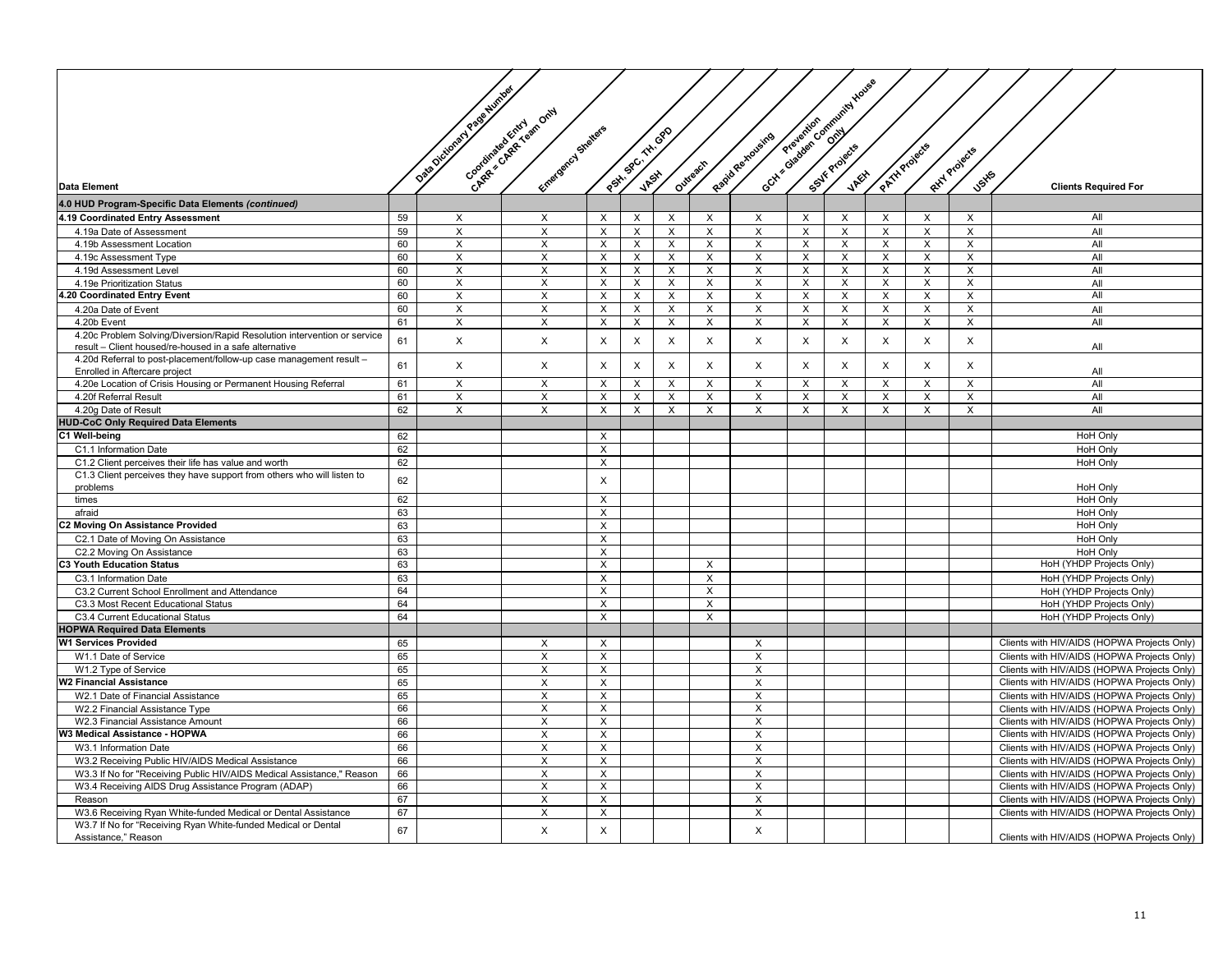|                                                                               |    |                               |                           |                         |          |                           |             |                           |                           |              | Octy of Gradewic Community House |                           |                           |              |                                                                                            |
|-------------------------------------------------------------------------------|----|-------------------------------|---------------------------|-------------------------|----------|---------------------------|-------------|---------------------------|---------------------------|--------------|----------------------------------|---------------------------|---------------------------|--------------|--------------------------------------------------------------------------------------------|
|                                                                               |    | Osta Oictos en Y Registrative |                           |                         |          |                           |             |                           |                           |              |                                  |                           |                           |              |                                                                                            |
|                                                                               |    |                               | Congressive de Reinforces |                         |          |                           |             |                           |                           |              |                                  |                           |                           |              |                                                                                            |
|                                                                               |    |                               |                           | Entrepreneurs Stretters |          |                           |             |                           |                           |              |                                  |                           |                           |              |                                                                                            |
|                                                                               |    |                               |                           |                         |          |                           | $G^{\circ}$ |                           |                           |              |                                  |                           |                           |              |                                                                                            |
|                                                                               |    |                               |                           |                         |          | Postin SPC, THIS          |             |                           | Rapid Re-Koyeing          |              |                                  |                           | PATH Projects             | RHY Projects |                                                                                            |
|                                                                               |    |                               |                           |                         |          |                           |             | Outreach                  |                           |              |                                  |                           |                           |              |                                                                                            |
| <b>Data Element</b>                                                           |    |                               |                           |                         |          | <u> VRS</u> K             |             |                           |                           |              |                                  |                           |                           | <b>Jstfs</b> | <b>Clients Required For</b>                                                                |
| <b>HOPWA Required Data Elements (continued)</b>                               |    |                               |                           |                         |          |                           |             |                           |                           |              |                                  |                           |                           |              |                                                                                            |
| W4 T-Cell (CD4) and Viral Load                                                | 67 |                               | $\boldsymbol{\mathsf{X}}$ |                         | X        |                           |             |                           | $\boldsymbol{\mathsf{x}}$ |              |                                  |                           |                           |              | Clients with HIV/AIDS (HOPWA Projects Only)                                                |
| W4.1 T-Cell (CD4) Count Available                                             | 67 |                               | X                         |                         | X        |                           |             |                           | X                         |              |                                  |                           |                           |              | Clients with HIV/AIDS (HOPWA Projects Only)                                                |
| W4.2 If Yes, then T-Cell Count                                                | 67 |                               | X                         |                         | X        |                           |             |                           | X                         |              |                                  |                           |                           |              | Clients with HIV/AIDS (HOPWA Projects Only)                                                |
| W4.3 How was the Information Obtained                                         | 68 |                               | $\times$                  |                         | X        |                           |             |                           | X                         |              |                                  |                           |                           |              | Clients with HIV/AIDS (HOPWA Projects Only)                                                |
| W4.4 Viral Load Information Available                                         | 68 |                               | X                         |                         | X        |                           |             |                           | $\times$                  |              |                                  |                           |                           |              | Clients with HIV/AIDS (HOPWA Projects Only)                                                |
| W4.5 If Yes, then Viral Load Count                                            | 68 |                               | X                         |                         | X        |                           |             |                           | $\times$                  |              |                                  |                           |                           |              | Clients with HIV/AIDS (HOPWA Projects Only)                                                |
| W4.6 How was the Information Obtained                                         | 68 |                               | X                         |                         | X        |                           |             |                           | $\times$                  |              |                                  |                           |                           |              | Clients with HIV/AIDS (HOPWA Projects Only)                                                |
| W5 Housing Assessment at Exit                                                 | 68 |                               | X                         |                         | X        |                           |             |                           | $\boldsymbol{\mathsf{X}}$ |              |                                  |                           |                           |              | Clients with HIV/AIDS (HOPWA Projects Only)                                                |
| W5.1 Housing Assessment at Exit                                               | 68 |                               | X                         |                         | X        |                           |             |                           | $\times$                  |              |                                  |                           |                           |              | Clients with HIV/AIDS (HOPWA Projects Only)                                                |
| W5.2 Subsidy Information (If "Able to maintain the housing they had at        | 69 |                               | X                         |                         | X        |                           |             |                           | $\times$                  |              |                                  |                           |                           |              |                                                                                            |
| Project start")                                                               | 69 |                               |                           |                         | X        |                           |             |                           | $\times$                  |              |                                  |                           |                           |              | Clients with HIV/AIDS (HOPWA Projects Only)                                                |
| W5.3 (If "Moved to New Housing Unit")<br><b>W6 Prescribed Anti-Retroviral</b> | 69 |                               | Х<br>$\times$             |                         | X        |                           |             |                           | X                         |              |                                  |                           |                           |              | Clients with HIV/AIDS (HOPWA Projects Only)<br>Clients with HIV/AIDS (HOPWA Projects Only) |
| W6.1 Information Date                                                         | 69 |                               | X                         |                         | X        |                           |             |                           | $\times$                  |              |                                  |                           |                           |              | Clients with HIV/AIDS (HOPWA Projects Only)                                                |
| W6.2 Has the Participant Been Prescribed Anti-Retroviral Drugs?               | 69 |                               | X                         |                         | X        |                           |             |                           | X                         |              |                                  |                           |                           |              | Clients with HIV/AIDS (HOPWA Projects Only)                                                |
| <b>PATH Required Data Elements</b>                                            |    |                               |                           |                         |          |                           |             |                           |                           |              |                                  |                           |                           |              |                                                                                            |
| P1 Services Provided - PATH Funded                                            | 70 |                               |                           |                         |          |                           |             |                           |                           |              |                                  |                           |                           |              |                                                                                            |
| P1.1 Date of Service                                                          | 70 |                               |                           |                         |          |                           |             |                           |                           |              |                                  | $\times$                  |                           |              | <b>HoH</b> and Adults                                                                      |
| P1.2 Type of PATH-Funded Service Provided                                     | 70 |                               |                           |                         |          |                           |             |                           |                           |              |                                  | X                         |                           |              | <b>HoH</b> and Adults                                                                      |
| P2 Referrals Provided - PATH                                                  | 70 |                               |                           |                         |          |                           |             |                           |                           |              |                                  |                           |                           |              |                                                                                            |
| P2.1 Date of Referral                                                         | 70 |                               |                           |                         |          |                           |             |                           |                           |              |                                  | X                         |                           |              | <b>HoH</b> and Adults                                                                      |
| P2.2 Referral Type                                                            | 71 |                               |                           |                         |          |                           |             |                           |                           |              |                                  | $\boldsymbol{\mathsf{x}}$ |                           |              | <b>HoH</b> and Adults                                                                      |
| P2.3 Select Outcome                                                           | 71 |                               |                           |                         |          |                           |             |                           |                           |              |                                  | X                         |                           |              | <b>HoH</b> and Adults                                                                      |
| <b>P3 PATH Status</b>                                                         | 71 |                               |                           |                         |          |                           |             |                           |                           |              |                                  |                           |                           |              |                                                                                            |
| P3.1 Date of Status Determination                                             | 71 |                               |                           |                         |          |                           |             |                           |                           |              |                                  | X                         |                           |              | <b>HoH</b> and Adults                                                                      |
| P3.2 Client Became Enrolled in PATH                                           | 71 |                               |                           |                         |          |                           |             |                           |                           |              |                                  | $\times$                  |                           |              | <b>HoH</b> and Adults                                                                      |
| P3.3 If "No" for Status, Reason Not Enrolled                                  | 72 |                               |                           |                         |          |                           |             |                           |                           |              |                                  | $\times$                  |                           |              | <b>HoH</b> and Adults                                                                      |
| P4 Connection with SOAR                                                       | 72 |                               |                           |                         |          |                           |             |                           |                           | $\times$     |                                  | $\times$                  |                           |              | <b>HoH</b> and Adults                                                                      |
| <b>RHY Required Data Elements</b>                                             |    |                               |                           |                         |          |                           |             |                           |                           |              |                                  |                           |                           |              |                                                                                            |
| <b>R1 Referral Source</b>                                                     | 72 |                               |                           |                         | X        | X                         |             | $\times$                  | X                         | X            |                                  |                           | X                         |              | Unaccompanied Youth & Youth Age 18-24                                                      |
| R2 RHY - BCP Status                                                           | 73 |                               |                           |                         |          |                           |             |                           |                           |              |                                  |                           |                           |              |                                                                                            |
| R2.1 Date of Status Determination                                             | 73 |                               |                           |                         |          |                           |             |                           |                           |              |                                  |                           | $\times$                  |              | All                                                                                        |
| R2.2 Youth Eligible for RHY Services                                          | 73 |                               |                           |                         |          |                           |             |                           |                           |              |                                  |                           | $\times$                  |              | All                                                                                        |
| R2.3 If "No" for Status, Reason Why Services Are Not Funded by BCP<br>Grant   | 73 |                               |                           |                         |          |                           |             |                           |                           |              |                                  |                           | $\times$                  |              | All                                                                                        |
| R2.4 If "Yes" for Status, Runaway Youth                                       | 73 |                               |                           |                         |          |                           |             |                           |                           |              |                                  |                           | $\times$                  |              | All                                                                                        |
| R3 Sexual Orientation                                                         | 74 |                               |                           |                         | X        | X                         |             | $\times$                  | X                         | X            |                                  |                           | $\boldsymbol{\mathsf{X}}$ |              | Unaccompanied Youth & Youth Age 18-24                                                      |
|                                                                               |    |                               |                           |                         |          |                           |             |                           |                           |              |                                  |                           |                           |              | All Adults and Youth Age 18-24 (Adults only for                                            |
| R4 Last Grade Completed                                                       | 74 |                               | $\times$                  |                         | X        | X                         | $\times$    | $\times$                  | X                         | X            | X                                | X                         | $\times$                  |              | ES and SO)                                                                                 |
|                                                                               |    |                               |                           |                         |          |                           |             |                           |                           |              |                                  |                           |                           |              | All Adults and Youth Age 18-24 (Adults only for                                            |
| <b>R5 School Status</b>                                                       | 75 |                               |                           |                         |          |                           |             |                           |                           |              |                                  |                           | X                         |              | ES and SO)                                                                                 |
| <b>R6 Employment Status</b>                                                   | 75 |                               |                           |                         |          |                           |             |                           |                           |              |                                  |                           |                           |              |                                                                                            |
|                                                                               | 75 | х                             | X                         |                         | $\times$ |                           | $\times$    | $\boldsymbol{\mathsf{X}}$ | X                         |              | $\times$                         | $\mathsf{X}$              | $\times$                  |              | All Adults and Youth Age 18-24 (Adults only for                                            |
| R6.1 Employed?                                                                |    |                               |                           |                         |          |                           |             |                           |                           |              |                                  |                           |                           |              | ES and SO)<br>All Adults and Youth Age 18-24 (Adults only for                              |
| R6.2 Avg. number of hours worked/week                                         | 75 |                               | X                         |                         | X        |                           | $\times$    | $\times$                  | $\boldsymbol{\mathsf{X}}$ |              | X                                | $\times$                  | $\times$                  |              |                                                                                            |
|                                                                               |    |                               |                           |                         |          |                           |             |                           |                           |              |                                  |                           |                           |              | ES and SO)<br>All Adults and Youth Age 18-24 (Adults only for                              |
| R6.3 Type of Employment (If Yes for Employed?)                                | 76 |                               | X                         |                         | X        |                           | X           | $\mathsf X$               | $\times$                  |              | X                                | X                         | $\boldsymbol{\mathsf{x}}$ |              | ES and SO)                                                                                 |
| R6.4 Why Not Employed (If No for Employed?)                                   | 76 |                               | X                         |                         | X        |                           | $\times$    | X                         | X                         |              | X                                | $\boldsymbol{\mathsf{x}}$ | $\times$                  |              | All Adults and Youth Age 18-24 (Adults only for<br>ES and SO)                              |
| R7 General Health Status                                                      | 76 |                               |                           |                         | X        | X                         |             | X                         | X                         | X            |                                  |                           | $\times$                  |              | Unaccompanied Youth & Youth Age 18-24                                                      |
| <b>R8 Dental Health Status</b>                                                | 76 |                               |                           |                         | X        | X                         |             | $\times$                  | X                         | X            |                                  |                           | $\boldsymbol{\mathsf{X}}$ |              | Unaccompanied Youth & Youth Age 18-24                                                      |
| R9 Mental Health Status                                                       | 77 |                               |                           |                         | Х        | $\boldsymbol{\mathsf{X}}$ |             | X                         | X                         | X            |                                  |                           | $\boldsymbol{\mathsf{x}}$ |              | Unaccompanied Youth & Youth Age 18-24                                                      |
| R9.2 Substance Use Status                                                     | 77 |                               |                           |                         | X        | $\times$                  |             | $\mathsf X$               | $\times$                  | $\mathsf{X}$ |                                  |                           | $\times$                  |              | Unaccompanied Youth & Youth Age 18-24                                                      |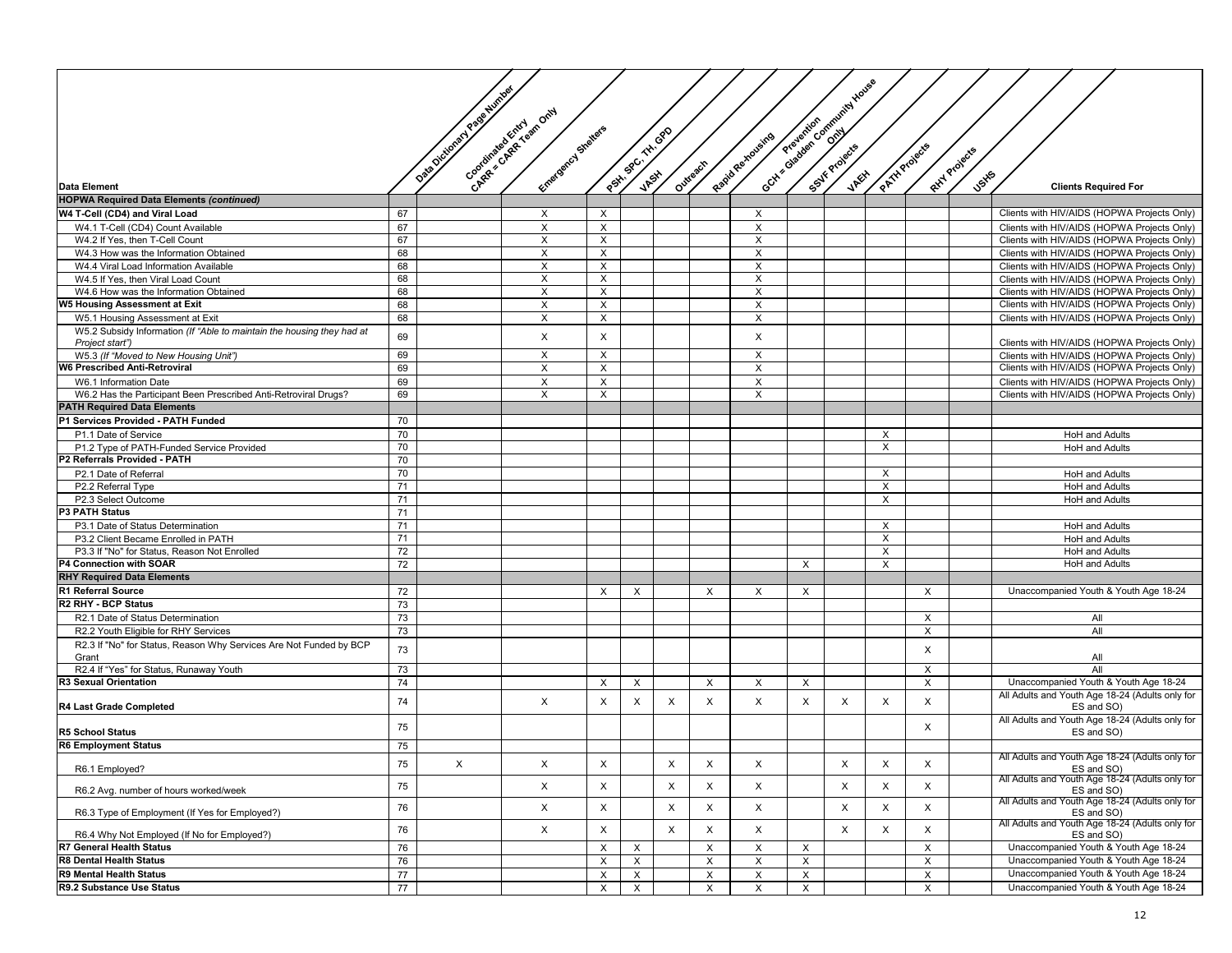|                                                                                                                                                                      |          | <b>Page Number</b><br>Chapter selection contractor |                        |               |                    |          |                |                   |                | Octri d'argent d'argent des la company de la company de la company de la company de la company de la company de la |               |                           |                |                                                                                |
|----------------------------------------------------------------------------------------------------------------------------------------------------------------------|----------|----------------------------------------------------|------------------------|---------------|--------------------|----------|----------------|-------------------|----------------|--------------------------------------------------------------------------------------------------------------------|---------------|---------------------------|----------------|--------------------------------------------------------------------------------|
|                                                                                                                                                                      |          | Data Dictionary &                                  | Entreprison Strategies |               | Path 98 C. THI OPD |          | Outreach       | Rapid Re xoveires |                |                                                                                                                    | PATH Projects |                           | Ritry Projects |                                                                                |
| <b>Data Element</b>                                                                                                                                                  |          |                                                    |                        |               |                    |          |                |                   |                |                                                                                                                    |               |                           | <b>JSHS</b>    | <b>Clients Required For</b>                                                    |
| <b>RHY Required Data Elements (continued)</b>                                                                                                                        |          |                                                    |                        |               |                    |          |                |                   |                |                                                                                                                    |               |                           |                |                                                                                |
| R10 Pregnancy Status                                                                                                                                                 | 78       |                                                    |                        |               |                    |          |                |                   |                |                                                                                                                    |               |                           |                |                                                                                |
| R10.1 Pregnancy Status                                                                                                                                               | 78       | X                                                  | X                      | Х             |                    | X        | X              | х                 |                |                                                                                                                    | X             | X                         |                | All Females Adults                                                             |
| R10.2 If "Yes", Due Date                                                                                                                                             | 78       | X                                                  | X                      | X             |                    | $\times$ | X              | $\times$          |                |                                                                                                                    | $\times$      | $\times$                  |                | All Females Adults                                                             |
| R11 Formerly a Ward of Child Welfare/ Foster Care Agency                                                                                                             | 78       |                                                    |                        |               |                    |          |                |                   |                |                                                                                                                    |               | X                         |                |                                                                                |
| R11.1 Formerly a Ward of Child Welfare/Foster Care Agency                                                                                                            | 78       |                                                    |                        | X             | $\times$           |          | X              | $\times$          | X              |                                                                                                                    |               | $\times$                  |                | Unaccompanied Youth & Youth Age 18-24                                          |
| R11.2 If Yes, Number of Years                                                                                                                                        | 78       |                                                    |                        | X             | X                  |          | X              | X                 | X              |                                                                                                                    |               | $\boldsymbol{\mathsf{X}}$ |                | Unaccompanied Youth & Youth Age 18-24                                          |
| R11.3 If Less than One Year. Number of Months                                                                                                                        | 78       |                                                    |                        | X             | X                  |          | X              | X                 | $\overline{X}$ |                                                                                                                    |               | $\times$                  |                | Unaccompanied Youth & Youth Age 18-24                                          |
| R12 Formerly a Ward of Juvenile Justice System                                                                                                                       | 79       |                                                    |                        |               |                    |          |                |                   |                |                                                                                                                    |               | $\sf X$                   |                |                                                                                |
| R12.1 Formerly a Ward of Juvenile Justice System                                                                                                                     | 79<br>79 |                                                    |                        | X             | X<br>$\times$      |          | X<br>X         | X                 | X<br>$\times$  |                                                                                                                    |               | X<br>$\times$             |                | Unaccompanied Youth & Youth Age 18-24                                          |
| R12.2 If Yes, Number of Years<br>R12.3 If Less than One Year, Number of Months                                                                                       | 79       |                                                    |                        | X<br>$\times$ | $\times$           |          | X              | X<br>$\times$     | $\times$       |                                                                                                                    |               | $\times$                  |                | Unaccompanied Youth & Youth Age 18-24<br>Unaccompanied Youth & Youth Age 18-24 |
| R13 Family Critical Issues                                                                                                                                           | 79       |                                                    |                        |               |                    |          |                |                   |                |                                                                                                                    |               |                           |                |                                                                                |
| R13.1 Unemployment - Family Member                                                                                                                                   | 79       |                                                    |                        |               |                    |          |                |                   |                |                                                                                                                    |               | $\times$                  |                | Unaccompanied Youth & Youth Age 18-24                                          |
| R13.2 Mental Health Issues - Family Member                                                                                                                           | 79       |                                                    |                        |               |                    |          |                |                   |                |                                                                                                                    |               | X                         |                | Unaccompanied Youth & Youth Age 18-24                                          |
| R13.3 Physical Disability - Family Member                                                                                                                            | 80       |                                                    |                        |               |                    |          |                |                   |                |                                                                                                                    |               | X                         |                | Unaccompanied Youth & Youth Age 18-24                                          |
| R13.4 Alcohol or Substance Use Disorder - Family Member                                                                                                              | 80       |                                                    |                        |               |                    |          |                |                   |                |                                                                                                                    |               | X                         |                | Unaccompanied Youth & Youth Age 18-24                                          |
|                                                                                                                                                                      | 80       |                                                    |                        |               |                    |          |                |                   |                |                                                                                                                    |               | $\times$                  |                |                                                                                |
| R13.5 Insufficient Income to Support Youth - Family Member                                                                                                           |          |                                                    |                        |               |                    |          |                |                   |                |                                                                                                                    |               |                           |                | Unaccompanied Youth & Youth Age 18-24                                          |
| R13.6 Incarcerated Parent of Youth                                                                                                                                   | 80       |                                                    |                        |               |                    |          |                |                   |                |                                                                                                                    |               | $\times$                  |                | Unaccompanied Youth & Youth Age 18-24                                          |
| R14 RHY Service Connections                                                                                                                                          | 80       |                                                    |                        |               |                    |          |                |                   |                |                                                                                                                    |               | $\sf X$                   |                | Unaccompanied Youth & Youth Age 18-24                                          |
| R15 Commercial Sexual Exploitation                                                                                                                                   | 81       |                                                    |                        |               |                    |          |                |                   |                |                                                                                                                    |               |                           |                |                                                                                |
| R15.1 Ever Received Anything in Exchange for Sex (e.g. money, food,<br>drugs, shelter)                                                                               | 81       |                                                    |                        | X             | X                  |          | $\times$       | $\times$          | X              |                                                                                                                    |               | X                         |                | Unaccompanied Youth & Youth Age 18-24                                          |
| R15.2 In the Last Three Months (If "Yes" for "Ever Received Anything in<br>Exchange for Sex")                                                                        | 81       |                                                    |                        | $\times$      | X                  |          | $\pmb{\times}$ | X                 | X              |                                                                                                                    |               | X                         |                | Unaccompanied Youth & Youth Age 18-24                                          |
| R15.3 How Many Times? (If "Yes" for "Ever Received Anything in<br>Exchange for Sex")                                                                                 | 81       |                                                    |                        | $\times$      | X                  |          | $\times$       | X                 | X              |                                                                                                                    |               | X                         |                | Unaccompanied Youth & Youth Age 18-24                                          |
| R15.4 Ever Made/Persuaded/Force to Have Sex in Exchange for<br>Something? (If "Yes" for "Ever Received Anything in Exchange for Sex").                               | 81       |                                                    |                        | X             | $\times$           |          | $\times$       | X                 | X              |                                                                                                                    |               | X                         |                | Unaccompanied Youth & Youth Age 18-24                                          |
| 16 Labor Exploitation/Trafficking                                                                                                                                    | 82       |                                                    |                        |               |                    |          |                |                   |                |                                                                                                                    |               |                           |                |                                                                                |
| R16.1 Ever Afraid to Quit/Leave Work Due to Threats of Violence to<br>Yourself, Family, or Friends?                                                                  | 82       |                                                    |                        | $\times$      | X                  |          | X              | X                 | X              |                                                                                                                    |               | X                         |                | Unaccompanied Youth & Youth Age 18-24                                          |
| R16.2 Ever Promised Work Where Work or Payment was Different Than<br>You Expected?                                                                                   | 82       |                                                    |                        | $\times$      | X                  |          | $\times$       | X                 | X              |                                                                                                                    |               | X                         |                | Unaccompanied Youth & Youth Age 18-24                                          |
| R16.3 Felt Forced, Coerced, Pressured or Tricked into Continuing the<br>Job? (If "Yes" for Either "Workplace Violence Threats" OR "Workplace<br>Promise Difference") | 82       |                                                    |                        | X             | X                  |          | $\times$       | X                 | X              |                                                                                                                    |               | $\times$                  |                |                                                                                |
| R16.4 In the Last 3 Months? (If "Yes" for Either "Workplace Violence<br>Threats" OR "Workplace Promise Difference")                                                  | 82       |                                                    |                        | $\times$      | X                  |          | $\times$       | X                 | X              |                                                                                                                    |               | $\times$                  |                | Unaccompanied Youth & Youth Age 18-24<br>Unaccompanied Youth & Youth Age 18-24 |
| R17 Project Completion Status                                                                                                                                        | 83       |                                                    |                        |               |                    |          |                |                   |                |                                                                                                                    |               |                           |                |                                                                                |
| R17.1 Project Completion Status                                                                                                                                      | 83       |                                                    |                        |               |                    |          |                |                   |                |                                                                                                                    |               | $\boldsymbol{\mathsf{X}}$ |                | Unaccompanied Youth & Youth Age 18-24                                          |
| R17.2 Primary Reason (If "Youth Was Expelled or Otherwise Involuntarily<br>Discharged From Project" for "Project Completion Status")                                 | 83       |                                                    |                        |               |                    |          |                |                   |                |                                                                                                                    |               | X                         |                | Unaccompanied Youth & Youth Age 18-24                                          |
| R18 Counseling                                                                                                                                                       | 83       |                                                    |                        |               |                    |          |                |                   |                |                                                                                                                    |               |                           |                |                                                                                |
| R18.1 Counseling Received by Client                                                                                                                                  | 83       |                                                    |                        |               |                    |          |                |                   |                |                                                                                                                    |               | $\times$                  |                | Unaccompanied Youth & Youth Age 18-24                                          |
| R18.2 If Yes, Identify the Type(s) of Counseling Received                                                                                                            | 83       |                                                    |                        |               |                    |          |                |                   |                |                                                                                                                    |               | $\boldsymbol{\mathsf{X}}$ |                | Unaccompanied Youth & Youth Age 18-24                                          |
| R18.3 If Yes, Identify the Number of Sessions Received by Exit                                                                                                       | 84       |                                                    |                        |               |                    |          |                |                   |                |                                                                                                                    |               | X                         |                | Unaccompanied Youth & Youth Age 18-24                                          |
| R18.4 Total Number of Sessions Planned in Youth's Treatment or Service<br>Plan                                                                                       | 84       |                                                    |                        |               |                    |          |                |                   |                |                                                                                                                    |               | X                         |                | Unaccompanied Youth & Youth Age 18-24                                          |
| R18.5 A Plan is in Place to Start or Continue Counseling After Exit                                                                                                  | 84       |                                                    |                        |               |                    |          |                |                   |                |                                                                                                                    |               | X                         |                | Unaccompanied Youth & Youth Age 18-24                                          |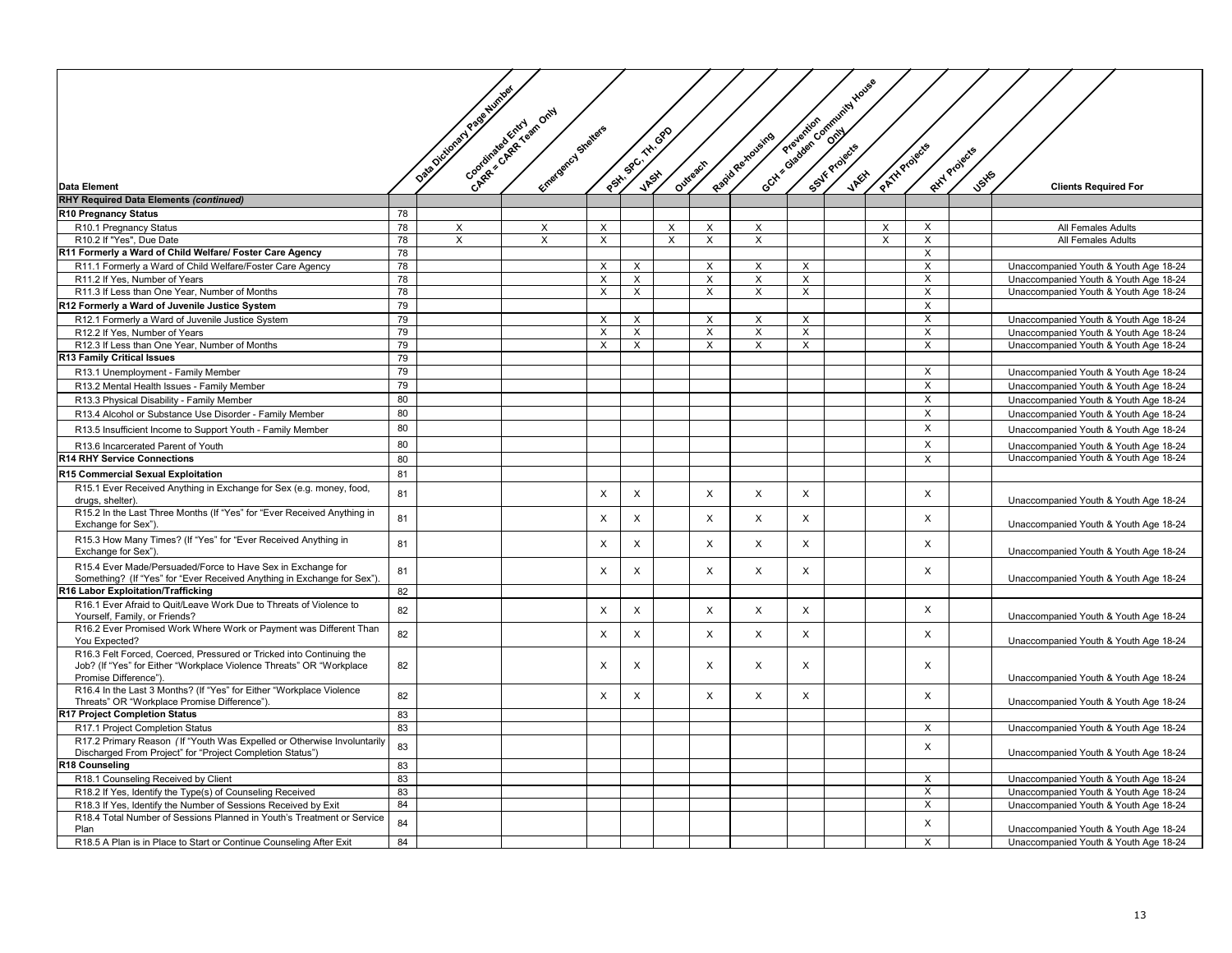|                                                                             |    |                                |                              |                |                  |                         |                         |                   |                         | Gott classified and content through |               |                           |                               |                                       |
|-----------------------------------------------------------------------------|----|--------------------------------|------------------------------|----------------|------------------|-------------------------|-------------------------|-------------------|-------------------------|-------------------------------------|---------------|---------------------------|-------------------------------|---------------------------------------|
|                                                                             |    | Data Octobration Page Minister |                              |                |                  |                         |                         |                   |                         |                                     |               |                           |                               |                                       |
|                                                                             |    |                                | Chapter and Ret Central Voor |                |                  |                         |                         |                   |                         |                                     |               |                           |                               |                                       |
|                                                                             |    |                                |                              |                |                  |                         |                         |                   |                         |                                     |               |                           |                               |                                       |
|                                                                             |    |                                |                              |                |                  |                         |                         |                   |                         |                                     |               |                           |                               |                                       |
|                                                                             |    |                                |                              |                |                  |                         |                         |                   |                         |                                     |               |                           |                               |                                       |
|                                                                             |    |                                |                              |                |                  |                         |                         |                   |                         |                                     |               |                           |                               |                                       |
|                                                                             |    |                                |                              |                |                  |                         |                         |                   |                         |                                     |               |                           |                               |                                       |
|                                                                             |    |                                |                              |                |                  |                         |                         |                   |                         |                                     |               |                           |                               |                                       |
| <b>Data Element</b>                                                         |    |                                | Entrancements developers     |                | Participation of |                         | Outreach                | Regid Re noveires |                         |                                     | PATH Projects |                           | Ritt Projects<br><b>Jsk</b> s | <b>Clients Required For</b>           |
| <b>RHY Required Data Elements (continued)</b>                               |    |                                |                              |                |                  |                         |                         |                   |                         |                                     |               |                           |                               |                                       |
| R19 Safe and Appropriate Exit                                               | 84 |                                |                              |                |                  |                         |                         |                   |                         |                                     |               |                           |                               |                                       |
| R19.1 Exit Destination Safe - As Determined by the Client                   | 84 |                                |                              | X              | X                |                         | X                       | X                 | X                       |                                     |               | X                         |                               | Unaccompanied Youth & Youth Age 18-24 |
| R19.2 Exit Destination Safe - As Determined by the Project/Caseworker       | 84 |                                |                              | X              | X                |                         | $\times$                | $\times$          | X                       |                                     |               | $\boldsymbol{\mathsf{X}}$ |                               | Unaccompanied Youth & Youth Age 18-24 |
| Project                                                                     | 84 |                                |                              | X              | $\overline{X}$   |                         | $\overline{\mathsf{x}}$ | X                 | $\overline{X}$          |                                     |               | $\overline{X}$            |                               | Unaccompanied Youth & Youth Age 18-24 |
| R19.4 Client Has Permanent Positive Peer Connections Outside of Project     | 84 |                                |                              | X              | $\times$         |                         | $\times$                | $\times$          | X                       |                                     |               | $\times$                  |                               | Unaccompanied Youth & Youth Age 18-24 |
| R19.5 Client Has Permanent Positive Community Connections                   | 85 |                                |                              | $\times$       | X                |                         | X                       | X                 | X                       |                                     |               | $\boldsymbol{\mathsf{X}}$ |                               | Unaccompanied Youth & Youth Age 18-24 |
| <b>320 Aftercare Plans</b>                                                  | 85 |                                |                              |                |                  |                         |                         |                   |                         |                                     |               |                           |                               |                                       |
|                                                                             |    |                                |                              |                |                  |                         |                         |                   |                         |                                     |               |                           |                               |                                       |
| R20.1 Aftercare Was Provided                                                | 85 |                                |                              |                |                  |                         |                         |                   |                         |                                     |               | $\boldsymbol{\mathsf{X}}$ |                               | Unaccompanied Youth & Youth Age 18-24 |
| R20.2 If Yes, Identify the Primary Way it Was Provided                      | 85 |                                |                              |                |                  |                         |                         |                   |                         |                                     |               | $\boldsymbol{\mathsf{X}}$ |                               | Unaccompanied Youth & Youth Age 18-24 |
| <b>R21 Education Goals</b>                                                  | 85 |                                |                              | X              | $\times$         |                         | $\times$                | $\times$          | X                       |                                     |               | $\times$                  |                               | Unaccompanied Youth & Youth Age 18-24 |
| <b>R22 Employment Goals</b>                                                 | 86 |                                |                              | $\times$       | $\mathsf{X}$     |                         | $\overline{X}$          | $\times$          | $\sf X$                 |                                     |               | $\overline{X}$            |                               | Unaccompanied Youth & Youth Age 18-24 |
| <b>VA Required Data Elements</b>                                            |    |                                |                              |                |                  |                         |                         |                   |                         |                                     |               |                           |                               |                                       |
| V1 Veteran's Information                                                    | 86 |                                |                              |                |                  |                         |                         |                   |                         |                                     |               |                           |                               |                                       |
| V1.1 Year Entered Military Service (year)                                   | 86 |                                | X                            | X              | X                | X                       | X                       |                   | X                       | X                                   |               |                           |                               | All Veterans                          |
| V1.2 Year Separated from Military Service (year)                            | 86 |                                | X                            | X              | X                | X                       | $\mathsf X$             |                   | X                       | X                                   |               |                           |                               | All Veterans                          |
| V1.3 Theatre of Operations: World War II                                    | 86 |                                | X                            | X              | X                | X                       | X                       |                   | X                       | X                                   |               |                           |                               | All Veterans                          |
| V1.4 Theatre of Operations: Korean War                                      | 87 |                                | $\times$                     | X              | $\times$         | $\times$                | $\times$                |                   | X                       | $\times$                            |               |                           |                               | All Veterans                          |
| V1.5 Theatre of Operations: Vietnam War                                     | 87 |                                | X                            | X              | X                | $\overline{\mathsf{x}}$ | $\overline{\mathsf{x}}$ |                   | $\overline{\mathsf{x}}$ | $\mathsf{X}$                        |               |                           |                               | All Veterans                          |
| V1.6 Theatre of Operations: Persian Gulf War (Operation Desert Storm)       | 87 |                                | X                            | X              | X                | X                       | X                       |                   | X                       | X                                   |               |                           |                               | All Veterans                          |
| V1.7 Theatre of Operations: Afghanistan (Operation Enduring Freedom)        | 87 |                                | X                            | X              | X                | $\times$                | $\times$                |                   | X                       | $\times$                            |               |                           |                               | All Veterans                          |
| V1.8 Theatre of Operations: Iraq (Operation Iraqi Freedom)                  | 87 |                                | X                            | X              | X                | X                       | X                       |                   | X                       | $\times$                            |               |                           |                               | All Veterans                          |
| V1.9 Theatre of Operations: Iraq (Operation New Dawn)                       | 87 |                                | X                            | X              | X                | $\times$                | $\times$                |                   | X                       | X                                   |               |                           |                               | All Veterans                          |
| V1.10 Theatre of Operations: Other Peace-keeping Operations or Military     |    |                                |                              |                |                  |                         |                         |                   |                         |                                     |               |                           |                               |                                       |
| Interventions (such as Lebanon, Panama, Somalia, Bosnia, Kosovo)            | 88 |                                | X                            | $\times$       | X                | $\pmb{\times}$          | $\mathsf X$             |                   | X                       | X                                   |               |                           |                               | All Veterans                          |
| V1.11 Branch of the Military                                                | 88 |                                | X                            | Х              | X                | X                       | $\times$                |                   | X                       | $\times$                            |               |                           |                               | All Veterans                          |
| V1.12 Discharge Status                                                      | 88 |                                | X                            | $\times$       | $\times$         | X                       | X                       |                   | X                       | X                                   |               |                           |                               | All Veterans                          |
| /2 Services Provided - SSVF                                                 | 88 |                                |                              |                |                  |                         |                         |                   |                         |                                     |               |                           |                               |                                       |
|                                                                             | 88 |                                |                              | X              |                  |                         |                         |                   | $\mathsf{X}$            | $\times$                            |               |                           |                               |                                       |
| V2.1 Date of Service                                                        | 89 |                                |                              | X              |                  |                         |                         |                   | X                       | $\times$                            |               |                           |                               | HoH and Adults                        |
| V2.2 Type of Service                                                        |    |                                |                              |                |                  |                         |                         |                   |                         |                                     |               |                           |                               | <b>HoH and Adults</b>                 |
| V2.3 Indicate type if provided "Assistance obtaining VA benefits"           | 89 |                                |                              | $\mathsf{x}$   |                  |                         |                         |                   | X                       | $\mathsf{x}$                        |               |                           |                               | <b>HoH</b> and Adults                 |
| V2.4 Indicate type if provided "Assistance obtaining/coordinating other     | 89 |                                |                              | $\pmb{\times}$ |                  |                         |                         |                   | X                       | X                                   |               |                           |                               |                                       |
| public benefits"                                                            |    |                                |                              |                |                  |                         |                         |                   |                         |                                     |               |                           |                               | HoH and Adults                        |
| V2.5 Indicate type if provided "Direct provision of other public benefits"  | 89 |                                |                              | X              |                  |                         |                         |                   | X                       | $\mathsf{X}$                        |               |                           |                               | HoH and Adults                        |
| V2.6 Indicate type if provided "Other (Non-TFA) Supportive Services         | 90 |                                |                              | X              |                  |                         |                         |                   | X                       | X                                   |               |                           |                               |                                       |
| Approved by VA"                                                             |    |                                |                              |                |                  |                         |                         |                   |                         |                                     |               |                           |                               | <b>HoH</b> and Adults                 |
| V3 Financial Assistance - VA                                                | 90 |                                |                              |                |                  |                         |                         |                   |                         |                                     |               |                           |                               |                                       |
| V3.1 Date of Financial Assistance.                                          | 90 |                                |                              | X              |                  |                         |                         |                   | $\times$                | $\mathsf{x}$                        |               |                           |                               | <b>HoH and Adults</b>                 |
| V3.2 Financial Assistance Amount.                                           | 90 |                                |                              | X              |                  |                         |                         |                   | X                       | X                                   |               |                           |                               | <b>HoH and Adults</b>                 |
| V3.3 Financial Assistance Type.                                             | 90 |                                |                              | X              |                  |                         |                         |                   | $\times$                | $\times$                            |               |                           |                               | <b>HoH</b> and Adults                 |
| V4 Percent of AMI (SSVF Eligibility)                                        | 91 |                                |                              | $\times$       |                  |                         |                         |                   | X                       | $\times$                            |               |                           |                               | <b>HoH Only</b>                       |
| <b>V6 VAMC Station Number</b>                                               | 91 |                                |                              | X              |                  |                         |                         |                   | X                       | $\times$                            |               |                           |                               | <b>HoH Only</b>                       |
| V7 SSVF HP Targeting Criteria                                               | 91 |                                |                              |                |                  |                         |                         |                   |                         |                                     |               |                           |                               |                                       |
| V7.1 Housing Loss Expected Within                                           | 91 |                                |                              |                |                  |                         |                         |                   | $\times$                |                                     |               |                           |                               | <b>HoH Only</b>                       |
| V7.2 Current Household Income.                                              | 91 |                                |                              |                |                  |                         |                         |                   | $\overline{X}$          |                                     |               |                           |                               | <b>HoH Only</b>                       |
| V7.3 Current Household Income is \$0                                        | 92 |                                |                              |                |                  |                         |                         |                   | X                       |                                     |               |                           |                               | <b>HoH Only</b>                       |
| V7.3 History of literal homelessness (Street/shelter/transitional housing). | 92 |                                |                              |                |                  |                         |                         |                   | X                       |                                     |               |                           |                               | <b>HoH Only</b>                       |
| V7.4 Head of Household is not a current leaseholder.                        | 92 |                                |                              |                |                  |                         |                         |                   | X                       |                                     |               |                           |                               | HoH Only                              |
| V7.5 Head of Household never been a leaseholder.                            | 92 |                                |                              |                |                  |                         |                         |                   | X                       |                                     |               |                           |                               | <b>HoH Only</b>                       |
| V7.6 Currently at Risk of Losing a Tenant-Based Housing Subsidy or          |    |                                |                              |                |                  |                         |                         |                   |                         |                                     |               |                           |                               |                                       |
| Housing in a Subsidized Building or Unit.                                   | 92 |                                |                              |                |                  |                         |                         |                   | X                       |                                     |               |                           |                               | <b>HoH Only</b>                       |
| V7.7 Rental Evictions Within the Past 7 Years.                              | 92 |                                |                              |                |                  |                         |                         |                   | X                       |                                     |               |                           |                               | HoH Only                              |
|                                                                             |    |                                |                              |                |                  |                         |                         |                   |                         |                                     |               |                           |                               |                                       |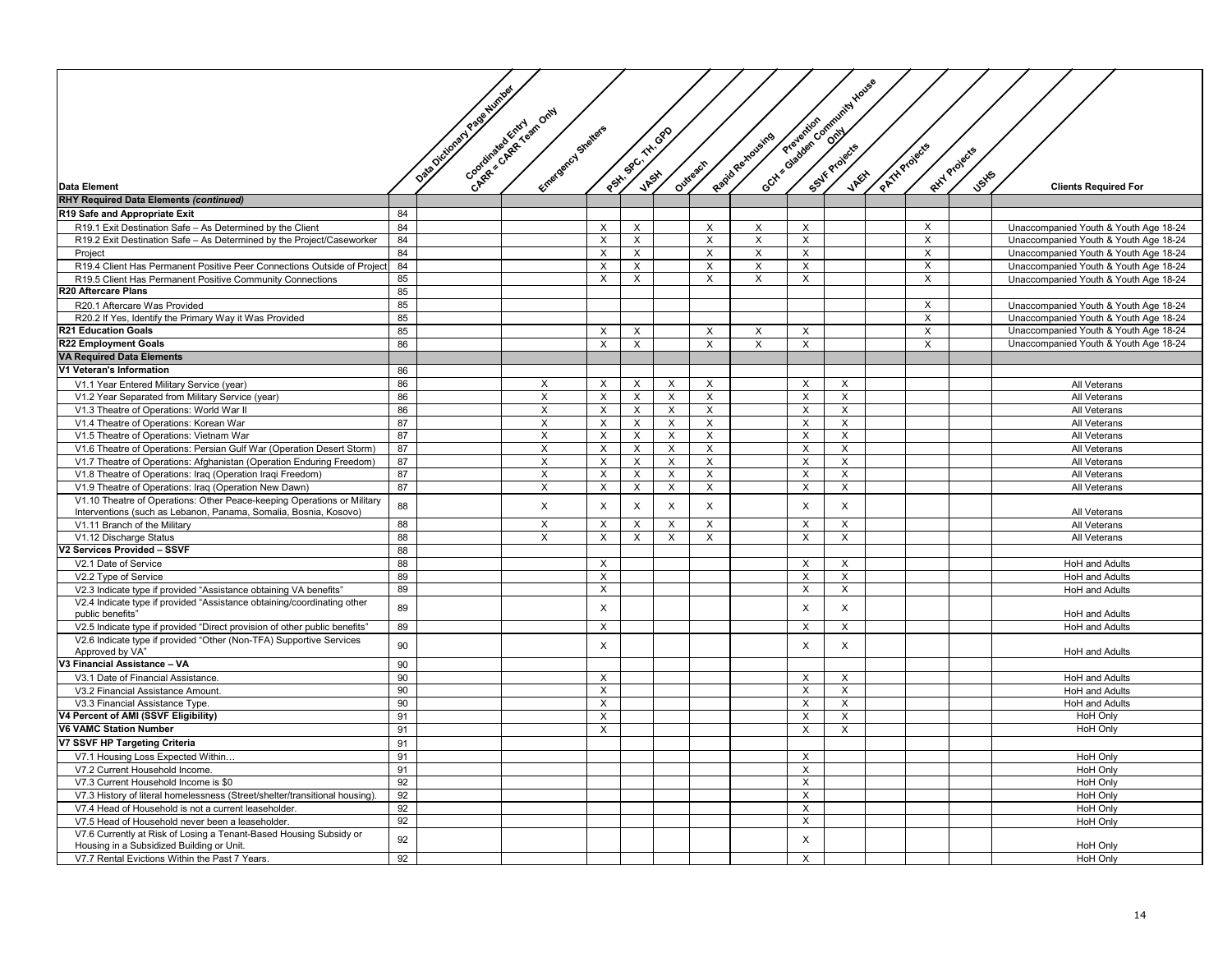|                                                                                                                |          |                            |                           |          |                      |                           |                           |                   |                           | Och Canadago Canadago Canadago |                           |          |                       |                                    |
|----------------------------------------------------------------------------------------------------------------|----------|----------------------------|---------------------------|----------|----------------------|---------------------------|---------------------------|-------------------|---------------------------|--------------------------------|---------------------------|----------|-----------------------|------------------------------------|
|                                                                                                                |          | Die Octobre 19 Page Winter |                           |          |                      |                           |                           |                   |                           |                                |                           |          |                       |                                    |
|                                                                                                                |          |                            | Canade as Existing to our |          |                      |                           |                           |                   |                           |                                |                           |          |                       |                                    |
|                                                                                                                |          |                            |                           |          |                      |                           |                           |                   |                           |                                |                           |          |                       |                                    |
|                                                                                                                |          |                            |                           |          |                      |                           |                           |                   |                           |                                |                           |          |                       |                                    |
|                                                                                                                |          |                            |                           |          |                      |                           |                           |                   |                           |                                |                           |          |                       |                                    |
|                                                                                                                |          |                            |                           |          |                      |                           |                           |                   |                           |                                |                           |          |                       |                                    |
|                                                                                                                |          |                            |                           |          |                      |                           | Outreach                  |                   |                           |                                |                           |          | RHY Projects<br>Jsyls |                                    |
| <b>Data Element</b>                                                                                            |          |                            | Entrancements restartes   |          | Particular referable |                           |                           | Registes traveirs |                           |                                | PATH Projects             |          |                       | <b>Clients Required For</b>        |
| <b>VA Required Data Elements (continued)</b>                                                                   |          |                            |                           |          |                      |                           |                           |                   |                           |                                |                           |          |                       |                                    |
| V7.8 Criminal Record for Arson, Drug Dealing or Manufacture, or Felony<br>Offense Against Persons or Property. | 92       |                            |                           |          |                      |                           |                           |                   | X                         |                                |                           |          |                       | <b>HoH Only</b>                    |
| V7.9 Incarcerated as adult (any adult in household).                                                           | 92       |                            |                           |          |                      |                           |                           |                   | X                         |                                |                           |          |                       | <b>HoH Only</b>                    |
| V7.10 Discharged from jail or prison within last six months after                                              | 92       |                            |                           |          |                      |                           |                           |                   | X                         |                                |                           |          |                       |                                    |
| incarceration of 90 days or more (adults).<br>V7.11 Registered Sex Offender                                    | 93       |                            |                           |          |                      |                           |                           |                   | X                         |                                |                           |          |                       | HoH Only<br><b>HoH Only</b>        |
| health, substance use) that directly affects ability to secure/maintain                                        |          |                            |                           |          |                      |                           |                           |                   |                           |                                |                           |          |                       |                                    |
| housing.                                                                                                       | 93       |                            |                           |          |                      |                           |                           |                   | X                         |                                |                           |          |                       | <b>HoH Only</b>                    |
| V7.13 Currently pregnant (any household member)                                                                | 93       |                            |                           |          |                      |                           |                           |                   | X                         |                                |                           |          |                       | <b>HoH Only</b>                    |
| V7.14 Single Parent of Minor Child(ren).                                                                       | 93       |                            |                           |          |                      |                           |                           |                   | X                         |                                |                           |          |                       | <b>HoH Only</b>                    |
| V7.15 Household includes one or more young children (age six or under).                                        | 93       |                            |                           |          |                      |                           |                           |                   | X                         |                                |                           |          |                       |                                    |
| or a child who requires significant care.                                                                      |          |                            |                           |          |                      |                           |                           |                   |                           |                                |                           |          |                       | <b>HoH Only</b>                    |
| V7.16 Household Size of 5 or More Requiring at Least 3 Bedrooms (Due<br>to Age/Gender Mix).                    | 93       |                            |                           |          |                      |                           |                           |                   | X                         |                                |                           |          |                       | HoH Only                           |
| population in the homeless system when compared to the general                                                 | 93       |                            |                           |          |                      |                           |                           |                   | X                         |                                |                           |          |                       |                                    |
| population.                                                                                                    |          |                            |                           |          |                      |                           |                           |                   |                           |                                |                           |          |                       | <b>HoH Only</b>                    |
| V7.18 HP Applicant Total Points.                                                                               | 93<br>93 |                            |                           |          |                      |                           |                           |                   | X                         |                                |                           |          |                       | <b>HoH Only</b><br><b>HoH Only</b> |
| V7.19 Grantee Targeting Threshold Score<br>V8 HUD-VASH Voucher Tracking                                        | 94       |                            |                           |          |                      |                           |                           |                   |                           |                                |                           |          |                       |                                    |
| V8.1 Information Date                                                                                          | 94       |                            |                           |          | X                    |                           |                           |                   |                           |                                |                           |          |                       | HoH and Veterans                   |
| V8.2 Voucher Change                                                                                            | 94       |                            |                           |          | X                    |                           |                           |                   |                           |                                |                           |          |                       | HoH and Veterans                   |
| V9 HUD-VASH Exit Information                                                                                   | 94       |                            |                           |          | X                    |                           |                           |                   |                           |                                |                           |          |                       | <b>HoH</b> and Veterans            |
| 5.0 Other Project-Specific Data Requirements                                                                   |          |                            |                           |          |                      |                           |                           |                   |                           |                                |                           |          |                       |                                    |
| 5.1 Zip Code of Last Permanent Address                                                                         | 95       | X                          | X                         | $\times$ | X                    | X                         | X                         | X                 |                           | X                              | X                         | $\times$ |                       | All Adults & Unaccompanied Youth   |
| 5.2 General Area Location of Previous Residence                                                                | 95       | X                          | X                         | X        |                      | X                         | X                         |                   |                           | X                              | X                         | X        |                       | All Adults & Unaccompanied Youth   |
| 5.3 Received vocational training?                                                                              | 95       | $\times$                   | $\times$                  | $\times$ |                      | X                         | X                         | $\times$          |                           | $\times$                       |                           |          |                       | All Adults & Unaccompanied Youth   |
| 5.4 Reason for Leaving                                                                                         | 96       | X                          | X                         | $\times$ |                      | X                         | X                         | X                 | X                         | X                              | Χ                         | X        |                       | All                                |
| 5.5 Household Type (Family Status)                                                                             | 96       |                            | X                         | $\times$ |                      |                           | X                         | X                 |                           |                                |                           |          |                       | All                                |
| 5.6 Head of Household Designation                                                                              | 96       |                            | X                         | $\times$ |                      |                           | X                         | X                 |                           |                                |                           |          |                       | All clients in households          |
| 5.7 Homelessness Primary Reason                                                                                | 97       | X                          | X                         | $\times$ |                      | Х                         | X                         |                   |                           | X                              | Х                         | X        |                       | HoH                                |
| 5.8 Homelessness Secondary Reason                                                                              | 97       | X                          | X                         | X        |                      | X                         | X                         |                   |                           | X                              | X                         | $\times$ |                       | HoH                                |
| 5.9 Monthly Rent and Utilities                                                                                 | 98       |                            | X                         | X        |                      | X                         | X                         | X                 |                           | X                              | X                         |          |                       | HoH                                |
| 5.11 Mental Health Linkage                                                                                     | 98       |                            |                           |          |                      |                           |                           |                   |                           |                                |                           |          |                       |                                    |
| 5.11a If linked with a Mental Health Agency, which one?                                                        | 98       | X                          | X                         | $\times$ |                      | X                         | X                         | $\times$          |                           |                                | X                         | $\times$ |                       | All Adults & Unaccompanied Youth   |
| 5.11b If Mental Health Linkage is "Other", please specify.                                                     | 98       | X                          | X                         | $\times$ |                      | X                         | X                         | X                 |                           |                                | X                         | $\times$ |                       | All Adults & Unaccompanied Youth   |
| 6.0 Additional Veteran Data Requirements (Veterans Only)                                                       |          |                            |                           |          |                      |                           |                           |                   |                           |                                |                           |          |                       |                                    |
| 6.1 Veteran HOMES Identifier                                                                                   | 98       |                            | X                         |          |                      | X                         | $\times$                  |                   | X                         | $\times$                       | $\times$                  |          |                       | <b>All Veterans</b>                |
| 6.2 List Status                                                                                                | 99       |                            | $\times$                  |          |                      | Х                         | $\boldsymbol{\mathsf{X}}$ |                   | X                         | $\times$                       | X                         |          |                       | All Veterans                       |
| 6.3 List Status Change Date                                                                                    | 99       |                            | X                         |          |                      | X                         | Х                         |                   | X                         | X                              | X                         |          |                       | All Veterans                       |
| 6.4 Date of Last Review/Update on Master List                                                                  | 99       |                            | X                         |          |                      | X                         | X                         |                   | X                         | X                              | X                         |          |                       | All Veterans                       |
| 6.5 VHA Eligible?                                                                                              | 99       |                            | X                         |          |                      | X                         | X                         |                   | X                         | X                              | X                         |          |                       | All Veterans                       |
| 6.6 SSVF Eligible?                                                                                             | 100      |                            | X                         |          |                      | X                         | $\boldsymbol{\mathsf{X}}$ |                   | X                         | X                              | X                         |          |                       | <b>All Veterans</b>                |
| 6.7 Date Permanent Housing Plan (ISHP) Created                                                                 | 100      |                            | $\pmb{\times}$            |          |                      | X                         | $\boldsymbol{\mathsf{X}}$ |                   | $\boldsymbol{\mathsf{X}}$ | X                              | $\boldsymbol{\mathsf{X}}$ |          |                       | <b>All Veterans</b>                |
| 6.8 Permanent Housing Plan Notes                                                                               | 100      |                            | X                         |          |                      | X                         | X                         |                   | X                         | $\times$                       | X                         |          |                       | All Veterans                       |
| 6.9 Client Contact Phone Number                                                                                | 100      |                            | $\pmb{\times}$            |          |                      | X                         | X                         |                   | X                         | $\times$                       | X                         |          |                       | All Veterans                       |
| 6.10 Client Email Address                                                                                      | 100      |                            | X                         |          |                      | X                         | X                         |                   | X                         | X                              | X                         |          |                       | All Veterans                       |
| 6.11 Date Housing Barrier/Service Need Assessment Completed                                                    | 101      |                            | X                         |          |                      | $\boldsymbol{\mathsf{x}}$ | $\mathsf X$               |                   | X                         | X                              | X                         |          |                       | All Veterans                       |
| 6.12 Assessment Score                                                                                          | 101      |                            | X                         |          |                      | X                         | $\mathsf X$               |                   | X                         | X                              | X                         |          |                       | All Veterans                       |
| 6.13 Current Project Enrollment Type                                                                           | 101      |                            | X                         |          |                      | X                         | $\boldsymbol{\mathsf{X}}$ |                   | X                         | X                              | X                         |          |                       | All Veterans                       |
| 6.14 Date of Move to Transitional Housing, Including GPD                                                       | 101      |                            | X                         |          |                      | X                         | $\times$                  |                   | X                         | $\mathsf{X}$                   | $\times$                  |          |                       | All Veterans                       |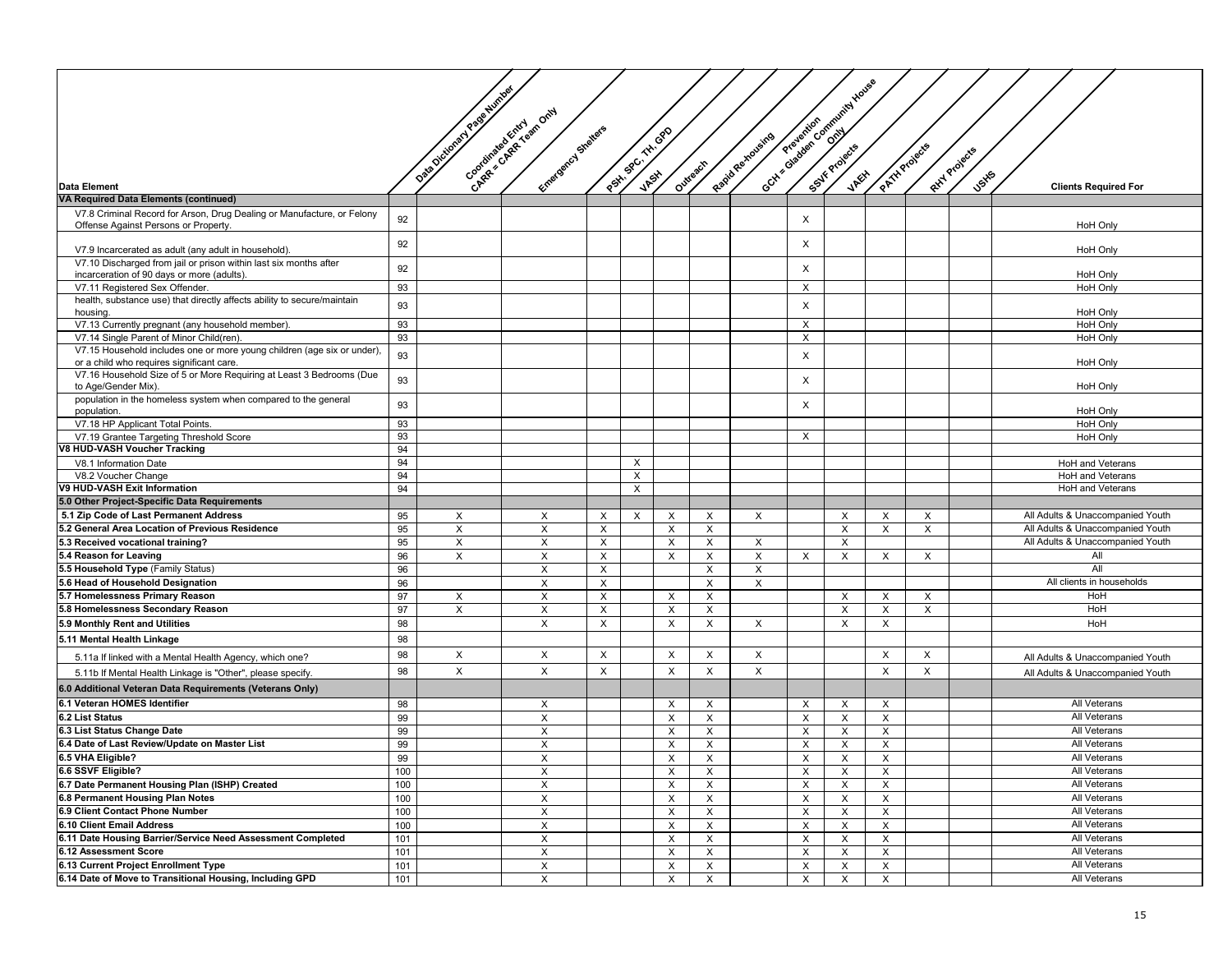|                                                                                                                |            |                            |                          |                  |            |                           |                   |          | Octy of Gradewic Computer House |          |               |              |                                              |
|----------------------------------------------------------------------------------------------------------------|------------|----------------------------|--------------------------|------------------|------------|---------------------------|-------------------|----------|---------------------------------|----------|---------------|--------------|----------------------------------------------|
|                                                                                                                |            | Data October 19 age dummer |                          |                  |            |                           |                   |          |                                 |          |               |              |                                              |
|                                                                                                                |            |                            | Constant of Requirements |                  |            |                           |                   |          |                                 |          |               |              |                                              |
|                                                                                                                |            |                            |                          |                  |            |                           |                   |          |                                 |          |               |              |                                              |
|                                                                                                                |            |                            |                          |                  | $68^\circ$ |                           |                   |          |                                 |          |               |              |                                              |
|                                                                                                                |            |                            |                          |                  |            |                           |                   |          |                                 |          |               |              |                                              |
|                                                                                                                |            |                            | Entrepreneurs Stretters  | Postin SPC, THIS |            | Outrestry                 | Regid Re noveires |          |                                 |          | PATH Projects | RHY Projects |                                              |
| <b>Data Element</b>                                                                                            |            |                            |                          | <b>JASH</b>      |            |                           |                   |          |                                 |          |               | <b>Jstfs</b> | <b>Clients Required For</b>                  |
| 6.0 Additional Veteran Data Requirements (continued)                                                           |            |                            |                          |                  |            |                           |                   |          |                                 |          |               |              |                                              |
| 6.15 Responsible Provider                                                                                      | 102        |                            | X                        |                  | X          | X                         |                   | $\times$ | X                               | X        |               |              | All Veterans                                 |
| 6.16 Responsible Provider Staff Name                                                                           | 102        |                            | X                        |                  | $\times$   | $\boldsymbol{\mathsf{X}}$ |                   | $\times$ | $\times$                        | $\times$ |               |              | All Veterans                                 |
| 6.17 Type of Service Provided (by GPD only)                                                                    | 102        |                            | X                        |                  | $\times$   | $\boldsymbol{\mathsf{X}}$ |                   | X        | X                               | $\times$ |               |              | All Veterans in GPD Projects                 |
| 6.18 Entered to Address a Clinical Need (by GPD only)                                                          | 102        |                            | X                        |                  | $\times$   | $\boldsymbol{\mathsf{X}}$ |                   | X        | X                               | $\times$ |               |              | All Veterans in GPD Projects                 |
| 6.19 Graduated VASH Voucher                                                                                    | 103        |                            |                          | $\times$         |            |                           |                   |          |                                 |          |               |              | VASH Clients with a Graduated Voucher Status |
| 6.20 Chart in CPRS                                                                                             | 103        |                            |                          | $\mathsf{X}$     |            |                           |                   |          |                                 |          |               |              | All Veterans                                 |
| 6.21 Chart in HOMES                                                                                            | 103        |                            |                          | $\times$         |            |                           |                   |          |                                 |          |               |              | All Veterans                                 |
| 7.0 Additional CPOA Diversion Data Requirements                                                                |            |                            |                          |                  |            |                           |                   |          |                                 |          |               |              |                                              |
| 7.1 Number of Adults in Household                                                                              | 103        | X                          |                          |                  |            |                           |                   |          |                                 |          |               |              | HoH                                          |
| 7.2 Number of Children in Household                                                                            | 104        | X                          |                          |                  |            |                           |                   |          |                                 |          |               |              | HoH                                          |
| 7.2a 0-2 years                                                                                                 | 104        | $\times$                   |                          |                  |            |                           |                   |          |                                 |          |               |              | HoH                                          |
| 7.2b 3-7 years                                                                                                 | 104        | X                          |                          |                  |            |                           |                   |          |                                 |          |               |              | HoH                                          |
| 7.2c 8-12 years                                                                                                | 104        | X                          |                          |                  |            |                           |                   |          |                                 |          |               |              | HoH                                          |
| 7.2d 13-17 years                                                                                               | 104        | X                          |                          |                  |            |                           |                   |          |                                 |          |               |              | HoH                                          |
| 7.3 Contact Resolution STAGE 1 (phone contact only)                                                            | 104<br>104 | X<br>X                     |                          |                  |            |                           |                   |          |                                 |          |               |              | HoH                                          |
| 7.3a Stage 1: Contact Resolution After Phone Diversion<br>7.3b Stage 1: Other Shelter or Residential Referrals | 105        | X                          |                          |                  |            |                           |                   |          |                                 |          |               |              | HoH<br>HoH                                   |
| 7.3c Stage 1: If Diverted. Where Will the Applicant Stay Tonight                                               | 105        | X                          |                          |                  |            |                           |                   |          |                                 |          |               |              | HoH                                          |
| 7.3d Stage 1: How Long Can Applicant Expect to Stay There                                                      | 105        | X                          |                          |                  |            |                           |                   |          |                                 |          |               |              | HoH                                          |
| 7.3e Stage 1: Other Service Referrals                                                                          | 106        | X                          |                          |                  |            |                           |                   |          |                                 |          |               |              | HoH                                          |
| 7.4 Contact Resolution STAGE 2 (After Face-to-Face Diversion)                                                  | 106        | X                          |                          |                  |            |                           |                   |          |                                 |          |               |              | HoH                                          |
| 7.4a Stage 2: Contact Resolution After Face to Face Diversion                                                  | 106        | X                          |                          |                  |            |                           |                   |          |                                 |          |               |              | HoH                                          |
| 7.4b Stage 2: Other Shelter of Residential Referrals                                                           | 106        | X                          |                          |                  |            |                           |                   |          |                                 |          |               |              | HoH                                          |
| 7.5 Client acknowledged electronic data collection over the phone.                                             | 107        | X                          |                          |                  |            |                           |                   |          |                                 |          |               |              | HoH                                          |
| 7.6 Sex Offender Status                                                                                        | 107        | X                          |                          |                  |            |                           |                   |          |                                 |          |               |              | HoH                                          |
| 7.6a Are You, or Anyone in Your Household a Registered Sex Offender?                                           | 107        | X                          |                          |                  |            |                           |                   |          |                                 |          |               |              | HoH                                          |
| 7.6b (Are you a) Convicted sex offender?                                                                       | 107        | X                          |                          |                  |            |                           |                   |          |                                 |          |               |              | HoH                                          |
| 7.6c If Yes, Sex Offender Classification:                                                                      | 107        | $\times$                   |                          |                  |            |                           |                   |          |                                 |          |               |              | HoH                                          |
| 7.6d Background Check Completed?<br>7.6e Date Last Background Check Completed:                                 | 108<br>108 | Χ<br>X                     |                          |                  |            |                           |                   |          |                                 |          |               |              | HoH<br>HoH                                   |
| 7.7 Managed Care Organization                                                                                  | 108        | X                          |                          |                  |            |                           |                   |          |                                 |          |               |              | HoH                                          |
| 7.7a Do you have health insurance through a Managed Care Organization                                          |            |                            |                          |                  |            |                           |                   |          |                                 |          |               |              |                                              |
| (MCO)? If so, which one?                                                                                       | 108        | X                          |                          |                  |            |                           |                   |          |                                 |          |               |              | HoH                                          |
| 7.7b If client identified an MCO, please enter the Medicaid # from MITS                                        | 108        | X                          |                          |                  |            |                           |                   |          |                                 |          |               |              | HoH                                          |
| 7.7c Do I have your approval to share this information with your Managed                                       | 108        | X                          |                          |                  |            |                           |                   |          |                                 |          |               |              |                                              |
| Care Organization?                                                                                             |            |                            |                          |                  |            |                           |                   |          |                                 |          |               |              | HoH                                          |
| 7.8 Rental Details                                                                                             | 109        | X                          |                          |                  |            |                           |                   |          |                                 |          |               |              | HoH                                          |
| 7.8a Behind on Rent<br>7.8b Monthly Rent Cost                                                                  | 109<br>109 | X<br>X                     |                          |                  |            |                           |                   |          |                                 |          |               |              | HoH<br>HoH                                   |
| 7.8c Past Due Balance                                                                                          | 109        | Χ                          |                          |                  |            |                           |                   |          |                                 |          |               |              | HoH                                          |
| 7.8d If Eviction, has the process started and is the landlord willing to stop                                  |            |                            |                          |                  |            |                           |                   |          |                                 |          |               |              |                                              |
| the eviction process?                                                                                          | 109        | X                          |                          |                  |            |                           |                   |          |                                 |          |               |              | HoH                                          |
| 7.8e Do you need to leave within a certain time frame?                                                         | 109        | X                          |                          |                  |            |                           |                   |          |                                 |          |               |              | HoH                                          |
| 7.8f What stage in the moving process are you?                                                                 | 109        | Χ                          |                          |                  |            |                           |                   |          |                                 |          |               |              | HoH                                          |
| 8.0 Additional RRH Data Requirements                                                                           |            |                            |                          |                  |            |                           |                   |          |                                 |          |               |              |                                              |
| 8.1 Case Manager Email                                                                                         | 110        |                            |                          |                  |            |                           |                   |          |                                 |          |               |              | HoH (Referred to RRH Pool)                   |
| 8.2 Emergency Shelter                                                                                          | 110        |                            |                          |                  |            |                           |                   |          |                                 |          |               |              | HoH (Referred to RRH Pool)                   |
| 8.3 Head of Household Email Address                                                                            | 110        |                            |                          |                  |            |                           |                   |          |                                 |          |               |              | HoH (Referred to RRH Pool)                   |
| 8.4 Head of Household Cell Phone Number                                                                        | 110        |                            |                          |                  |            |                           |                   |          |                                 |          |               |              | HoH (Referred to RRH Pool)                   |
| 8.5 Entry Date to Referring Agency                                                                             |            |                            |                          |                  |            |                           |                   |          |                                 |          |               |              | HoH (Referred to RRH Pool)                   |
|                                                                                                                | 110        |                            |                          |                  |            |                           |                   |          |                                 |          |               |              |                                              |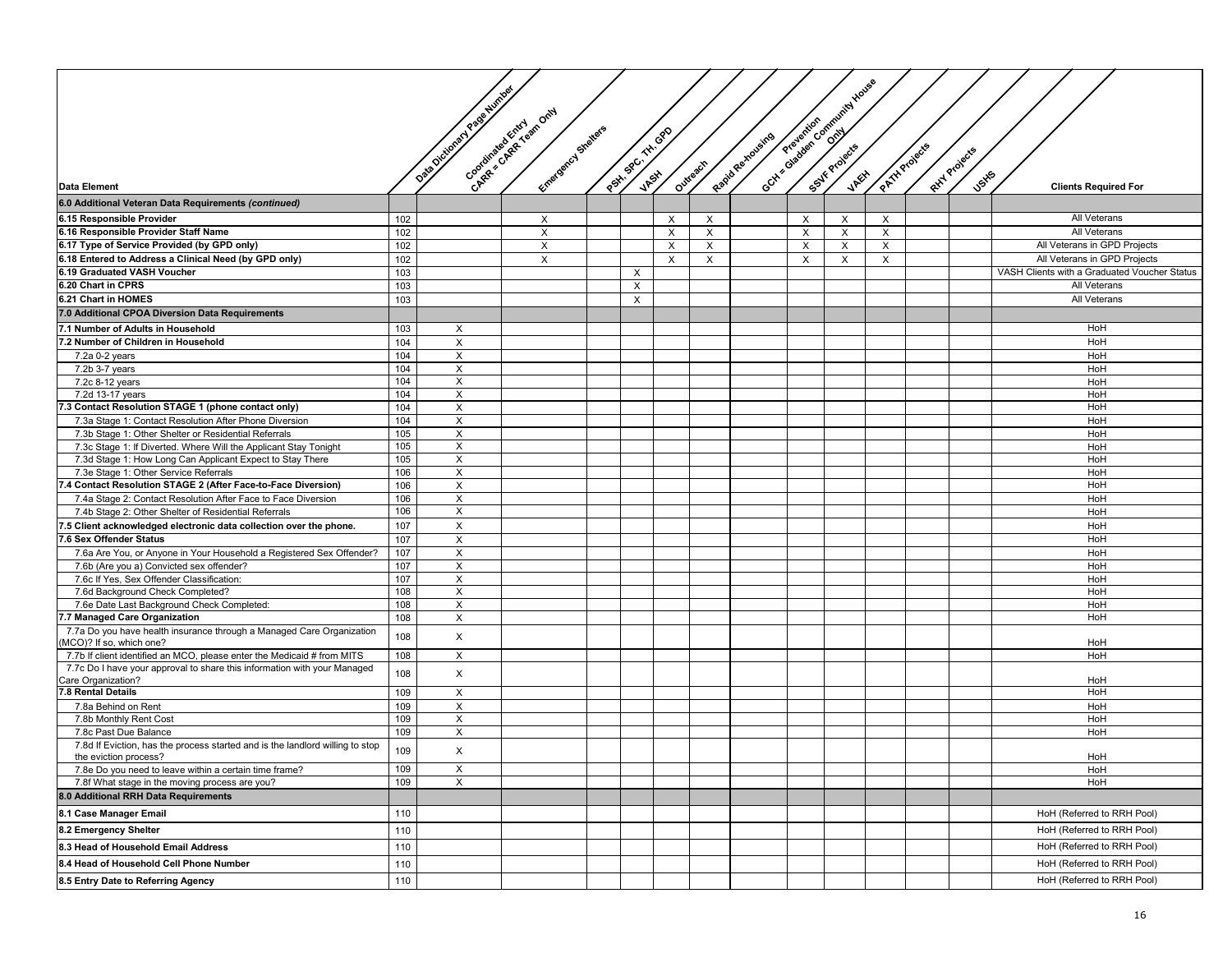|                                                                                                                 |     |                   |                                                       |                    |           |                   | Octy - Gladeschi, Community Haven |               |               |                             |
|-----------------------------------------------------------------------------------------------------------------|-----|-------------------|-------------------------------------------------------|--------------------|-----------|-------------------|-----------------------------------|---------------|---------------|-----------------------------|
|                                                                                                                 |     | Veale Number      |                                                       |                    |           |                   |                                   |               |               |                             |
|                                                                                                                 |     |                   |                                                       |                    |           |                   |                                   |               |               |                             |
|                                                                                                                 |     |                   |                                                       |                    |           |                   |                                   |               |               |                             |
|                                                                                                                 |     | Data Dictionary Y |                                                       |                    |           |                   |                                   |               |               |                             |
|                                                                                                                 |     |                   |                                                       |                    |           |                   |                                   |               |               |                             |
|                                                                                                                 |     |                   |                                                       |                    | Outrestry |                   |                                   |               | <b>Jstfs</b>  |                             |
| <b>Data Element</b>                                                                                             |     |                   | Chapter and Retained form<br>Entrancements Statesters | Part As Cr TH- GRD |           | Rapid Re-xoveires |                                   | PATTAProjects | Rixy Projects | <b>Clients Required For</b> |
| 8.0 Additional RRH Data Requirements (continued)                                                                |     |                   |                                                       |                    |           |                   |                                   |               |               |                             |
| 8.6 Amount of time homeless (in months) in last 12 months                                                       | 110 |                   |                                                       |                    |           |                   |                                   |               |               | HoH (Referred to RRH Pool)  |
| 8.7a Client/family member is Disabled                                                                           | 110 |                   |                                                       |                    |           |                   |                                   |               |               | HoH (Referred to RRH Pool)  |
| 8.7b How many disabling conditions does the client/family members                                               | 111 |                   |                                                       |                    |           |                   |                                   |               |               | HoH (Referred to RRH Pool)  |
| have that are severe ad persistent?<br>8.8a Has the client experienced physical, emotional, and/or sexual abuse |     |                   |                                                       |                    |           |                   |                                   |               |               |                             |
| in the last 6 months?                                                                                           | 111 |                   |                                                       |                    |           |                   |                                   |               |               | HoH (Referred to RRH Pool)  |
| 8.8b Last Occurrence of Domestic Violence                                                                       | 111 |                   |                                                       |                    |           |                   |                                   |               |               | HoH (Referred to RRH Pool)  |
| 8.9 Client has 2 or more severe service needs                                                                   | 111 |                   |                                                       |                    |           |                   |                                   |               |               | HoH (Referred to RRH Pool)  |
| 8.10 How many felonies does the client have?                                                                    | 111 |                   |                                                       |                    |           |                   |                                   |               |               | HoH (Referred to RRH Pool)  |
| 8.11 How many evictions does the client have?                                                                   | 111 |                   |                                                       |                    |           |                   |                                   |               |               | HoH (Referred to RRH Pool)  |
| 8.12a Client has income                                                                                         | 111 |                   |                                                       |                    |           |                   |                                   |               |               | HoH (Referred to RRH Pool)  |
| 8.12b Family monthly income                                                                                     | 112 |                   |                                                       |                    |           |                   |                                   |               |               | HoH (Referred to RRH Pool)  |
| 8.13 Client is a youth aged 18-24                                                                               | 112 |                   |                                                       |                    |           |                   |                                   |               |               | HoH (Referred to RRH Pool)  |
| 8.14 Client/family member is currently pregnant                                                                 | 112 |                   |                                                       |                    |           |                   |                                   |               |               | HoH (Referred to RRH Pool)  |
| 8.15 Client has lost stable housing because of violence in the home                                             | 112 |                   |                                                       |                    |           |                   |                                   |               |               | HoH (Referred to RRH Pool)  |
| 8.16 Client has lost stable housing because of violence in the home                                             | 112 |                   |                                                       |                    |           |                   |                                   |               |               | HoH (Referred to RRH Pool)  |
| 8.17 Client has lost stable housing because of unhealthy or abusive                                             | 112 |                   |                                                       |                    |           |                   |                                   |               |               |                             |
| relationships                                                                                                   |     |                   |                                                       |                    |           |                   |                                   |               |               | HoH (Referred to RRH Pool)  |
| 8.18 Client has lost stable housing because of differences in religious or<br>cultural beliefs                  | 112 |                   |                                                       |                    |           |                   |                                   |               |               | HoH (Referred to RRH Pool)  |
| 8.19 Since becoming homeless, client has been exploited, attacked,<br>beaten, or robbed                         | 113 |                   |                                                       |                    |           |                   |                                   |               |               | HoH (Referred to RRH Pool)  |
| 8.20 Client is unsafely housed (experiencing human trafficking, violence,                                       | 113 |                   |                                                       |                    |           |                   |                                   |               |               |                             |
| or exploitation)                                                                                                |     |                   |                                                       |                    |           |                   |                                   |               |               | HoH (Referred to RRH Pool)  |
| 8.21 Client is a Veteran not eligible for SSVF services                                                         | 113 |                   |                                                       |                    |           |                   |                                   |               |               | HoH (Referred to RRH Pool)  |
| 8.22 Client had involvement with the juvenile justice system                                                    | 113 |                   |                                                       |                    |           |                   |                                   |               |               | HoH (Referred to RRH Pool)  |
| 8.23 Client had involvement with the foster care system/children services                                       | 113 |                   |                                                       |                    |           |                   |                                   |               |               | HoH (Referred to RRH Pool)  |
| 8.24 Client identifies with the LGBTQIA+ community                                                              | 113 |                   |                                                       |                    |           |                   |                                   |               |               | HoH (Referred to RRH Pool)  |
| 8.25 Client has no high school diploma                                                                          | 114 |                   |                                                       |                    |           |                   |                                   |               |               | HoH (Referred to RRH Pool)  |
| 8.26 Client currently in school                                                                                 | 114 |                   |                                                       |                    |           |                   |                                   |               |               | HoH (Referred to RRH Pool)  |
| 8.27a Client is a parenting youth                                                                               | 114 |                   |                                                       |                    |           |                   |                                   |               |               | HoH (Referred to RRH Pool)  |
| 8.27b Number of children                                                                                        | 114 |                   |                                                       |                    |           |                   |                                   |               |               | HoH (Referred to RRH Pool)  |
| 8.28 Client is interested in job training, help finding a job, or other<br>employment-related help              | 114 |                   |                                                       |                    |           |                   |                                   |               |               | HoH (Referred to RRH Pool)  |
| 8.29a How many jobs has the client had in the past 2 years                                                      | 114 |                   |                                                       |                    |           |                   |                                   |               |               | HoH (Referred to RRH Pool)  |
| 8.29b In the past 2 years, what is the longest stretch of time the client                                       | 114 |                   |                                                       |                    |           |                   |                                   |               |               |                             |
| held the same job                                                                                               |     |                   |                                                       |                    |           |                   |                                   |               |               | HoH (Referred to RRH Pool)  |
| 8.30 Does the family have any pets or service animals?                                                          | 115 |                   |                                                       |                    |           |                   |                                   |               |               | HoH (Referred to RRH Pool)  |
| 8.31 Does the family have 3 or more children currently in their care?                                           | 115 |                   |                                                       |                    |           |                   |                                   |               |               | HoH (Referred to RRH Pool)  |
| 8.32 What is the minimum number of bedrooms needed?                                                             | 115 |                   |                                                       |                    |           |                   |                                   |               |               | HoH (Referred to RRH Pool)  |
| 8.33a Does the family owe money to one or more prior landlords?                                                 | 115 |                   |                                                       |                    |           |                   |                                   |               |               | HoH (Referred to RRH Pool)  |
| 8.33b Past Due Rent Balance                                                                                     | 115 |                   |                                                       |                    |           |                   |                                   |               |               | HoH (Referred to RRH Pool)  |
| 8.34a Does the family owe money on any utilities?                                                               | 115 |                   |                                                       |                    |           |                   |                                   |               |               | HoH (Referred to RRH Pool)  |
| 8.34b Past Due Utility Balance                                                                                  | 115 |                   |                                                       |                    |           |                   |                                   |               |               | HoH (Referred to RRH Pool)  |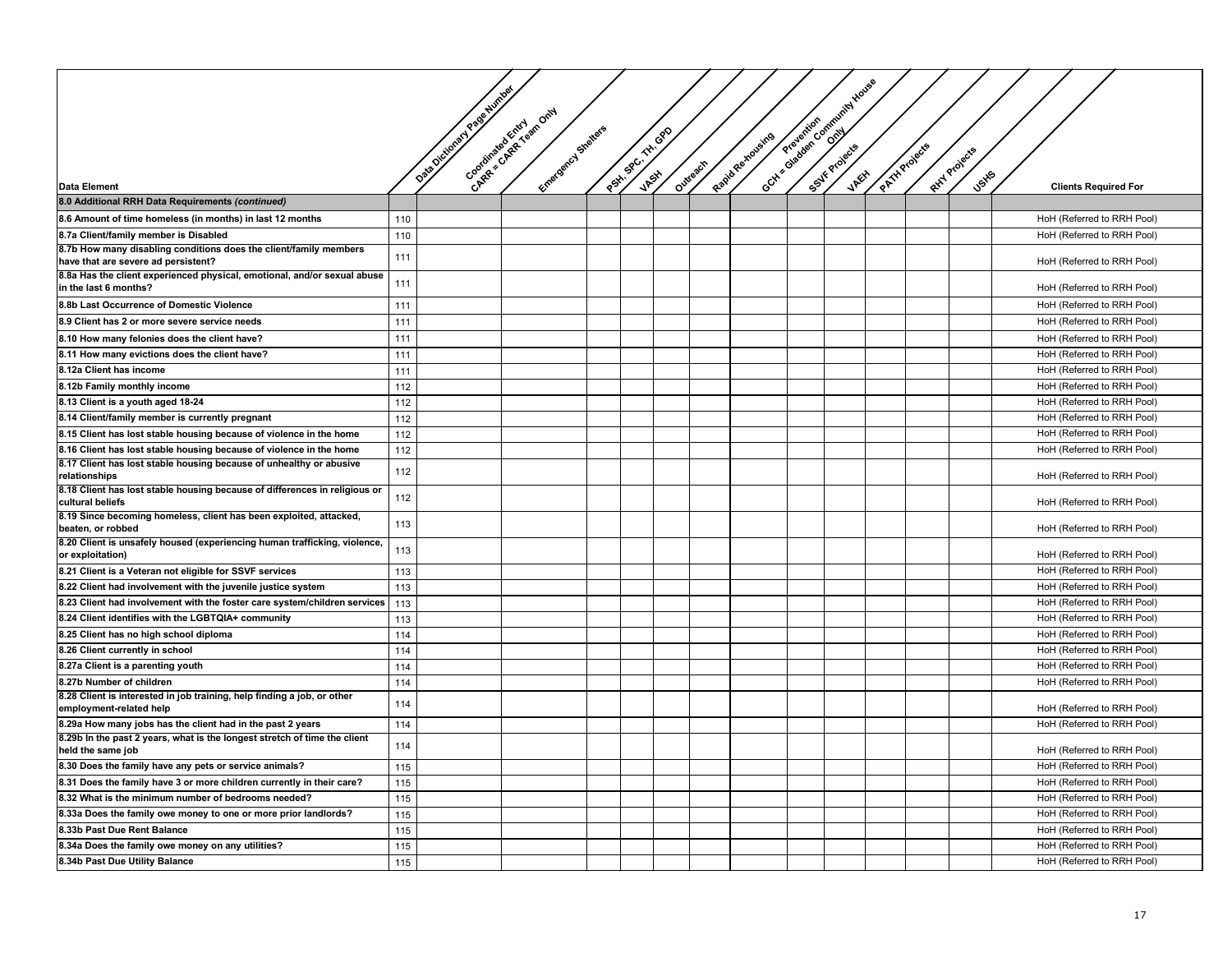|                                                                                      |     |                            |                           |                |                    |   |                           |                   |          | Gctx Satelland Community House |              |               |                |                                     |
|--------------------------------------------------------------------------------------|-----|----------------------------|---------------------------|----------------|--------------------|---|---------------------------|-------------------|----------|--------------------------------|--------------|---------------|----------------|-------------------------------------|
|                                                                                      |     | <b>Discounting Package</b> | Congression Creation Only |                |                    |   |                           |                   |          |                                |              |               |                |                                     |
|                                                                                      |     |                            |                           |                |                    |   |                           |                   |          |                                |              |               |                |                                     |
|                                                                                      |     |                            | Entrancement Stretters    |                | Path of Cr TH- OPD |   |                           |                   |          |                                |              |               |                |                                     |
|                                                                                      |     |                            |                           |                |                    |   |                           |                   |          |                                |              |               |                |                                     |
|                                                                                      |     |                            |                           |                |                    |   |                           | Rapid Re-tioueire |          |                                |              | PATH Projects | Ritry Projects |                                     |
|                                                                                      |     |                            |                           |                |                    |   |                           |                   |          |                                |              |               |                |                                     |
| <b>Data Element</b>                                                                  |     |                            |                           |                |                    |   | Outrestry                 |                   |          |                                |              |               | <b>J</b> stfs  | <b>Clients Required For</b>         |
| 9.0 Additional Prevention Data Requirements                                          |     |                            |                           |                |                    |   |                           |                   |          |                                |              |               |                |                                     |
| 9.1 Rental Evictions                                                                 | 116 |                            |                           |                |                    |   |                           | X                 |          |                                |              |               |                | <b>HoH</b> and Adults               |
| 9.1a Have You Ever Been Evicted?                                                     | 116 |                            |                           |                |                    |   |                           | X                 |          |                                |              |               |                | <b>HoH</b> and Adults               |
| 9.1b Evicted Within the Last 12 Months                                               | 116 |                            |                           |                |                    |   |                           | X                 |          |                                |              |               |                | <b>HoH</b> and Adults               |
| 9.1c Rental Evictions Within the Past 7 Years                                        | 116 |                            |                           |                |                    |   |                           | X                 |          |                                |              |               |                | <b>HoH</b> and Adults               |
| 9.2 Felony Criminal History                                                          | 116 |                            |                           |                |                    |   |                           | X                 |          |                                |              |               |                | <b>HoH</b> and Adults               |
| 9.3 Child Protective Services Involvement                                            | 117 |                            |                           |                |                    |   |                           | X                 |          |                                |              |               |                | <b>HoH Only</b>                     |
| 10.0 USHS Data Requirements                                                          |     |                            |                           |                |                    |   |                           |                   |          |                                |              |               |                |                                     |
| 10.1 Transition Age Youth                                                            | 117 |                            |                           |                |                    |   |                           |                   |          |                                |              |               | $\times$       | All Clients in USHS Pool            |
| 10.2 Responsible Provider                                                            | 117 |                            |                           |                |                    |   |                           |                   |          |                                |              |               | $\times$       | All Clients in USHS Pool            |
| 10.3 USHS Assessment Invitation                                                      | 117 |                            |                           |                |                    |   |                           |                   |          |                                |              |               |                |                                     |
| 10.3a Date Invited to Submit Assessment                                              | 117 |                            |                           |                |                    |   |                           |                   |          |                                |              |               | X              | All Clients in USHS Pool            |
| 10.3b Date Assessment Submitted                                                      | 117 |                            |                           |                |                    |   |                           |                   |          |                                |              |               | $\times$       | All Clients in USHS Pool            |
| 10.4 USHS File Invitation                                                            | 118 |                            |                           |                |                    |   |                           |                   |          |                                |              |               |                |                                     |
| 10.4a Invited to Submit File                                                         | 118 |                            |                           |                |                    |   |                           |                   |          |                                |              |               | Χ              | All Clients in USHS Pool            |
| 10.4b Date Invited to Submit File                                                    | 118 |                            |                           |                |                    |   |                           |                   |          |                                |              |               | $\times$       | All Clients in USHS Pool            |
| 10.4c Date USHS File Submitted                                                       | 118 |                            |                           |                |                    |   |                           |                   |          |                                |              |               | X              | All Clients in USHS Pool            |
| 10.4d Date File Reviewed                                                             | 118 |                            |                           |                |                    |   |                           |                   |          |                                |              |               | X              | All Clients in USHS Pool            |
| 10.4e File Complete                                                                  | 118 |                            |                           |                |                    |   |                           |                   |          |                                |              |               | $\times$       | All Clients in USHS Pool            |
| 10.5 Case Manager Email                                                              | 118 |                            |                           |                |                    |   |                           |                   |          |                                |              |               | X              | All Clients in USHS Pool            |
| 10.6 Priority Pool                                                                   | 119 |                            |                           |                |                    |   |                           |                   |          |                                |              |               | $\times$       | All Clients in USHS Pool            |
| 10.7 Date Entered into USHS Pool                                                     | 119 |                            |                           |                |                    |   |                           |                   |          |                                |              |               | $\times$       | All Clients in USHS Pool            |
| 10.8 USHS Status                                                                     | 119 |                            |                           |                |                    |   |                           |                   |          |                                |              |               |                |                                     |
| 10.8a Current Status                                                                 | 119 |                            |                           |                |                    |   |                           |                   |          |                                |              |               | $\times$       | All Clients in USHS Pool            |
| 10.8b If Inactive, Reason                                                            | 119 |                            |                           |                |                    |   |                           |                   |          |                                |              |               | X              | All Clients in USHS Pool            |
| 10.8c Status Update Date                                                             | 119 |                            |                           |                |                    |   |                           |                   |          |                                |              |               | X              | All Clients in USHS Pool            |
| 10.9 Program Referral 1                                                              | 120 |                            |                           |                |                    |   |                           |                   |          |                                |              |               |                |                                     |
| 10.9a Program Referred To (1)                                                        | 120 |                            |                           |                |                    |   |                           |                   |          |                                |              |               | $\times$       | All Clients in USHS Pool            |
| 10.9b Date Referred to Housing (1)                                                   | 120 |                            |                           |                |                    |   |                           |                   |          |                                |              |               | X              | All Clients in USHS Pool            |
| 10.9c Result of Referral (1)                                                         | 120 |                            |                           |                |                    |   |                           |                   |          |                                |              |               | X              | All Clients in USHS Pool            |
| 10.10 Program Referral 2                                                             | 120 |                            |                           |                |                    |   |                           |                   |          |                                |              |               |                |                                     |
| 10.10a Program Referred To (2)                                                       | 120 |                            |                           |                |                    |   |                           |                   |          |                                |              |               | $\times$       | All Clients in USHS Pool            |
| 10.10a Program Referred To (2)                                                       | 120 |                            |                           |                |                    |   |                           |                   |          |                                |              |               | X              | All Clients in USHS Pool            |
| 10.10c Result of Referral (2)                                                        | 120 |                            |                           |                |                    |   |                           |                   |          |                                |              |               | $\times$       | All Clients in USHS Pool            |
| 10.11 File Expiration Date                                                           | 121 |                            |                           |                |                    |   |                           |                   |          |                                |              |               | $\times$       | All Clients in USHS Pool            |
| 10.12 Result of Application                                                          | 121 |                            |                           |                |                    |   |                           |                   |          |                                |              |               | $\times$       | All Clients in USHS Pool            |
| 10.13 Housing Program                                                                | 121 |                            |                           |                |                    |   |                           |                   |          |                                |              |               | X              | All Clients in USHS Pool            |
| 10.14 Date Client Housed                                                             | 121 |                            |                           |                |                    |   |                           |                   |          |                                |              |               | X              | All Clients in USHS Pool            |
| 10.15 Physical Health                                                                | 121 | CARR                       | X                         | $\pmb{\times}$ |                    | X | X                         |                   | X        | X                              | X            | X             |                | All Clients Referred to USHS (SSNA) |
| 10.16 Mental, Behavioral and Developmental Health                                    | 122 | <b>CARR</b>                | X                         | $\times$       |                    | X | X                         |                   | X        | $\times$                       | X            | X             |                | All Clients Referred to USHS (SSNA) |
| 10.17 Substance Use                                                                  | 122 | CARR                       | X                         | $\mathsf X$    |                    | X | X                         |                   | X        | $\times$                       | X            | X             |                | All Clients Referred to USHS (SSNA) |
| 10.18 High Utilization of Crisis or Emergency Services to Meet Basic<br><b>Needs</b> | 122 | CARR                       | $\mathsf{X}$              | X              |                    | X | X                         |                   | X        | $\times$                       | X            | X             |                | All Clients Referred to USHS (SSNA) |
| 10.19 Vulnerability to Victimization                                                 | 122 | CARR                       | X                         | $\times$       |                    | X | $\times$                  |                   | X        | X                              | $\mathsf{X}$ | X             |                | All Clients Referred to USHS (SSNA) |
| 10.20 Vulnerability to Illness or Death                                              | 123 | CARR                       | X                         | $\times$       |                    | X | X                         |                   | $\times$ | $\times$                       | X            | X             |                | All Clients Referred to USHS (SSNA) |
| 10.21 Barriers to Housing/Risk of Continued Homelessness                             | 123 | CARR                       | X                         | X              |                    | X | X                         |                   | X        | X                              | X            | X             |                | All Clients Referred to USHS (SSNA) |
| 10.22 Other Risk Factors Determined by The Community That Are Based                  |     |                            |                           |                |                    |   |                           |                   |          |                                |              |               |                |                                     |
| on Severity of Service Needs                                                         | 123 | <b>CARR</b>                | X                         | X              |                    | X | $\boldsymbol{\mathsf{X}}$ |                   | X        | X                              | X            | X             |                | All Clients Referred to USHS (SSNA) |
| 10.23 Special Populations                                                            | 124 | CARR                       | X                         | $\times$       |                    | X | X                         |                   | X        | $\times$                       | X            | $\times$      |                | All Clients Referred to USHS (SSNA) |
|                                                                                      |     |                            |                           |                |                    |   |                           |                   |          |                                |              |               |                |                                     |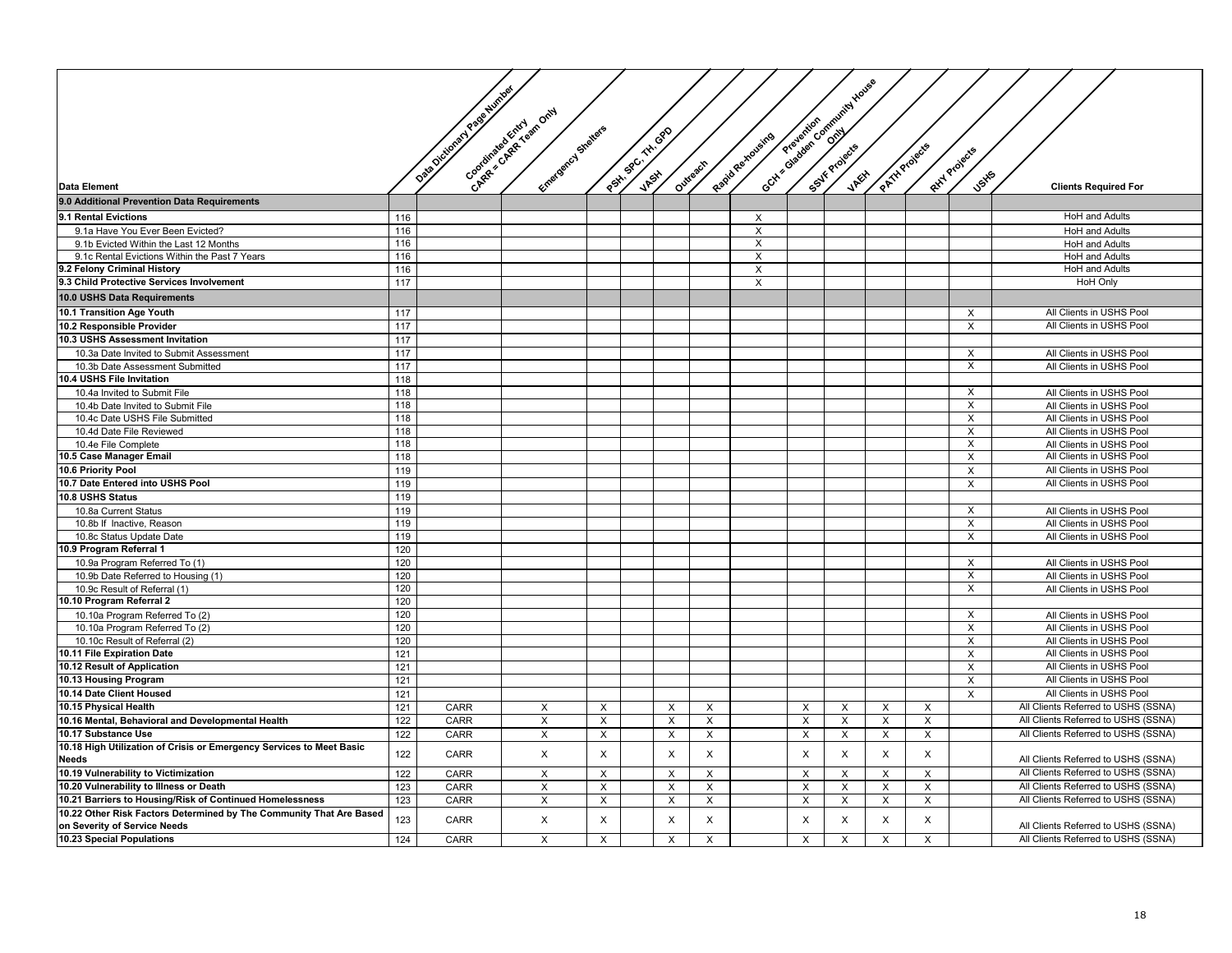| <b>Data Element</b>                  |     | DRESIGNEE VERE NOTES | Companional Revision Only<br>- Emergency Sheries | perti                   | べ<br>$ s^{g^{C}}$ | GPO<br>Outreach<br><b>JASH</b> |                   | Oct-12 ora detail of owner who see<br>Repidentaliste |  | PATHProjects |              | Rind Projects<br><b>JSH5</b> | <b>Clients Required For</b>  |
|--------------------------------------|-----|----------------------|--------------------------------------------------|-------------------------|-------------------|--------------------------------|-------------------|------------------------------------------------------|--|--------------|--------------|------------------------------|------------------------------|
| 11.0 DCA Data Requirements           |     |                      |                                                  |                         |                   |                                |                   |                                                      |  |              |              |                              |                              |
| 11.1 DCA Need Provider               | 124 | X                    | X                                                | $\sqrt{}$<br>ᄉ          |                   |                                | $\checkmark$<br>⋏ | X                                                    |  | X            |              |                              | All Clients with DCA Service |
| 11.2 Household Size                  | 124 | X                    | X                                                | $\times$                |                   |                                | $\times$          | X                                                    |  | X            | $\checkmark$ |                              | All Clients with DCA Service |
| 11.3 Household Income                | 124 | X                    | X                                                | $\checkmark$            |                   |                                | $\times$          | X                                                    |  | X            |              |                              | All Clients with DCA Service |
| 11.4 Unit Zip Code                   | 124 | X                    | X                                                | $\sqrt{ }$<br>⋏         |                   |                                | X                 | X                                                    |  | X            |              |                              | All Clients with DCA Service |
| 11.5 DCA Status                      | 125 | X                    | X                                                | $\times$                |                   |                                | X                 | X                                                    |  | X            | $\checkmark$ |                              | All Clients with DCA Service |
| 11.6 DCA Services                    | 125 | X                    | X                                                | $\sqrt{}$               |                   |                                | $\checkmark$<br>⋏ | X                                                    |  | X            | $\sqrt{ }$   |                              | All Clients with DCA Service |
| 11.6a Start Date                     | 125 | X                    | X                                                | $\sqrt{ }$<br>$\lambda$ |                   |                                | $\checkmark$<br>⋏ | $\checkmark$                                         |  | $\lambda$    |              |                              | All Clients with DCA Service |
| 11.6b Expense Date                   | 125 | X                    | X                                                | $\checkmark$            |                   |                                | X                 | $\checkmark$                                         |  | X            | $\sim$       |                              | All Clients with DCA Service |
| 11.6c Type of Financial Assistance   | 125 | X                    | $\sqrt{}$                                        | $\sqrt{}$<br>⋏          |                   |                                | $\sqrt{ }$<br>⋏   | $\lambda$                                            |  |              | $\sqrt{ }$   |                              | All Clients with DCA Service |
| 11.6d Amount of Financial Assistance | 125 | X                    | $\checkmark$<br>$\lambda$                        | $\sqrt{}$<br>⋏          |                   |                                | $\checkmark$<br>⋏ | $\checkmark$                                         |  | $\checkmark$ |              |                              | All Clients with DCA Service |
| 11.6e Funding Source                 | 125 | X                    | $\checkmark$                                     | $\sqrt{}$               |                   |                                | $\checkmark$<br>⋏ | $\checkmark$                                         |  | $\sqrt{ }$   |              |                              | All Clients with DCA Service |
| 11.6f Vendor                         | 125 | X                    | $\checkmark$<br>⋏                                | $\sqrt{}$<br>⋏          |                   |                                | $\sqrt{ }$        |                                                      |  |              |              |                              | All Clients with DCA Service |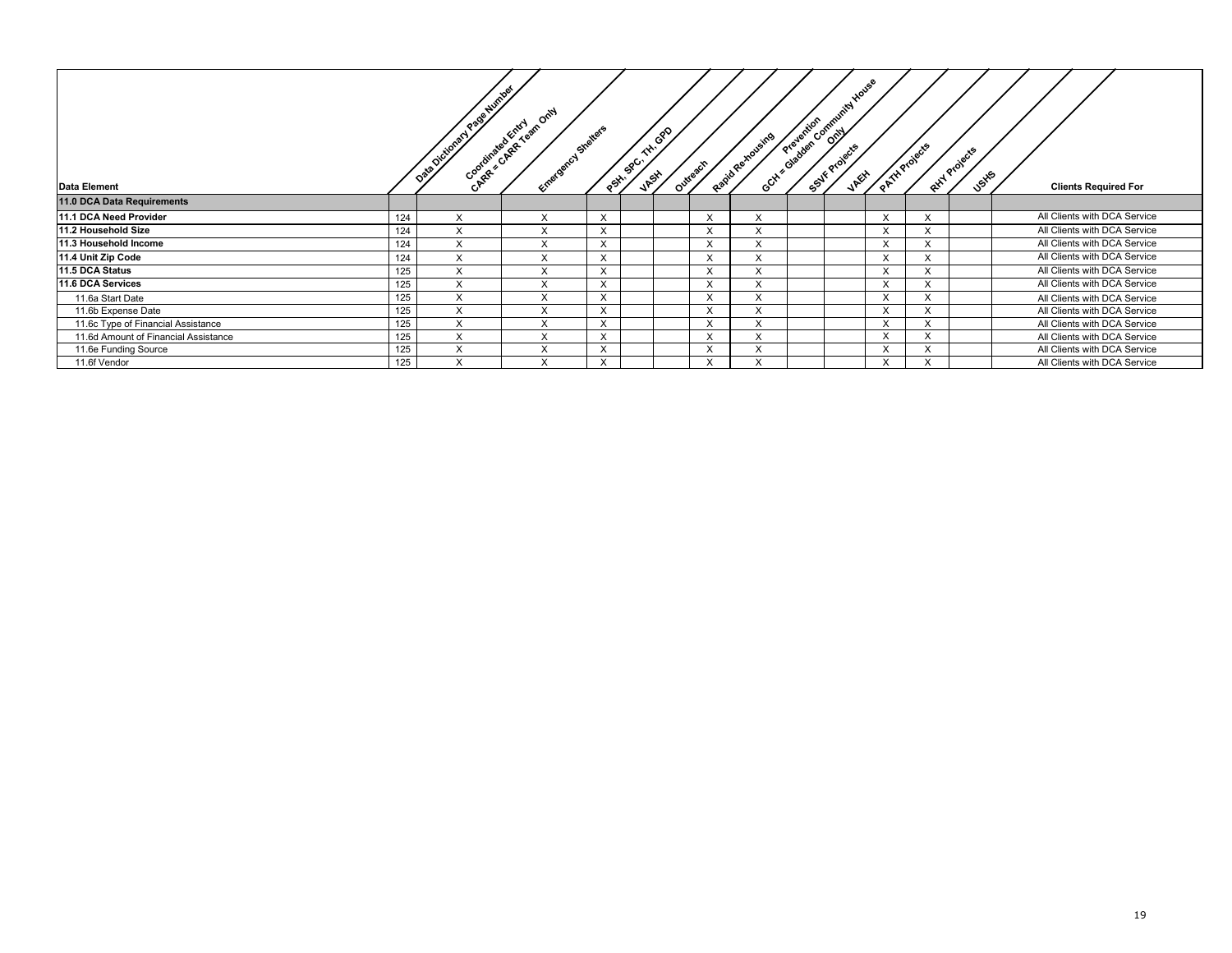# <span id="page-19-0"></span>2.0 Project Descriptor Data Requirements

The following data elements are only accessible and modifiable by Administrators. All data elements are required by HUD to be entered into an HMIS.

# *2.1 Organization information*

*2.1a Organization ID.*

Rationale: To uniquely identify an organization that operates a CoC Project within the CoC.

Data Source: Automatically generated by the HMIS software.

# *2.1b Organization Name.*

Rationale: To identify the name of each organization that operates a CoC Project within the CoC. The organization name must be listed on a CoC's Housing Inventory. Data Source: HMIS Lead Agency.

*2.1c Victim Services Provider.*

Required Response Categories:

- 0. *No.*
- 1. *Yes.*

# *2.2 Project Information*

*2.2a Project ID.*

Rationale: To uniquely identify each CoC Project within the CoC. Data Source: Automatically generated by the software at the time the project is created in the HMIS.

*2.2b Project Name.*

Rationale: To identify the name of each CoC Project within the CoC. This can be used within the software to associate a client with a project. This name must be listed on a CoC's Housing Inventory. Data Source: HMIS Lead Agency.

*2.2.c Operating Start Date.*

Rationale: To identify the date the project began operating. Required Response Categories:

1. *Operating Start Date.* Requiring MM/DD/YYYY format.

*2.2.d Operating End Date.*

Rationale: To identify the date the project ceased operations. Required Response Categories:

1. *Operating End Date.* Requiring MM/DD/YYYY format.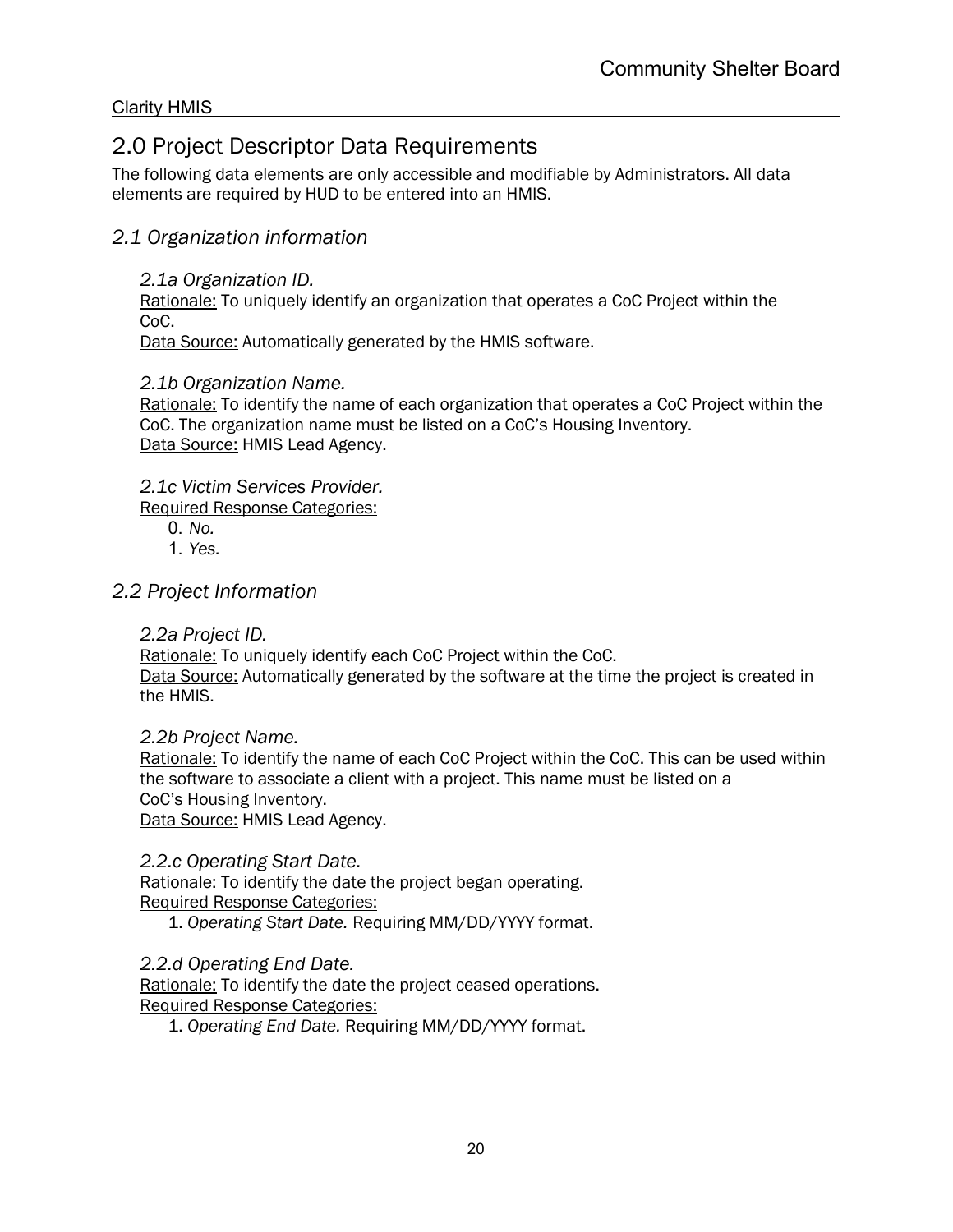### *2.2e Continuum Project.*

Rationale: To indicate whether each Project is a CoC partner. Select "Yes" if the project's primary purpose is to meet the specific needs of people who are homeless. Required Response Categories:

- 0. *No.*
- 1. *Yes.*

# *2.2f Project Type.*

Rationale: To associate each CoC Project with the specific type of service offered. Required Response Categories:

- 1. *Emergency Shelter.*
- 2. *Transitional Housing.*
- 3. *PH - Permanent Supportive Housing.(disability required for entry).*
- 4. *Street Outreach.*
- 5. *Services Only.*
- 6. *Other.*
- 7. *Safe Haven. – Do Not Use*
- 8. *PH – Housing Only. – Do Not Use*
- 9. *PH – Housing with Services. (no disability required for entry). – Do Not Use*
- 10. *Day Shelter.*
- 11. *Homelessness Prevention.*
- 12. *PH - Rapid Re-Housing.*
- 13. *Coordinated Entry.*

#### *2.2g Affiliated with a Residential Project. (If Project Type is Services Only)*

Rationale: To indicate whether each Services Only Project is affiliated with a residential project.

Required Response Categories:

- 1. *No.*
- 2. *Yes.*

# *2.2h Method for Tracking Emergency Shelter Utilization.*

Rationale: Record the method used to track the actual nights that a client stays in a project. Select "Entry/Exit Date" for any emergency shelter in the system.

Required Response Categories:

- 1. *Entry/Exit Date.*
- 2. *Night-by-night.*

# *2.2i Housing Type*

Defines the housing type provided in the project. Required Response Categories:

- 1. Site-based single site
- 2. Site-based clustered / multiple site
- 3. Tenant-based scattered site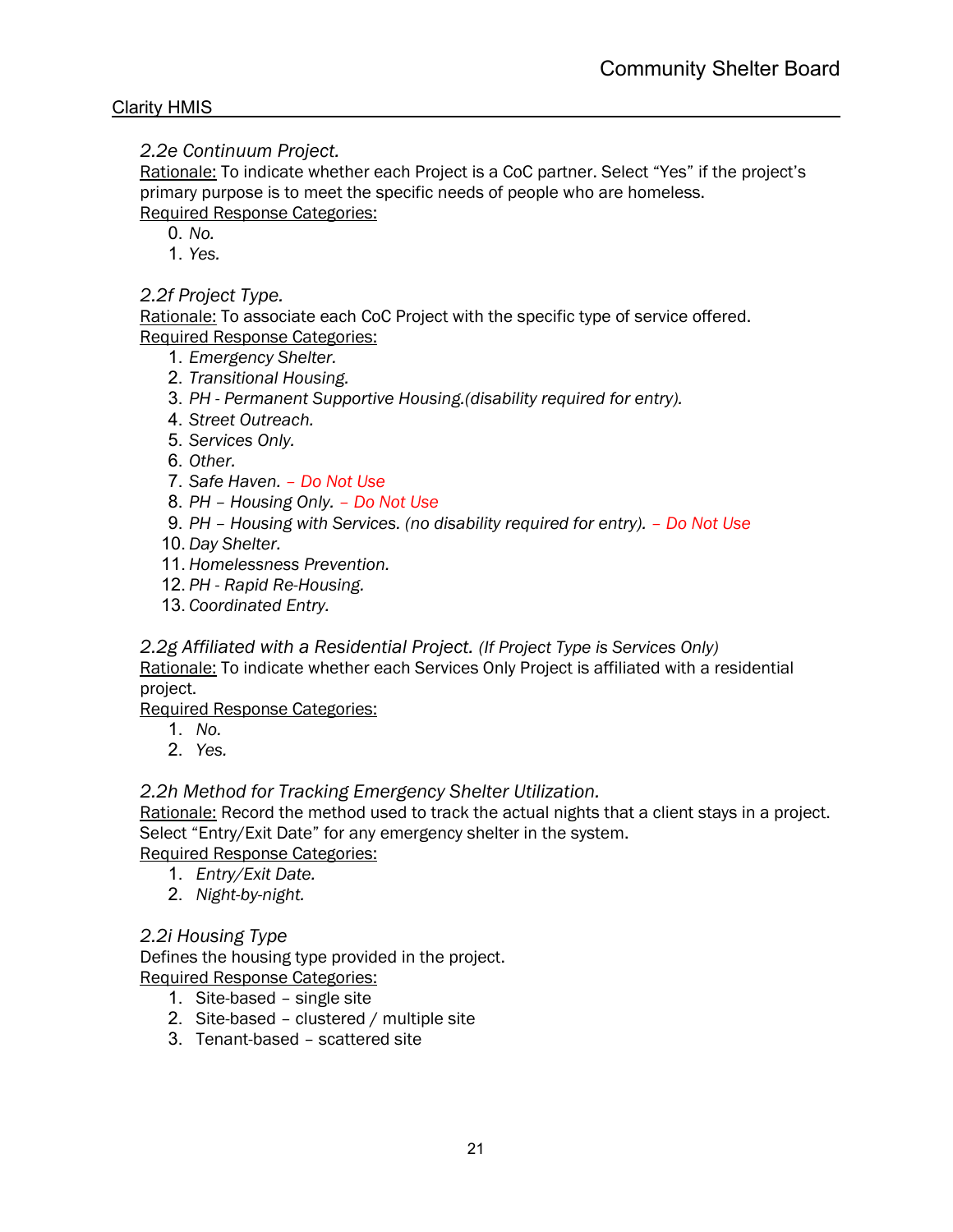*2.2j HMIS Participating Project.*

Rationale: To indicate whether each Project participates in the HMIS implementation. Data Source: Partner Agency.

When Data are Collected: This data element is collected once, but reviewed annually. Subjects: All projects.

Definitions and Instructions: Select the *correct* response category for the indicated project. Required Response Categories:

- 1. *No.*
- 2. *Yes.*

# *2.2k Target Population.*

Defines the target population for the project, if applicable. Consult the Housing Inventory Chart.

Required Response Categories:

- 1. DV: Domestic Violence Victims. The project serves only victims of domestic violence.
- 2. HIV: Person with HIV/AIDS. The project serves only persons with HIV/AIDS condition.
- 3. N/A: Not applicable. The project does not have a focused target population

# *2.2l HOPWA-Funded Medically Assisted Living Facility.*

Required Response Categories:

- 1. No.
- 2. Yes.
- 3. NA non-HOPWA Funded Project.

# *2.3 Continuum of Care Information.*

Rationale: To associate each CoC Project with a CoC for HUD reporting purposes. Data Source: System Admin.

When Data are Collected: The CoC information is collected once for each CoC Project but must be reviewed annually and updated if there are changes to the CoC. Subjects: All projects.

# *2.3a CoC Code*

This data element records the continuum for which the project belongs. Required Response Categories:

1. *HUD-assigned CoC Number.* Free Text Field. Please use OH-503 for your project(s).

# *2.3b Geocode (6 digits)*

This data element records the latitude and longitude location for the project's principal site. For our CoC, this is 391176.

Required Response Categories:

1. *Geocode.* Unconstrained text field.

#### *2.3c Project Street Address*

Defines the street address for the project's principal site.

- 1. Project street address 1. Free Text Field
- 2. Project street address 2. Free Text Field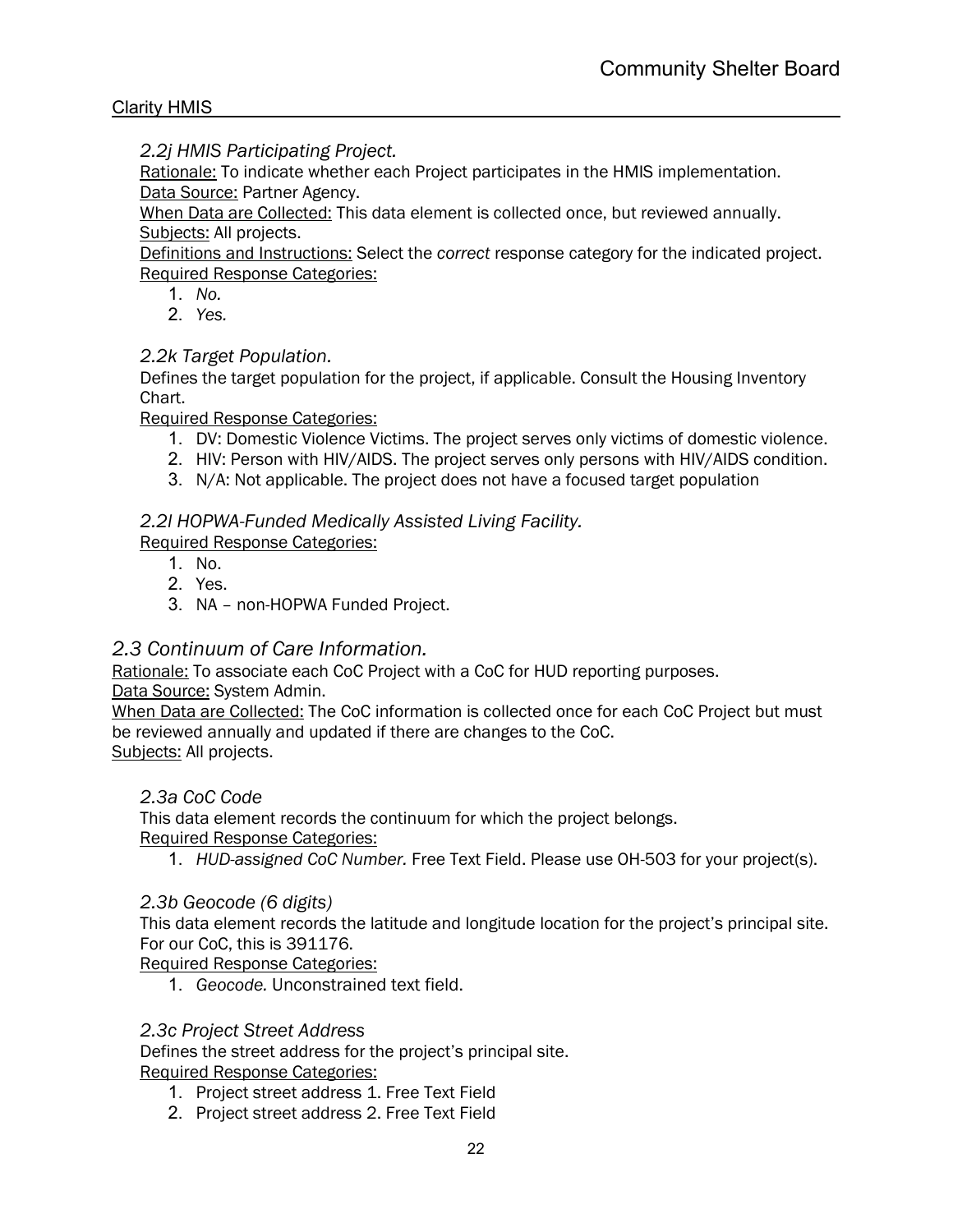# *2.3d Project City*

Defines the city in which the project is located. Use "Columbus." Required Response Categories:

1. City. Free Text Field

# *2.3e Project State*

Defines the state in which the project is located. Use "OH." Required Response Categories:

1. State. Free Text Field. Two Letters.

### *2.3f Project ZIP Code (5 digits)*

Defines the zip code in which the project is located. If a scattered site project, use your business zip code.

Required Response Categories:

1. Zip Code. Unconstrained text field.

# *2.3g Geography Type*

Defines the geography type in which the project is located. Use "Urban." Required Response Categories:

- 1. Urban
- 2. Suburban
- 3. Rural

# *2.6 Funding Sources*

*2.6a Federal Partner Programs and Components.*

Rationale: To identify federal funding sources for each project entering data into HMIS. Data Source: Partner Agency.

When Data are Collected: Annually.

Subjects: All projects.

Definitions and Instructions: When a project is funded by multiple grants and different clients receive lodging and/or services under different grants, it must be possible to identify which clients were served by which grant (or grants) and any grant-level reporting must exclude clients not specifically served under the grant. This is accomplished by having separate projects set up in HMIS for each of the grants and clients are entered into those projects based on the source of funding for particular services received.

- 1. *HUD: CoC – Homelessness Prevention (High Performing Communities Only).*
- 2. *HUD: CoC – Permanent Supportive Housing.*
- 3. *HUD: CoC – Rapid Re-Housing.*
- 4. *HUD: CoC – Supportive Services Only.*
- 5. *HUD: CoC – Transitional Housing.*
- 6. *HUD: CoC – Safe Haven.*
- 7. *HUD: CoC – Single Room Occupancy (SRO).*
- 8. *HUD: CoC – Youth Homeless Demonstration Program (YHDP).*
- 9. *HUD: CoC – Joint Component TH/RRH.*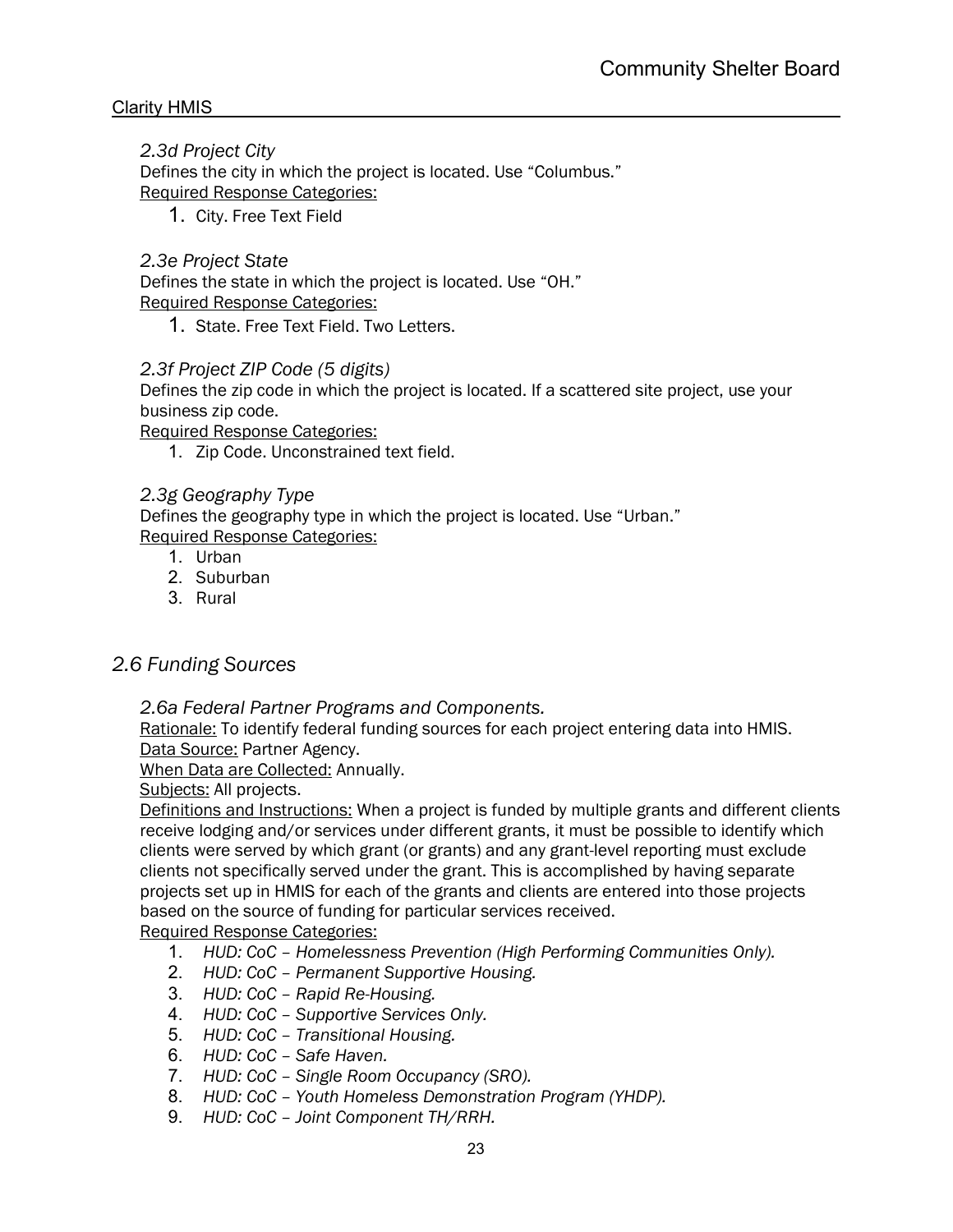- 10. *HUD: CoC – Joint Component RRH/PSH.*
- 11. *HUD: ESG – Emergency Shelter (operating and/or essential services).*
- 12. *HUD: ESG – Homelessness Prevention.*
- 13. *HUD: ESG – Rapid Re-Housing.*
- 14. *HUD: ESG – Street Outreach.*
- 15. *HUD: HOME.*
- 16. *HUD: HOME (ARP).*
- 17. *HUD: HOPWA – Hotel/Motel Vouchers.*
- 18. *HUD: HOPWA – Housing Information.*
- 19. *HUD: HOPWA – Permanent Housing (facility based or TBRA).*
- 20. *HUD: HOPWA – Permanent Housing Placement.*
- 21. *HUD: HOPWA –Short-Term Rent, Mortgage, Utility Assistance.*
- 22. *HUD: HOPWA –Short Term Supportive Facility.*
- 23. *HUD: HOPWA – Transitional Housing (facility based or TBRA).*
- 24. *HUD: HUD/VASH.*
- 25. *HUD: Pay for Success.*
- 26. *HUD: PIH (Emergency Housing Voucher).*
- 27. *HUD: Public and Indian Housing (PIH) Programs.*
- 28. *HUD: Rural Housing Stability Assistance Program.*
- 29. *HHS: PATH – Street outreach & Supportive Services Only.*
- 30. *HHS: RHY – Basic Center Program (prevention and shelter).*
- 31. *HHS: RHY – Maternity Group Homes for Pregnant and Parenting Youth.*
- 32. *HHS: RHY –Transitional Living Program.*
- 33. *HHS: RHY – Street Outreach Project.*
- 34. *HHS: RHY – Demonstration Project.*
- 35. *VA: CRS Contract Residential Services.*
- 36. *VA: Community Contract Safe Haven Program.*
- 37. *VA: Supportive Services for Veteran Families.*
- 38. *VA: Grant and Per Diem – Bridge Housing.*
- 39. *VA: Grant and Per Diem – Low Demand.*
- 40. *VA: Grant Per Diem – Hospital to Housing.*
- 41. *VA: Grant Per Diem – Clinical Treatment.*
- 42. *VA: Grant Per Diem – Service Intensive Transitional Housing.*
- 43. *VA: Grant Per Diem – Transition in Place.*
- 44. *VA: Grant Per Diem – Case Management/Housing Retention.*
- 45. *N/A.*
- 46. *Local or Other Funding Source (Please Specify).*

#### *2.6b Grant Identifier.*

Rationale: To indicate the grant identifier for each funded project.

Data Source: Partner Agency.

When Data are Collected: This data element is collected once for each Project but it must be reviewed annually and updated if status changes.

Subjects: All projects.

Definitions and Instructions: Select the correct response category for the indicated project. [Contact CSB for the up-to-date identifier].

Required Response Categories:

1. *Grant Identifier.* Free Text Field.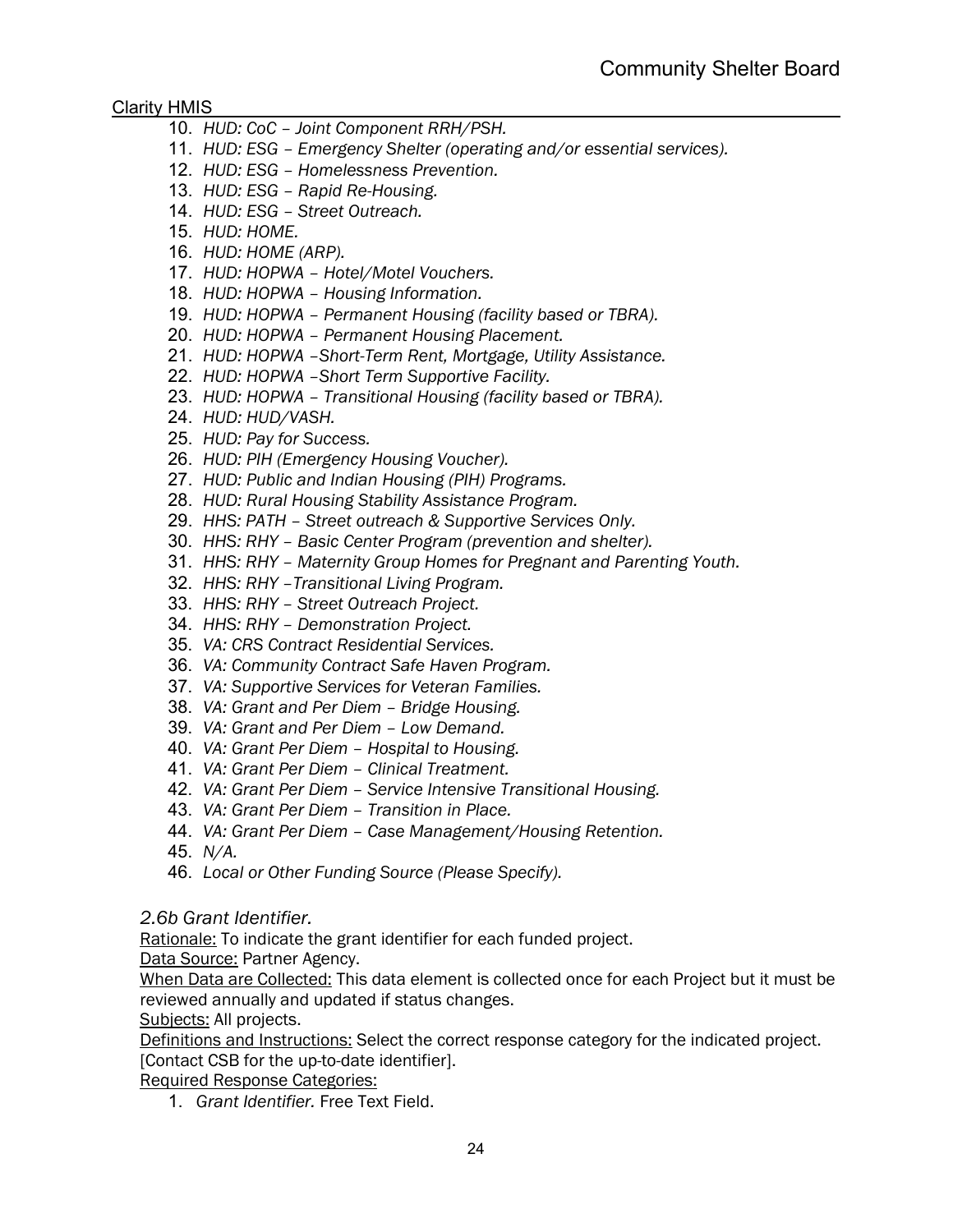### *2.6c Grant Start Date.*

Rationale: To indicate the beginning of the grant period for each funded project. Data Source: Partner Agency.

When Data are Collected: This data element is collected once for each Project but it must be reviewed annually and updated as grants are renewed.

Subjects: All projects.

Definitions and Instructions: Enter the date for the beginning of the grant period. Typically, this will be 07/01/xx.

Required Response Categories:

1. *Grant Start Date.*

# *2.6d Grant End Date.*

Rationale: To indicate the end of the grant period for each funded project. Data Source: Partner Agency.

When Data are Collected: This data element is collected once for each Project but it must be reviewed annually and updated as grants are renewed.

Subjects: All projects.

Definitions and Instructions: Enter the date for the end of the grant period. Typically, this will be 06/30/xx.

Required Response Categories:

1. *Grant End Date.*

# *2.7 Bed and Unit Inventory Information.*

Rationale: To record inventory information for each residential CoC Project in order to produce Housing Inventory data for the CoC application and the Longitudinal System Analysis (LSA). Data Source: Partner Agency.

When Data are Collected: At least annually*,* or whenever inventory information changes. Subjects: All residential homeless assistance projects.

Definitions and Instructions: One or more Bed and Unit Inventory Information records must be established for each project. Historical values are needed for the inventory in order to generate reports that relate to various reporting periods. These fields must be transactional, meaning they need to be able to record multiple values over time along with the date that the information changed.

A project that serves both households without children and households with children will have at least two Bed and Unit Inventory Information Records in order to track inventory information by household type. If a project provides different types of beds (e.g., year-round and seasonal) then a separate record is established for each bed type. For example, a project that serves single adults and has 100 beds, of which 20 are seasonal, would have two bed and unit inventory records. One record is for the 80 facility-based year-round beds for households without children and a second record is for the 20 facility-based seasonal beds for households without children.

The bed inventory includes the *total* number of beds for each household type, bed type, and the availability of those beds throughout the year. For example, if a project has 50 yearround facility-based beds as of October 1, 2008, the inventory record should reflect 50 yearround beds. If 50 new year-round facility-based beds are added on January 1, 2009, an end date of December 31, 2008 should be recorded and a new record should be created with a total inventory of 100 year-round facility-based beds and a start date of January 1, 2009. If a year-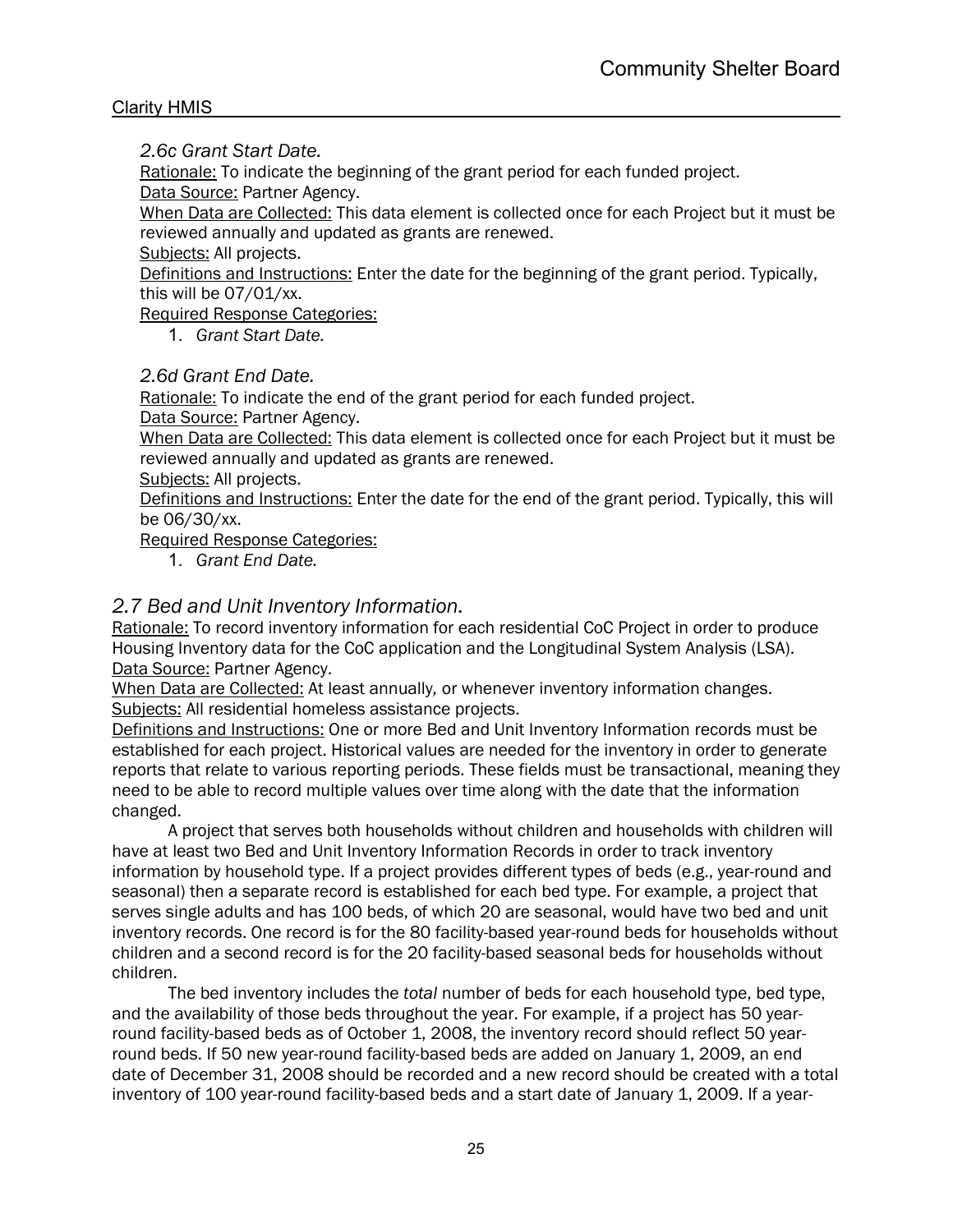round project closes, the Bed and Unit Inventory Information record must be updated to show an end date equal to the last date of project operation.

If a seasonal project has a change in bed/unit inventory capacity, a new record must be established with the bed/unit inventory revised to reflect the new capacity. The start date must be the date when the new beds are available. For example, a project has 100 seasonal facilitybased beds that are available January 1 through March 31, with an additional 50 seasonal facility-based beds available starting February 1 and ending March 31. The project must enter a Bed and Unit Inventory Information record showing 100 seasonal facility-based beds with the start date of January 1 and an end date of January 31. A new Bed and Unit Inventory Information record would then be entered for the project with an inventory of 150 seasonal facility-based beds, a start date of February 1, and an end date of March 31.

For HMIS participation, projects must report the total number of beds participating (or covered) in HMIS. For any residential homeless project, a bed is considered a "participating HMIS bed" if the project makes a reasonable effort to record all universal data elements on all clients served in that bed and discloses that information through agreed upon means to the HMIS Lead Agency at least once annually. If a project is only reporting data for clients staying in a portion of its beds, then only that portion of the beds must be counted as participating in HMIS. Non-contributory homeless assistance projects must enter "0" in the HMIS participating beds field.

### *2.7a Inventory Start Date.*

The inventory start date is the date when the bed and unit inventory information first applies. This may represent the date when a change in household type, bed type, availability, bed inventory or unit inventory occurs for a given project.

Required Response Categories:

1. *Inventory Start Date.* Requiring MM/DD/YYYY format.

#### *2.7b Inventory End Date.*

The inventory end date is the date when the Bed and Unit Inventory Information as recorded is no longer applicable. This may be due to a change in household type, bed type, availability, bed inventory or unit inventory. For seasonal beds, this should reflect the projected end date for the seasonal bed inventory.

Required Response Categories:

1. *Inventory End Date.* Requiring MM/DD/YYYY format.

#### *2.7c Inventory CoC Code.*

The inventory CoC Code identifies the specific continuum in which the inventory is located. For projects that operate in multiple CoCs, inventory must be counted separately for each. Required Response Categories:

1. *Inventory CoC Code.* Free Text Field. Please use OH-503 for your project(s).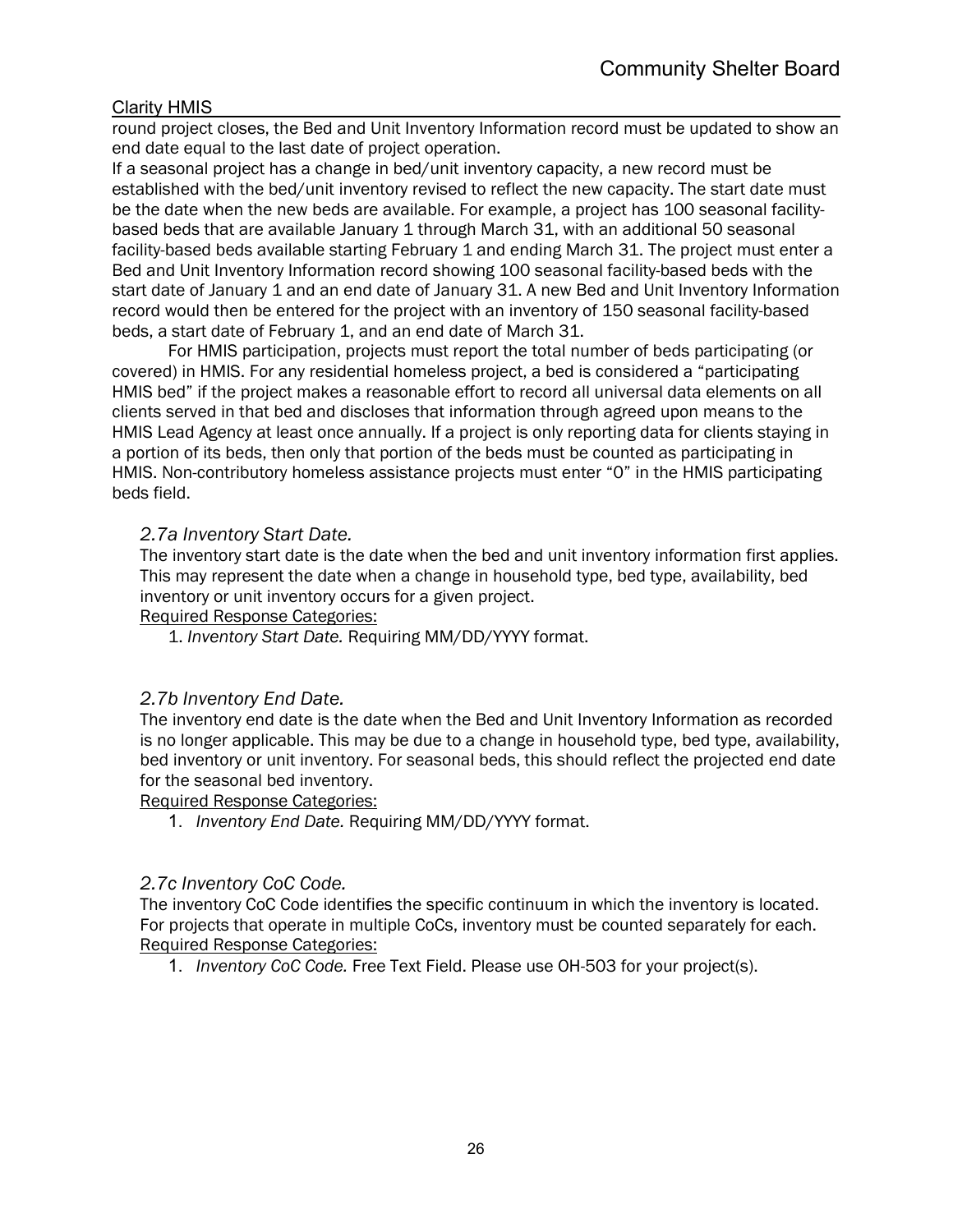# *2.7d Household Type.*

This data element describes the household type served by beds and units counted in the Bed and Unit Inventory Information data elements. If some or all beds and units are not designated exclusively for a particular type of household, then record the household type most frequently served by the associated beds and units. For purposes of this data element, persons 18 and over are considered adults and persons under 18 are children. Required Response Categories:

Record the household type for the associated beds and units as follows:

- 1. *Households without children.* Beds and units are intended for households with adults only. This includes households composed of unaccompanied adults and multiple adults.
- 2. *Households with children*. Beds and units are intended for households with (at least) one adult and one child.
- 3. *Households with Only children*. Beds and units are intended for households with an unaccompanied youth under 18 only or households with multiple children only (e.g., juvenile parent and child).

# *2.7e Bed Type.* (ES Only)

The Bed Type describes the type of project beds based on whether beds are: located in a residential homeless assistance project facility (including cots or mats); provided through a voucher with a hotel or motel; other types of beds. Use "Facility-based" for all system beds. Required Response Categories:

Record the bed type as follows:

- 1. *Facility-based.* Beds (including cots or mats) are located in a residential homeless assistance facility dedicated for use by persons who are homeless.
- 2. *Voucher.* Beds are located in a hotel or motel and made available by the homeless assistance project through vouchers or other forms of payment.
- 3. *Other.* Beds are located in a campground, church, or other facility not dedicated for use by persons who are homeless

# *2.7f Availability.* (ES Only)

Describes the availability of beds based on whether beds are available on a planned basis year-round or seasonally (during a defined period of high demand), or on an ad hoc or temporary basis as demand indicates. Consult the Housing Inventory Chart for this number. Required Response Categories:

Record the availability as follows:

- 1. *Year-round.* Beds are available on a year-round basis.
- 2. *Seasonal (Emergency Shelters Only).* Beds/units are available on a planned basis, with set start and end dates, during an anticipated period of higher demand.
- 3. *Overflow (Emergency Shelters Only).* Beds/units are available on an ad hoc or temporary basis during the year in response to demand that exceeds planned (year round or seasonal) bed capacity.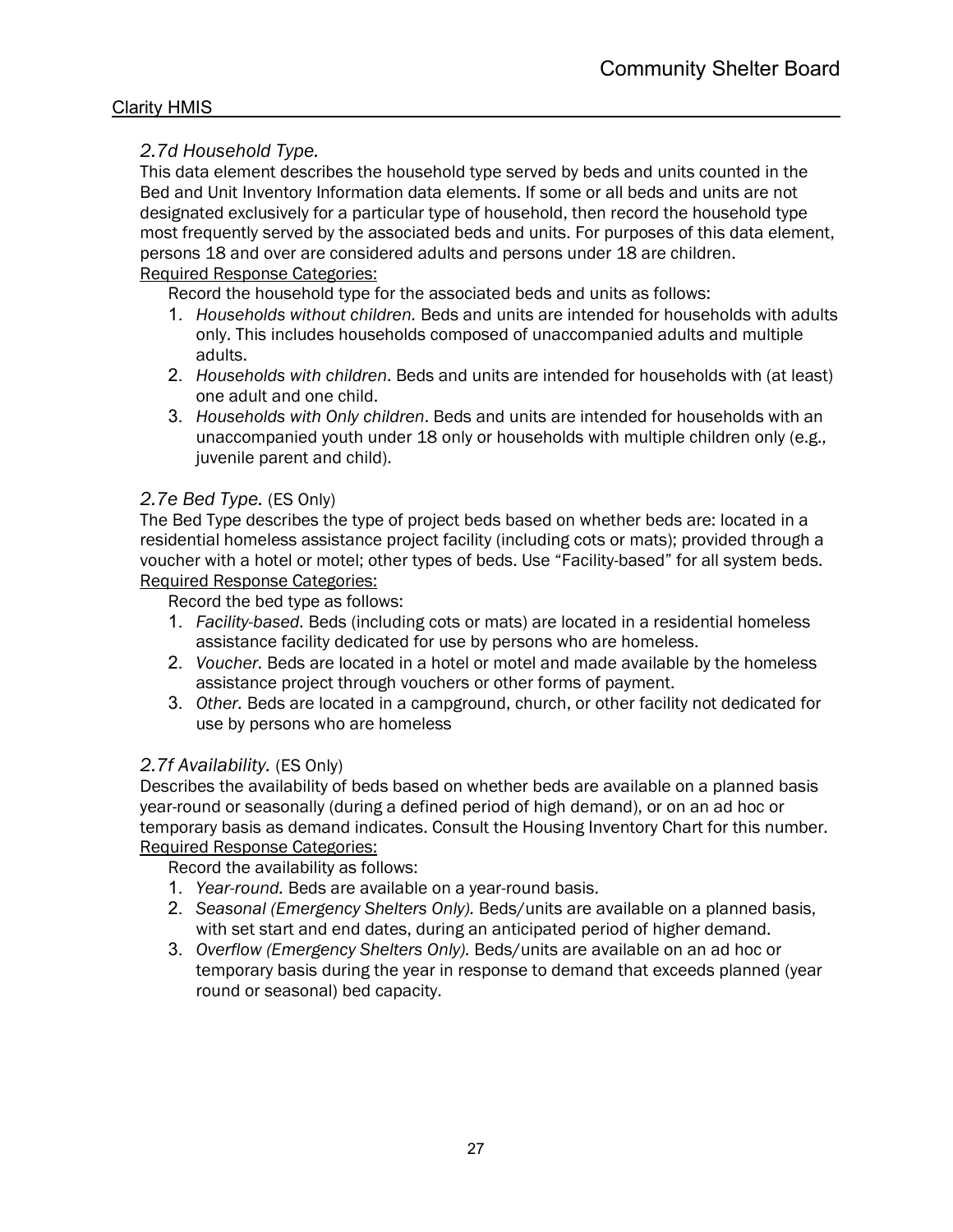# *2.7g Bed Inventory.*

If Bed Inventory is not blank, enter the number of these beds that are designated for each special population.

Required Response Categories:

- 1. *Beds Dedicated to Chronically Homeless Veterans.* Integer.
- 2. *Beds Dedicated to Youth Veterans.* Integer.
- 3. *Beds Dedicated to Any Other Veteran.* Integer.
- 4. *Beds Dedicated to Chronically Homeless Youth.* Integer.
- 5. *Beds Dedicated to Any Other Youth.* Integer.
- 6. *Beds Dedicated to Any Other Chronically Homeless.* Integer.
- 7. *Beds Dedicated to Chronically Homeless Veterans.* Integer.
- 8. *Non-dedicated beds.* Integer.
- 9. *Total Bed Inventory.* Integer

# *2.7h Total Unit Inventory.*

The unit inventory data element is an integer that tracks the total number of units available for occupancy as of the inventory start date. Projects that do not have a fixed number of units (e.g., a congregate shelter project) may record the bed inventory, the number of residential facilities operated by the project, or the number of rooms used for overnight accommodation as the unit integer. Consult the Housing Inventory Chart for this number. Required Response Categories:

1. *Unit Inventory.* Integer.

# <span id="page-27-0"></span>3.0 HUD Universal Data Requirements

# *3.1 Name.*

Rationale: The first, middle, last names, and suffix should be collected to support the unique identification of each person served.

Data Source: Client interview

When Collected: Upon initial project start or as soon as possible thereafter.

Subjects: All clients served.

Definition and Instructions: Client's legal name. Client hard files should include, to the extent possible, confirmation of legal name with a copy of a picture ID. Sources of appropriate name verification are driver's license, state identification card, school identification card, etc. This information is collected and entered for all clients served that are not currently in the HMIS system. Verification is required for all existing clients.

- a. *First Name.* Please enter the client's legal first name.
- b. *Last Name.* Please enter the client's legal last name.
- c. *Middle Name.* Please enter the client's legal middle name.
- d. *Suffix.* Please enter the client's preferred suffix.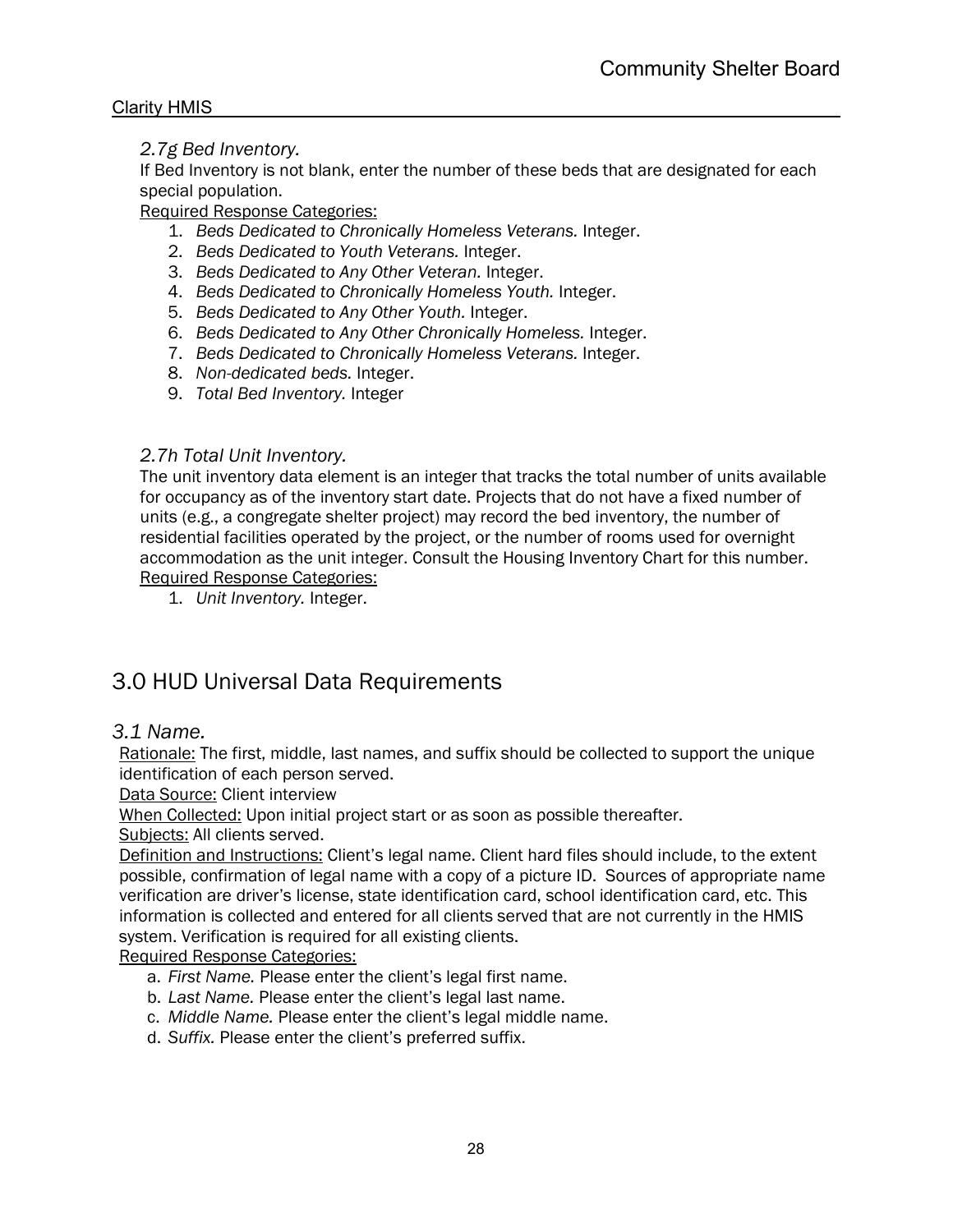# *3.1b Name Data Quality.*

Indicates the quality and reliability of data entered in the name fields. Required Response Categories:

- 1. *Full name reported.* Client's legal first and last names have been recorded.
- 2. *Partial, street name, or code name reported.* An undocumented name which the client goes by has been recorded.
- 3. *Client doesn't know.*
- 4. *Client refused.*
- 5. *Data not collected.* Client was not asked to provide a name.

# *3.2 Social Security Number*

Rationale: The collection of a client's Social Security Number (SSN) and other personal identifying information is required for two important reasons. First unique identifiers are key to producing an accurate, unduplicated local count of homeless persons accessing services. Second, an important Congressional goal is to increase the use of mainstream projects by homeless persons. To achieve this goal, homeless service providers need the SSN along with other personal identifiers in order to access mainstream services for their clients. Client hard files should include, to the extent possible, confirmation of social security number. Sources of appropriate verification are social security card, driver's license, state identification card, school identification card, etc. This information is collected and entered for all new clients served.

### Data Source: Client interview

When Collected: Upon initial project start or as soon as possible thereafter.

Subjects: All clients served.

Definition and Instructions: Record the nine-digit Social Security Number of every new person served that is not currently in the HMIS system. Verification is required for all existing clients, by the last 4 digits of the social security number. Please note that once the SSN has been entered and the client profile created end users will only see the last 4 digits of the SSN and will be unable to edit the SSN.

Required Response Categories:

1. *Social Security Number.* Please enter the nine-digit Social Security Number.

# *3.2b SSN Data Quality.*

Rationale: For internal database processes it is helpful to have an indicator of the quality of data entered in the Social Security Number field.

Data Source: Data Entry Staff

When Collected: Data Entry Staff can determine the correct quality code as pertains to the data entered in the Social Security Number field.

Subjects: All clients served.

Definition and Instructions: Record the relevant quality code for the nine-digit Social Security Number of every person served that is not currently in the HMIS system.

- 1. *Full SSN Reported.* The complete and accurate nine-digit Social Security Number has been entered.
- 2. *Approximate or Partial SSN Reported.* Only part of the accurate nine-digit Social Security Number has been entered.
- 3. *Client Doesn't Know.* The client doesn't know the SSN.
- 4. *Client Refused.* Client refused to provide the Social Security Number.
- 5. *Data Not Collected.* The client wasn't asked to provide a SSN.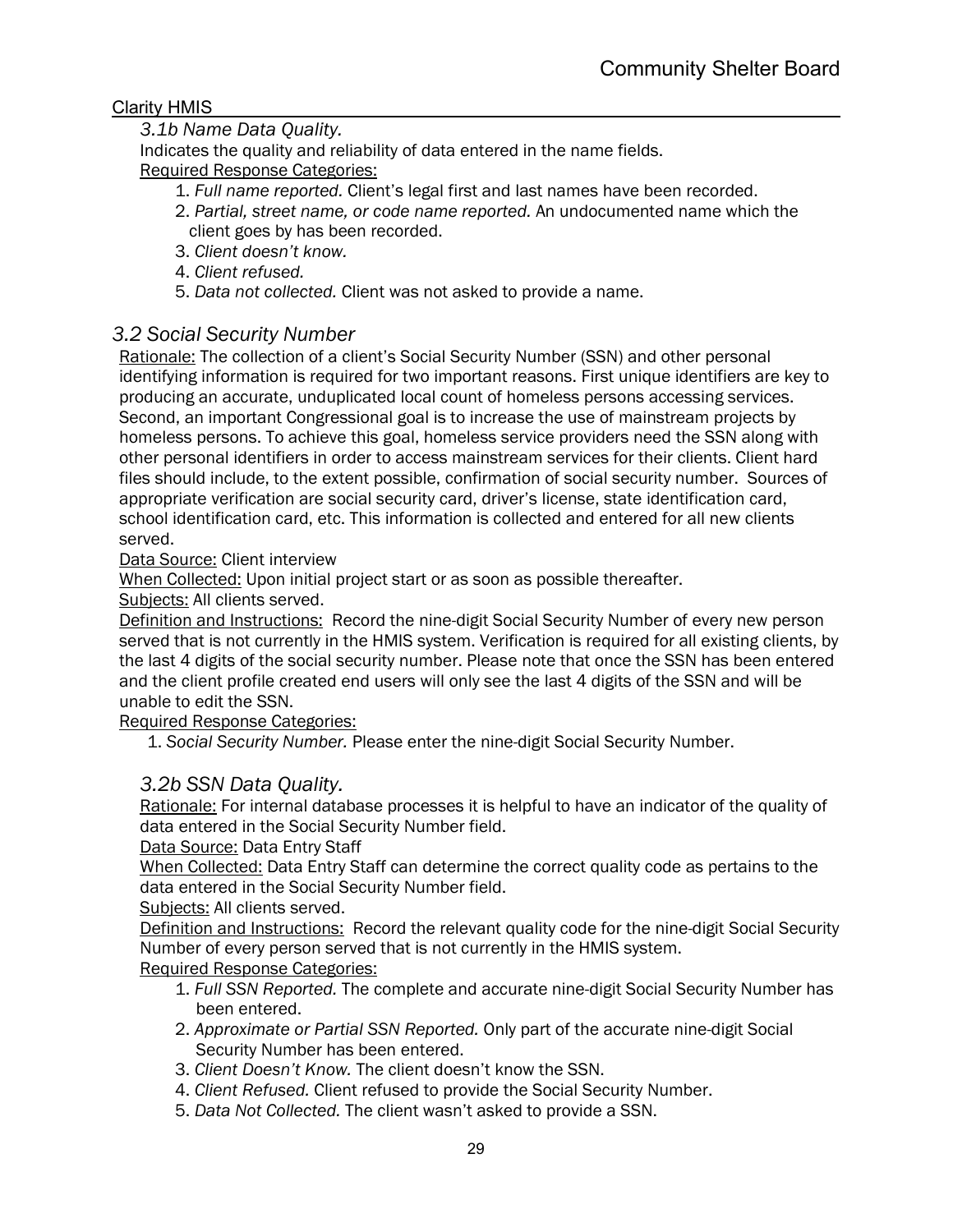# *3.3 Date of Birth*

Rationale: The date of birth can be used to calculate the age of persons served at time of project start or at any point in receiving services. It will also support the unique identification of each person served.

Data Source: Client interview.

When Collected: Upon initial project start or as soon as possible thereafter.

Subjects: All clients served.

Definition and Instructions: Collect the month, day and year of birth for every person served that is not currently in the HMIS system. Verification is required for all existing clients. If a client cannot remember the year of birth, ask the person's age and calculate the approximate year of birth. If a client cannot remember the month or day of birth, communities may record an approximate date of "01" for month and "01" for day since this approximation is best practice among data users. Approximate dates for month and day will allow calculation of a person's age within one year of their actual age.

Required Response Categories:

1. *Date of Birth.* Please enter the date of birth in the following format MM/DD/YYYY

# *3.3b Date of Birth Type.*

Rationale: For internal database processes it is helpful to have an indicator of the quality of data entered in the Date of Birth field.

Data Source: Data Entry Staff.

When Collected: Data Entry Staff can determine the correct quality code as pertains to the data entered in the Date of Birth field.

Subjects: All clients served.

Definition and Instructions: Record the relevant quality code for the Date of Birth of every person served.

- 1. *Full DOB Reported.* The complete and accurate Date of Birth (DOB) has been entered.
- 2. *Approximate or Partial DOB Reported.* Only an approximate DOB or part of the accurate DOB has been entered.
- 3. *Client Doesn't Know.* The client does not know their date of birth.
- 4. *Client Refused.* Client refused to provide their DOB.
- 5. *Data not collected.* Client was not asked to provide their DOB.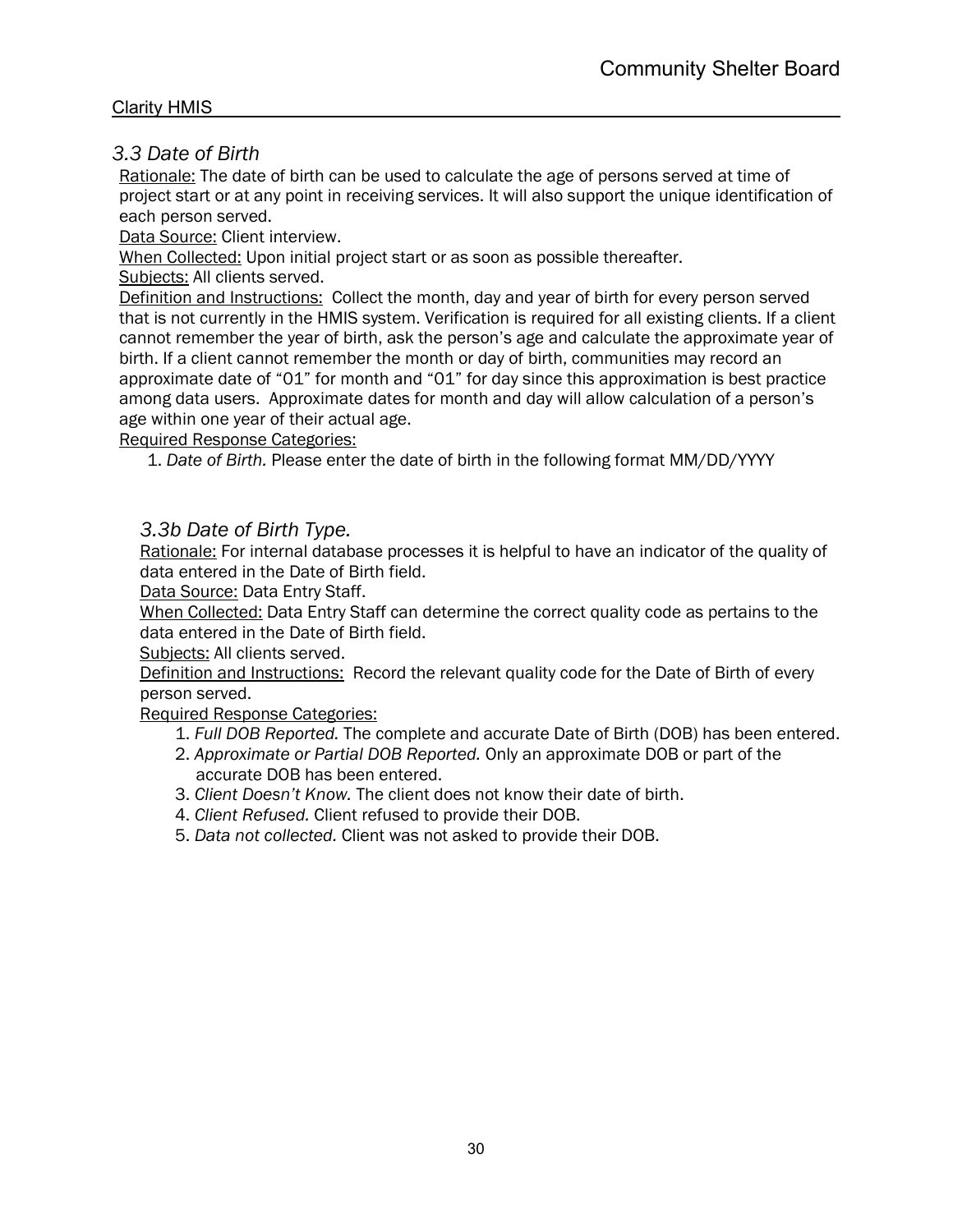# *3.4 Race.*

Rationale: Race is used to count the number of homeless persons who identify themselves within five different racial categories.

Data Source: Client interview.

When Collected: Upon initial project start or as soon as possible thereafter.

Subjects: All clients served.

Definition and Instructions: Collect the self-identified race of each client served that is not currently in the HMIS system. Verification is required for all existing clients. Allow clients to identify multiple racial categories. Staff observations should not be used to collect information on race.

Required Response Categories:

- 1. *American Indian, Alaskan Native, or Indigenous.*
- 2. *Asian or Asian American.*
- 3. *Black, African American, or African.*
- 4. *Native Hawaiian or Other Pacific Islander.*
- 5. *White.*
- 6. *Client Doesn't Know.*
- 7. *Client Refused.*
- 8. *Data Not Collected.*

# *3.5 Ethnicity.*

Rationale: Ethnicity is used to count the number of homeless persons who identify themselves as Hispanic or Latino.

Data Source: Client interview.

When Collected: Upon initial project start or as soon as possible thereafter.

Subjects: All clients served.

Definition and Instructions: Collect the self-identified Hispanic or Latino ethnicity of each client served that is not currently in the HMIS system. Verification is required for all existing clients. Staff observations should not be used to collect information on ethnicity.

- 1. *Non-Hispanic/Non-Latin(a)(o)(x).*
- 2. *Hispanic/Latin(a)(o)(x).*
- 4. *Client Doesn't Know.*
- 5. *Client Refused*.
- 6. *Data Not Collected.*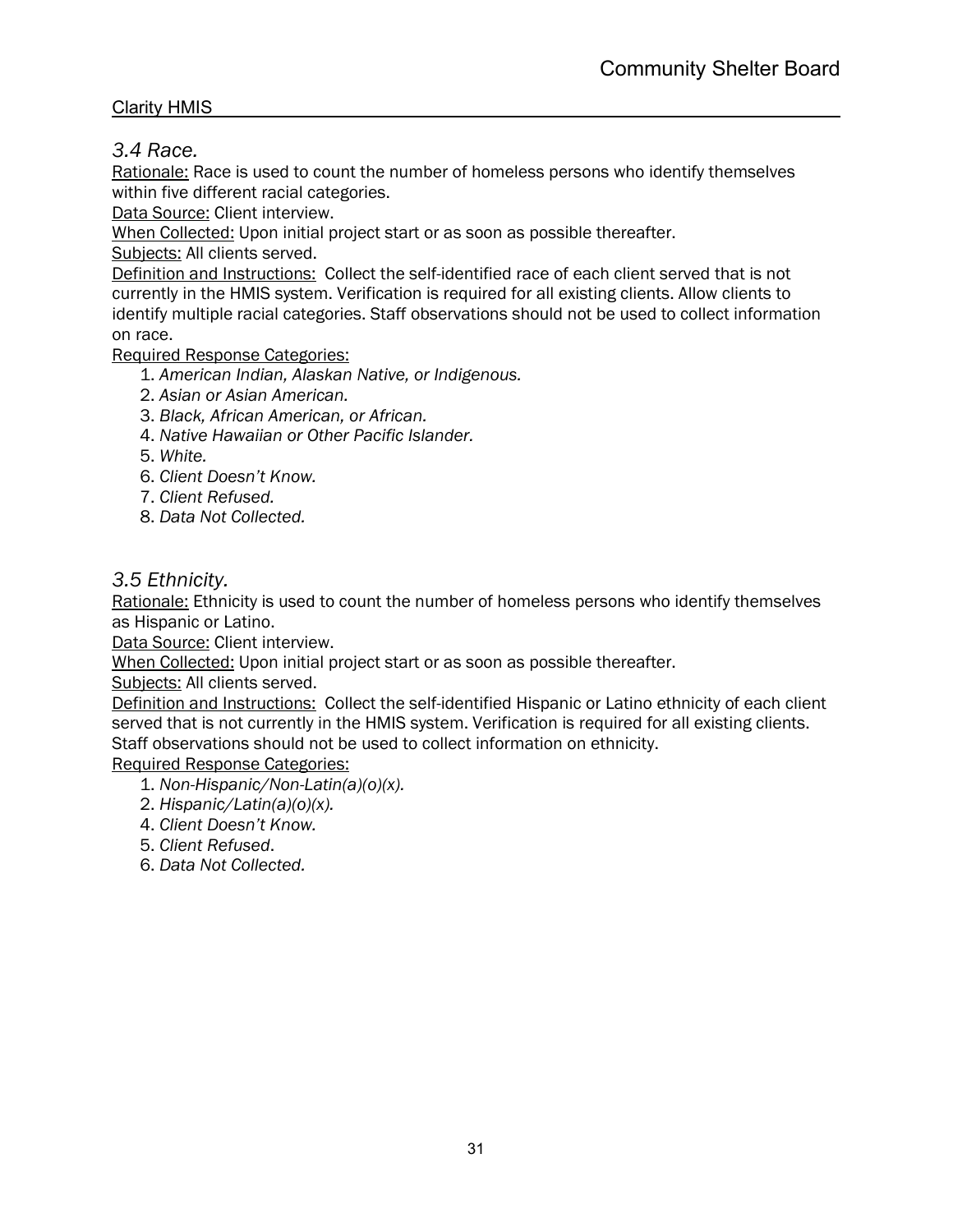*3.6 Gender.*

Rationale: To create separate counts of homeless men, women and transgendered clients served.

Data Source: Client interview.

When Collected: Upon initial project start or as soon as possible thereafter.

Subjects: All clients served.

Definition and Instructions: Record the gender of each client served that is not currently in the HMIS system. Verification is required for all existing clients. Gender should be assigned based on the client's self-perceived gender identity. Transgender is defined as identification with, or presentation as, a gender that is different from the gender at birth.

HUD Revision Published 09.2016: Replaced "Other" response with "Doesn't identify as male, female, or transgender" and removed "If Other, specify".

HUD Revision Published 06.2017: Wording changed for responses 2, 3, 4.

#### Required Response Categories:

- 1. *Female.*
- 2. *Male.*
- 3. *Transgender.*
- 4. *A gender other than singularly female or male.*
- 5. *Questioning.*
- 6. *Client Doesn't Know.*
- 7. *Client Refused.*
- 8. *Data Not Collected.*

# *3.7 Veteran Status*

Rationale: To determine the number of homeless veterans.

Data Source: Client interview.

When Collected: Upon initial project start or as soon as possible thereafter.

Subjects: All adults served.

Definition and Instructions: A veteran is someone who has served on active duty in the Armed Forces of the United States. This does not include inactive military reserves or the National Guard unless the person was called up to active duty.

- 1. *No.*
- 2. *Yes.*
- 3. *Client Doesn't Know.*
- 4. *Client Refused.*
- 5. *Data Not Collected.*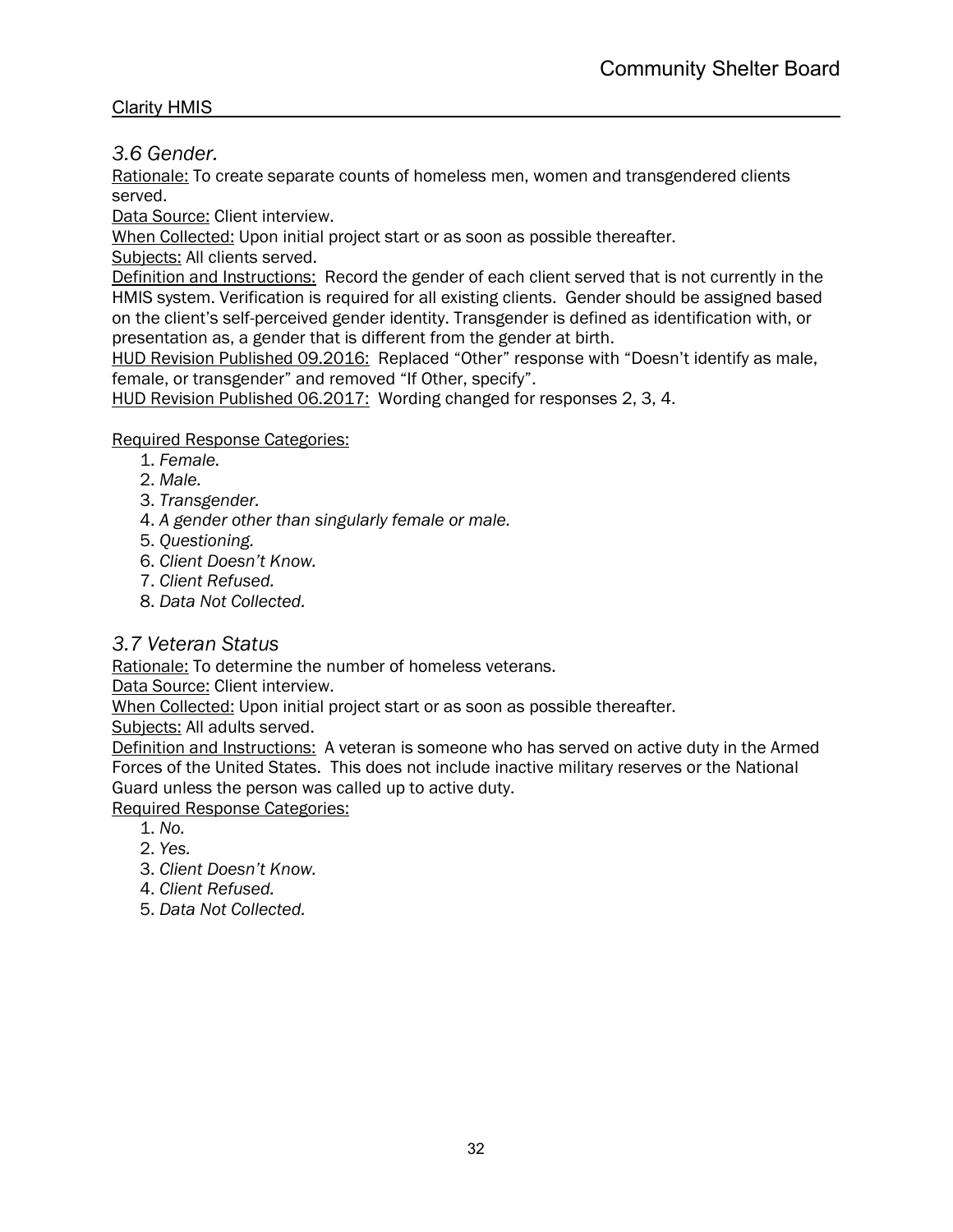*3.8 Does the client have a disabling condition?* (Disabling Condition)

Rationale: Disability Condition is needed to help identify clients meeting HUD's definition of chronically homeless and, depending on the source of project funds, may be required to establish client eligibility to be served by the project.

Data Source: Client interview or assessment. Where disability is a statutory or regulatory eligibility criterion, the data source is the evidence required by the funding source. When Collected: Project Start. If updates to disabilities are reported by the client, these updates should be reflected on the Project Start record. "Does the Client have a Disabling Condition"

(Yes/No) should only be answered on the entry assessment. If there is a change during the client's stay in the project, the answer should be changed on the entry assessment. There is only one value per enrollment for this data element.

Subjects: All clients served.

Definition and Instructions: For this data element, a disabling condition means: (1) a physical, mental, or emotional impairment which is

(a) expected to be of long-continued and indefinite duration,

(b) substantially impedes an individual's ability to live independently, and

(c) of such a nature that such ability could be improved by more suitable housing conditions;

(2) a developmental disability as defined in section 102 of the Developmental Disabilities Assistance and Bill of Rights Act;

(3) the disease of acquired immunodeficiency syndrome or any conditions arising from the etiological agency for acquired immunodeficiency syndrome

- 1. *No.*
- 2. *Yes.*
- 3. *Client Doesn't Know.*
- 4. *Client Refused.*
- 5. *Data Not Collected.*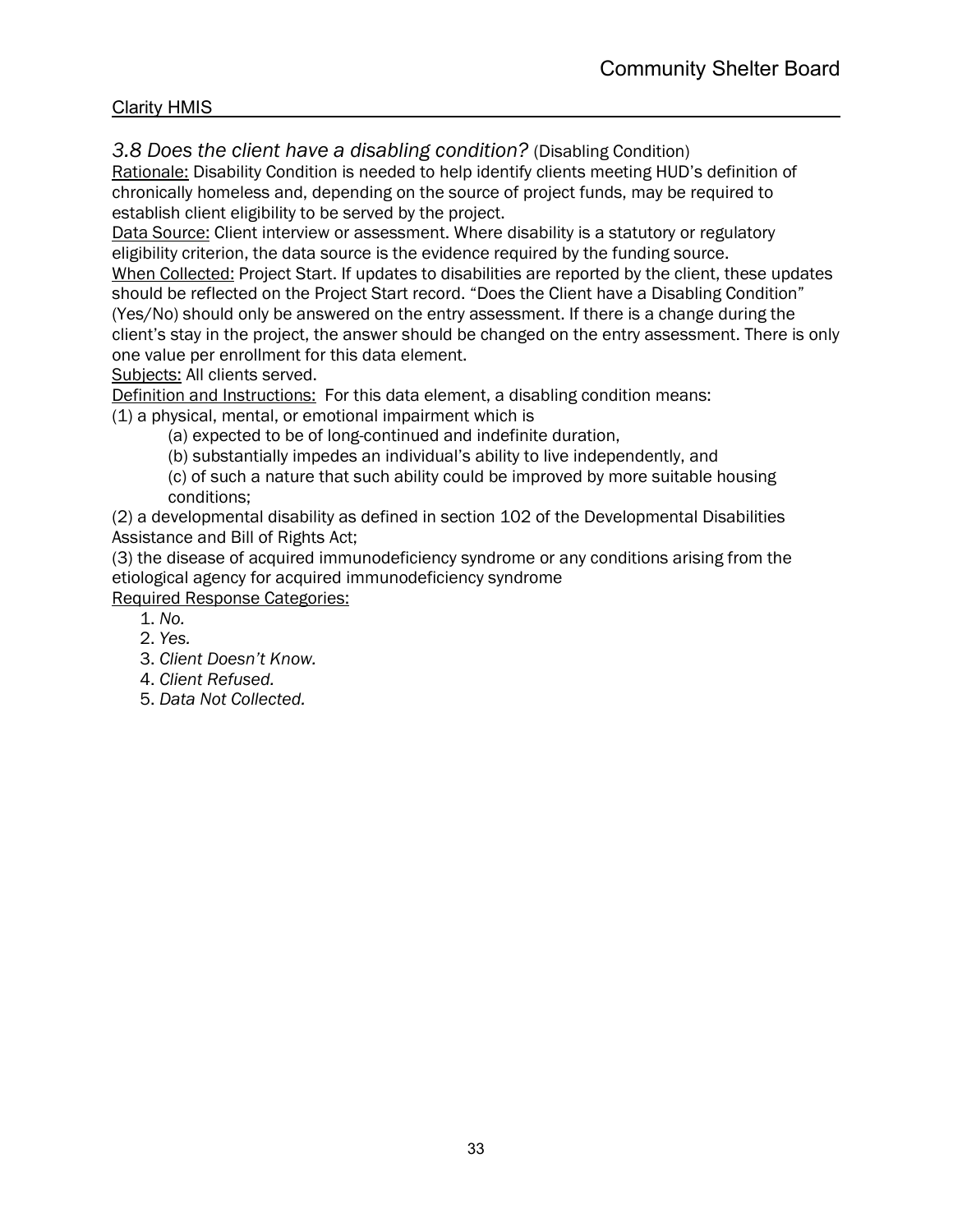# *3.10 Project Start Date.* Located on Program tab of client profile

Rationale: To determine the start of a client's period of project involvement with any CoC project. This data element is needed for reporting purposes for all projects and to measure lengths of stay for residential projects.

Data Source: Recorded by the staff responsible for registering project entrants.

When Collected: Collect once at each project start. System stores collected information and retains for historical purposes.

# Subjects: All clients.

Definition and Instructions: Record the month, day, and year of first day of service or project start. For a shelter visit, this date would represent the first day of residence in a shelter project following residence outside of the shelter or in another project. For services, this date may represent the day of project enrollment, the day a service was provided or the first date of a period of continuous participation in a service (e.g. daily, weekly or monthly). There should be a new project start date (and corresponding project exit date) for each period/ episode of service. Therefore, any return to a project after a break in treatment, completion of project, or termination of the project by the user or provider must be recorded as a new project start date. A definition of what constitutes a break in the treatment depends on the project and needs to be defined by project staff. For example, projects that expect to see the same client on a daily (or almost daily) basis may define a break in treatment as one missed day that was not arranged in advance or three consecutive missed days for any reason. Treatment projects that are scheduled less frequently than a daily basis may define a break in treatment as one or more missed weekly sessions.

- For Street Outreach projects it is the date of first contact with the client.
- For Emergency Shelters it is the night the client first stayed in the shelter.
- For Transitional Housing it is the date the client moves into residential project (i.e. first night in residence)
- For Rapid Rehousing it is the date on which the client was admitted into the project.
- For Permanent Supportive Housing it is the date the client signs the unit lease.
- For all other types of services it is the date the client received first provision of service.

# Required Response Categories:

1. *Project Start Date.* Please enter the project start date in the following format MM/DD/YYYY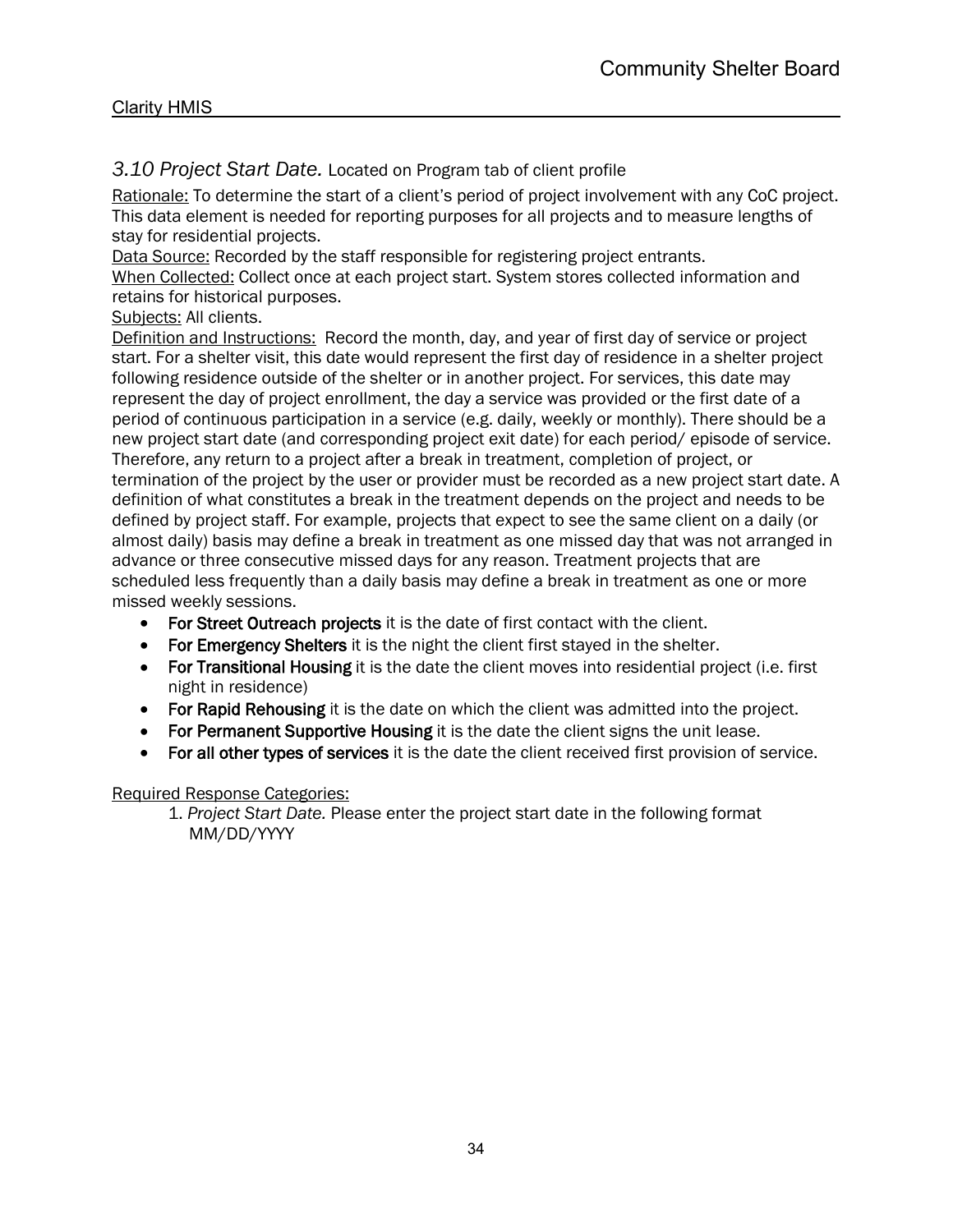*3.11 Project Exit Date.* Located on Program tab of client profile.

Rationale: To determine the end of a period of project involvement for all clients of CoC projects. This data element is required for reporting purposes for all projects and to calculate the lengths of stay in residential projects or the amount of time spent participating in services-only CoC projects.

Data Source: Recorded by the staff responsible for monitoring project utilization or conducting exit interviews.

When Collected: Collect once at each project exit. System stores collected information as "project exit stage" information and retains for historical purpose.

Subjects: All clients.

Definition and Instructions: Record the month, day, and year of the last day of service. The project exit date indicates a client has left the project. For residential projects this is the date of move out. For deceased clients, this is the date of passing.

For services, the exit date may represent the last date a service was provided or the last date of a period of continuous service. For example, if a person has been receiving weekly counseling as part of an ongoing treatment project and either formally terminates his or her involvement or fails to return for counseling, the last date of service is the date of the last counseling session. If a client uses a services for just one day (i.e. starts and stops before midnight of same day, such as an outreach encounter), the entry and exit date would be the same date.

For residential projects that have activities or information the project needs to collect after residential exit a project may have a separate "follow-up" project established or the vendor may develop another way to manage the information.

For some "services-only" projects a record may need to remain open an indefinite period of time and an exit date recorded only when the client completes the service, is no longer in need of the service, has asked to be exited, or has gone missing.

A client with an open record (i.e. project start without a project exit) for a CoC defined "extensive length of time" in a shelter, outreach, or prevention program type may be either automatically exited from the project (exit date = date of auto exit) or may be flagged for user intervention and exit. The CoC must be involved in the determination of "extensive length of time" and to which projects the solution is to be applied. This may be accomplished via program setup functionality that may include a data field in each project's setup/profile to record the period of no client contact after which a client would be flagged for a default exit, or in any other manner the HMIS elects.

For systems that require all shelter clients to reapply for service on a nightly basis, the project can enter the entry and exit date at the same time or can specify an HMIS solution that automatically enters the exit date as the day after the entry date for clients of the overnight project.

If a client is in a project for a single day and has received some service but has not slept in a bed overnight (i.e., starts and stops before midnight of same day) the Project Exit Date may be the same as the Project start Date.

Required Response Categories:

1. *Project Exit Date.* Please enter the project exit date in the following format MM/DD/YYYY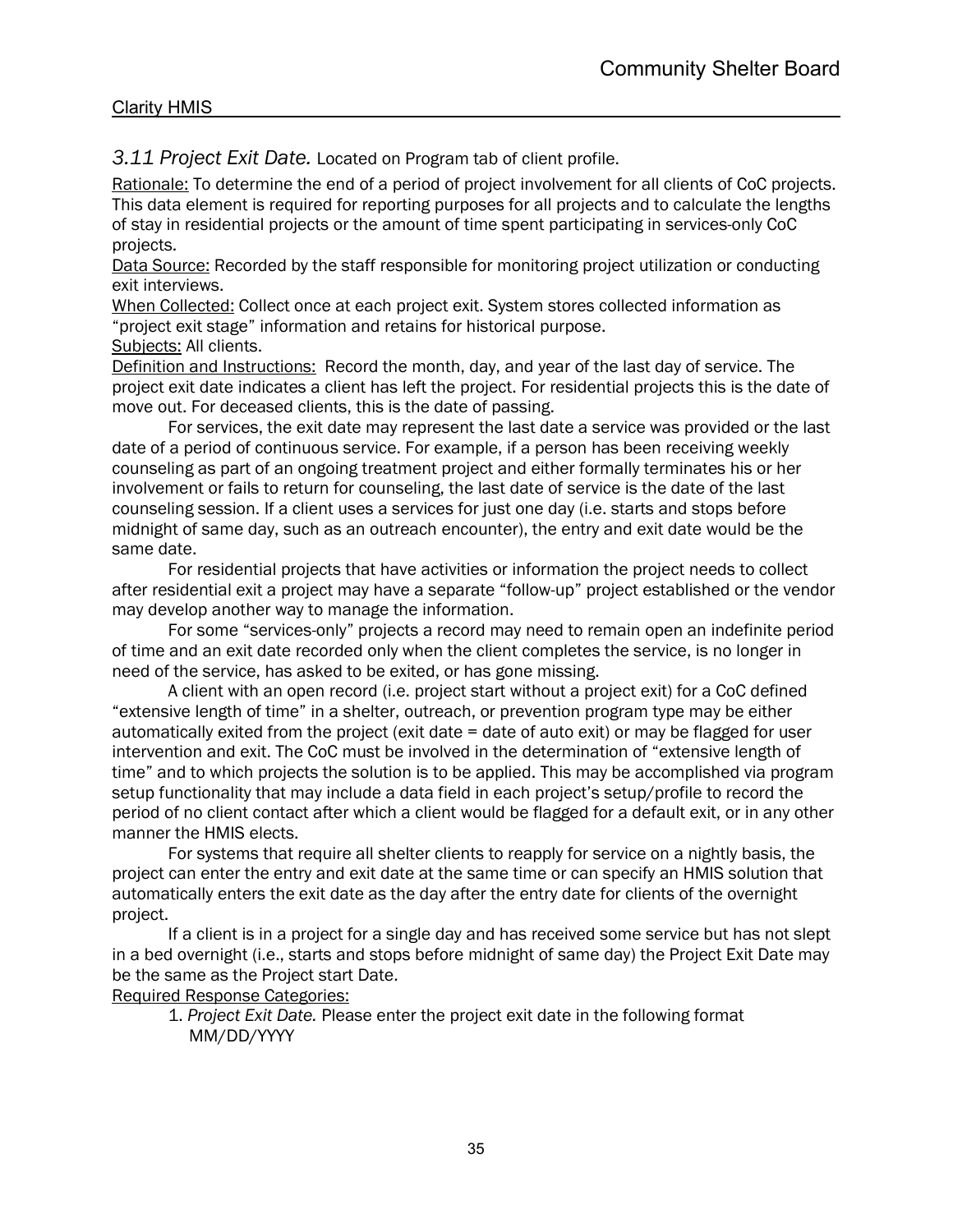*3.12 Destination.*

Rationale: Destination is an important outcome measure needed to complete APRs, System Performance Measures for all HUD funded CoC projects and Performance Measurements. Data Source: Client interview or documentation/notification from other partner agencies that may show evidence of the true exit destination.

When Data are Collected: At project exit.

#### Subjects: All clients served.

Definition and Instructions: Determine the response value that best describes where the client will be staying after they leave the project. This element can be updated after exit if the agency received additional information regarding the client's true exit destination.

#### Required Response Categories:

Homeless Situations

- 1. *Place not meant for habitation.* (e.g., a vehicle, an abandoned building, bus/train/subway station/airport or anywhere outside)
- 2. *Emergency shelter, including hotel or motel paid for with emergency shelter voucher, or RHY-funded Host Home Shelter.*
- 3. *Safe Haven.*

Institutional Situations

- 4. *Foster care home or foster care group home.*
- 5. *Hospital or other residential non-psychiatric medical facility.*
- 6. *Jail, prison or juvenile detention facility.*
- 7. *Long-term care facility or nursing home.*
- 8. *Psychiatric hospital or other psychiatric facility.*
- 9. *Substance abuse treatment facility or detox center.*

Temporary and Permanent Housing Situations

- 10. *Residential project or halfway house with no homeless criteria.*
- 11. *Hotel or motel paid for without emergency shelter voucher.*
- 12. *Transitional housing for homeless persons (including homeless youth).*
- 13. *Host Home (non-crisis).*
- 14. *Staying or living with friends, temporary tenure (e.g., room, apartment, or house).*
- 15. *Staying or living with family, temporary tenure (e.g., room, apartment, or house).*
- 16. *Staying or living with family, permanent tenure.*
- 17. *Staying or living with friends, permanent tenure.*
- 18. *Moved from one HOPWA funded project to HOPWA PH.*
- 19. *Moved from one HOPWA funded project to HOPWA TH.*
- 20. *Rental by client, with GPD TIP housing subsidy.*
- 21. *Rental by client, with VASH housing subsidy.*
- 22. *Permanent housing for formerly homeless persons (other than RRH).*
- 23. *Rental by Client, with RRH or equivalent subsidy.*
- 24. *Rental by Client, with HVC voucher (tenant or project based).*
- 25. *Rental by Client in a public housing unit.*
- 26. *Rental by client, no ongoing housing subsidy.*
- 27. *Rental by client, with other ongoing housing subsidy.*
- 28. *Owned by client, with ongoing housing subsidy.*
- 29. *Owned by client, no ongoing housing subsidy.*

Other Situations

- 30. *No Exit Interview Completed.*
- 31. *Other.*
- 32. *Deceased.*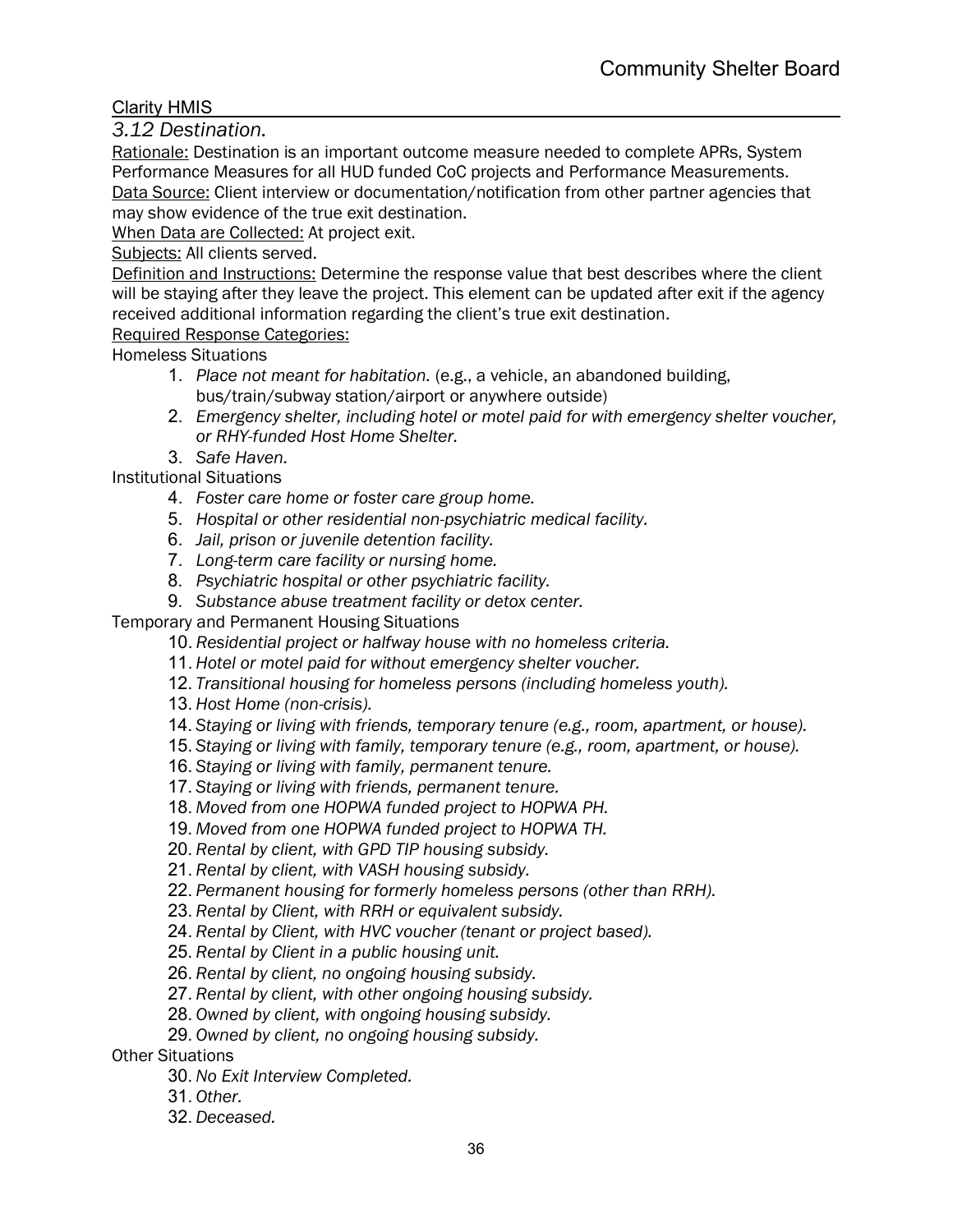- 33. *Client Doesn't Know.*
- 34. *Client Refused.*
- 35. *Data Not Collected.*

## *3.15 Relationship to Head of Household.*

Rationale: To collect a more detailed profile of family composition in family projects. Data Source: Client interview or observations of project staff.

When Data Are Collected: Client interview and/or in the course of client assessment. Subjects: All clients served.

Definition and Instructions: For each client, record their relationship to the head of household. For head of household, select 'Self'.

Required Response Categories:

1. *Self (head of household).*

- 2. *Head of household's child.*
- 3. *Head of household's spouse or partner.*
- 4. *Head of household's other relation member (other relation to head of household).*
- 5. *Other: non-relation member*

## *3.16 Client Location*

Rationale: To identify the HUD assigned CoC code for the client's location.

Data Source: Project staff.

When Collected: Upon initial project start and updated as needed thereafter.

Subjects: Head of household.

Definition and Instructions: Use the drop-down menu to indicate the HUD assigned CoC code for the client's location.

Required Response Categories:

1. *OH-503.*

## *3.20 Housing Move-In Date.*

Rationale: To record the date a Permanent Housing client enters housing.

Data Source: Project Staff.

When Collected: At time of entry into housing.

Subjects: Head of households and Adults in PH projects.

Definition and Instructions: Housing Move-In Date must be between Project Start Date and Project Exit Date. It may be the same day as the Project Start Date if client moves into housing on the same day they are accepted into the project.

Required Response Categories:

1. Housing Move-In Date. Date Field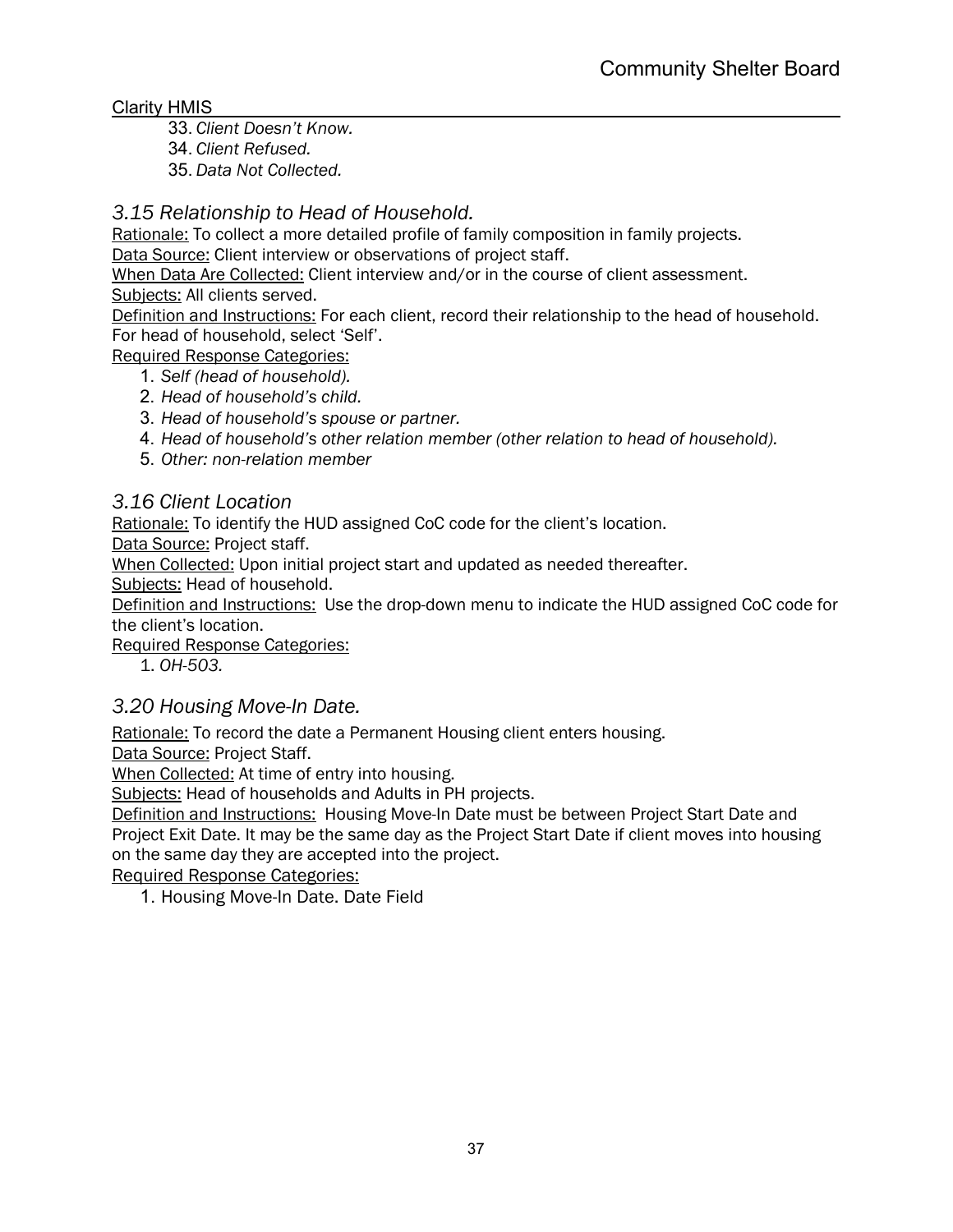## *3.917 Prior Living Situation.*

To facilitate data entry and in response to multiple user questions, the element has been split into two sub-elements which use only the fields and responses necessary for the population being asked the question. 3.917A Living Situation is to be used for all persons served by a Street Outreach or Emergency Shelter projects, and 3.917B is to be used for persons in all other HMIS project types.

*3.917A Prior Living Situation For persons entering HMIS Project Type: Street Outreach or Emergency Shelter.*

*3.917A1 Type of Residence.*

Rationale: To identify where the client slept the night before project entry.

Data Source: Client interview.

When Collected: Project Start.

Subjects: All adults and unaccompanied youth served.

Definition and Instructions: Determine the type of living arrangement the night before entry into the project.

Required Response Categories:

Homeless Situations

- 1. *Place not meant for habitation.* (e.g., a vehicle, an abandoned building, bus/train/subway station/airport or anywhere outside)
- 2. *Emergency shelter, including hotel or motel paid for with emergency shelter voucher, or RHY-funded Host Home Shelter.*
- 3. *Safe Haven.*

Institutional Situations

- 4. *Foster care home or foster care group home.*
- 5. *Hospital or other residential non-psychiatric medical facility.*
- 6. *Jail, prison or juvenile detention facility.*
- 7. *Long-term care facility or nursing home.*
- 8. *Psychiatric hospital or other psychiatric facility.*
- 9. *Substance abuse treatment facility or detox center.*

Temporary and Permanent Housing Situations

10. *Residential project or halfway house with no homeless criteria.*

11. *Hotel or motel paid for without emergency shelter voucher.*

- 12. *Transitional housing for homeless persons (including homeless youth).*
- 13. *Host Home (non-crisis).*
- 14. *Staying or living in a friend's room, apartment or house.*
- 15. *Staying or living with family member's room, apartment or house.*
- 16. *Rental by client, with GPD TIP housing subsidy.*
- 17. *Rental by client, with VASH housing subsidy.*
- 18. *Permanent housing for formerly homeless persons (other than RRH).*
- 19. *Rental by Client, with RRH or equivalent subsidy.*
- 20. *Rental by Client, with HVC voucher (tenant or project based).*
- 21. *Rental by Client in a public housing unit.*
- 22. *Rental by client, no ongoing housing subsidy.*
- 23. *Rental by client, with other ongoing housing subsidy.*
- 24. *Owned by client, with ongoing housing subsidy.*
- 25. *Owned by client, no ongoing housing subsidy.*

Other Situations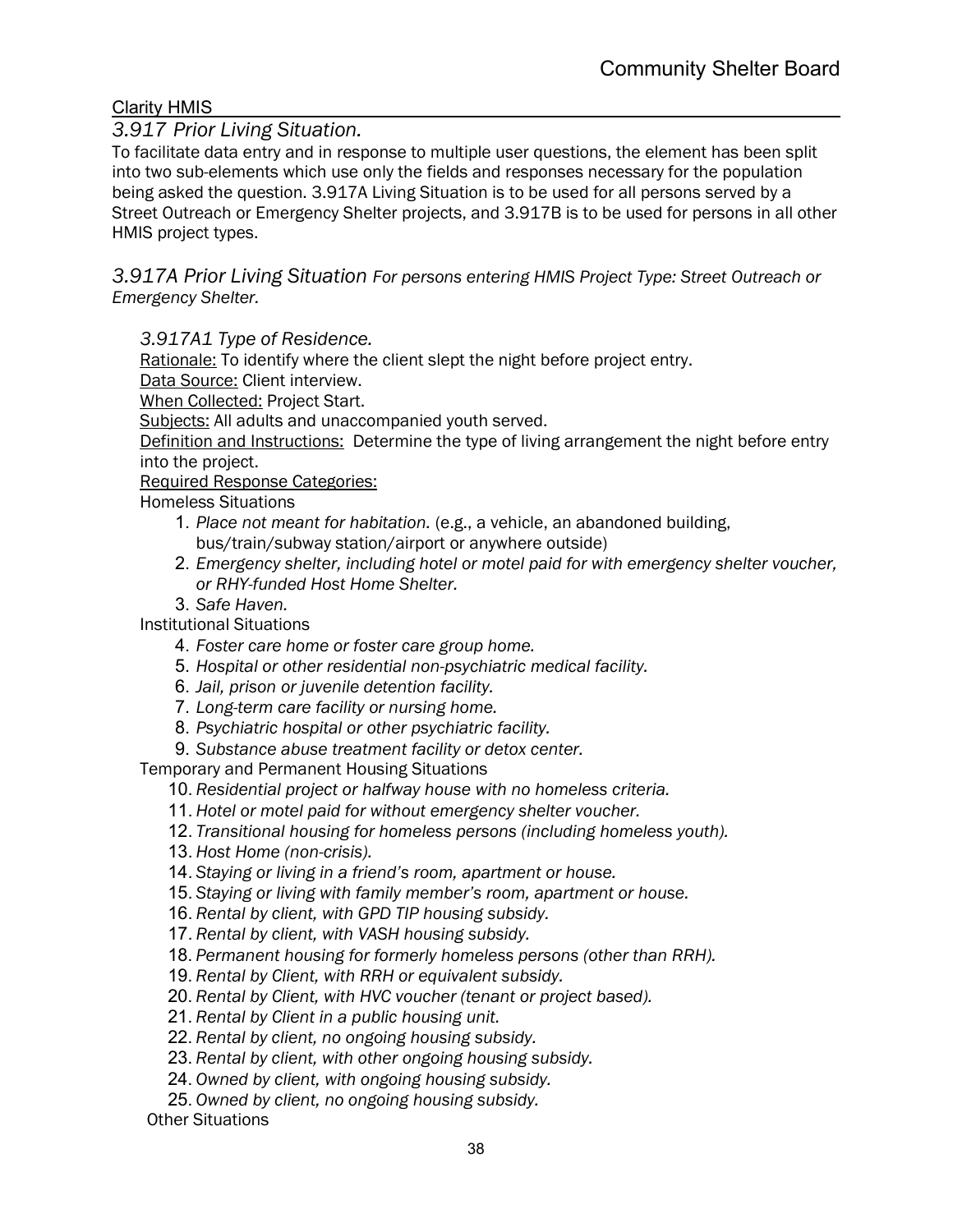26. *Client Doesn't Know.*

27. *Client Refused.*

28. *Data Not Collected.*

## *3.917A2 Length of Stay in Prior Living Situation.*

Rationale: To identify the duration of occupancy in immediate previous residence and for targeted prevention services, if applicable.

Data Source: Client interview.

When Collected: Project Start.

Subjects: All adults and unaccompanied youth served.

Definition and Instructions: Use drop-down menu and determine which category best describes clients' length of stay.

Required Response Categories:

- 1. *One day or less.*
- 2. *Two days to one week.*
- 3. *More than one week, but less than one month.*
- 4. *One to three months*.
- 5. *More than three months, but less than one year.*
- 6. *One year or longer.*
- 7. *Client Doesn't Know.*
- 8. *Client Refused.*
- 9. *Data Not Collected.* Client not asked to provide Length of Stay in Previous Place.

#### *3.917A3 Approximate Date Homelessness Started.*

Rationale: To identify chronic homelessness.

Data Source: Client interview.

When Collected: Project Start.

Subjects: All adults and unaccompanied youth served.

Definition and Instructions: Date field.

Required Response Categories:

1. MM/DDD/YYYY.

*3.917A4 Regardless of Where They Stayed Last Night - Number of Times the Client Has Been on the Streets, in ES, or SH in the Past Three Years Including Today.* Rationale: To identify chronic homelessness.

Data Source: Client interview.

When Collected: Project Start.

Subjects: All adults and unaccompanied youth served.

Definition and Instructions: Use drop-down menu and determine which category best describes clients' situation.

Required Response Categories:

- 1. One Time.
- 2. Two Times.
- 3. Three Times.
- 4. Four or More Times.
- 5. Client Doesn't Know.
- 6. Client Refused.
- 7. Data Not Collected.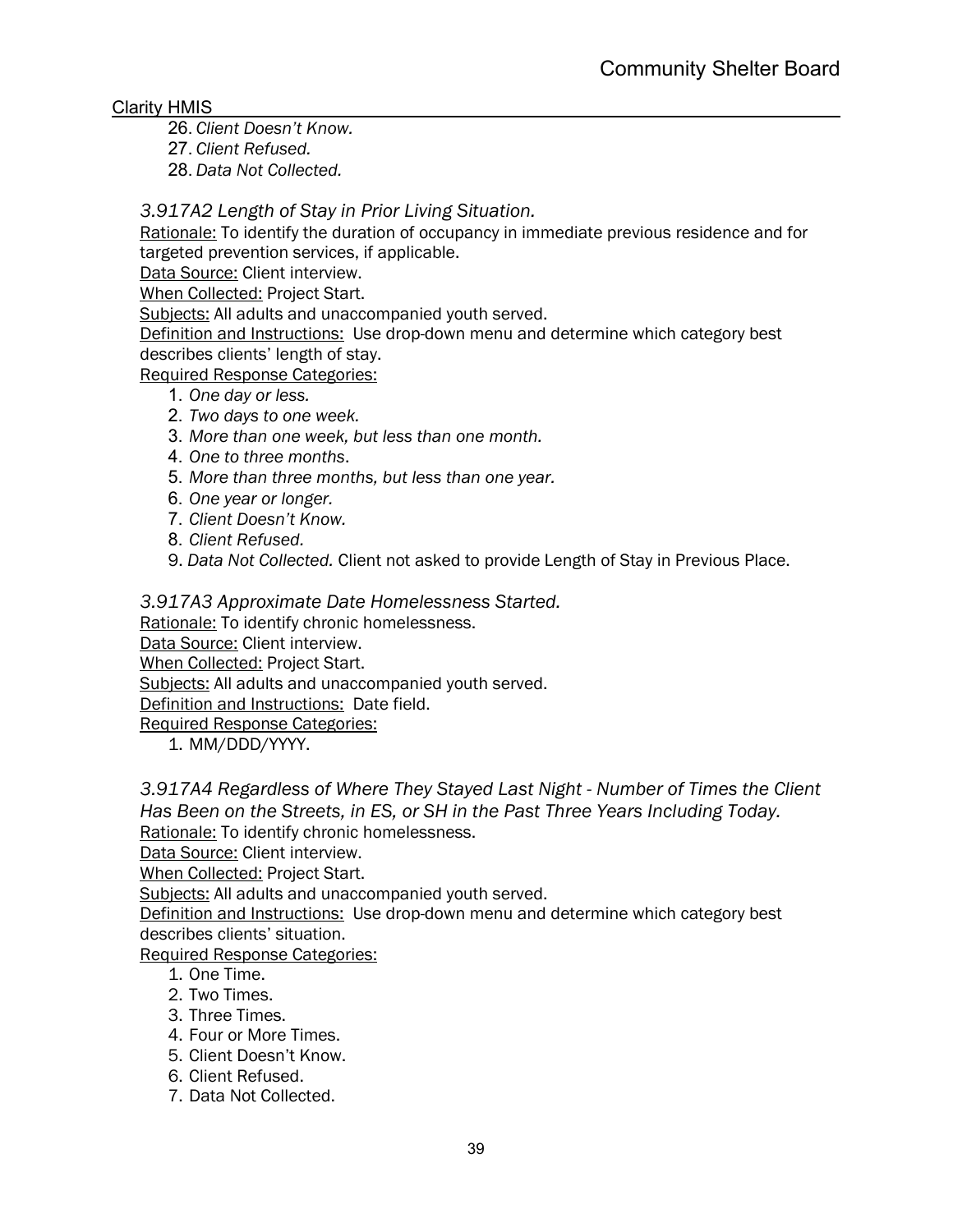*3.917A5 Total Number of Months Homeless on the Streets, in ES, or SH in the Past Three Years.*

Rationale: To identify chronic homelessness.

Data Source: Client interview.

When Collected: Project Start.

Subjects: All adults and unaccompanied youth served.

Definition and Instructions: Use drop-down menu and determine which category best describes clients' situation. One day in a month counts for the entire month. For example, if a client becomes homeless on January  $31<sup>st</sup>$  and is still homeless on February  $1<sup>st</sup>$ , they are homeless 2 months.

Required Response Categories:

1. One Month (this time is the first month).

2-12. (integers 2-12).

13. More Than 12 Months.

14. Client Doesn't Know.

15. Client Refused.

16.Data Not Collected.

#### *3.917B Prior Living Situation For persons entering HMIS Project Type: Transitional Housing, Permanent Housing, Services Only, Homelessness Prevention, or Coordinated Entry Project*

#### *3.917B1 Type of Residence.*

Rationale: To identify where the client slept the night before project entry.

Data Source: Client interview.

When Collected: Project Start.

Subjects: All adults and unaccompanied youth served.

Definition and Instructions: Determine the type of living arrangement the night before entry into the project.

HUD Revision 06.2017: Wording changed for response options 3 and 20.

Required Response Categories:

Homeless Situations

- 1. *Place not meant for habitation.* (e.g., a vehicle, an abandoned building, bus/train/subway station/airport or anywhere outside)
- 2. *Emergency shelter, including hotel or motel paid for with emergency shelter voucher, or RHY-funded Host Home Shelter.*
- 3. *Safe Haven.*

Institutional Situations

4. *Foster care home or foster care group home.*

- 5. *Hospital or other residential non-psychiatric medical facility.*
- 6. *Jail, prison or juvenile detention facility.*
- 7. *Long-term care facility or nursing home.*
- 8. *Psychiatric hospital or other psychiatric facility.*
- 9. *Substance abuse treatment facility or detox center.*

Temporary and Permanent Housing Situations

- 10. *Residential project or halfway house with no homeless criteria.*
- 11. *Hotel or motel paid for without emergency shelter voucher.*
- 12. *Transitional housing for homeless persons (including homeless youth).*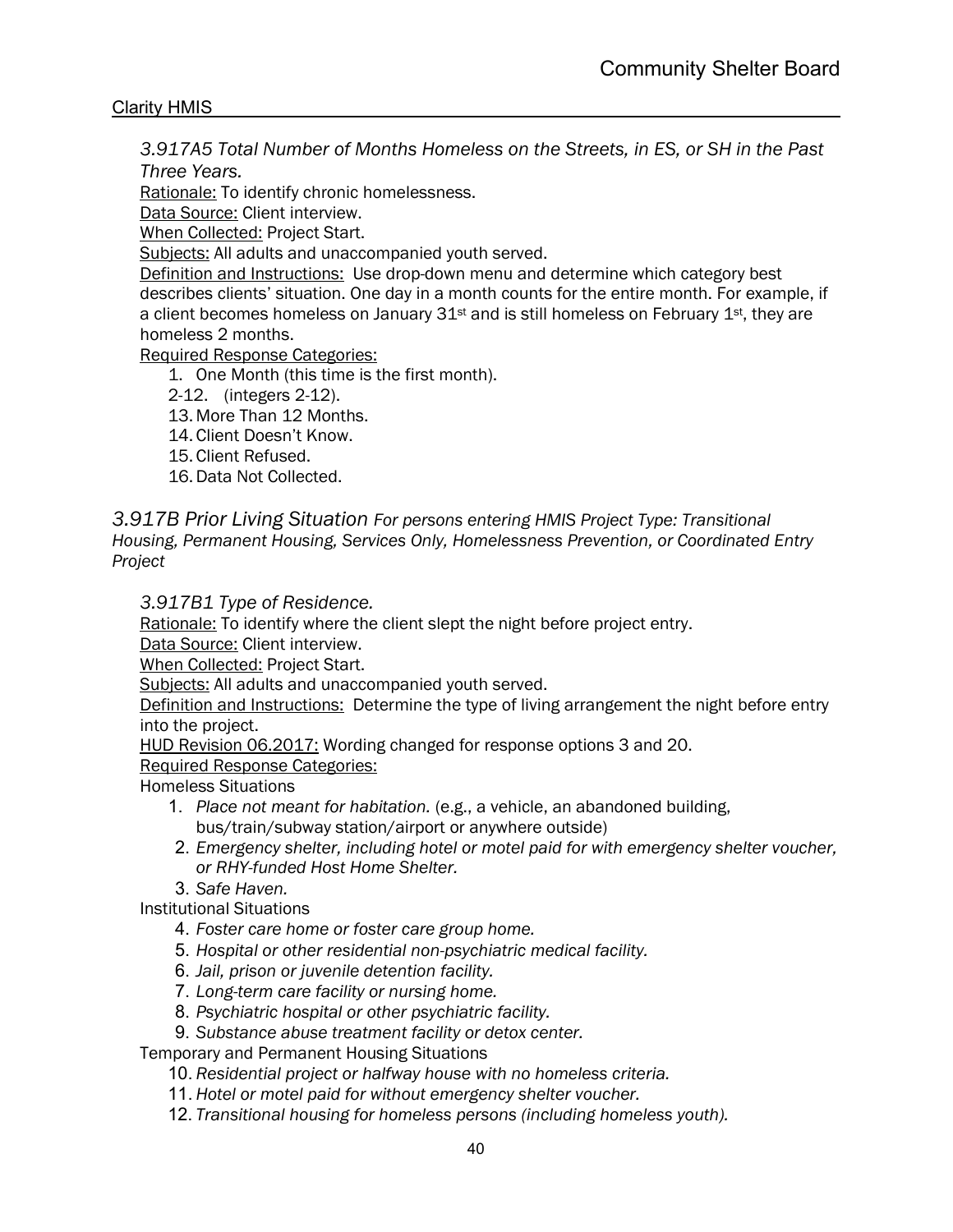13. *Host Home (non-crisis).*

- 14. *Staying or living in a friend's room, apartment or house.*
- 15. *Staying or living with family member's room, apartment or house.*
- 16. *Rental by client, with GPD TIP housing subsidy.*
- 17. *Rental by client, with VASH housing subsidy.*
- 18. *Permanent housing for formerly homeless persons (other than RRH).*
- 19. *Rental by Client, with RRH or equivalent subsidy.*
- 20. *Rental by Client, with HVC voucher (tenant or project based).*
- 21. *Rental by Client in a public housing unit.*
- 22. *Rental by client, no ongoing housing subsidy.*
- 23. *Rental by client, with other ongoing housing subsidy.*
- 24. *Owned by client, with ongoing housing subsidy.*
- 25. *Owned by client, no ongoing housing subsidy.*

Other Situations

- 26. *Client Doesn't Know.*
- 27. *Client Refused.*
- 28. *Data Not Collected.*

#### *3.917B2 Length of Stay in Prior Living Situation.*

Rationale: To identify the duration of occupancy in immediate previous residence and for targeted prevention services, if applicable.

Data Source: Client interview.

When Collected: Project Start.

Subjects: All adults and unaccompanied youth served.

Definition and Instructions: Use drop-down menu and determine which category best describes clients' length of stay.

Required Response Categories:

- 1. *One day or less.*
- 2. *Two days to one week.*
- 3. *More than one week, but less than one month.*
- 4. *One to three months*.
- 5. *More than three months, but less than one year.*
- 6. *One year or longer.*
- 7. *Client Doesn't Know.*
- 8. *Client Refused.*
- 9. *Data Not Collected.* Client not asked to provide Length of Stay in Previous Place.

#### *3.917B3 Length of Stay Less than 7 Nights?*

Rationale: To identify the duration of occupancy in an institutional situation.

Data Source: System Generated.

When Collected: Project Start.

Subjects: All adults and unaccompanied youth served.

Definition and Instructions: Auto-generated based on answer to 3.917B3. Required Response Categories:

- 1. *No.*
- 2. *Yes.*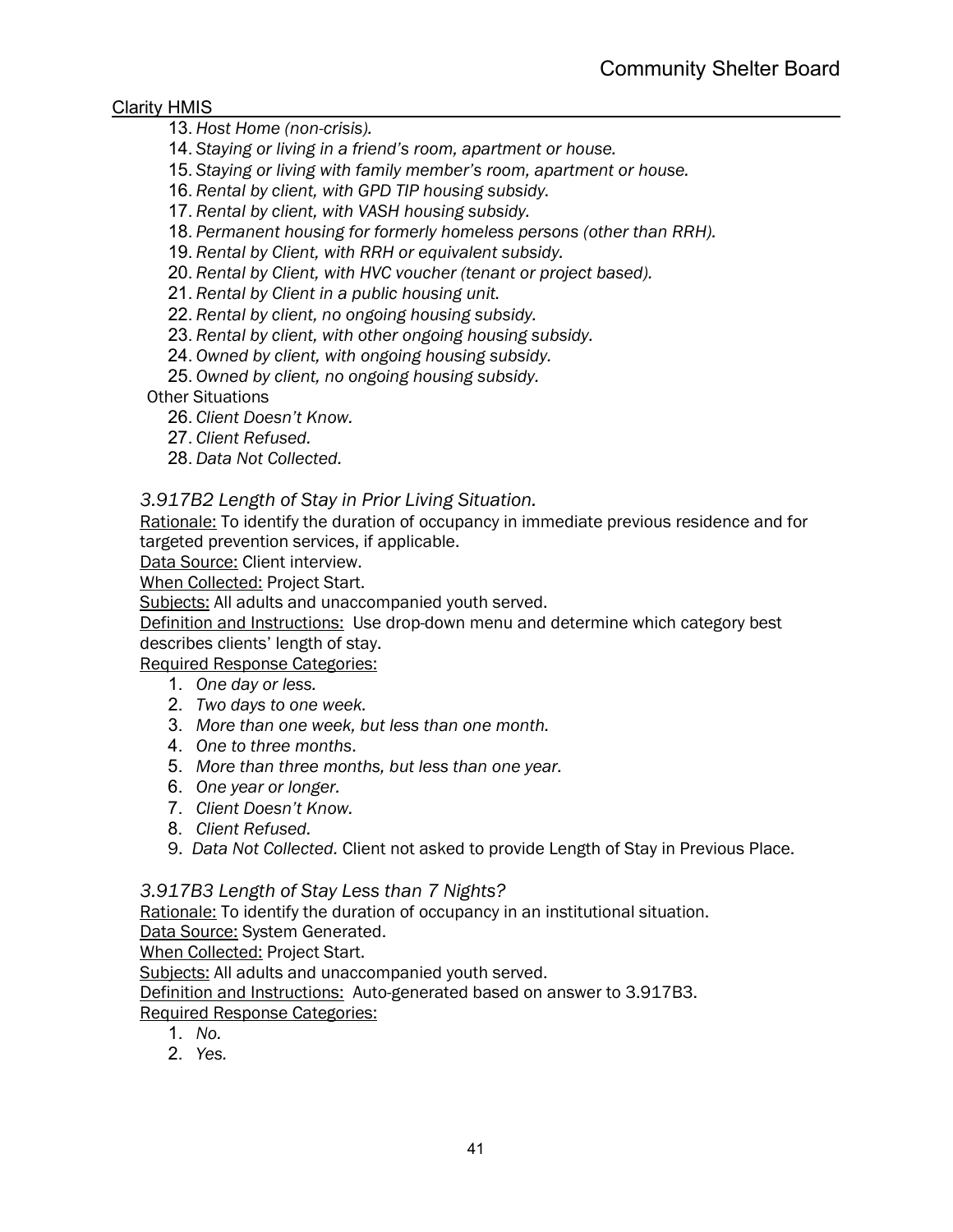*3.917B4 Did You Stay Less than 90 Days?* 

Rationale: To identify the duration of occupancy in a transitional or permanent housing situation.

Data Source: System Generated.

When Collected: Project Start.

Subjects: All adults and unaccompanied youth served.

Definition and Instructions: Auto-generated based on answer to 3.917B3.

Required Response Categories:

- 1. *No.*
- 2. *Yes.*

*3.917B5 On the Night Before Did You Stay on the Streets, ES, or SH? (If Yes to 3.917B4 or 3.917B5).*

Rationale: To identify the client's homeless status prior to an institutional, transitional, or permanent housing situation.

Data Source: Client Interview.

When Collected: Project Start.

Subjects: All adults and unaccompanied youth served.

Definition and Instructions: Ask if client answered "yes" to either 3.917B4 or 3.917B5. Required Response Categories:

- 1. *No.*
- 2. *Yes.*

*3.917B6 Approximate Date Homelessness Started.*

Rationale: To identify chronic homelessness.

Data Source: Client interview.

When Collected: At any time after the client has been admitted into the project.

Subjects: All adults and unaccompanied youth served.

Definition and Instructions: Date field.

Required Response Categories:

*1. MM/DD/YYYY.*

*3.917B7 Number of Times the Client Has Been on the Streets, in ES, or SH in the Past Three Years (including today).*

Rationale: To identify chronic homelessness.

Data Source: Client interview.

When Collected: At any time after the client has been admitted into the project. Subjects: All adults and unaccompanied youth served.

Definition and Instructions: Use drop-down menu and determine which category best describes clients' situation.

Required Response Categories:

- 1. One Time.
- 2. Two Times.
- 3. Three Times.
- 4. Four or More Times.
- 5. Client Doesn't Know.
- 6. Client Refused.
- 7. Data Not Collected.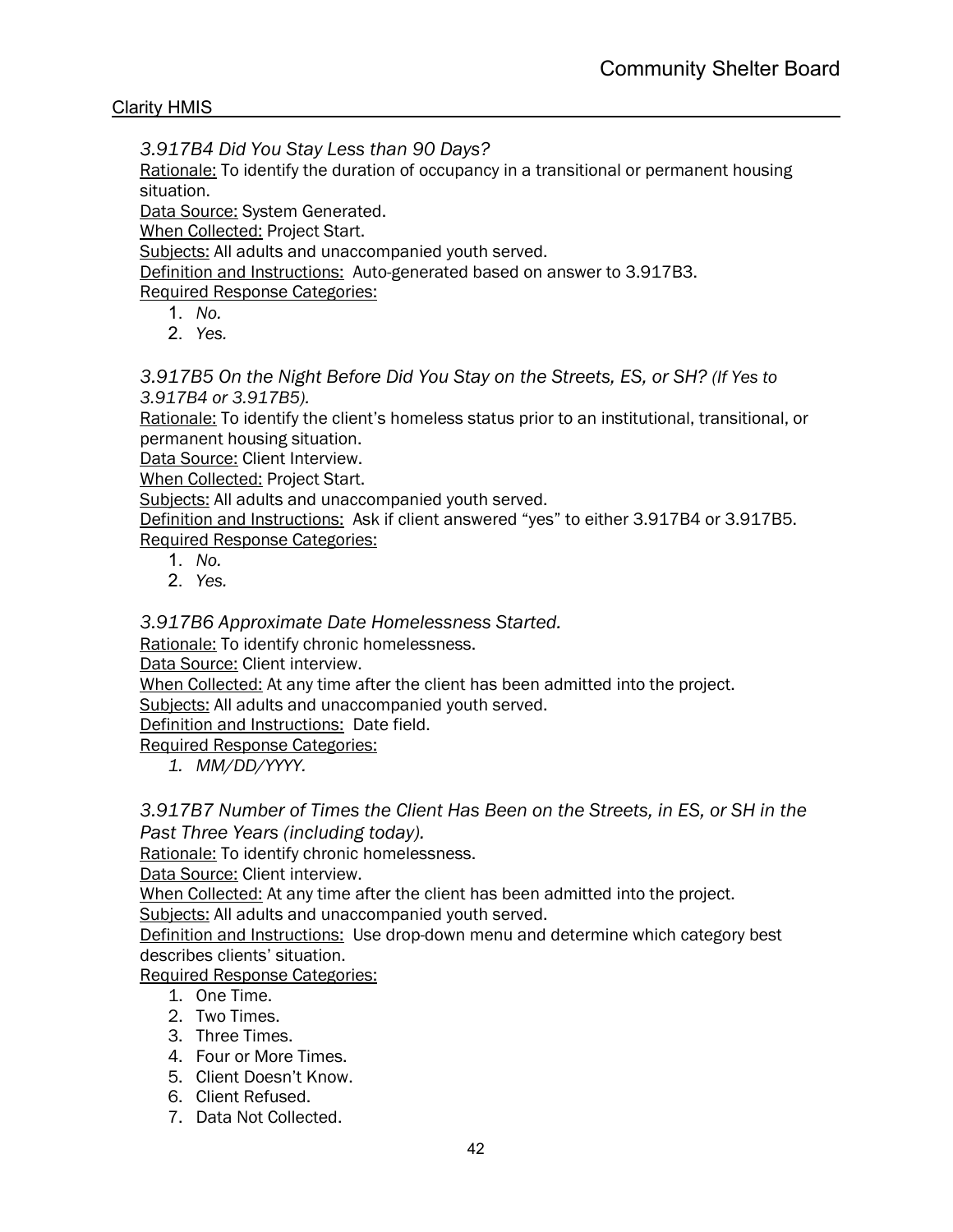*3.917B8 Number of Months Homeless on the Streets, in ES, or SH in the Past Three Years.*

Rationale: To identify chronic homelessness.

Data Source: Client interview.

When Collected: At any time after the client has been admitted into the project.

Subjects: All adults and unaccompanied youth served.

Definition and Instructions: Use drop-down menu and determine which category best describes clients' situation.

Required Response Categories:

1. One Month (this time is the first month).

2-12. (integers 2-12).

13. More Than 12 Months.

- 14. Client Doesn't Know.
- 15. Client Refused.

16.Data Not Collected.

## 4.0 HUD Project-Specific Data Requirements

## *4.2 Income and Sources.*

Rationale: Income and sources of income are important for determining service needs of people at the time of project start, determining whether they are accessing all income sources for which they are eligible, describing the characteristics of the homeless population, and allowing analysis of changes in the composition of income between entry and exit from the project and annual changes prior to project exit. Increase in income is a key performance measure of most federal partner programs.

Data Source: Client Interview or case manager records.

When Collected: At project start, annual assessment, and project exit. Update as income and/or sources change.

Subjects: Head of Household and Adults.

Definition and Instructions Data on Income and Sources collected at project start and project exit are to reflect the information as of the date of entry and exit. Data collected at project start and exit is to be dated the same date as the date of project start and the date of project exit.

An Annual Assessment (i.e. Interim Assessment) is required for all persons residing in the project one year or more. Income and sources must be recorded in the HMIS as an Annual Assessment even if there is no change in either the income or sources.

When a client has income, but does not know the exact amount, a "Yes" response should be recorded for both the overall income question and the specific source, and the income amount should be estimated.

Income received by or on behalf of a minor child should be recorded as part of household income under the Head of Household, unless the federal funder in the HMIS Program Specific Manual instructs otherwise.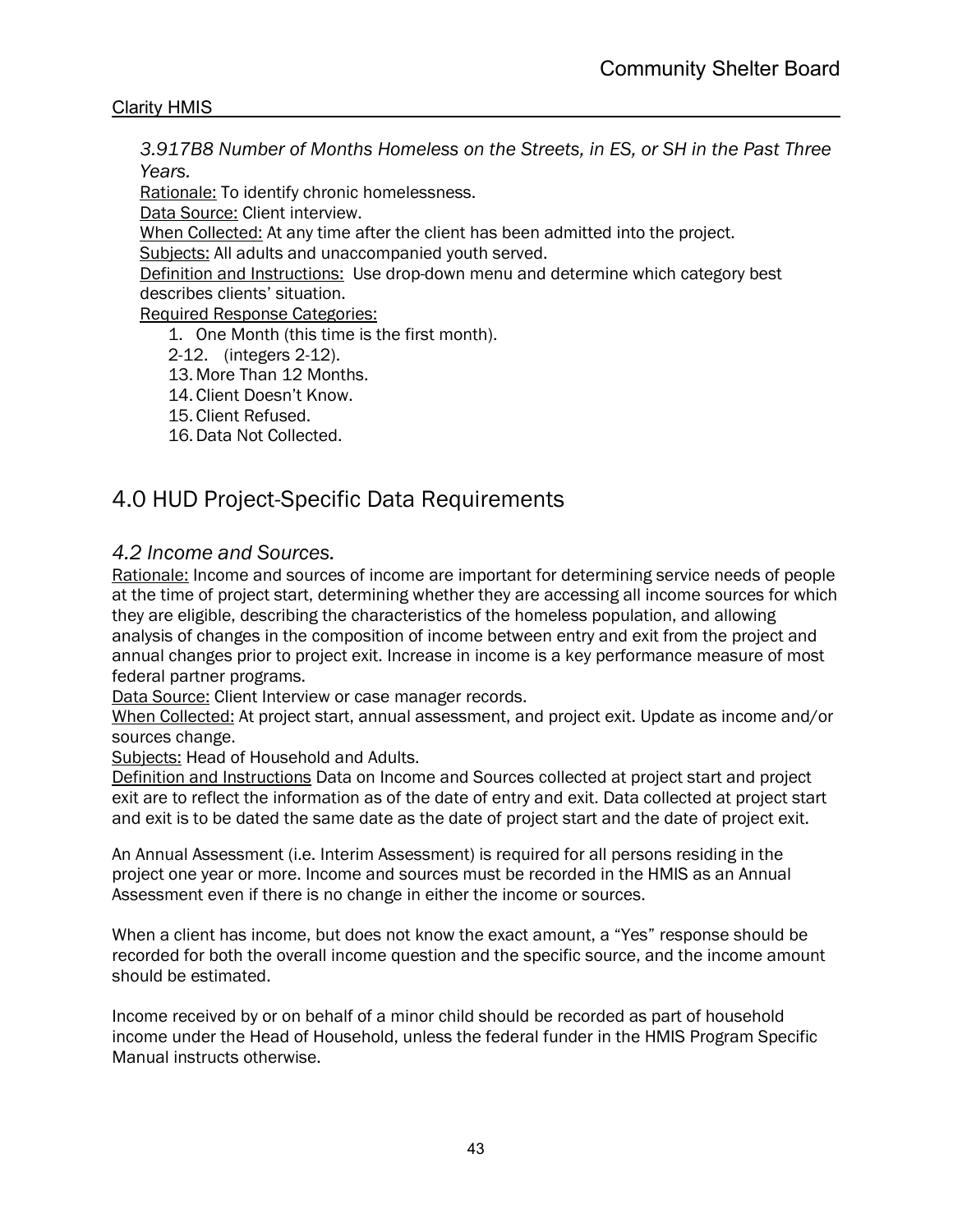Income should be recorded at the client-level for heads of household and adult household members. Projects may choose to collect this information for all household members including minor children, as long as this does not interfere with accurate reporting per funder requirements. Projects collecting data through client interviews should ask clients whether they receive income from each of the sources listed rather than asking them to state the sources of income they receive.

Updates are required for persons aging into adulthood.

Income data should be recorded only for sources of income that are current as of the information date (i.e. have not been specifically terminated). As an example, if a client's employment has been terminated and the client has not yet secured additional employment, the response for *Earned income* would be "No." As a further example, if a client's most recent paycheck was 2 weeks ago from a job in which the client was working full time for \$15.00/hour, but the client is currently working 20 hours per week for \$12.00 an hour, record the income from the job the client has at the time data are collected (i.e. 20 hours at \$12.00 an hour).

*4.2a Information Date.*  Required Response Categories: 1. *Information Date. (Date field)*

*4.2b Income from any source?*  Required Response Categories: 1. *No.*

- 2. *Yes.*
- 3. *Client Doesn't Know*
- 4. *Client Refused.*
- 5. *Data Not Collected.*

*4.2c Earned Income.* 

Required Response Categories:

1. *No.* 2. *Yes.* Monthly Amount: *\$\_\_\_\_.00*

*4.2d Unemployment Insurance.* 

Required Response Categories: 1. *No.* 2. *Yes.* Monthly Amount: *\$\_\_\_\_.00*

*4.2e Supplemental Security Income (SSI).*  Required Response Categories:

1. *No.* 2. *Yes.* Monthly Amount: *\$\_\_\_\_.00*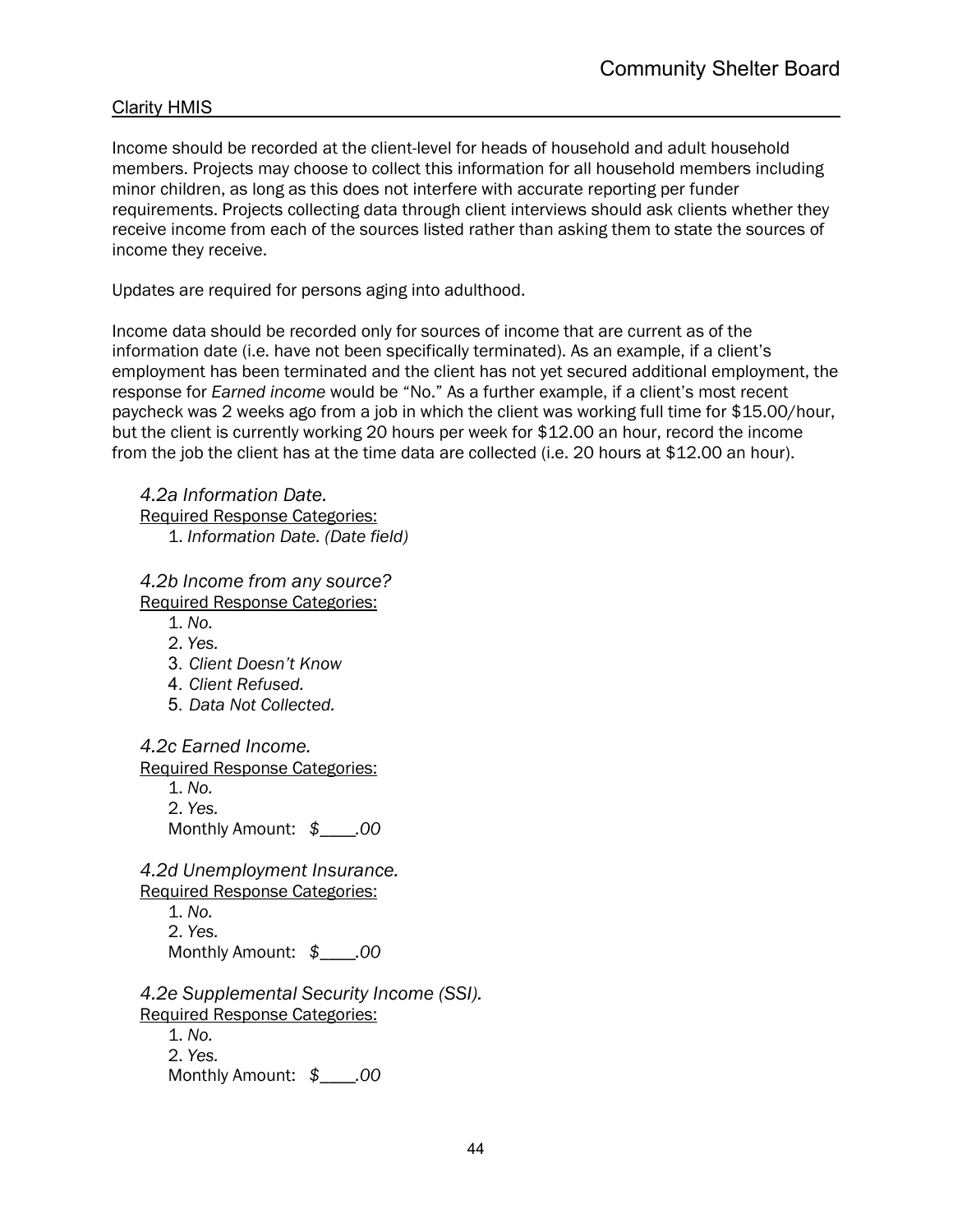*4.2f Social Security Disability Insurance (SSDI).*  Required Response Categories: 1. *No.* 2. *Yes.* Monthly Amount: *\$\_\_\_\_.00 4.2g VA Service-Connected Disability Compensation.*  Required Response Categories: 1. *No.* 2. *Yes.* Monthly Amount: *\$\_\_\_\_.00 4.2h VA Non-Service-Connected Disability Pension.*  Required Response Categories: 1. *No.* 2. *Yes.* Monthly Amount: *\$\_\_\_\_.00 4.2i Private Disability Insurance.*  Required Response Categories: 1. *No.* 2. *Yes.* Monthly Amount: *\$\_\_\_\_.00 4.2j Worker's Compensation.*  Required Response Categories: 1. *No.* 2. *Yes.* Monthly Amount: *\$\_\_\_\_.00 4.2kTemporary Assistance for Needy Families (TANF).* Required Response Categories: 1. *No.* 2. *Yes.* Monthly Amount: *\$\_\_\_\_.00 4.2l General Assistance (GA).*  Required Response Categories: 1. *No.* 2. *Yes.* Monthly Amount: *\$\_\_\_\_.00 4.2m Retirement Income from Social Security.*  Required Response Categories: 1. *No.* 2. *Yes.* Monthly Amount: *\$\_\_\_\_.00*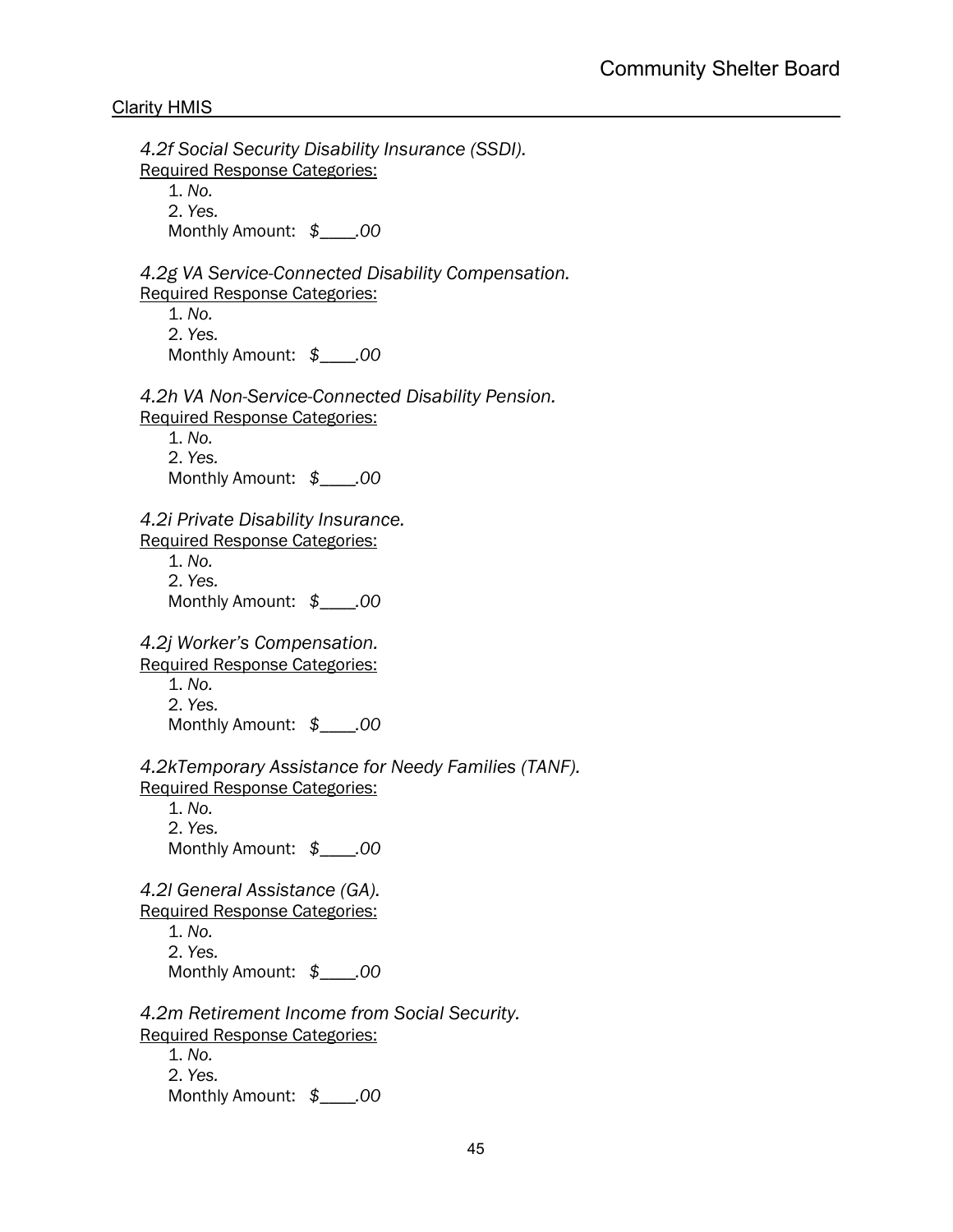*4.2n Pension or Retirement Income from a Former Job.*  Required Response Categories: 1. *No.* 2. *Yes.* Monthly Amount: *\$\_\_\_\_.00 4.2o Child Support.*  Required Response Categories: 1. *No.* 2. *Yes.* Monthly Amount: *\$\_\_\_\_.00 4.2p Alimony and Other Spousal Support.*  Required Response Categories: 1. *No.* 2. *Yes.* Monthly Amount: *\$\_\_\_\_.00 4.2q Other Source.*  Required Response Categories: 1. *No.* 2. *Yes.* Monthly Amount: *\$\_\_\_\_.00 4.2r If "Other" Source, Specify.*  Required Response Categories: 1. *Specify Source. Unconstrained Text Field 4.2s Total Monthly Income.* Required Response Categories: Total Monthly Amount from All Sources: *\$\_\_\_\_.00*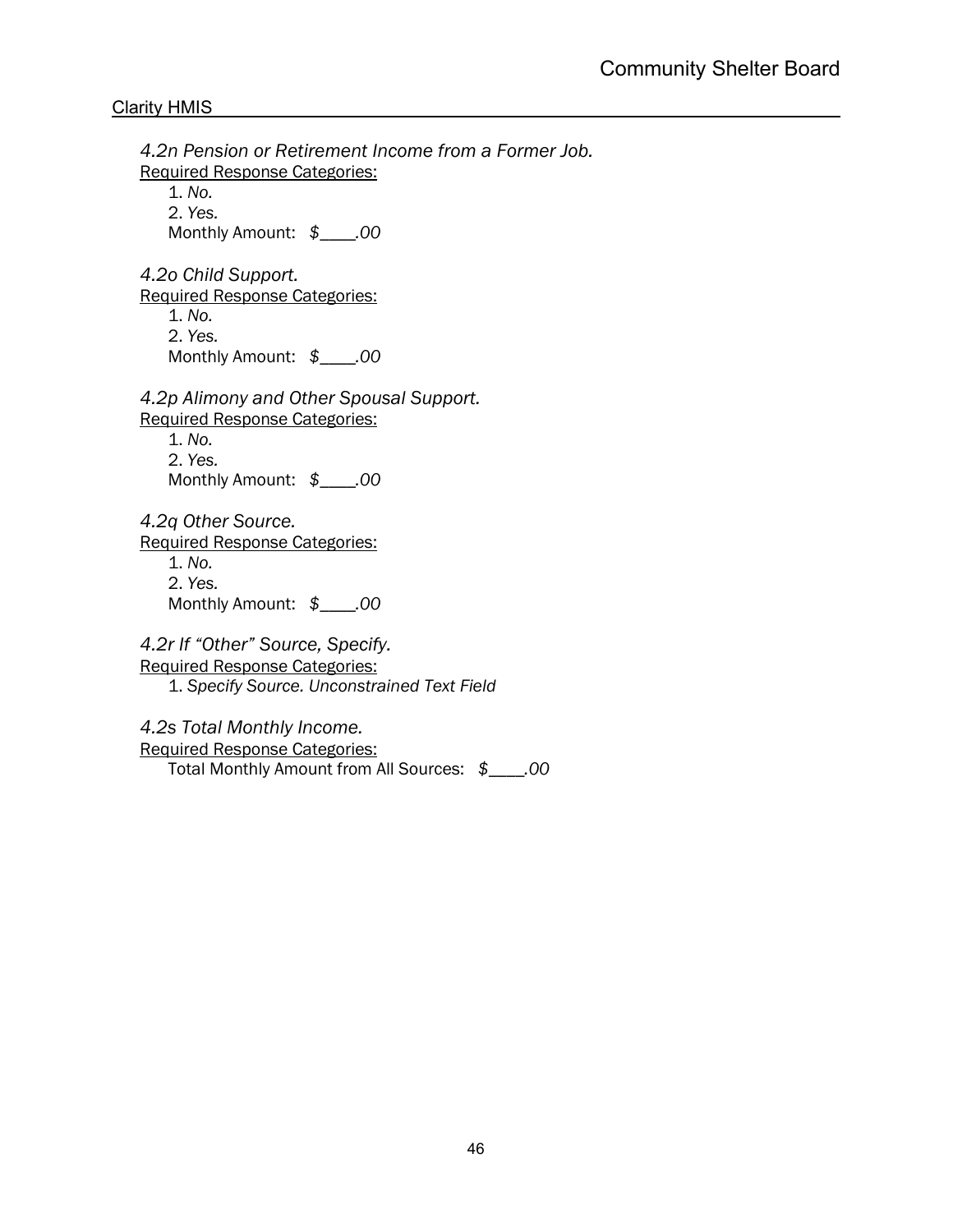## *4.3 Non-Cash Benefits*

Rationale: Non-cash benefits are important to determine whether clients are accessing all mainstream program benefits for which they may be eligible and to develop a more complete picture of their economic circumstances.

Data Source: Client interview and/or case manager records.

When Data Are Collected: At project start, annual assessment, and project exit. Update as Noncash benefits change.

Subjects: Head of household and adults.

Definition and Instructions: Data on Non-Cash Benefits collected at project start and project exit are to reflect the information as of the date of entry and exit. Data collections for project start and exit information are to be dated the same date as the date of project start and the date of project exit.

An Annual Assessment (i.e. Interim Assessment) is required for all persons residing in the project one year or more. Non-Cash Benefits must be recorded in the HMIS during Annual Assessments even if there is no change in the benefits.

Record whether or not the client is receiving each of the listed benefits. A "Yes" response should be recorded only for current benefits. As an example, if a client received food stamps on the first of the month and expects to receive food stamps again on the first of the next month, record "Yes" for *Supplemental Nutritional Assistance Program (SNAP)*. If a client received food stamps on the first of the month, but is not eligible to receive food stamps on the first of next month, then the client would not be considered to be currently receiving food stamps and "No" should be recorded for *Supplemental Nutritional Assistance Program (SNAP)*. Clients may identify multiple sources of non-cash benefits. Benefits received by a minor child should be assigned to the head of household. In the event that a minor child enters or leaves the household and the non-cash benefits received by the household change as a result, an update to the head of household's record should be entered to reflect that change. Updates are required for persons aging into adulthood.

To reduce data collection and reporting burden, if a client reports no non-cash benefit from any source, no additional data collection is required. If *Non-cash benefit from any source* is "Yes," project staff should ask clients to respond with a "Yes" or "No" for each of the listed benefits.

*4.3a Information Date.*  Required Response Categories: 1. *Information Date. (Date field)*

*4.3b Non-Cash Benefits from any Source?*  Required Response Categories:

- 1. *No.*
- 2. *Yes.*
- 3. *Client Doesn't Know*
- 4. *Client Refused.*
- 5. *Data Not Collected.*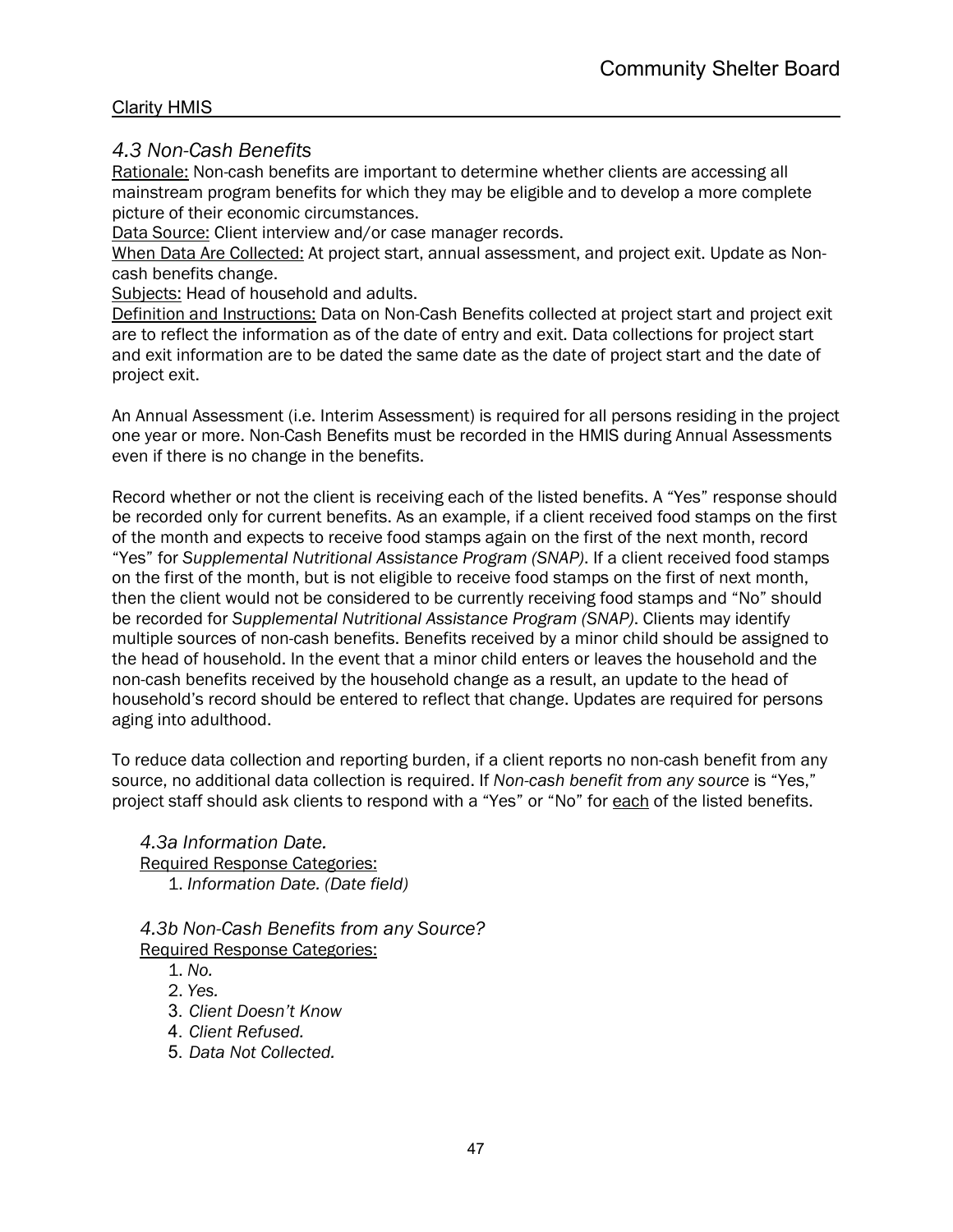*4.3c Supplemental Nutrition Assistance Program (SNAP; previously known as Food Stamps).* 

Required Response Categories:

1. *No.*

2. *Yes.*

*4.3d Special Supplemental Nutrition Program for Women, Infants and Children (WIC).*  Required Response Categories:

1. *No.*

2. *Yes.*

*4.3e TANF Child Care Services.* 

Required Response Categories:

1. *No.*

2. *Yes.*

*4.3f TANF Transportation Services.*  Required Response Categories:

- 1. *No.*
- 2. *Yes.*

*4.3g Other TANF-Funded Services.*  Required Response Categories:

1. *No.*

2. *Yes.*

*4.3i Other Source.* 

Required Response Categories:

- 1. *No.*
- 2. *Yes.*

*4.3k If "Other" Source, Specify.* 

Required Response Categories:

1. *Specify Source. Unconstrained Text Field*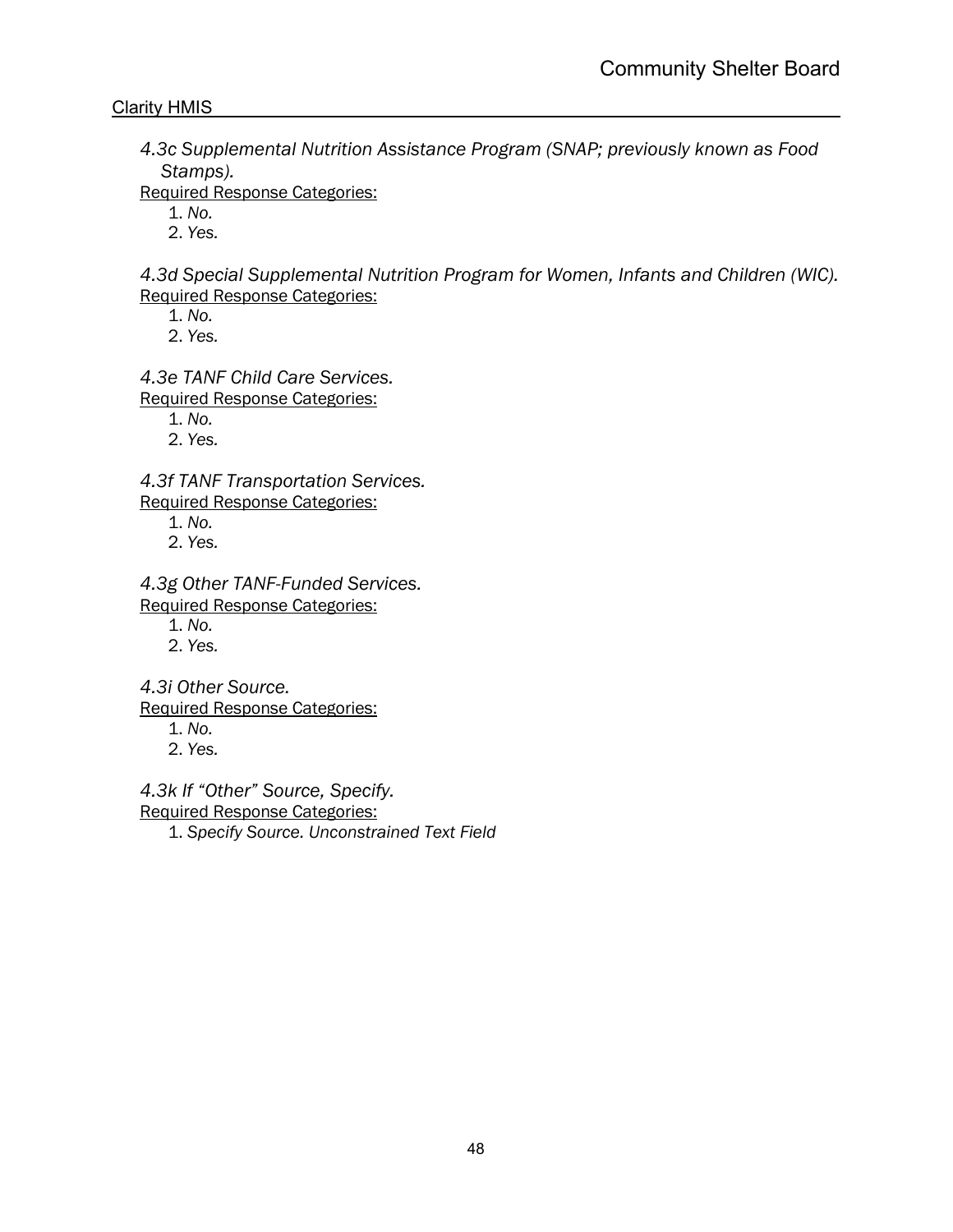## *4.4 Health Insurance*

Rationale: Health insurance information is important to determine whether clients currently have health insurance coverage and are accessing all mainstream project medical assistance benefits for which they may be eligible, and to ascertain a more complete picture of their economic circumstances.

Data Source: Client interview and/or case manager records.

When Data Are Collected: At project start, annual assessment, and project exit. Update as health insurance changes.

Subjects: All Clients.

Definition and Instructions: Data on Health Insurance collected at project start and project exit are to reflect the information as of the date of entry and exit. Data collections for project start and exit information are to be dated the same date as the date of project start and the date of project exit.

An Annual Assessment(i.e. Interim Assessment) is required for all persons residing in the project one year or more. Health Insurance must be recorded in the HMIS as an Annual Assessment even if there is no change.

Updates are required for persons aging into adulthood.

*4.4a Information Date.* Required Response Categories: 1. *Information Date. (Date field)*

*4.4b Covered by Health Insurance?*  Required Response Categories:

- 1. *No.*
- 2. *Yes.*
- 3. *Client Doesn't Know*
- 4. *Client Refused.*
- 5. *Data Not Collected.*

#### *4.4c MEDICAID.*

Required Response Categories:

- 1. *No.*
- 2. *Yes.*

*4.4d MEDICARE.* 

Required Response Categories:

- 1. *No.*
- 2. *Yes.*

*4.4e State Children's Health Insurance Program.*  Required Response Categories:

1. *No.*

2. *Yes.*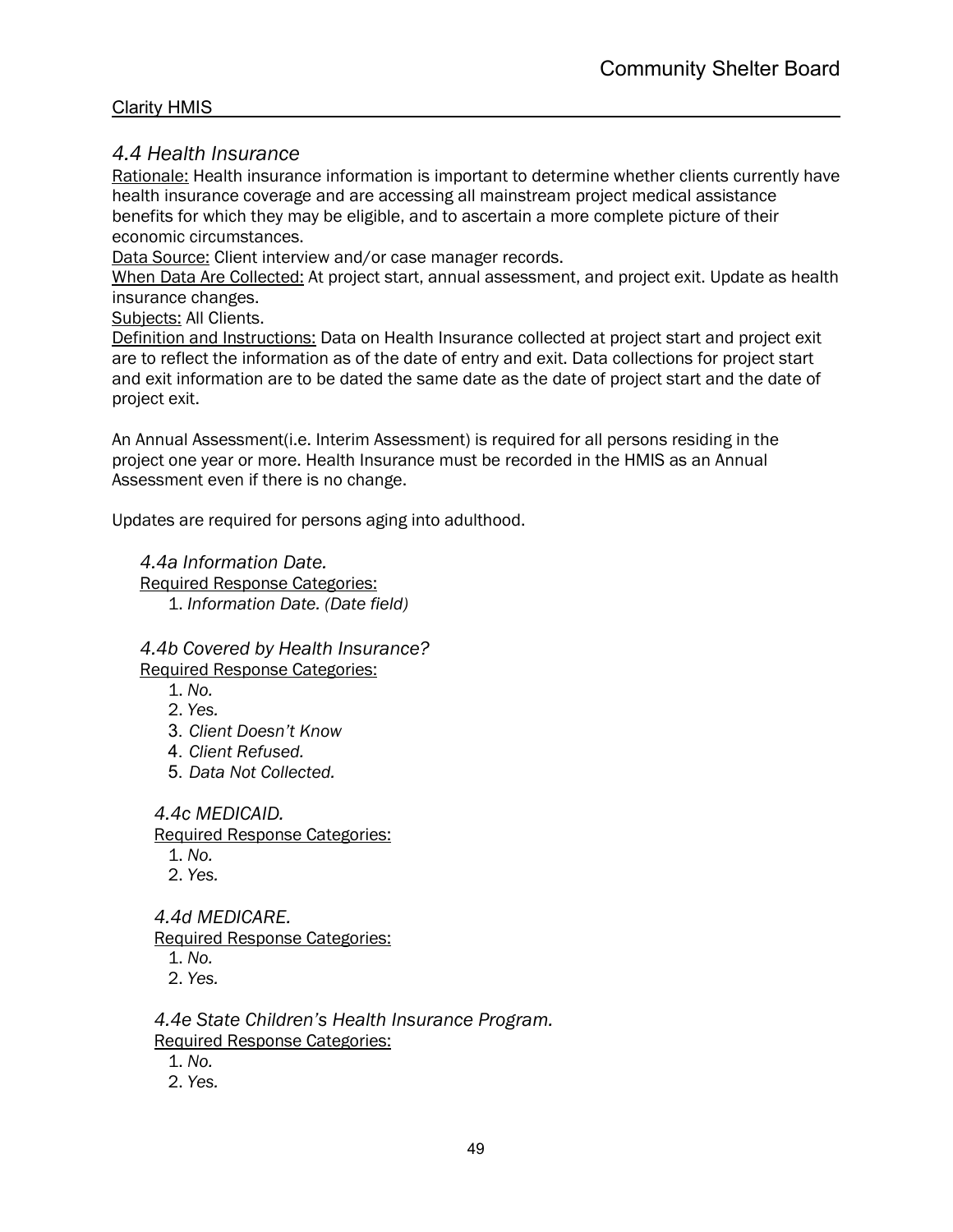*4.4f Veteran's Administration (VA) Medical Services.*  Required Response Categories:

1. *No.*

2. *Yes.*

*4.4g Employer-Provided Health Insurance.*  Required Response Categories:

1. *No.*

2. *Yes.*

*4.4h Health Insurance Obtained Through COBRA.*  Required Response Categories:

1. *No.*

2. *Yes.*

*4.4i Private Pay Health Insurance.* Required Response Categories:

1. *No.*

2. *Yes.*

*4.4j State Health Insurance for Adults.* 

Required Response Categories:

1. *No.*

2. *Yes.*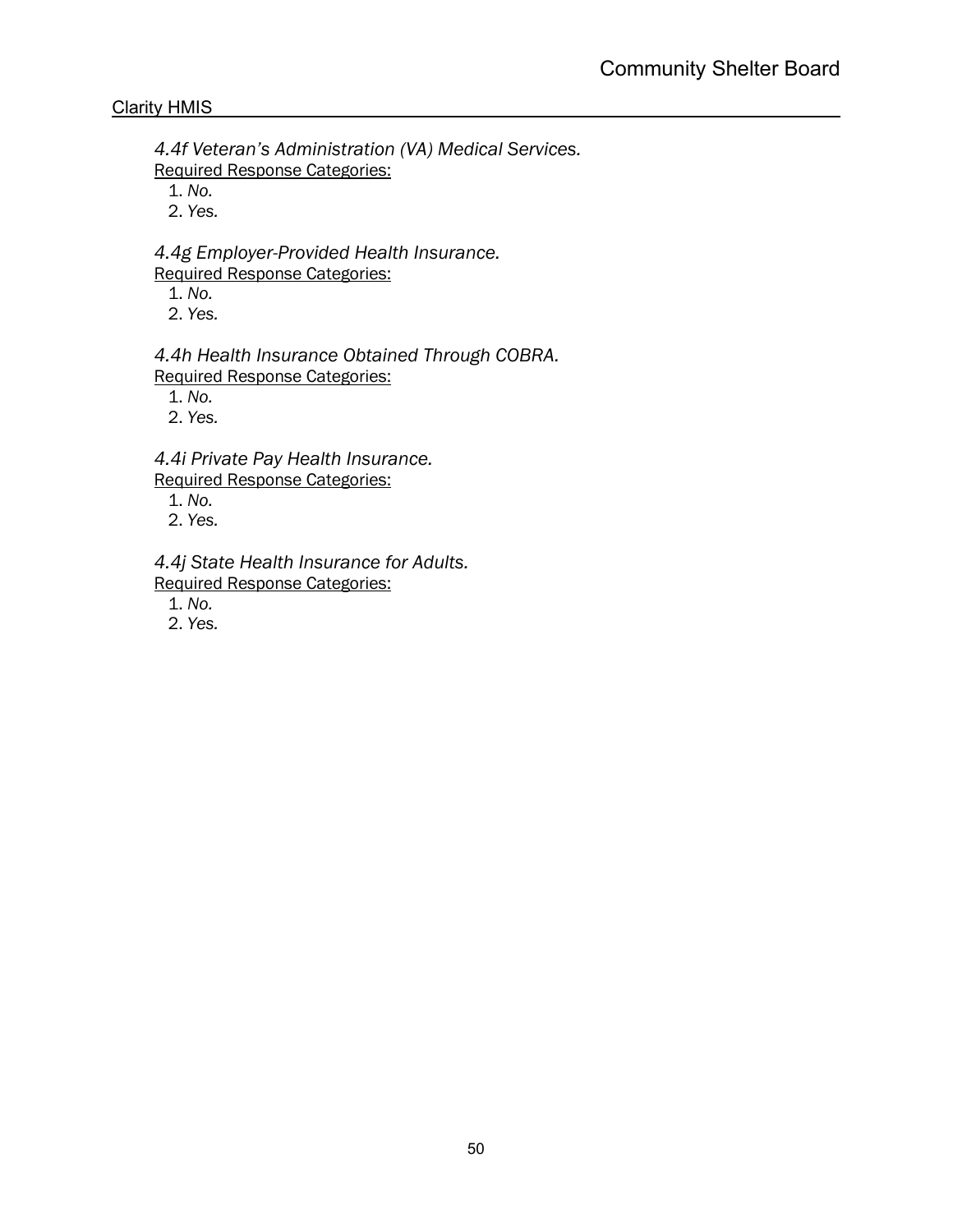## *4.5 – 4.10 Disability Type*

Rationale: To count the number of disabled persons served by homeless projects within each specific disability type, determine eligibility for disability benefits, and assess their need for services.

Data Source: Client interview and/or case manager records.

When Collected: At project start, annual review, and project exit. Update if information changes anytime during project stay.

Subjects: All clients.

Definition and Instructions: Data on disability collected at project start, annual review, or project exit are to reflect the information accurate as of the date of entry, review, or exit. Data collections for project start, review, and exit information are to be dated the same date as the date of project start, annual review, or the date of project exit. Data should be reviewed and updated as necessary any time the information has been known to change.

In separate fields, determine  $(1)$  if the client has a specific disability type,  $(2)$  if the disability is expected to be of long-continued and indefinite duration and impairs the client's ability to live independently. This will affect element 3.8. As a reminder, the Disabling Condition yes/no field (Element 3.8) should only be answered "Yes" if the client has a disabling condition that is longterm and impairs their ability to live independently or if the disabling condition is HIV/AIDS or developmental. However, if a client reports other disabling conditions that do not meet these criteria, we should still document the condition in HMIS under the specific condition type, but answer "No" to the overall Disabling Condition yes/no field. This would be considered a "shortterm" disability.

*Documentation of the disability and severity on file* requirements vary by federal funding program so specific guidance around acceptable documentation will be provided in the Program Specific Manuals.

*Special Considerations:* Projects should be especially sensitive to the collection of disability information from clients under the age of 18. In households with children accompanied by an adult, children's disabilities should be determined based on an interview with the adult in the household.

*4.5 Physical Disability.* a physical impairment which is (a) expected to be of long-continued and indefinite duration, (b) substantially impedes an individual's ability to live independently, and (c) of such a nature that such ability could be improved by more suitable housing conditions.

*4.5a Information Date.*  Required Response Categories: 1. *Information Date. (Date field)*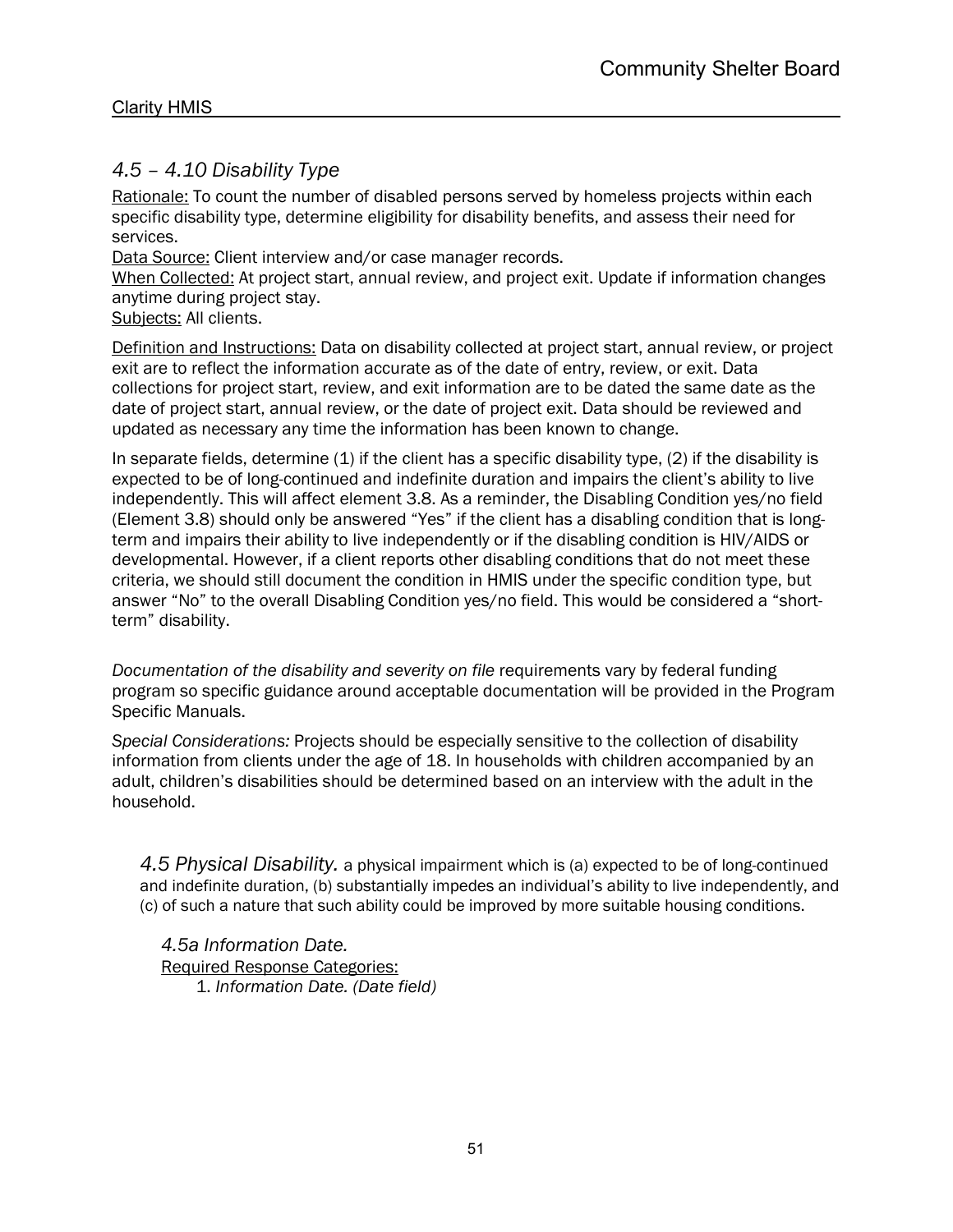## *4.5b Physical Disability?*

Required Response Categories:

- 1. *No.*
- 2. *Yes.*
- 3. *Client Doesn't Know.*
- 4. *Client Refused.*
- 5. *Data Not Collected.*

*4.5c Expected to be of long-continued and indefinite duration and substantially impairs ability to live independently.* 

Required Response Categories:

1. *No.*

2. *Yes.*

- 3. *Client Doesn't Know.*
- 4. *Client Refused.*
- 5. *Data Not Collected.*

*4.6 Developmental Disability.* a severe, chronic disability that is attributed to a mental or physical impairment (or combination of physical and mental impairments) that occurs before 22 years of age and limits the capacity for independent living and economic selfsufficiency.

*4.6a Information Date.*  Required Response Categories: 1. *Information Date. (Date field)*

*4.6b Developmental Disability?*  Required Response Categories:

- 1. *No.*
- 2. *Yes.*
- 3. *Client Doesn't Know.*
- 4. *Client Refused.*
- 5. *Data Not Collected.*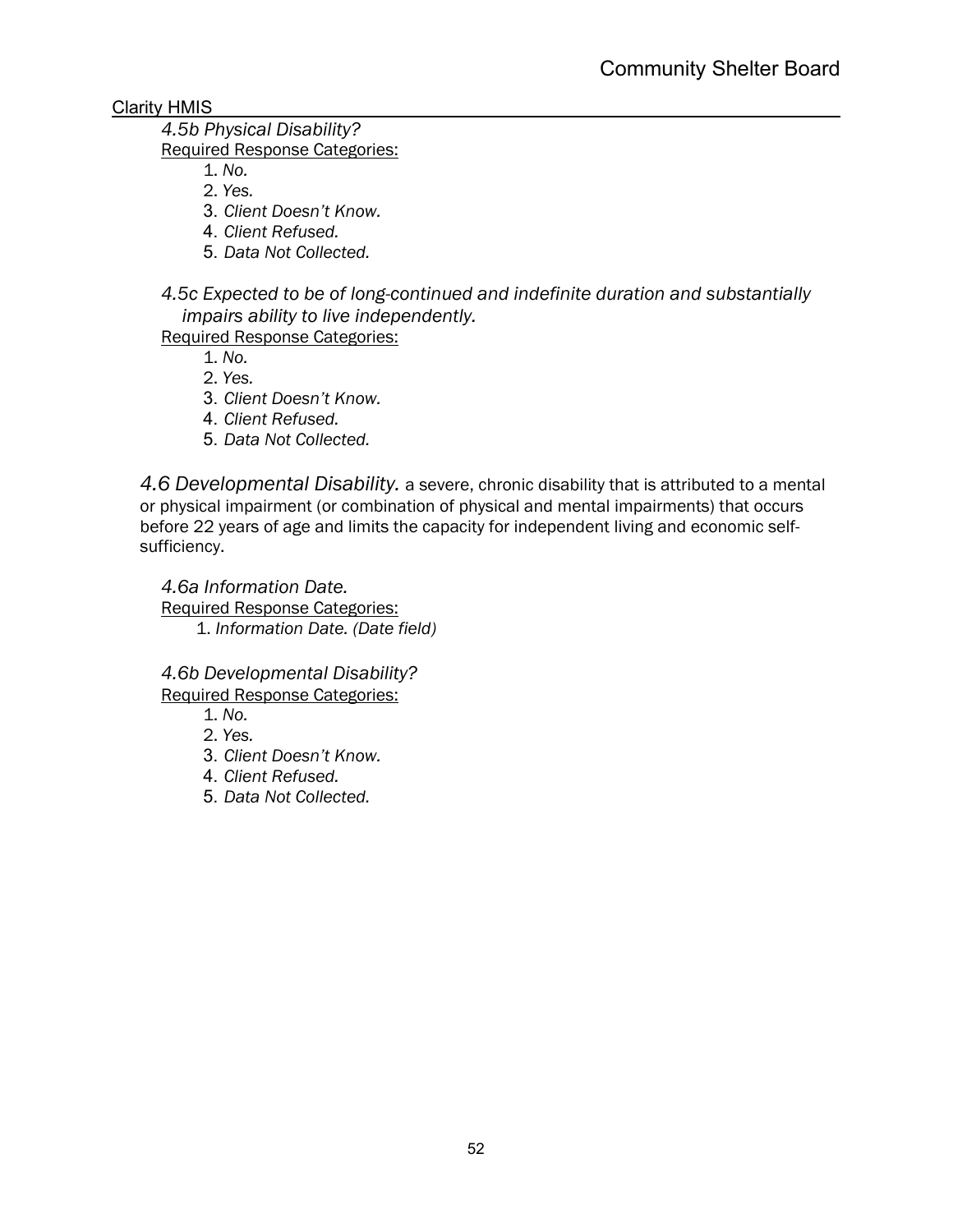*4.7 Chronic Health Condition.* a chronic health condition means a diagnosed condition that is more than three months in duration and is either not curable or has residual effects that limit daily living and require adaptation in function or special assistance. Examples of chronic health conditions include, but are not limited to, heart disease (including coronary heart disease, angina, heart attack and any other kind of heart condition or disease); severe asthma; diabetes; arthritis-related conditions (including arthritis, rheumatoid arthritis, gout, lupus, or fibromyalgia); adult onset cognitive impairments (including traumatic brain injury, post-traumatic distress syndrome, dementia, and other cognitive related conditions); severe headache/migraine; cancer; chronic bronchitis; liver condition; stroke; or emphysema.

*4.7a Information Date.* 

Required Response Categories: 1. *Information Date. (Date field)*

*4.7b Chronic Health Condition?* 

Required Response Categories:

1. *No.*

2. *Yes.*

- 3. *Client Doesn't Know.*
- 4. *Client Refused.*
- 5. *Data Not Collected.*

*4.7c Expected to be of long-continued and indefinite duration and substantially impairs ability to live independently.* 

Required Response Categories:

1. *No.*

2. *Yes.*

- 3. *Client Doesn't Know.*
- 4. *Client Refused.*
- 5. *Data Not Collected.*

*4.8 HIV/AIDS.* the client has been diagnosed with AIDS or has tested positive for HIV. If the client does not provide the information and it is not contained in case manager records, then this information may not be reported. This information is an eligibility requirement for HOPWA.

*4.8a Information Date.*  Required Response Categories: 1. *Information Date. (Date field)*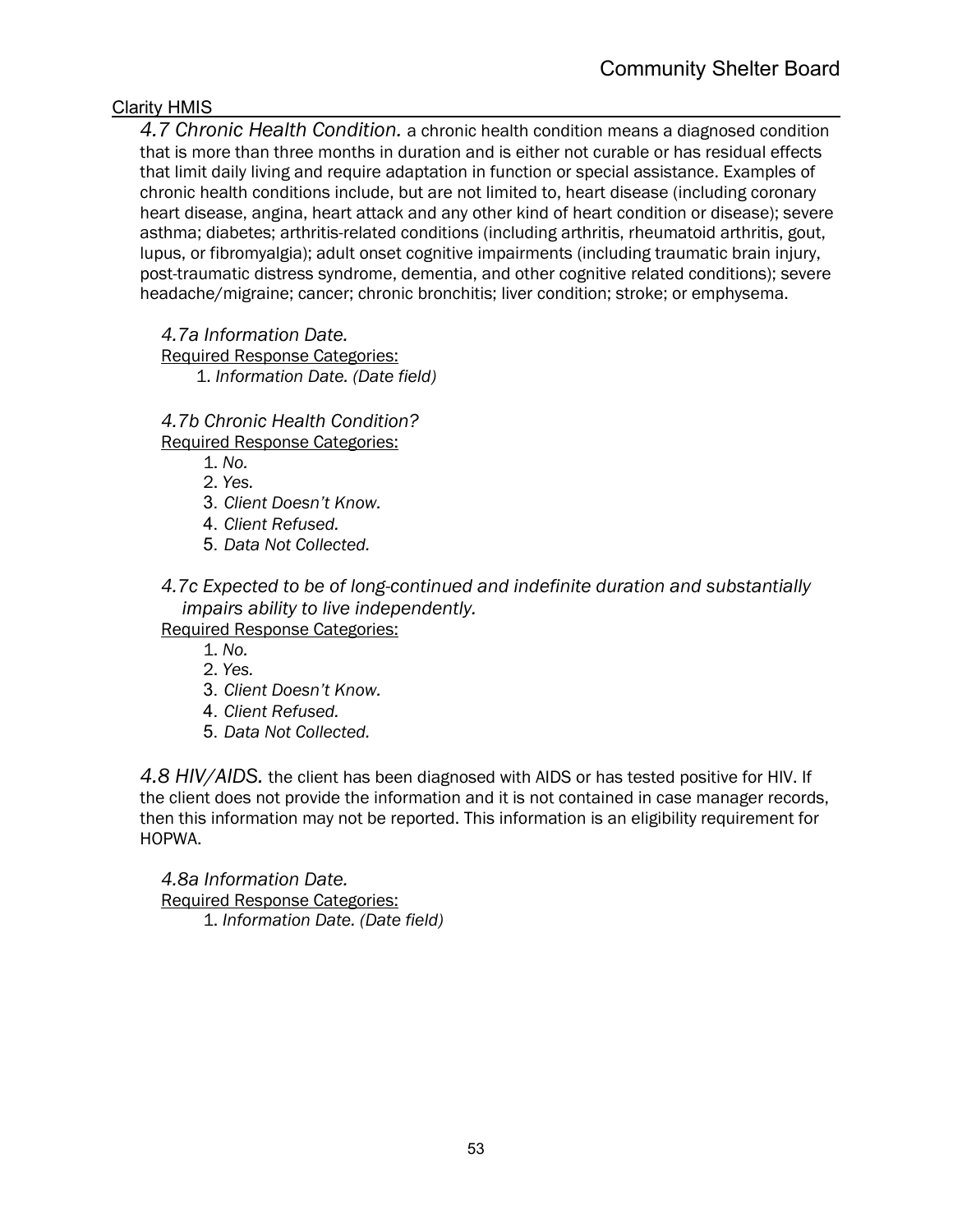## *4.8b HIV/AIDS?*

Required Response Categories:

- 1. *No.*
- 2. *Yes.*
- 3. *Client Doesn't Know.*
- 4. *Client Refused.*
- 5. *Data Not Collected.*

*4.9 Mental Health Disorder.* a mental health disorder may include serious depression, serious anxiety, hallucinations, violent behavior or thoughts of suicide.

*4.9a Information Date.* 

Required Response Categories: 1. *Information Date. (Date field)*

*4.9b Mental Health Disorder?* 

Required Response Categories:

- 1. *No.*
- 2. *Yes.*
- 3. *Client Doesn't Know.*
- 4. *Client Refused.*
- 5. *Data Not Collected.*

*4.9c Expected to be of long-continued and indefinite duration and substantially impairs ability to live independently.* 

Required Response Categories:

1. *No.*

- 2. *Yes.*
- 3. *Client Doesn't Know.*
- 4. *Client Refused.*
- 5. *Data Not Collected.*

*4.10 Substance Use Disorder.* a substance use disorder that substantially impedes their ability to live independently.

*4.10a Information Date.* 

Required Response Categories: 1. *Information Date. (Date field)*

*4.10b Substance Use Disorder?* 

Required Response Categories:

- 1. *No.*
- 2. *Alcohol Use Disorder.*
- 3. *Drug Use Disorder.*
- 4. *Both Alcohol and Drug Use Disorder.*
- 5. *Client Doesn't Know.*
- 6. *Client Refused.*
- 7. *Data Not Collected.*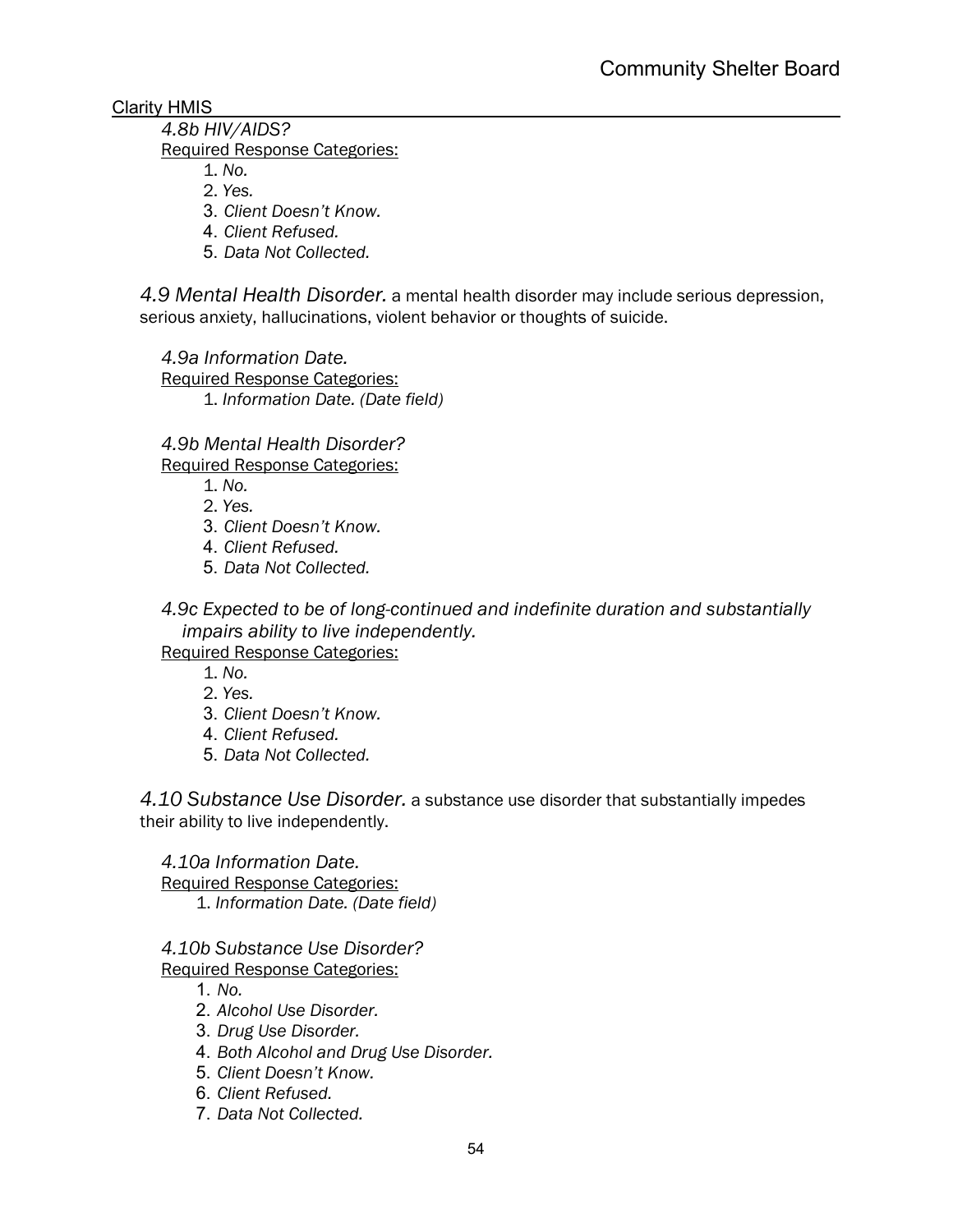*4.10c Expected to be of long-continued and indefinite duration and substantially impairs ability to live independently.* 

Required Response Categories:

1. *No.*

2. *Yes.*

- 3. *Client Doesn't Know.*
- 4. *Client Refused.*
- 5. *Data Not Collected.*

## *4.11 Domestic Violence. (HIPAA assessment)*

Rationale: Ascertaining whether a person is a victim of domestic violence is necessary to provide the person with the appropriate services to prevent further abuse and to treat the physical and psychological injuries from prior abuse. Also, ascertaining that a person may be experiencing domestic violence may be important for the safety of project staff and other clients. At the aggregate level, knowing the size of the population experiencing homelessness that has experienced domestic violence is critical for determining the resources needed to address the problem in this population.

Data Source: Client interview and/or case manager records.

When Data are Collected: At project start. Update if information changes anytime during project stay.

Subjects: Head of household and adults.

Definition and Instructions: Data on Domestic Violence collected at project start are to reflect the information as of the date of entry. Data should be reviewed and updated as necessary any time the information has been known to change.

In separate fields, determine (1) if the client has ever been a victim of domestic violence, and (2), if so, when the client's most recent experience of domestic violence occurred.

*4.11a Information Date.*  Required Response Categories: 1. *Information Date. (Date field)*

#### *4.11b Domestic Violence Victim/Survivor?*  Required Response Categories:

- 1. *No.*
- 2. *Yes.*
- 3. *Client Doesn't Know.*
- 4. *Client Refused.*
- 5. *Data Not Collected.*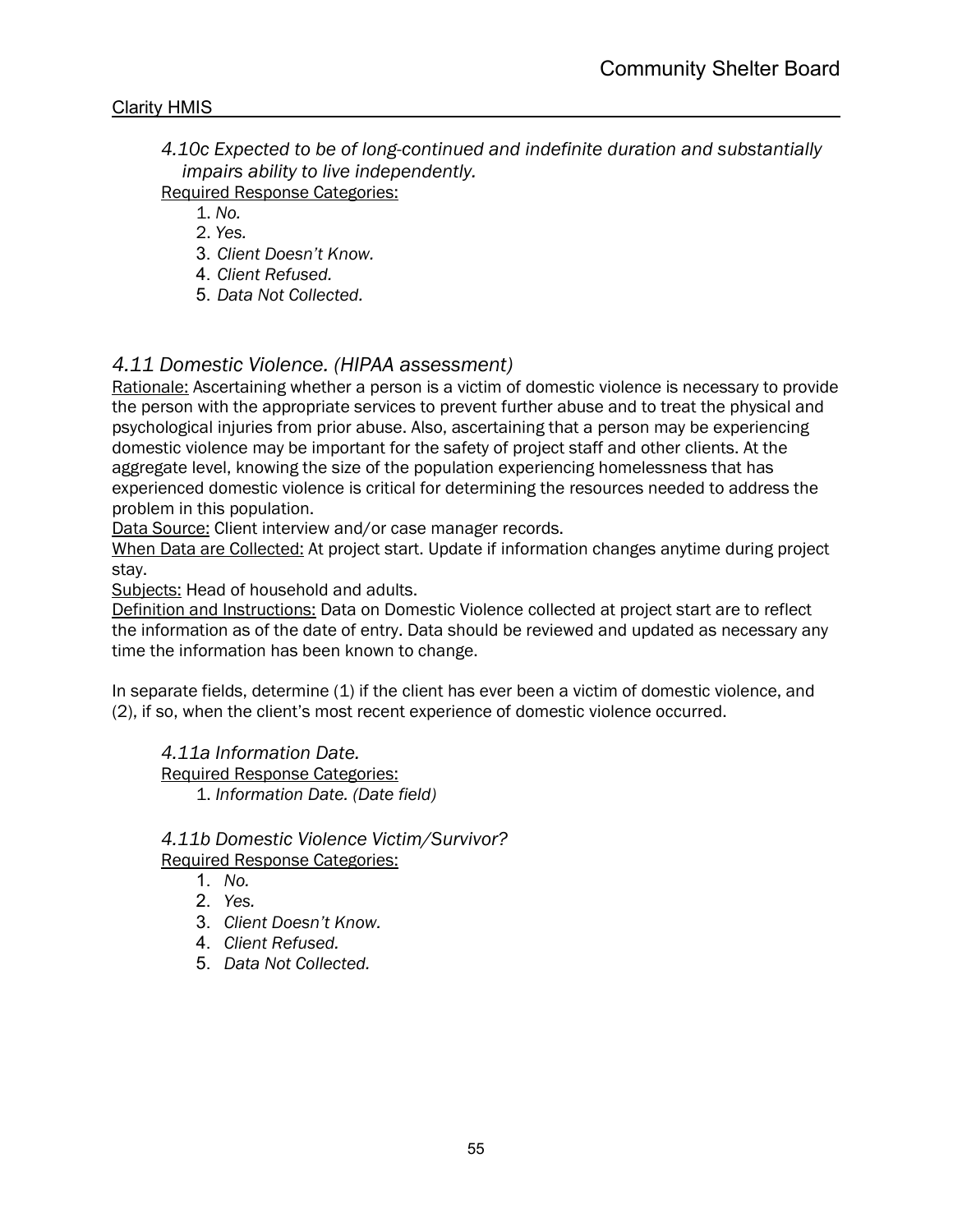#### *4.11c When Experience Occurred.*

Required Response Categories:

- 1. *Within the past three months.*
- 2. *Three to six months ago. (excluding six months exactly)*
- 3. *Six months to one year ago. (excluding one year exactly)*
- 4. *One year ago or more.*
- 5. *Client Doesn't Know.*
- 6. *Client Refused.*
- 7. *Data Not Collected.*

*4.11d If Yes for Domestic Violence Victim/Survivor, Are You Currently Fleeing?*  Required Response Categories:

- 1. *No.*
- 2. *Yes.*
- 3. *Client Doesn't Know.*
- 4. *Client Refused.*
- 5. *Data Not Collected.*

## *4.12 Current Living Situation (Outreach)*

Rationale: To record each contact with people experiencing homelessness by street outreach and other service projects and to provide information on the number of contacts required to engage the client, as well as to document a currently living situation as needed in any applicable project

Data Source: Project staff.

When Data Are Collected: Occurrence point.

Subjects: Head of household and adults.

Definition and Instructions: A contact is defined as an interaction between a worker and a client. Contacts may range from simple a verbal conversation between the street outreach worker and the client about the client's well-being or needs or may be a referral to service.

*4.12a Information Date.*

Required Response Categories:

1. *Numerical date field.* Requiring MM/DD/YYYY format.

#### *4.12b Current Living Situation.*

Required Response Categories:

Homeless Situations

- 1. *Place not meant for habitation.* (e.g., a vehicle, an abandoned building, bus/train/subway station/airport or anywhere outside)
- 2. *Emergency shelter, including hotel or motel paid for with emergency shelter voucher, or RHY-funded Host Home Shelter.*
- 3. *Safe Haven.*

Institutional Situations

- 4. *Foster care home or foster care group home.*
- 5. *Hospital or other residential non-psychiatric medical facility.*
- 6. *Jail, prison or juvenile detention facility.*
- 7. *Long-term care facility or nursing home.*
- 8. *Psychiatric hospital or other psychiatric facility.*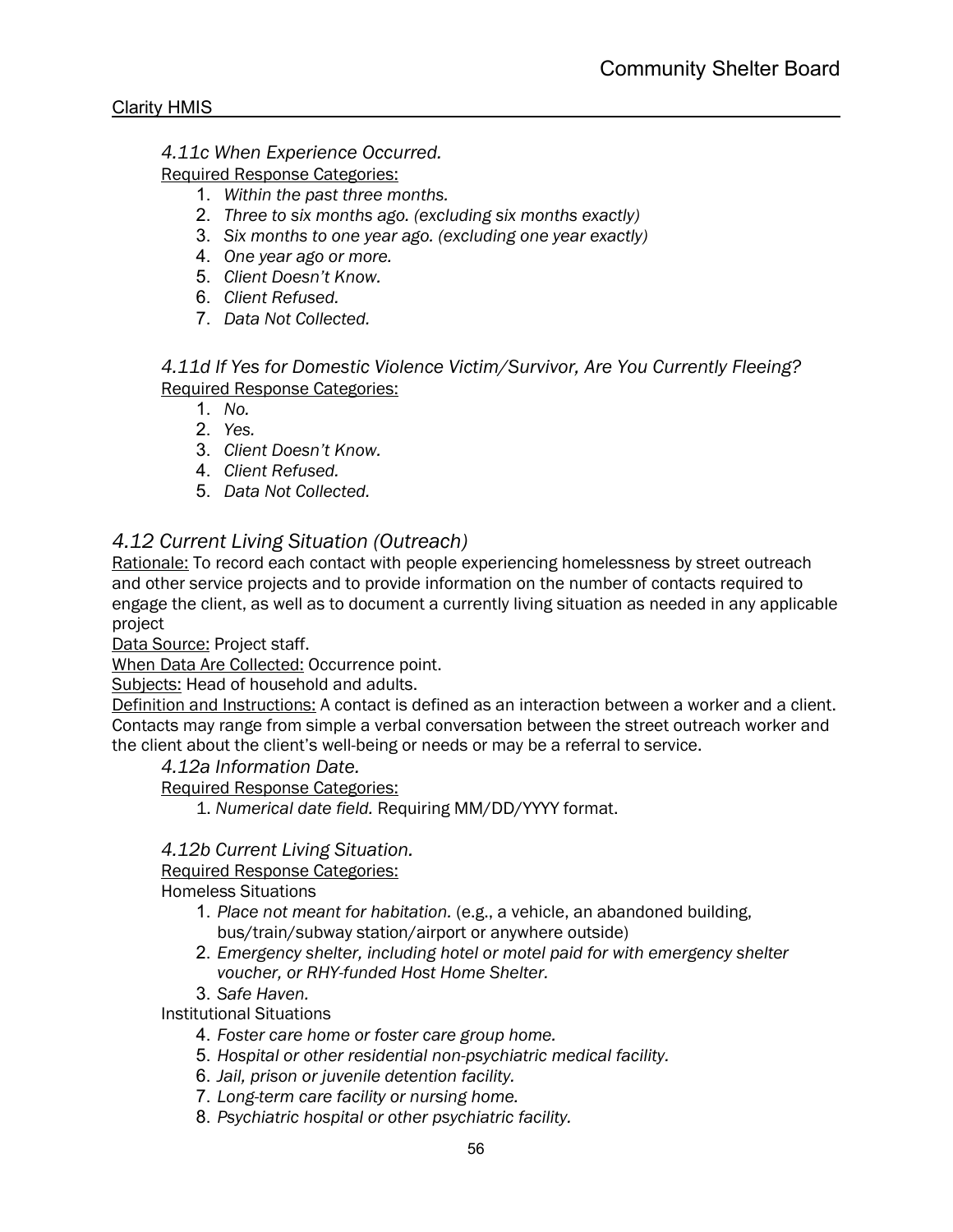9. *Substance abuse treatment facility or detox center.*

Temporary and Permanent Housing Situations

- 10. *Residential project or halfway house with no homeless criteria.*
- 11. *Hotel or motel paid for without emergency shelter voucher.*
- 12. *Transitional housing for homeless persons (including homeless youth).*
- 13. *Host Home (non-crisis).*
- 14. *Staying or living in a friend's room, apartment or house.*
- 15. *Staying or living with family member's room, apartment or house.*
- 16. *Rental by client, with GPD TIP housing subsidy.*
- 17. *Rental by client, with VASH housing subsidy.*
- 18. *Permanent housing for formerly homeless persons (other than RRH).*
- 19. *Rental by Client, with RRH or equivalent subsidy.*
- 20. *Rental by Client, with HVC voucher (tenant or project based).*
- 21. *Rental by Client in a public housing unit.*
- 22. *Rental by client, no ongoing housing subsidy.*
- 23. *Rental by client, with other ongoing housing subsidy.*
- 24. *Owned by client, with ongoing housing subsidy.*
- 25. *Owned by client, no ongoing housing subsidy.*

Other Situations

26. *Other.*

27. *Worker Unable to Determine.*

- 28. *Client Doesn't Know.*
- 29. *Client Refused.*
- 30. *Data Not Collected.*

*4.12c Living Situation Verified by. (Coordinated Entry Projects Only)* When Data Are Collected: For all non-homeless situations in 4.12b. Required Response Categories:

1. *Select from list of Continuum Projects.*

*4.12d Is Client Going to Have to Leave Their Current Living Situation within 14 Days?*

When Data Are Collected: For all non-homeless situations in 4.12b. Required Response Categories:

- 1. *No.*
- 2. *Yes.*
- 3. *Client Doesn't Know.*
- 4. *Client Refused.*
- 5. *Data Not Collected.*

*4.12e Has a Subsequent Residence Been Identified?* When Data Are Collected: If "Yes" for 4.12d. Required Response Categories:

1. *No.*

- 2. *Yes.*
- 3. *Client Doesn't Know.*
- 4. *Client Refused.*
- 5. *Data Not Collected.*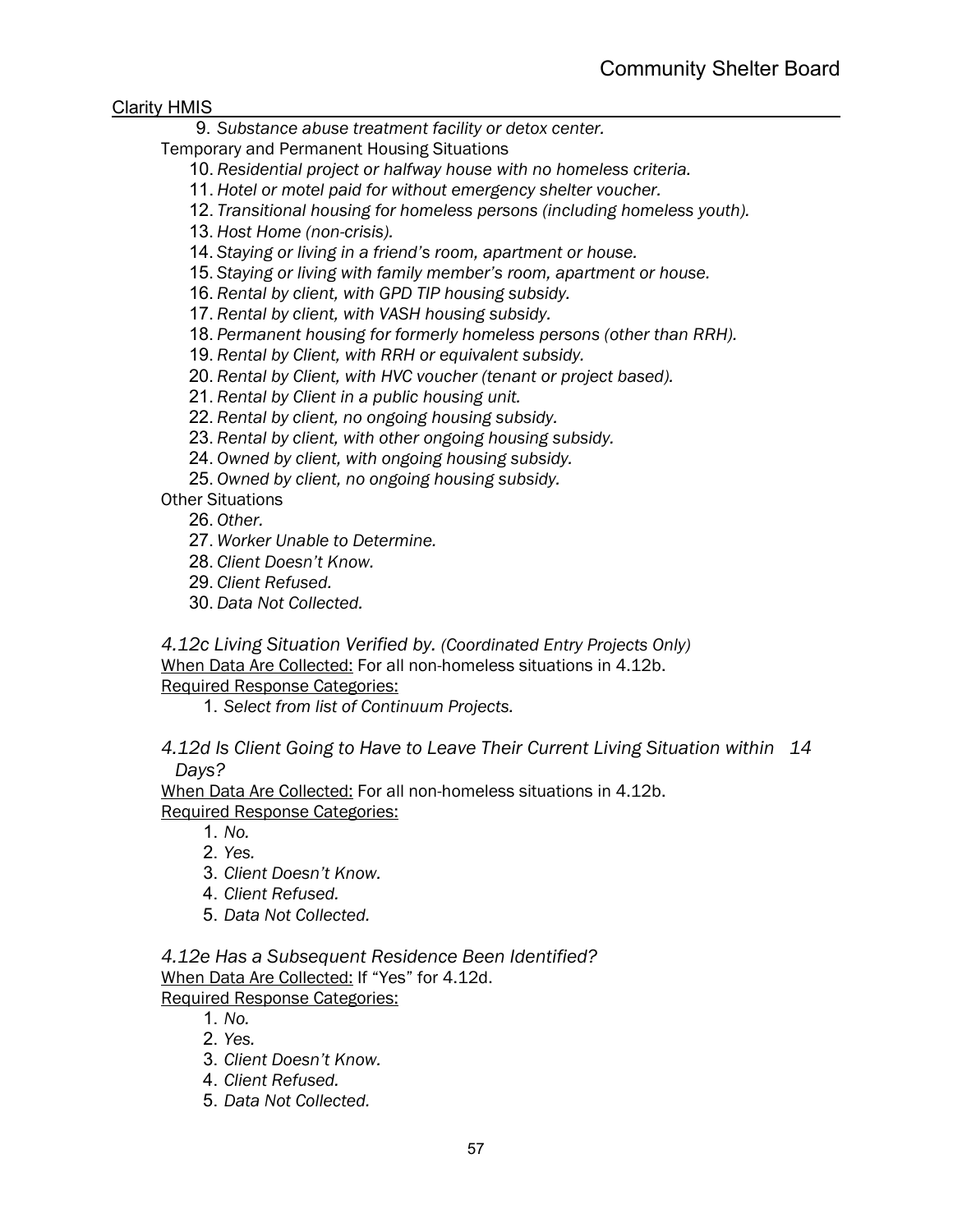*4.12f Does Individual or Family Have Resources or Support Networks to Obtain Other Permanent Housing?*

When Data Are Collected: If "Yes" for 4.12d.

Required Response Categories:

1. *No.*

2. *Yes.*

- 3. *Client Doesn't Know.*
- 4. *Client Refused.*
- 5. *Data Not Collected.*

*4.12g Has the Client Had a Lease or Ownership Interest in a Permanent Housing Unit in the Last 60 Days?*

When Data Are Collected: If "Yes" for 4.12d. Required Response Categories:

0. *No.*

1. *Yes.*

- 2. *Client Doesn't Know.*
- 3. *Client Refused.*
- 4. *Data Not Collected.*

*4.12h Has the Client moved 2 or More Times in the Last 60 Days?* When Data Are Collected: If "Yes" for 4.12d.

Required Response Categories:

0. *No.*

- 1. *Yes.*
- 2. *Client Doesn't Know.*
- 3. *Client Refused.*
- 4. *Data Not Collected.*

*4.12i Location Details.*

Required Response Categories:

1. *Text Box.*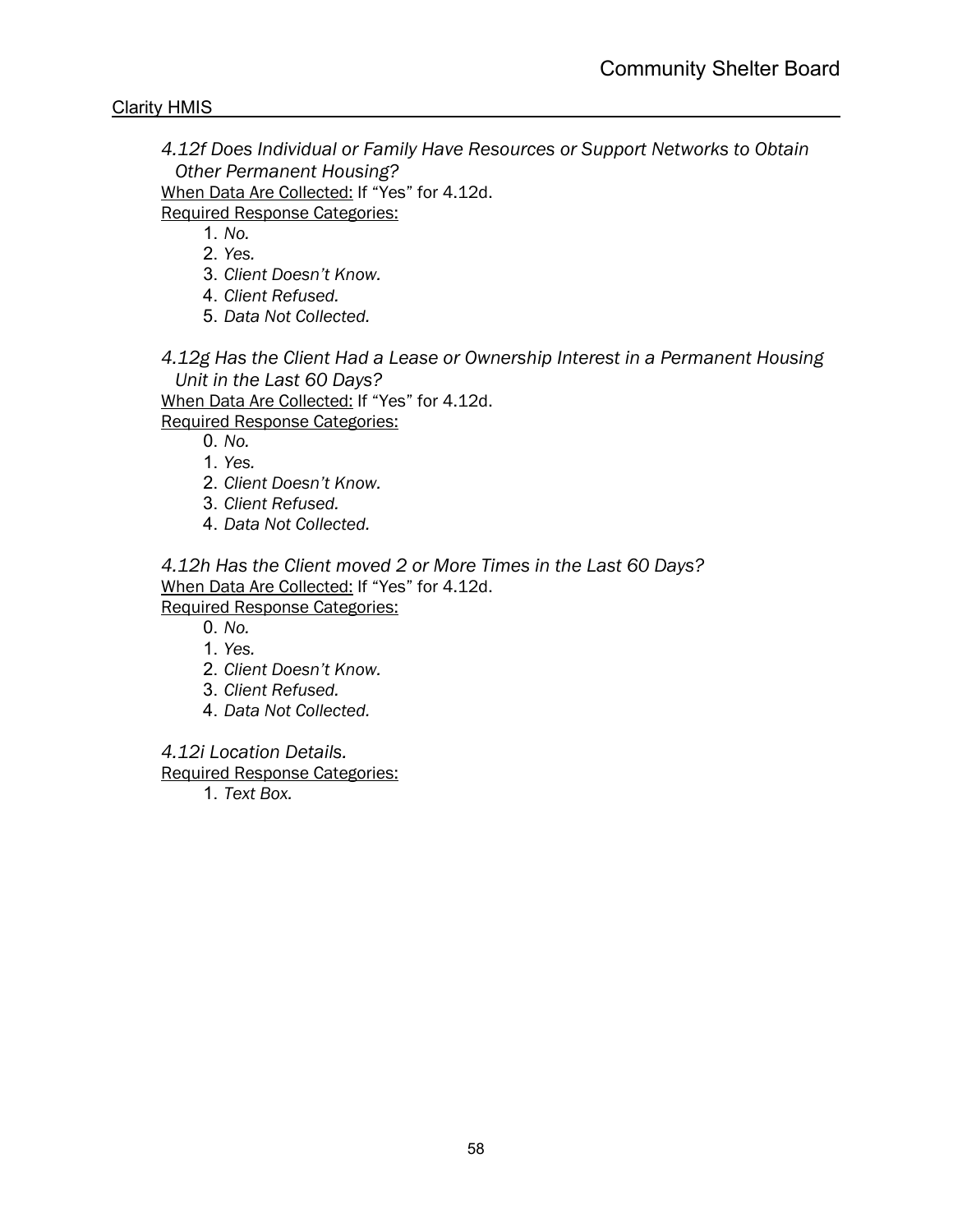## *4.13 Date of Engagement (Outreach).*

Rationale: To count the number of homeless persons engaged by street outreach projects and night-by-night shelters.

Data Source: Project staff.

When Data Are Collected: In the course of client assessment.

Subjects: Head of household and adults.

Definition and Instructions: Record the date a client became engaged. Only one date of engagement is allowed between project start and project exit.

*Date of engagement* is defined as the date on which an interactive client relationship results in a deliberate client assessment or beginning of a case plan. The date of engagement should be entered into HMIS at the point that the client has become engaged. It may be on or after the project start date and prior to project exit. If the client exits without becoming engaged the engagement date should be left blank.

For PATH projects only, the date of engagement must occur on or before the date of enrollment (PATH Status 4.20).

Required Response Categories:

Date of Engagement

1. *Numerical date field.* Requiring MM/DD/YYYY format.

## *4.14 Bed-Night Date. – Do Not Use*

Rationale: To indicate the date that a client has utilized a bed in a night-by-night shelter. Data Source: Case manager records.

When Data are Collected: Occurrence point.

Subjects: All clients served in Emergency Shelter.

Definition and Instructions: There must be a bed night on the Project Start Date into shelter in the format MM/DD/YYYY. Any additional bed night dates must be after the Project Start Date ad before the Project Exit Date.

#### *4.19 Coordinated Entry Assessment.*

Rationale: To assess a client's crisis needs and/or housing needs.

Data Source: Case manager records.

When Data are Collected: Occurrence point.

Subjects: All clients.

Definition and Instructions: Complete the Netcare or CARR screening assessment (Crisis Needs Assessment) or the Rapid Rehousing Referral assessment (Housing Needs Assessment).

*4.19a Date of Assessment.*

Required Response Categories:

1. *MM/DD/YYYY*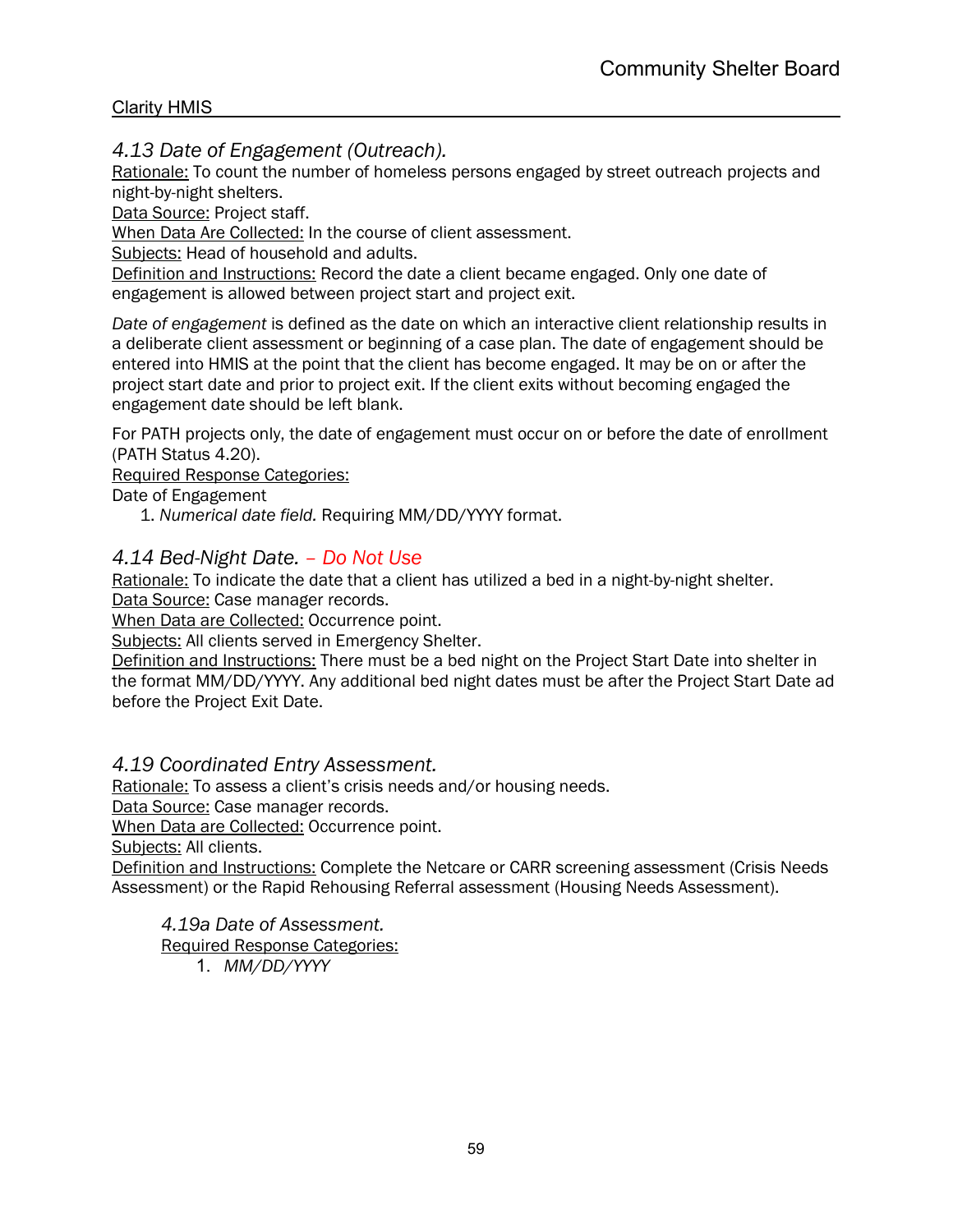*4.19b Assessment Location.*

Required Response Categories:

- 1. *Homeless Hotline.*
- 2. *CARR Team.*
- 3. *Outreach Specialist.*
- 4. *Emergency Shelter Case Manager.*
- 5. *Rapid Rehousing Case Manager.*
- 6. *USHS Program Manager.*

*4.19c Assessment Type.*

Required Response Categories:

- 1. *Phone.*
- 2. *Virtual.*
- 3. *In person.*

## *4.19d Assessment Level.*

Required Response Categories:

- 1. *Crisis Needs Assessment.*
- 2. *Housing Needs Assessment.*

## *4.19e Prioritization Status.*

Required Response Categories:

- 1. *Placed on prioritization list.*
- 2. *Not placed on prioritization list.*

## *4.20 Coordinated Entry Event.*

Rationale: To assess a client's crisis needs and/or housing needs.

Data Source: Case manager records.

When Data are Collected: Occurrence point.

Subjects: All clients.

Definition and Instructions: Complete the Netcare or CARR screening assessment (Crisis Needs Assessment) or the Rapid Rehousing Referral assessment (Housing Needs Assessment).

*4.20a Date of Event.* Required Response Categories: 1. *MM/DD/YYYY.*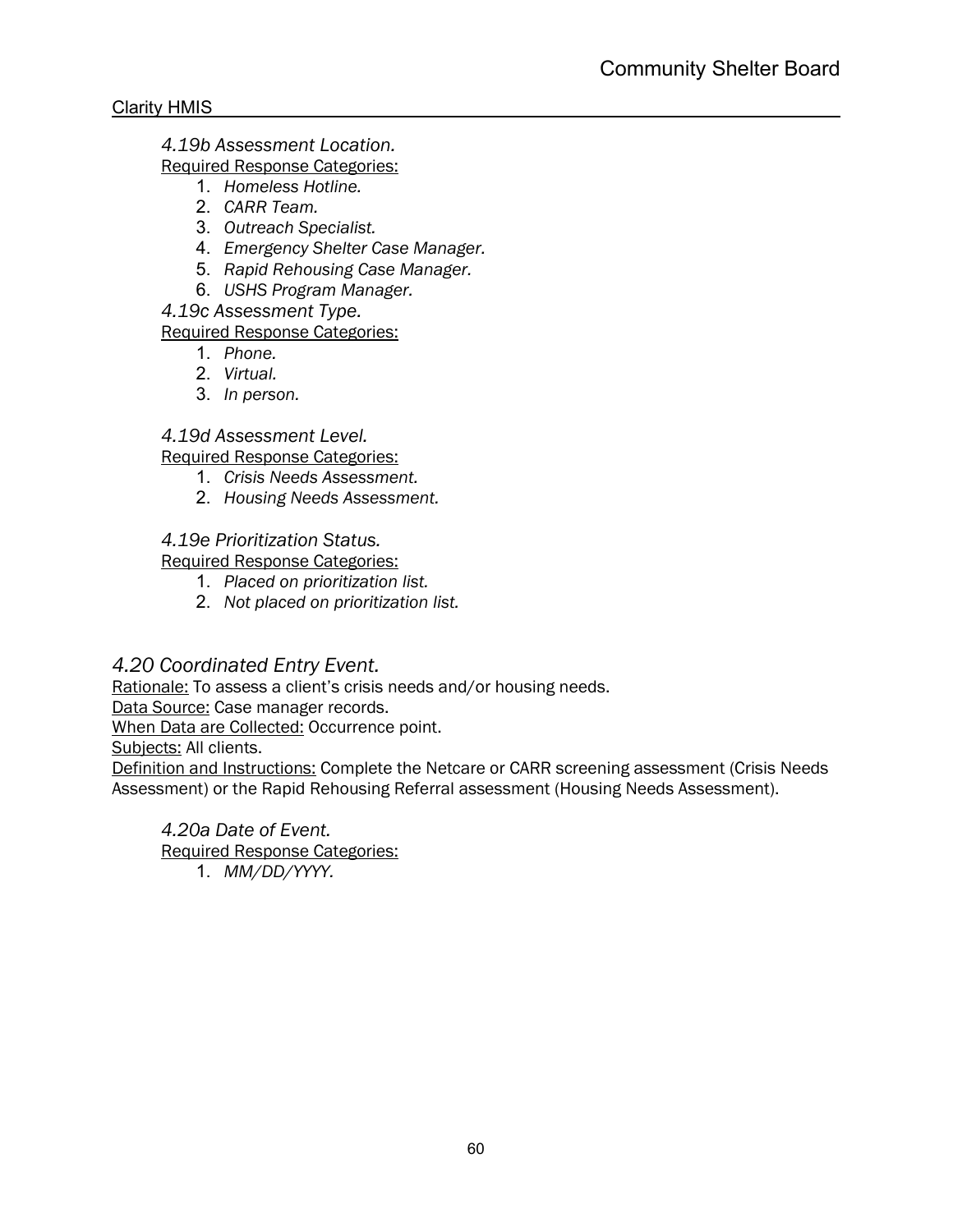*4.20b Event.*

Required Response Categories:

#### Access Events

- 1. *Referral to Prevention Assistance project.*
- 2. *Problem Solving/Diversion/Rapid Resolution intervention or service.*
- 3. *Referral to scheduled Coordinated Entry Crisis Needs Assessment.*
- 4. *Referral to scheduled Coordinated Entry Housing Needs Assessment.*

#### Referral Events

- 5. *Referral to post-placement/follow-up case management.*
- 6. *Referral to Street Outreach project or services.*
- 7. *Referral to Housing Navigation project or services.*
- 8. *Referral to Non-continuum services: Ineligible for continuum services.*
- 9. *Referral to Non-continuum services: No availability in continuum services.*
- 10. *Referral to Emergency Shelter bed opening.*
- 11. *Referral to Transitional Housing bed/unit opening*
- 12. *Referral to Joint TH-RRH project/unit/resource opening.*
- 13. *Referral to RRH project resource opening.*
- 14. *Referral to PSH project resource opening.*
- 15. *Referral to Other PH project/unit/resource opening.*
- 16. *Referral to emergency assistance/flex fund/furniture assistance.*
- 17. *Referral to Emergency Housing Voucher (EHV).*
- 18. *Referral to a Housing Stability Voucher.*

*4.20c Problem Solving/Diversion/Rapid Resolution intervention or service result – Client housed/re-housed in a safe alternative.*

Required Response Categories:

- 1. *No.*
- 2. *Yes.*

*4.20d Referral to post-placement/follow-up case management result – Enrolled in Aftercare project.*

Required Response Categories:

- 1. *No.*
- 2. *Yes.*

*4.20e Location of Crisis Housing or Permanent Housing Referral.* Required Response Categories:

1. *Project name/HMIS ID.*

*4.20f Referral Result.*

Required Response Categories:

- 1. *Successful referral: client accepted.*
- 2. *Unsuccessful referral: client rejected.*
- 3. *Unsuccessful referral: provider rejected.*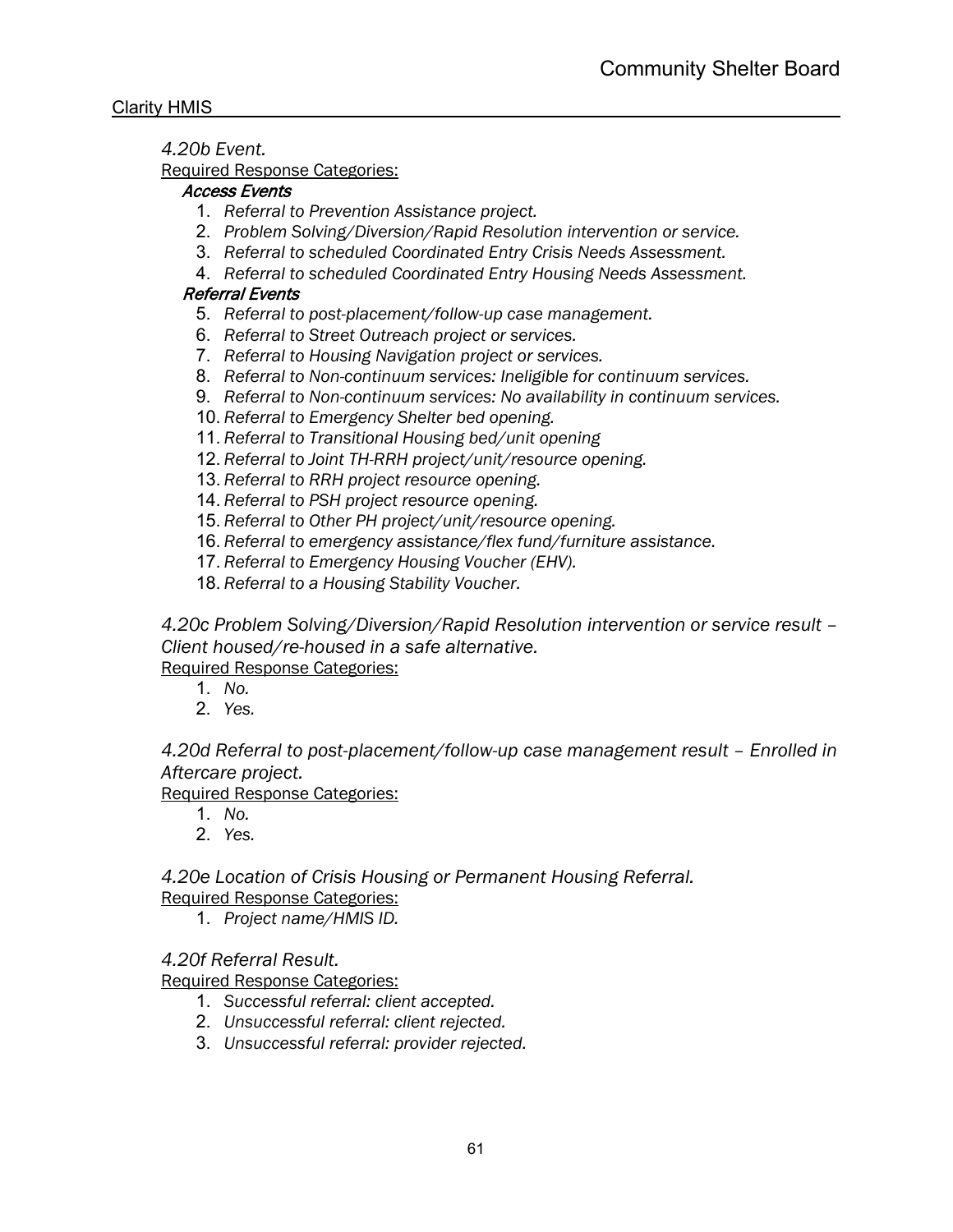*4.20g Date of Result.* Required Response Categories: 1. *MM/DD/YYYY.*

# HUD-CoC Only Required Elements

## *C1 Well-being.*

Rationale: To assess the clients general mental state. Data Source: *Client reported.* Recorded by project staff. When Data are Collected:Project Start, Annual Assessment, and Project Exit. Subjects: Head of household.

*C1.1 Information Date.* Required Response Categories:

1. *MM/DD/YYYY*

*C1.2 Client perceives their life has value and worth.*

Required Response Categories:

- 1. *Strongly disagree.*
- 2. *Somewhat disagree.*
- 3. *Neither agree nor disagree.*
- 4. *Somewhat agree.*
- 5. *Strongly agree.*
- 6. *Client doesn't know.*
- 7. *Client refused.*
- 8. *Data not collected.*

*C1.3 Client perceives they have support from others who will listen to problems.* Required Response Categories:

- 1. *Strongly disagree.*
- 2. *Somewhat disagree.*
- 3. *Neither agree nor disagree.*
- 4. *Somewhat agree.*
- 5. *Strongly agree.*
- 6. *Client doesn't know.*
- 7. *Client refused.*
- 8. *Data not collected.*

*C1.4 Client perceives they have a tendency to bounce back after hard times.* Required Response Categories:

- 1. *Strongly disagree.*
- 2. *Somewhat disagree.*
- 3. *Neither agree nor disagree.*
- 4. *Somewhat agree.*
- 5. *Strongly agree.*
- 6. *Client doesn't know.*
- 7. *Client refused.*
- 8. *Data not collected.*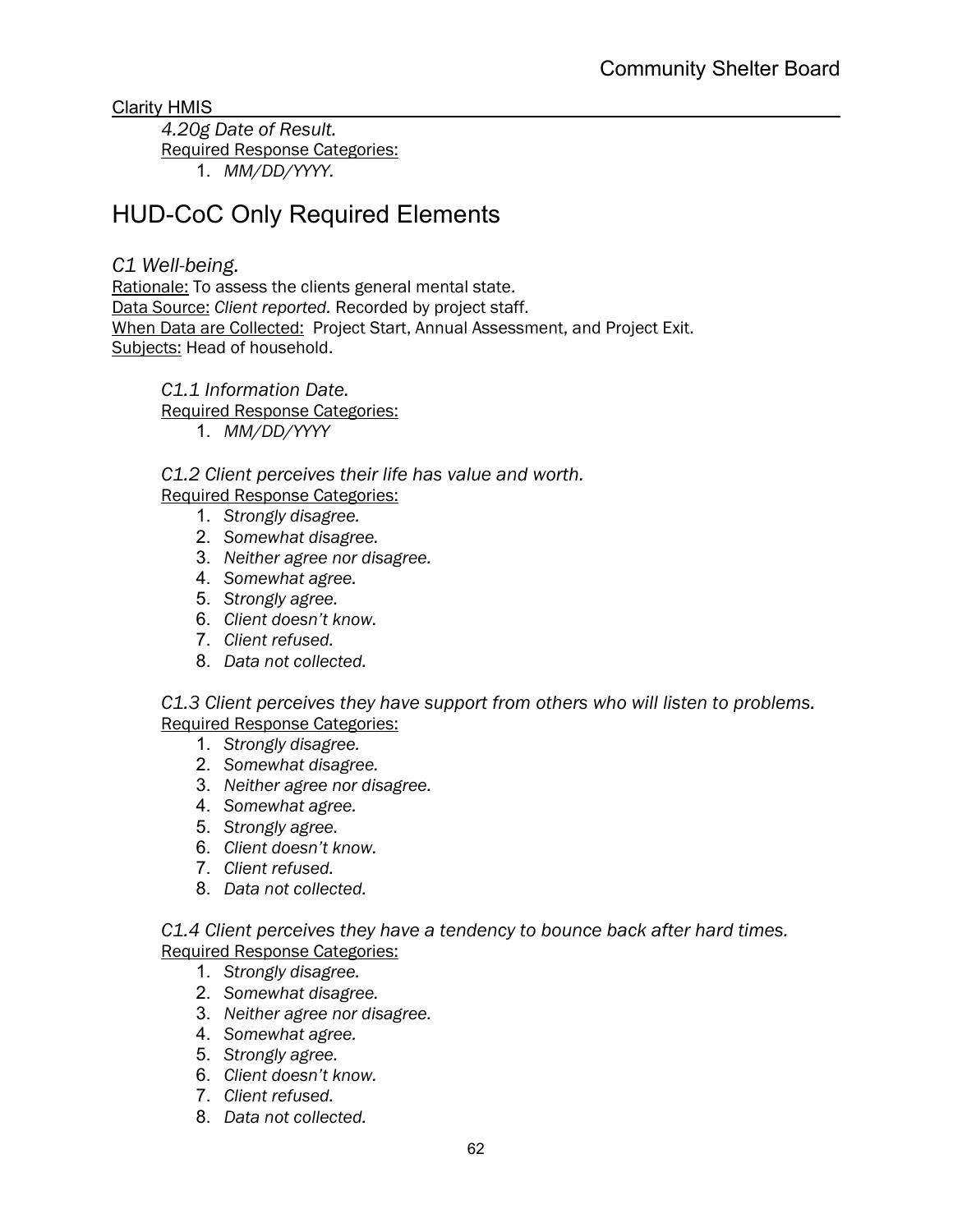*C1.5 Client's frequency of feeling nervous, tense, worried, frustrated, or afraid.* Required Response Categories:

- 1. *Not at all.*
- 2. *Once a month.*
- 3. *Several times a month.*
- 4. *Several times a week.*
- 5. *At least every day.*
- 6. *Client doesn't know.*
- 7. *Client refused.*
- 8. *Data not collected.*

*C2 Moving On Assistance Provided.* Rationale: To document the type of moving on assistance provided. Data Source: Recorded by project staff. When Data are Collected:Occurrence Point. Subjects: Head of household.

*C2.1 Date of Moving On Assistance.*

Required Response Categories:

1. *MM/DD/YYYY.*

## *C2.2 Moving On Assistance.*

Required Response Categories:

- 1. *Subsidized housing application assistance.*
- 2. *Financial assistance for Moving On (e.g., security deposit, moving expenses).*
- 3. *Non-financial assistance for Moving On (e.g., housing navigation, transition support).*
- 4. *Housing referral/placement.*
- 5. *Other (please specify).*

## *C3 Youth Education Status.*

Rationale: To document the education status of minors. Data Source: Recorded by project staff. When Data are Collected:Project Start, Project Exit. Subjects: Head of household.

> *C3.1 Information Date.* Required Response Categories: 1. *MM/DD/YYYY.*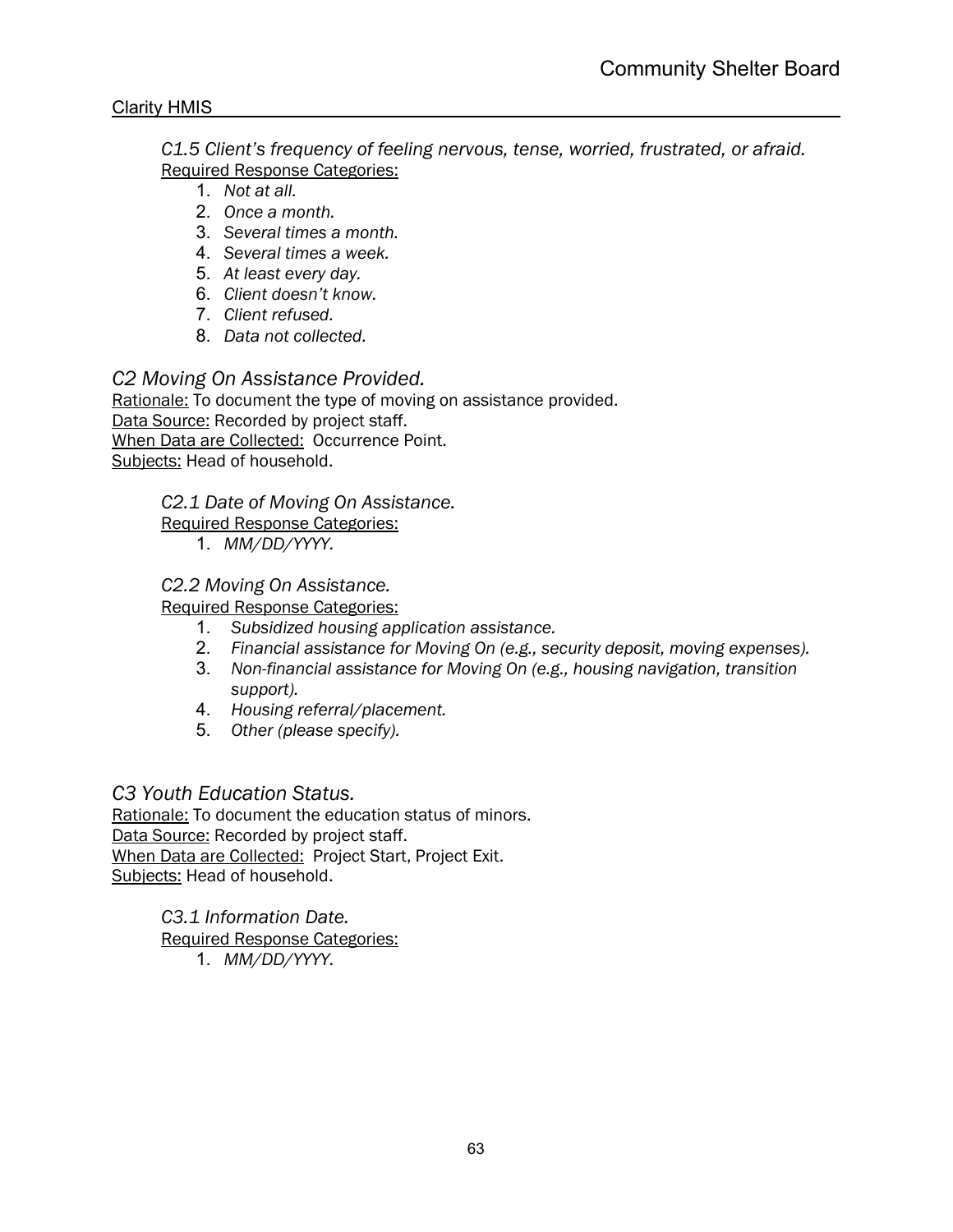*C3.2 Current School Enrollment and Attendance.*

Required Response Categories:

- 1. *Not currently enrolled in any school or educational course.*
- 2. *Currently enrolled but NOT attending regularly (when school or the course is in session).*
- 3. *Currently enrolled and attending regularly (when school or the course is in session).*
- 4. *Client doesn't know.*
- 5. *Client refused.*
- 6. *Data not collected.*

*C3.3 Most Recent Educational Status.*

Required Response Categories:

- 1. *K12: Graduated from high school.*
- 2. *K12: Obtained GED.*
- 3. *K12: Dropped out.*
- 4. *K12: Suspended.*
- 5. *K12: Expelled.*
- 6. *Higher education: Pursuing a credential but not currently attending.*
- 7. *Higher education: Dropped out.*
- 8. *Higher education: Obtained a credential/degree.*
- 9. *Client doesn't know.*
- 10. *Client refused.*
- 11. *Data not collected.*

*C3.4 Current Educational Status.*

Required Response Categories:

- 1. *Pursuing a high school diploma or GED.*
- 2. *Pursuing Associate's Degree.*
- 3. *Pursuing Bachelor's Degree.*
- 4. *Pursuing Graduate Degree.*
- 5. *Pursuing other post-secondary credential.*
- 6. *Client doesn't know.*
- 7. *Client refused.*
- 8. *Data not collected.*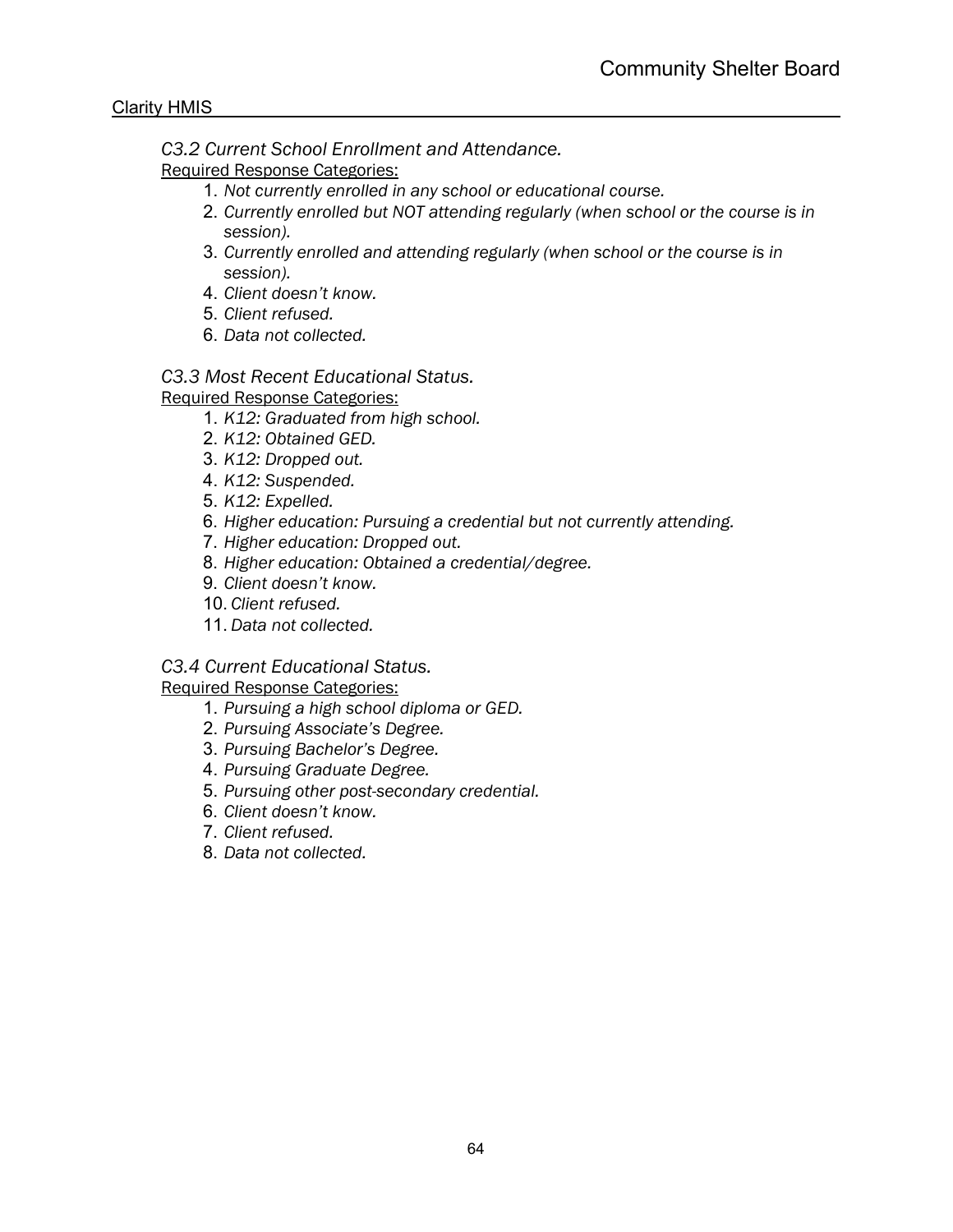## HOPWA Required Data Elements *- Equitas Health Only*

## *W1 Services Provided – HOPWA*

Rationale: To define and collect HOPWA funded services provided. Data Source: Recorded by project staff. When Data are Collected:Occurrence Point. Subjects: Head of household and adults.

*W1.1 Date of Service.*

Required Response Categories:

1. *MM/DD/YYYY*

#### *W1.2 Type of Service.*

Required Response Categories:

- 1. Adult Day Care and Personal Assistance.
- 2. Case Management.
- 3. Child Care.
- 4. Criminal Justice/Legal Services.
- 5. Education.
- 6. Employment and Training Services.
- 7. Food/Meals/Nutritional Services.
- 8. Health/Medical Care.
- 9. Life Skills Training.
- 10. Mental Health Care/Counseling.
- 11. Outreach and/or Engagement.
- 12. Substance Abuse Services/Treatment.
- 13. Transportation.
- 14. Other HOPWA Funded Service.

## *W2 Financial Assistance – HOPWA*

Rationale: To determine the type of financial assistance (including rental assistance, security deposits, utility deposits, utility payments, moving cost assistance, and motel and hotel vouchers) and amount provided during project participation.

Data Source: Recorded by project staff.

When Data are Collected:When financial assistance is provided as a one-time transaction and at least once every three months for participants receiving medium-term rental assistance. Subjects: All Clients.

Definition and Instructions: Record financial assistance that is provided to a third party for the benefit of project clients. In separate fields record the following financial assistance information: start date for financial assistance, end date of financial assistance, type of financial assistance, and amount of financial assistance. Financial Assistance Provided data should be collected for each member of the household benefiting from financial assistance.

*W2.1 Date of Financial Assistance.* Required Response Categories:

1. *MM/DD/YYYY*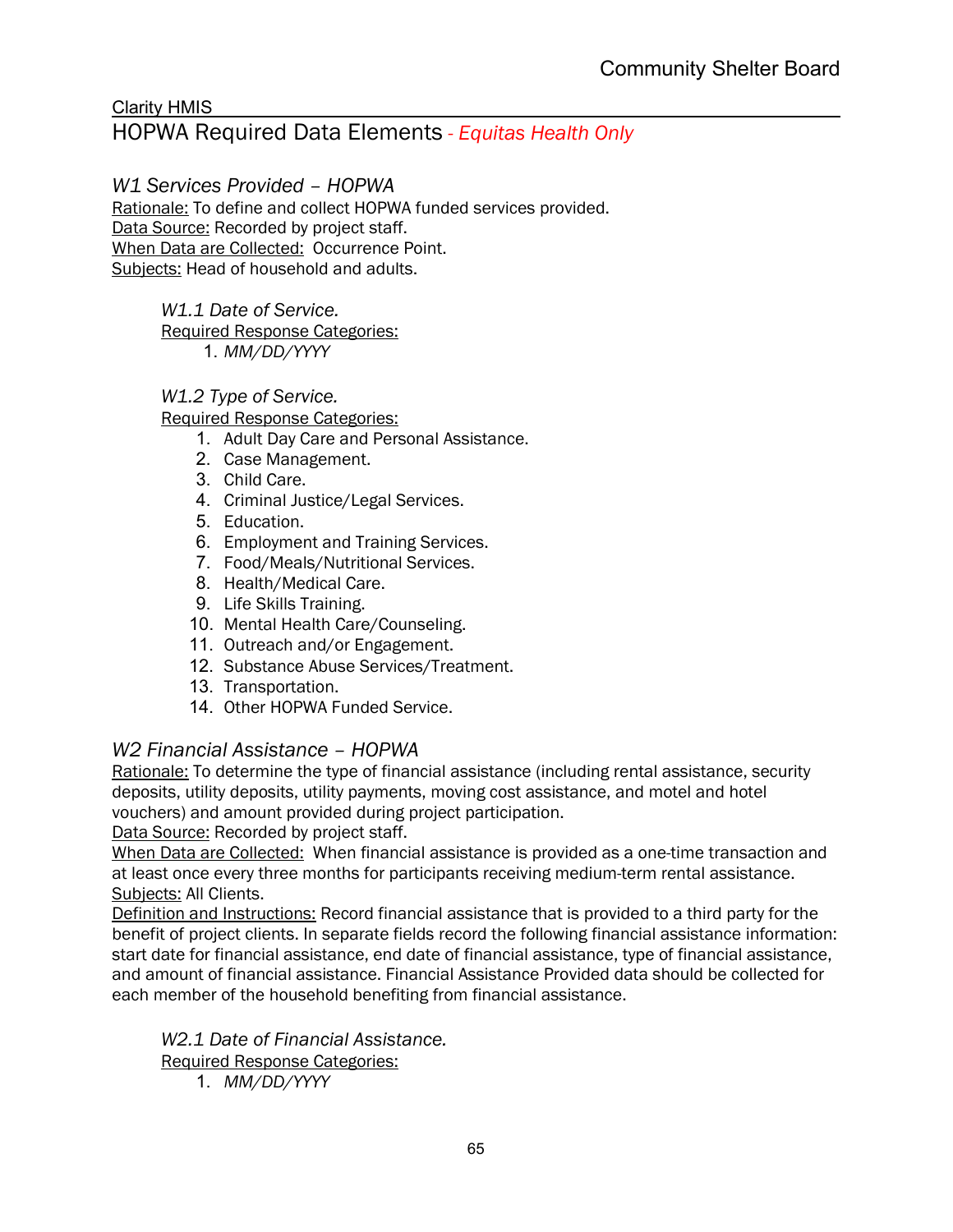## *W2.2 Financial Assistance Type.*

Required Response Categories:

- 1. *Rental Assistance (Collect for PHP and STRMU and PH-TBRA).*
- 2. *Security Deposit (Collect for PHP).*
- 3. *Utility Deposit (Collect for PHP).*
- 4. *Utility Payments (Collect for PHP and STRMU).*
- 5. *Mortgage Assistance (Collect for STRMU).*

*W2.3 Financial Assistance Amount.*

Required Response Categories:

1. Assistance Amount: *\$\_\_\_\_.00*

## *W3 Medical Assistance – HOPWA*

Rationale: To determine the type of medical assistance provided during project participation. Data Source: Recorded by project staff.

When Data are Collected:When medical assistance is provided.

Subjects: All household members with HIV/AIDS.

#### *W3.1 Information Date.*

Required Response Categories:

1. *Information Date*. *MM/DD/YYY*

#### *W3.2 Receiving Public HIV/AIDS Medical Assistance.* Required Response Categories:

- 1. *No.*
- 2. *Yes.*
- 3. *Client Doesn't Know.*
- 4. *Client Refused.*
- 5. *Data Not Collected.*

*W3.3 If No for "Receiving Public HIV/AIDS Medical Assistance," Reason.* Required Response Categories:

- 1. *Applied; decision pending.*
- 2. *Applied; client not eligible.*
- 3. *Client did not apply.*
- 4. *Insurance Type N/A for this Client.*
- 5. *Client Doesn't Know*
- 6. *Client Refused.*
- 7. *Data Not Collected.*

*W3.4 Receiving AIDS Drug Assistance Program (ADAP).* Required Response Categories:

- 1. *No.*
- 2. *Yes.*
- 3. *Client Doesn't Know.*
- 4. *Client Refused.*
- 5. *Data Not Collected.*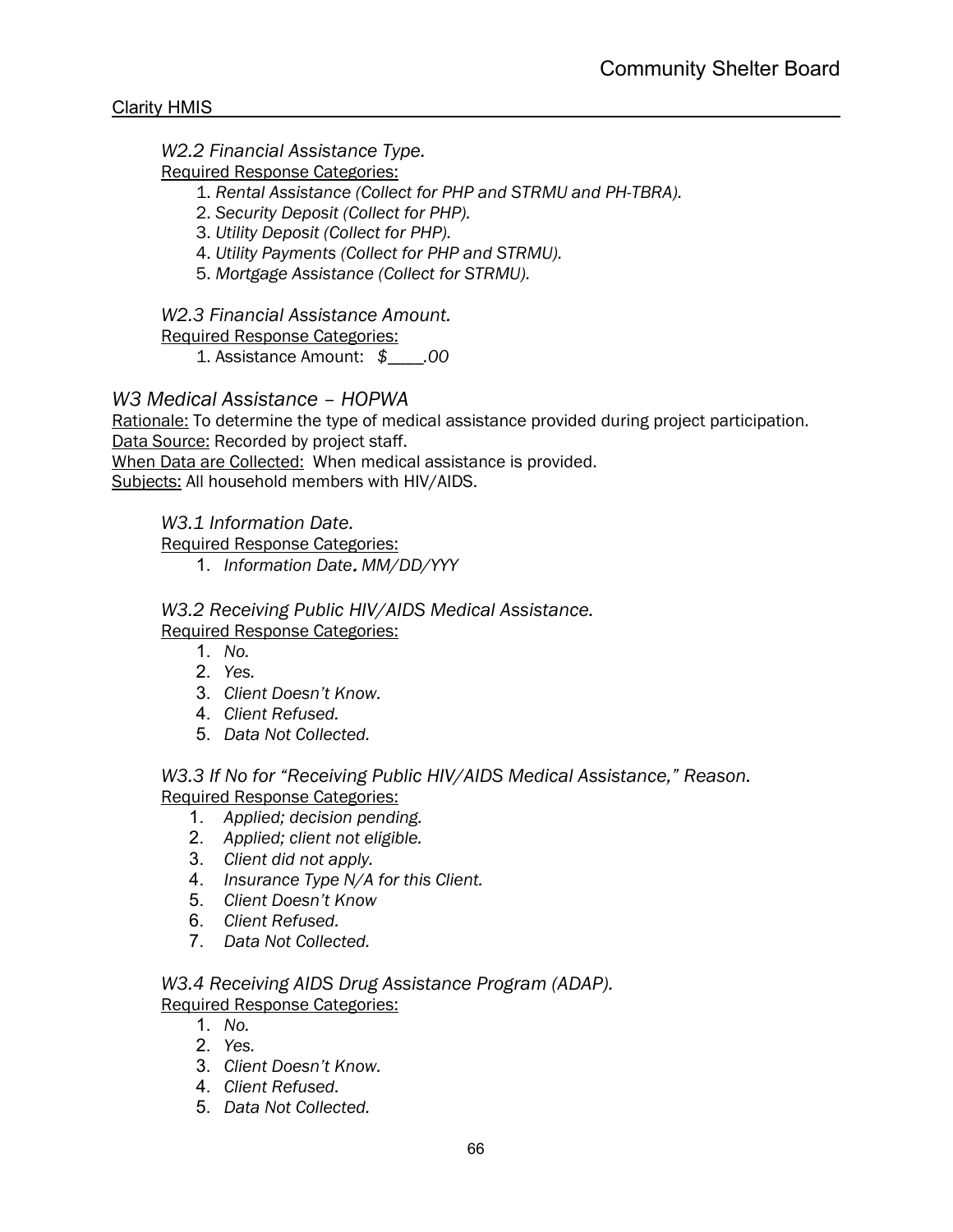*W3.5 If No for "Receiving AIDS Drug Assistance Program (ADAP)," Reason.* Required Response Categories:

- 1. *Applied; decision pending.*
- 2. *Applied; client not eligible.*
- 3. *Client did not apply.*
- 4. *Insurance Type N/A for this Client.*
- 5. *Client Doesn't Know*
- 6. *Client Refused.*
- 7. *Data Not Collected.*

*W3.6 Receiving Ryan White-funded Medical or Dental Assistance.*

Required Response Categories:

- 1. *No.*
- 2. *Yes.*
- 5. *Client Doesn't Know.*
- 6. *Client Refused.*
- 6. *Data Not Collected.*

*W3.7 If No for "Receiving Ryan White-funded Medical or Dental Assistance," Reason.*

Required Response Categories:

- 1. *Applied; decision pending.*
- 2. *Applied; client not eligible.*
- 3. *Client did not apply.*
- 4. *Insurance Type N/A for this Client.*
- 7. *Client Doesn't Know*
- 8. *Client Refused.*
- 8. *Data Not Collected.*

## *W4 T-Cell (CD4) and Viral Load.*

Rationale: To collect T-cell and viral load information if available.

Data Source: Recorded by project staff.

When Data are Collected:Project Start, Update, Annual Assessment, Project Exit. Subjects: Only clients funded in a HOPWA project presenting with HIV/AIDS.

## *W4.1 T-Cell (CD4) Count Available.*

Required Response Categories:

- 1. *No.*
- 2. *Yes.*
- 3. *Client Doesn't Know.*
- 4. *Client Refused.*
- 5. *Data Not Collected.*

*W4.2 If Yes, then T-Cell Count.* Required Response Categories:

1. *Integer between 0-1500*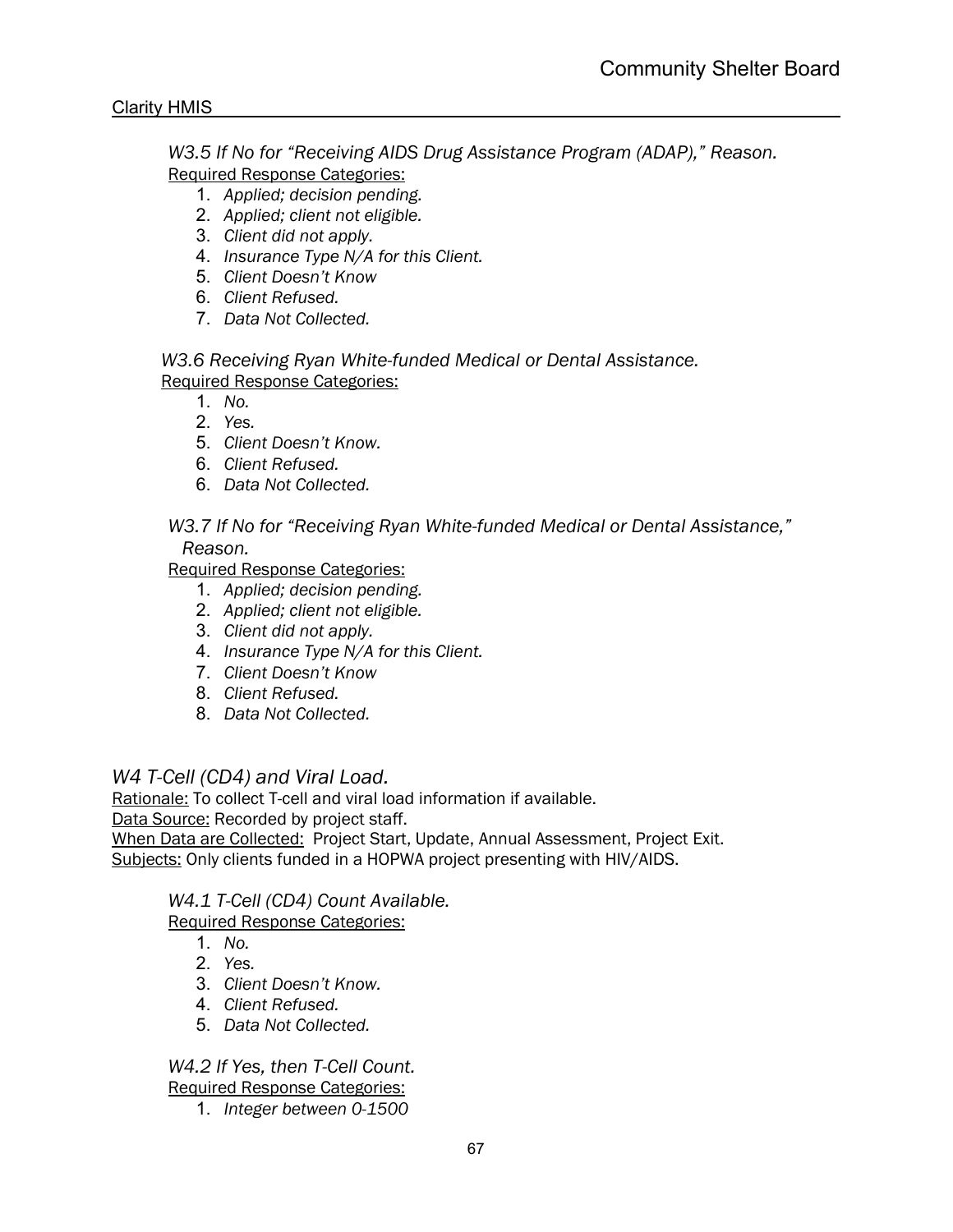*W4.3 How was the Information Obtained.* Required Response Categories:

- 1. *Medical Report.*
- 2. *Client Report.*
- 3. *Other.*

 *W4.4 Viral Load Information Available.* Required Response Categories:

- 1. *No.*
- 2. *Yes.*
- 3. *Client Doesn't Know.*
- 4. *Client Refused.*
- 5. *Data Not Collected.*

*W4.5 If Yes, then Viral Load Count.* Required Response Categories:

*1. Integer between 0-999999*

 *W4.6 How was the Information Obtained?* Required Response Categories:

- 1. *Medical Report.*
- 2. *Client Report.*
- 3. *Other.*

## *W5 Housing Assessment at Exit*

Rationale: To identify whether clients exiting prevention projects have remained stably housed. Data Source: Recorded by project staff.

When Data are Collected:At project exit.

Subjects: All Clients.

Definition and Instructions: Determine the response value that best describes the client's housing circumstances from project start to project exit.

## *W5.1 Housing Assessment at Exit.*

Required Response Categories:

- 1. *Able to Maintain the Housing They Had at Project start.*
- 2. *Moved to a New Housing Unit.*
- 3. *Moved in with Family/Friends on a Temporary Basis.*
- 4. *Moved in with Family/Friends on a Permanent Basis.*
- 5. *Moved to a Transitional or Temporary Housing Facility or Program.*
- 6. *Client Became Homeless – Moving to a Shelter or Other Place Unfit for Human Habitation.*
- 7. *Client Went to Jail/Prison.*
- 8. *Client Doesn't Know.*
- 9. *Client Refused.*
- 10. *Client Died.*
- 11. *Data Not Collected.*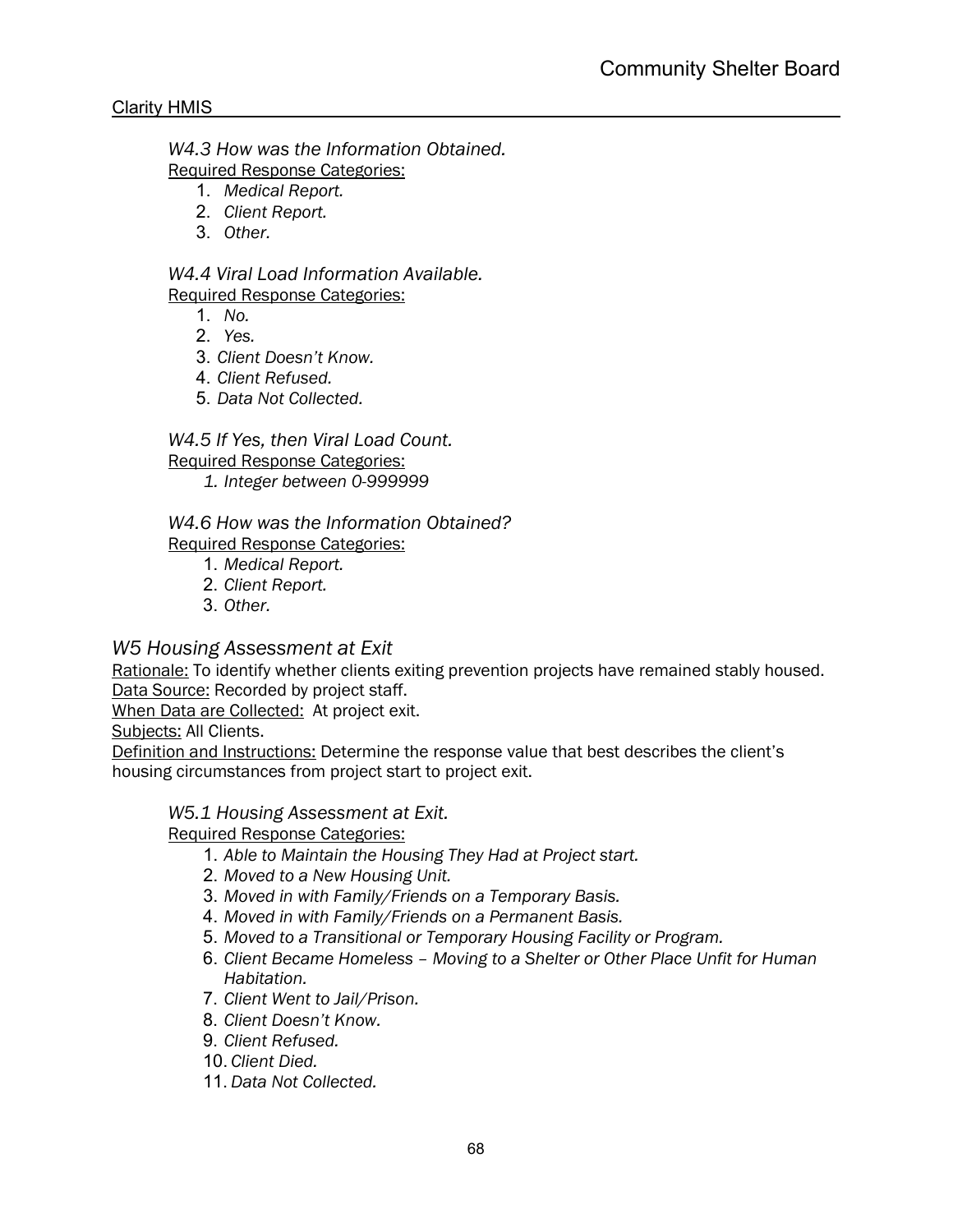*W5.2 Subsidy Information (If "Able to maintain the housing they had at Project start")*

Required Response Categories:

- 1. *Without a Subsidy.*
- 2. *With the Subsidy They had at Project start.*
- 3. *With an Ongoing Subsidy Acquired Since Project start.*
- 4. *Only With Financial Assistance Other Than a Subsidy.*

*W5.3 Subsidy Information (If "Moved to New Housing Unit")* Required Response Categories:

- 1. *With ongoing Subsidy.*
- 2. *Without an ongoing Subsidy*

## *W6 Prescribed Anti-Retroviral.*

Rationale: To collect information about client's anti-retroviral medications.

Data Source: Recorded by project staff.

When Data are Collected:At project start, update, project exit.

Subjects: All household members with HIV/AIDS.

Definition and Instructions: Pick the response value that defines the client's medication information.

*W6.1 Information Date.* Required Response Categories: 1. *MM/DD/YYY.*

*W6.2 Has the Participant Been Prescribed Anti-Retroviral Drugs?* Required Response Categories:

- 1. *No.*
- 2. *Yes.*
- 3. *Client Doesn't Know.*
- 4. *Client Refused*
- 5. *Data Not Collected.*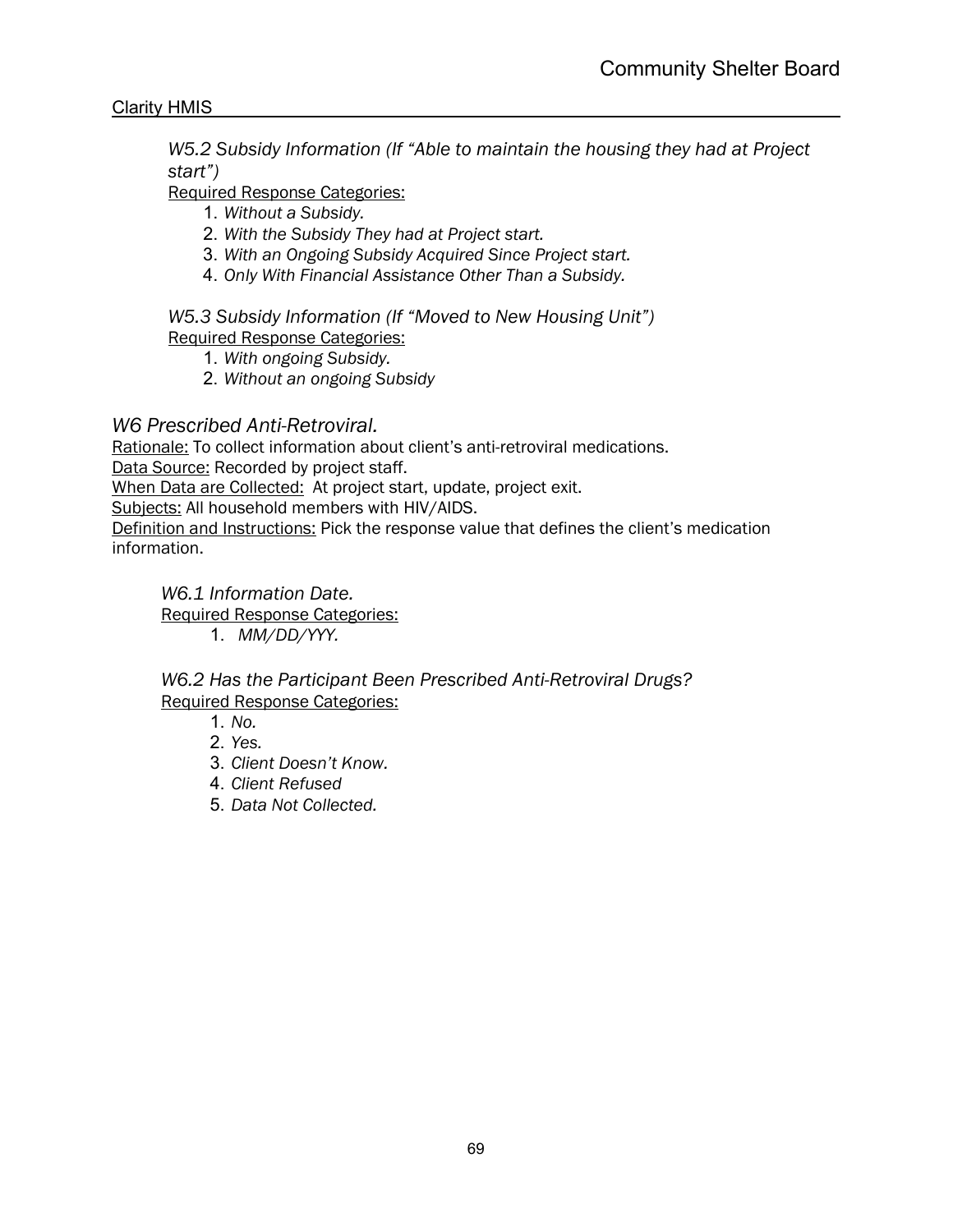#### Clarity HMIS PATH Required Data Elements *- Southeast PATH Only*

# *P1 Services Provided – PATH Funded.*

Rationale: To define and collect PATH funded services provided. Data Source: Recorded by project staff. When Data are Collected:Occurrence Point. Subjects: Head of household and adults.

*P1.1 Date of Service.*

Required Response Categories:

*1. MM/DD/YYYY*

*P1.2 Type of PATH-Funded Service Provided.* Required Response Categories:

- 1. *Re-engagement.*
- 2. *Screening.*
- 3. *Habilitation/Rehabilitation.*
- 4. *Community Mental Health.*
- 5. *Substance Use Treatment.*
- 6. *Case Management.*
- 7. *Residential Supportive Services.*
- 8. *Housing – Minor Renovation.*
- 9. *Housing – Moving Assistance.*
- 10. *Housing – Eligibility Determination.*
- 11. *Security Deposits.*
- 12. *One-time Rent for Eviction Prevention.*
- 14. *Clinical Assessment.*

## *P2 Referrals Provided – PATH.*

Rationale: To track referrals made by one project to another service or organization and determine the adequacy and success of referrals.

Data Source: Recorded by project staff.

When Data are Collected:At the time a referral is made.

Subjects: All Head of Households and Adults (18 or older)

Required Response Categories: Referrals provided are those that the project provides directly for the benefit of project clients. In separate fields record the following information: referral date and type of referral(s) provided. The data in this element are transactional data; each time there is a referral a record of the referral must be recorded. Multiple types of the same referral may be made over the course of project enrollment. Each referral should have its own outcome response.

*P2.1 Date of Referral.* Required Response Categories: *1. MM/DD/YYYY*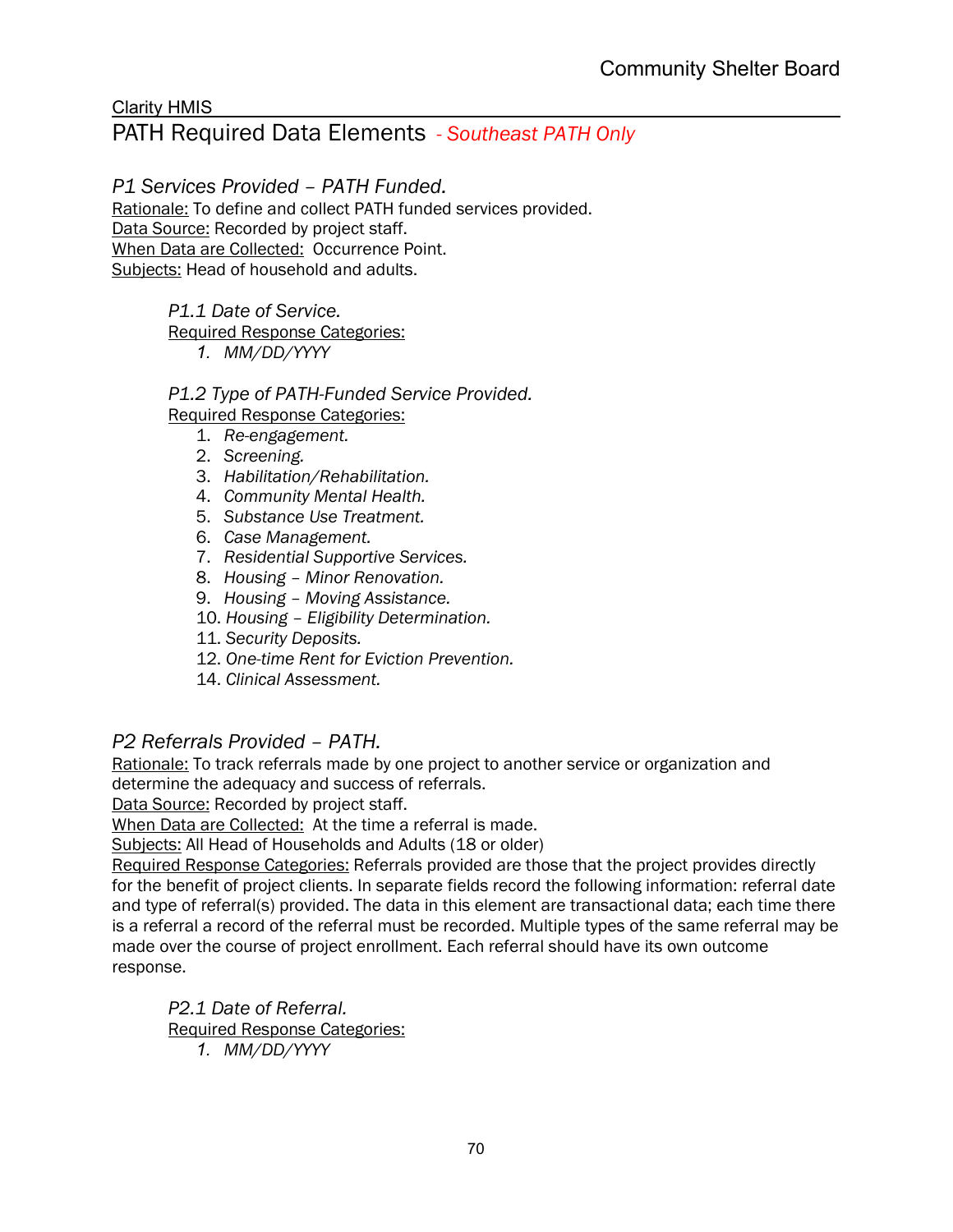*P2.2 Referral Type.*

Required Response Categories:

- 1. *Community Mental Health.*
- 2. *Substance Use Treatment.*
- 3. *Primary Health/Dental Care.*
- 4. *Job Training.*
- 5. *Educational Services.*
- 6. *Housing Services.*
- 7. *Permanent Housing.*
- 8. *Income Assistance.*
- 9. *Employment Assistance.*
- 10. *Medical Insurance.*
- 11. *Temporary Housing*

## *P2.3 Select Outcome.*

Required Response Categories:

- 1. *Attained.*
- 2. *Not Attained.*
- 3. *Unknown.*

## *P3 PATH Status.*

Rationale: To determine the enrollment status for each PATH client in order to count the number of enrolled clients.

Data Source: Recorded by project staff.

When Data are Collected:Update. Collect once at or before exit when enrollment status is determined.

Subjects: Head of household and adults.

Definition and Instructions: A PATH enrollment occurs at the point when a client has formally consented to participate in services provided by the PATH project. PATH projects must report on the number of clients enrolled during each operating year. The date of enrollment may be on or after the project start date and on or after the date of engagement.

Only one PATH status date and response is allowed for each project stay. If a client returns to the project at a later date the previously entered data does not apply and a new response must be entered based on this new project start and project exit date service period.

*P3.1 Date of Status Determination.*

Required Response Categories:

1. *MM/DD/YYYY*

*P3.2 Client Became Enrolled in PATH.* Required Response Categories:

1. *No.*

2. *Yes.*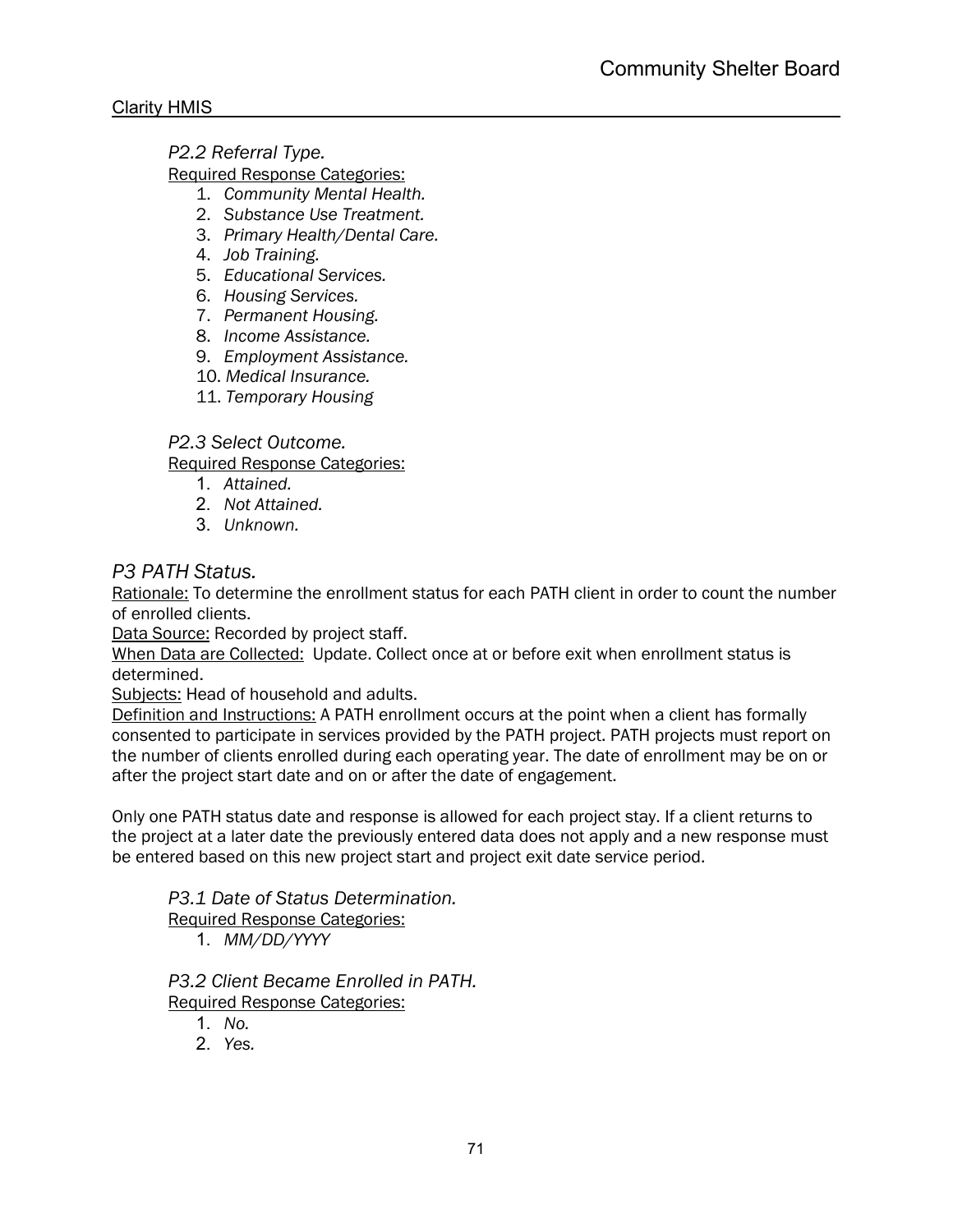*P3.3 If "No" for Status, Reason Not Enrolled.* Required Response Categories:

- 1. *Client was found ineligible for PATH.*
- 2. *Client was not enrolled for other reason(s).*
- 3. *Unable to locate client.*

## *P4 Connection with SOAR.*

Rationale: To identify persons who are connected to the SSI/SSDI Outreach, Access & Recovery program.

Data Source: Recorded by project staff.

When Data are Collected:At project exit.

Subjects: Head of household and adults.

Definition and Instructions: Indicate whether the client has been connected to SOAR.

Required Response Categories:

- 1. *No.*
- 2. *Yes.*
- 3. *Client Doesn't Know.*
- 4. *Client Refused.*
- 5. *Data Not Collected.*

## RHY Required Data Elements *– Huckleberry House Youth projects, all YHDP projects, and Transition Age Youth in RRH, PSH, TH and Prevention*

## *R1 Referral Source.*

Rationale: To identify the source of referral for incoming clients.

Data Source: Recorded by project staff.

When Data are Collected:At project start.

Subjects: Youth age 18-24.

Definition and Instructions: Choose one response category to indicate the individual or organization through which the client was advised about, sent, or directed to your project.

Required Response Categories:

- 1. Self-Referral.
- 2. *Individual: Parent/Guardian/Relative/Friend/Foster Parent/Other Individual.*
- 3. *Outreach Project.*
- 4. *Temporary Shelter.*
- 5. *Residential Project.*
- 6. *Hotline.*
- 7. *Child Welfare/CPS.*
- 8. *Juvenile Justice.*
- 9. *Law Enforcement/Police.*
- 10. *Mental Hospital.*
- 11. *School.*
- 12. *Other Organization.*
- 13. *Client Doesn't Know.*
- 14. *Client Refused.*
- 15. *Data Not Collected*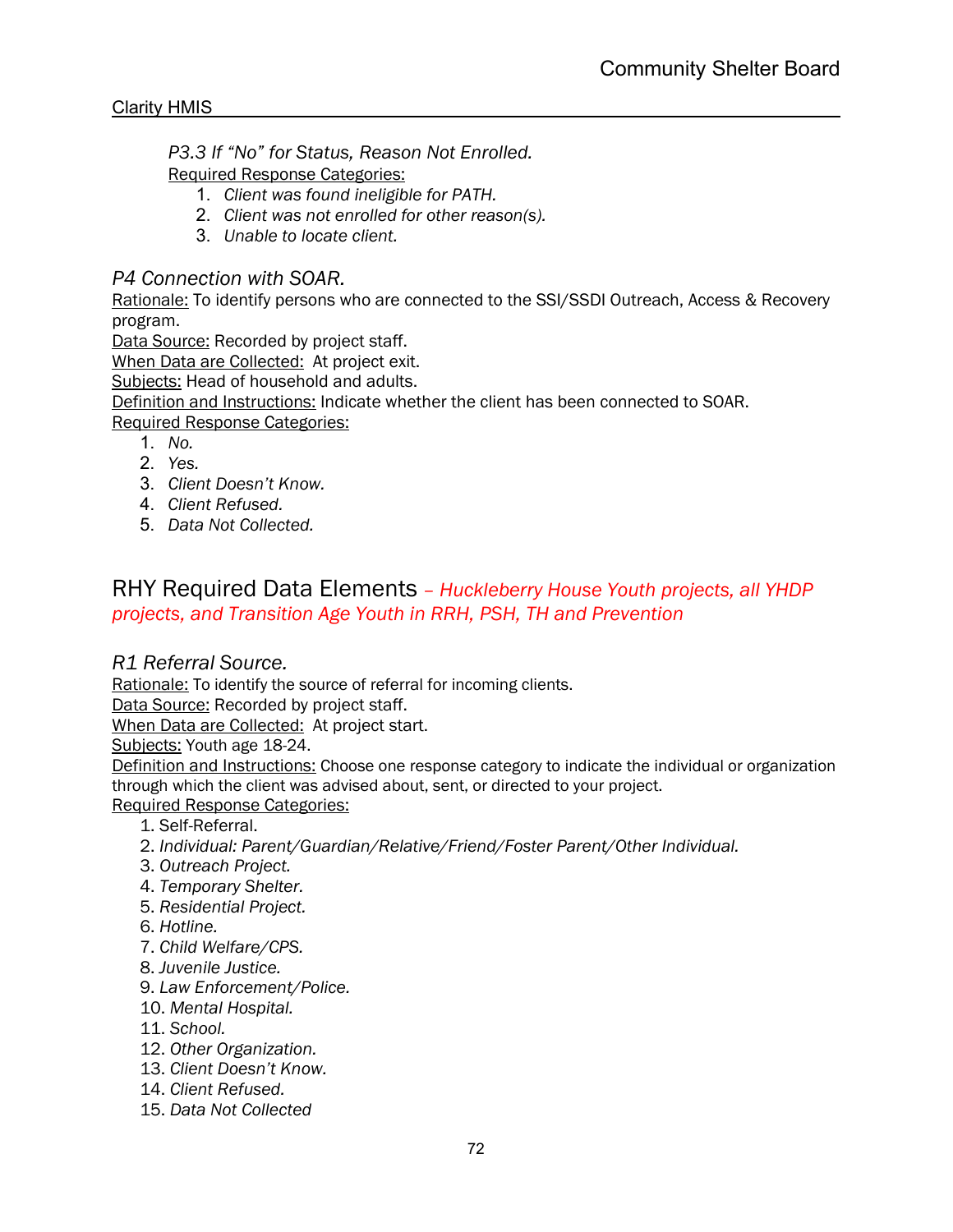### *R2 RHY – BCP Status.*

Rationale: To determine the number of homeless persons eligible for FYSB in RHY BCP-funded emergency shelter projects.

Data Source: Recorded by project staff.

When Data are Collected:In the course of client assessment for purposes of determining eligibility. Subjects: All RHY clients.

Definition and Instructions: The RHY-BCP status occurs at the point which eligibility for FYSB has been determined. The RHY-BCP status date may be on or after the project start date.

*R2.1 Date of Status Determination.*

Required Response Categories:

1. *MM/DD/YYYY*

*R2.2 Youth Eligible for RHY Services.* Required Response Categories:

- 1. *No.*
- 2. *Yes.*

*R2.3 If "No" for Status, Reason Why Services Are Not Funded by BCP Grant.* Required Response Categories:

- 1. *Out of Age Range.*
- 2. *Ward of the State – Immediate Reunification*
- 3. *Ward of the Criminal Justice System – Immediate Reunification.*
- 4. *Other.*

*R2.4 If "Yes" for Status, Runaway Youth.*

- 1. *No.*
- 2. *Yes.*
- 3. *Client Doesn't Know.*
- 4. *Client Refused.*
- 5. *Data Not Collected.*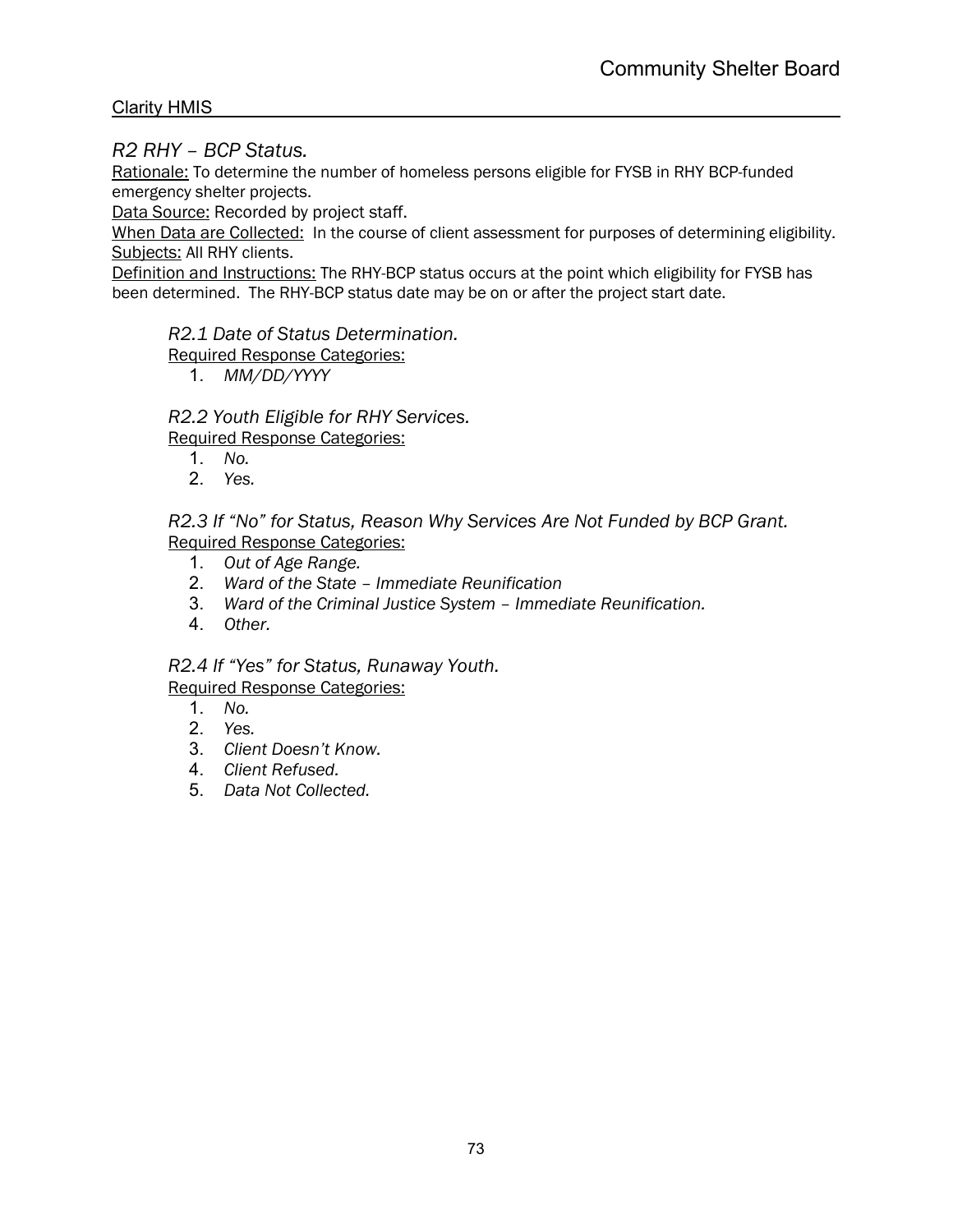# *R3 Sexual Orientation.*

Rationale: To identify the sexual orientation of transitional age youth served in the system. Data Source: Self-reported and recorded by project staff.

When Data are Collected:At project start.

# Subjects: Youth age 18-24

Definition and Instructions: Choose one response category indicating how the client describes their sexual orientation. Any questions regarding a client's sexual orientation must be voluntary and clients must be informed prior to responding of the voluntary nature of the question and that their refusal to respond will not result in a denial of services.

#### Required Response Categories:

- 1. *Heterosexual.*
- 2. *Gay.*
- 3. *Lesbian.*
- 4. *Bisexual.*
- 5. *Questioning/Unsure.*
- 6. *Other.*
- 7. *Client Doesn't Know.*
- 8. *Client Refused.*
- 9. *Data Not Collected.*

# *R4 Last Grade Completed.*

Rationale: To identify the educational attainment.

Data Source: Self-reported and recorded by project staff.

When Data are Collected:At project start.

Subjects: Head of household and Youth age 18-24.

Definition and Instructions: Choose one response category describing the last grade level completed by the client.

- 1. *Less Than Grade 5.*
- 2. *Grades 5 - 6.*
- 3. *Grades 7 - 8.*
- 4. *Grades 9 - 11.*
- 5. *Grade 12/High School Diploma.*
- 6. *School Program Does Not Have Grade Levels.*
- 7. *GED.*
- 8. *Some College.*
- 9. *Associate's Degree.*
- 10. *Bachelor's Degree.*
- 11. *Graduate Degree.*
- 12. *Vocational Certification.*
- 13. *Client Doesn't Know.*
- 14. *Client Refused.*
- 15. *Data Not Collected.*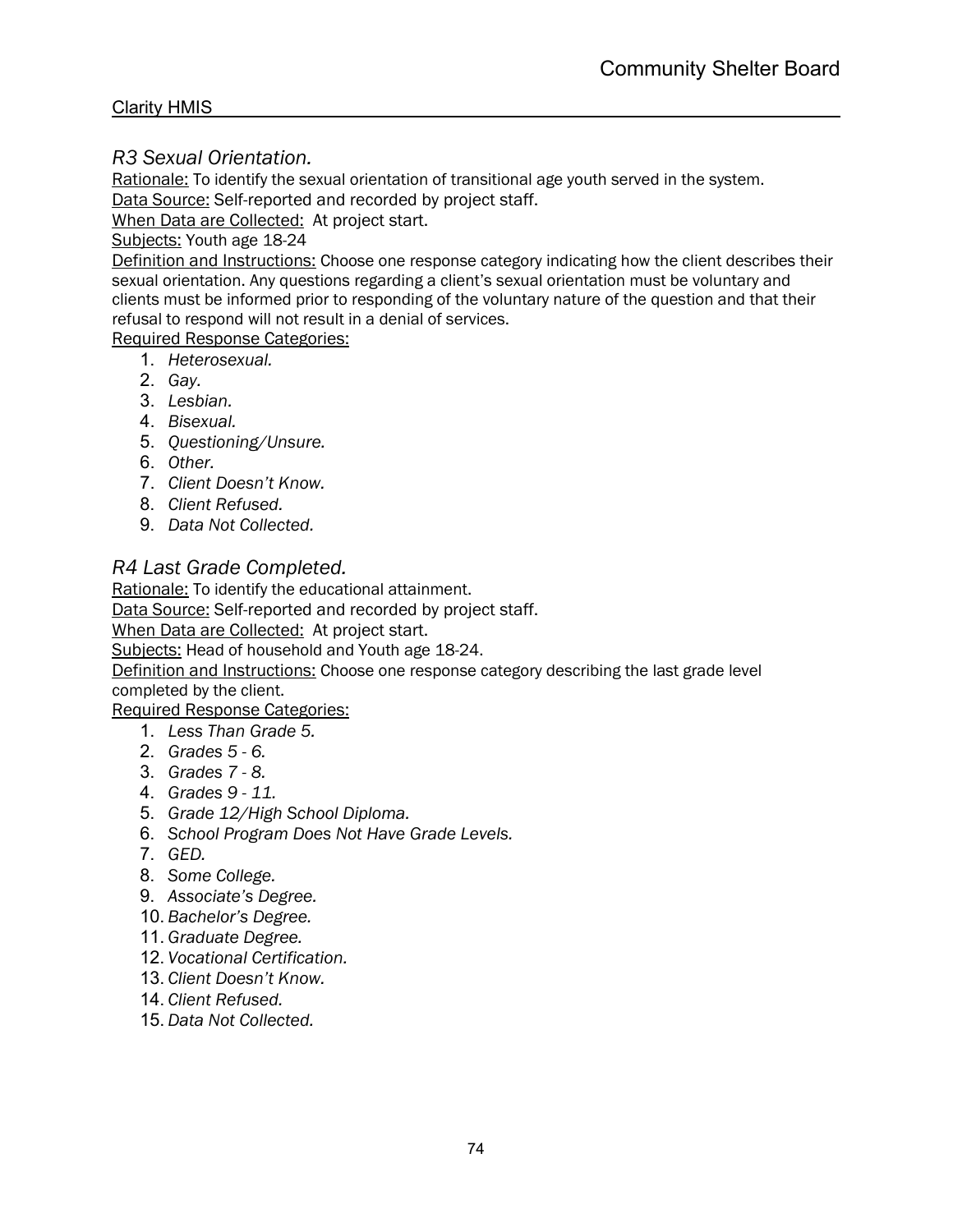*R5 School Status.* 

Rationale: To identify the educational status.

Data Source: Recorded by project staff.

When Data are Collected:At project start.

Subjects: Head of household and Youth age 18-24.

Definition and Instructions: Choose one response category describing the client's school status. If the client is currently in school and school is not in session at the time of the client's project start, this question pertains to the school year just completed.

Required Response Categories:

- 1. *Attending School Regularly.*
- 2. *Attending School Irregularly.*
- 3. *Graduated From High School.*
- 4. *Obtained GED.*
- 5. *Dropped Out.*
- 6. *Suspended.*
- 7. *Expelled.*
- 8. *Client Doesn't Know.*
- 9. *Client Refused.*
- 10. *Data Not Collected.*

#### *R6 Employment Status.*

Rationale: To assess client's employment status and need for employment services.

Data Source: Client interview.

When Data Are Collected: At project start and project exit.

Subjects: Head of household and Youth age 18-24.

Definition and Instructions: Enter the date that the information was collected from the client or to which the information is relevant. For example, if information is collected several days after project start, it may be entered using an *Information date* that is the same as the entry date as long as the information accurately reflects the client's income as of the entry date. Select the response category that most accurately reflects the client's employment status.

#### *R6.1 Employed?*

Required Response Categories:

1. *No.*

2. *Yes.*

3. *Client Doesn't Know.*

- 4. *Client Refused.*
- 5.*Data Not Collected.*

*R6.2 Average Number of Hours Worked Per Week.*

Required Response Categories:

*1. Unconstrained text field.*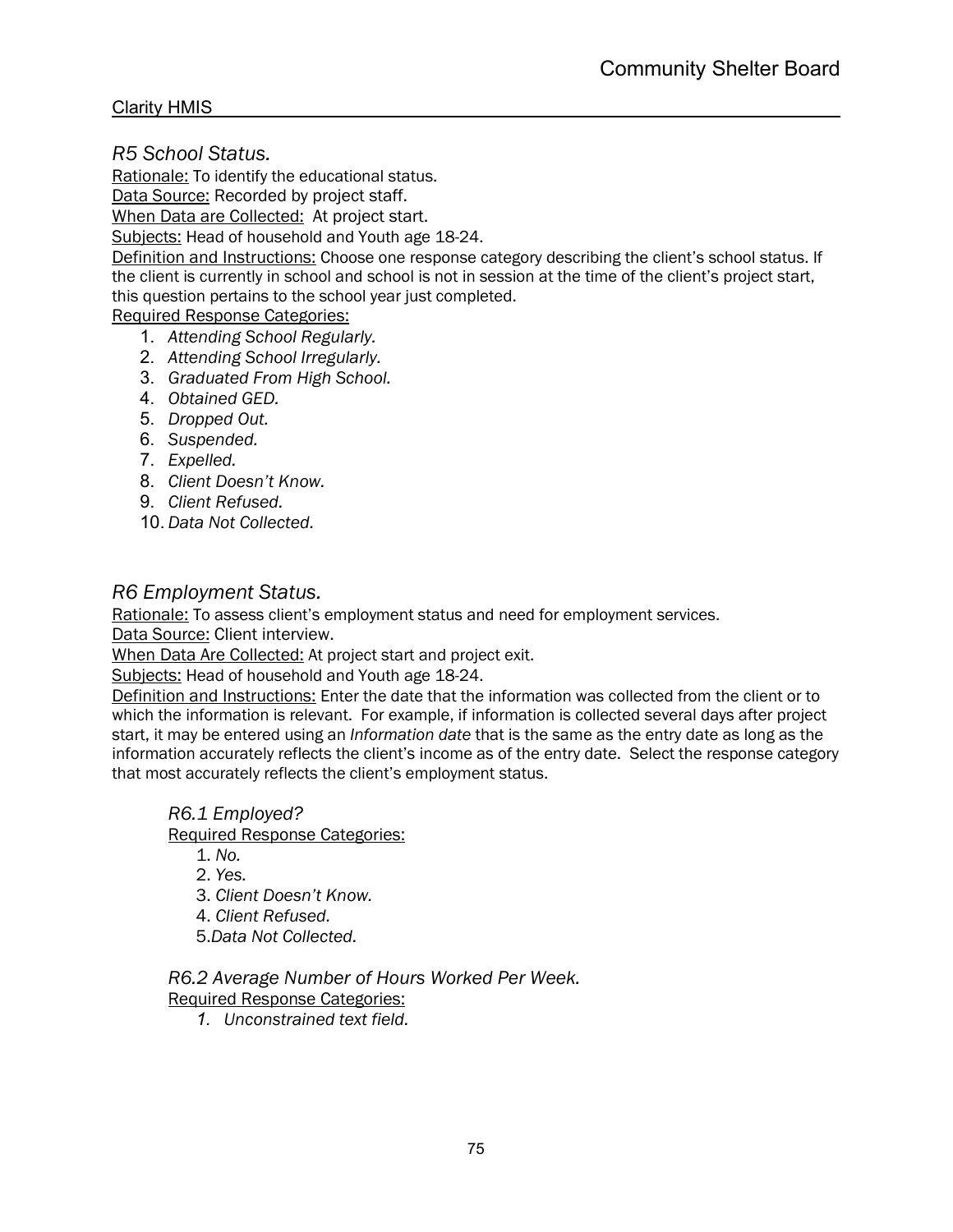#### *R6.3 Type of Employment (if "Yes" for Employed?).* Required Response Categories:

- 1. *Full-time.*
- 2. *Part-time.*
- 3. *Seasonal/sporadic (including day labor). Youth is employed occasionally, with periods of unemployment. This includes summer or holiday-specific employment.*

# *R6.4 Why Not Employed (if "No" for Employed?).*

# Required Response Categories:

- 1. *Looking For Work. Youth is not employed and is actively looking for work.*
- 2. *Unable to Work. Youth is not employed because he or she is unable to work due to a physical disability, a developmental disability, or an illness.*
- 3. *Not Looking For Work. Youth is not employed and is not looking for employment.*

# *R7 General Health Status.*

Rationale: Information on general health status is a first step to identifying what types of health services a client may need. This element permits comparison between homeless youth to other youth their age.

Data Source: Self-reported and recorded by project staff.

When Data are Collected:At project start and project exit.

Subjects: Youth age 18-24.

Definition and Instructions: Ask the youth to select one of the response options and record the option selected by the youth.

Required Response Categories:

- 1. *Excellent.*
- 2. *Very Good.*
- 3. *Good.*
- 4. *Fair.*
- 5. *Poor.*
- 6. *Client Doesn't Know.*
- 7. *Client Refused.*
- 8. *Data Not Collected.*

# *R8 Dental Health Status.*

Rationale: To assess client's dental health status. This element permits comparison between homeless youth to other youth their age.

Data Source: Self-reported and recorded by project staff.

When Data are Collected:At project start and project exit.

Subjects: Youth age 18-24.

Definition and Instructions: Ask the youth to select one of the response options. Required Response Categories:

- 1. *Excellent.*
- 2. *Very Good.*
- 3. *Good.*
- 4. *Fair.*
- 5. *Poor.*
- 6. *Client Doesn't Know.*
- 7. *Client Refused.*
- 8. *Data Not Collected.*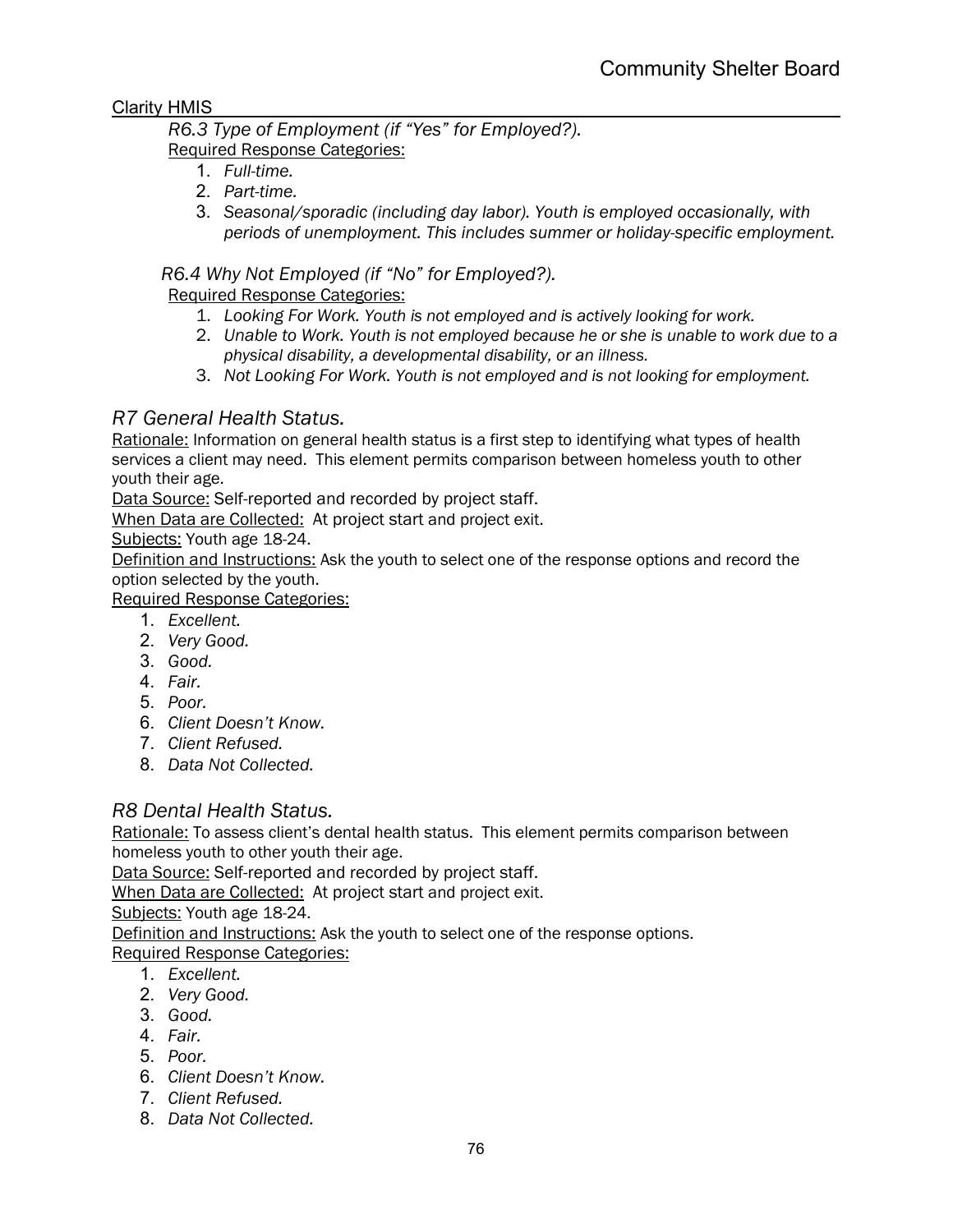# *R9 Mental Health Status.*

Rationale: To assess client's mental health status at exit. This element permits comparison between homeless youth to other youth their age.

Data Source: Self-reported and recorded by project staff.

When Data are Collected:At project start and project exit.

Subjects: Youth age 18-24.

Definition and Instructions: Ask the youth to select one of the response options and record the option selected by the youth.

Required Response Categories:

- 1. *Excellent.*
- 2. *Very Good.*
- 3. *Good.*
- 4. *Fair.*
- 5. *Poor.*
- 6. *Client Doesn't Know.*
- 7. *Client Refused.*
- 8. *Data Not Collected.*

# *R9.2 Substance Use Status.*

Rationale: To assess client's substance use frequency at exit. This element permits comparison between homeless youth to other youth their age.

Data Source: Self-reported and recorded by project staff.

When Data are Collected:At project start and project exit.

Subjects: Youth age 18-24.

Definition and Instructions: Ask the youth to select one of the response options and record the option selected by the youth.

- 1. *No use within last 6 months.*
- 2. *Single use within last 6 months.*
- 3. *Persistent use within last 6 months.*
- 4. *Dependence.*
- 5. *Severe Use/dependence.*
- 6. *Client Doesn't Know.*
- 7. *Client Refused.*
- 8. *Data Not Collected.*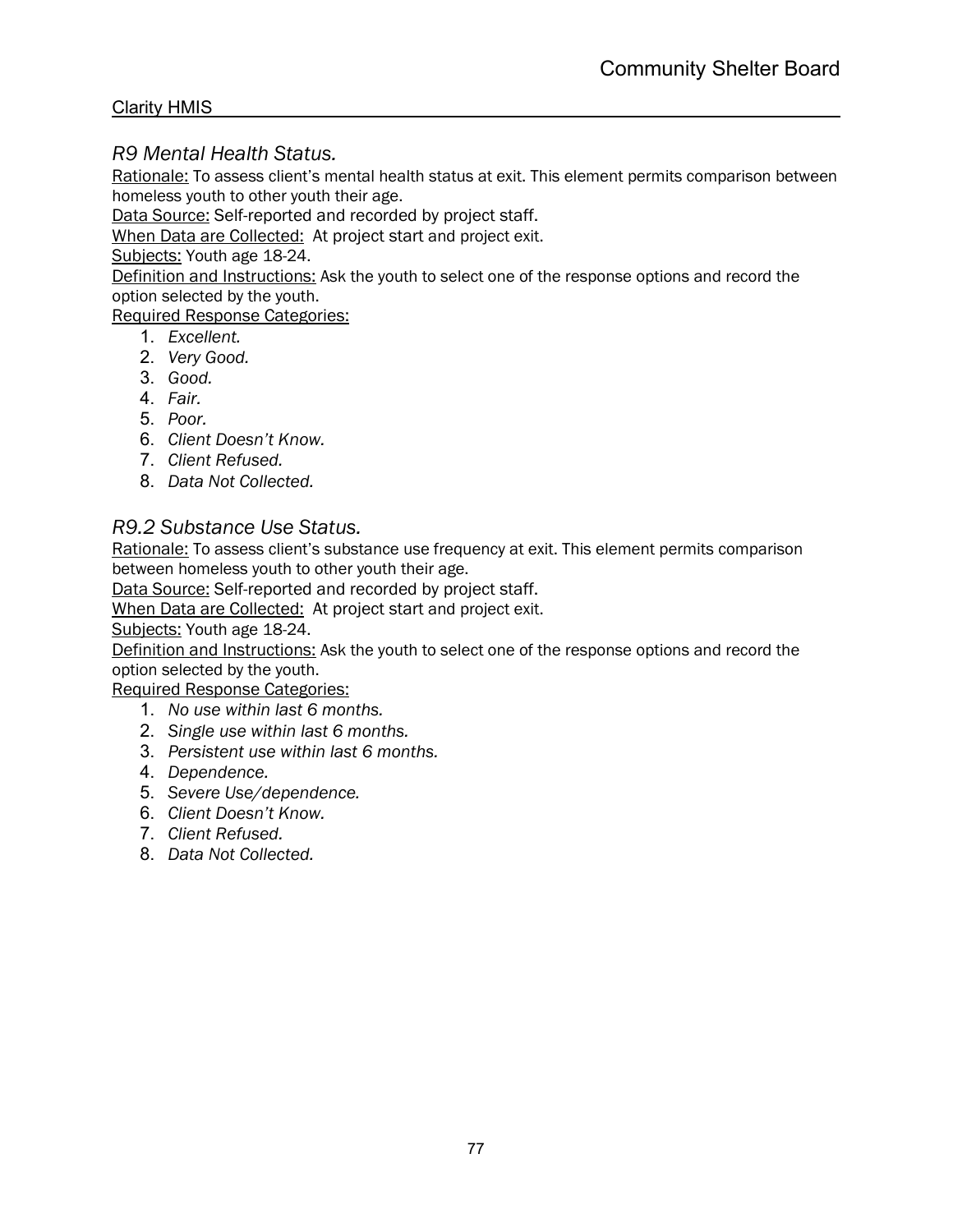#### *R10 Pregnancy Status.*

Rationale: To determine the number of pregnant clients entering continuum projects and to determine eligibility for benefits and need for services.

Data Source: Recorded by project staff.

When Data are Collected:At project start and update.

Subjects: Head of Household and Adults.

Definition and Instructions: In separate fields, indicate if a client is pregnant and, if so, the due date. If exact date is unknown, projects are encouraged to record as much of the date as known.

*R10.1 Pregnancy Status.*

Required Response Categories:

- 1. *No.*
- 2. *Yes.*
- 3. *Client Doesn't Know.*
- 4. *Client Refused.*
- 5. *Data Not Collected.*

*R10.2 If "Yes", Due Date.*

Required Response Categories:

1. *MM/DD/YYYY.*

# *R11 Formerly a Ward of Child Welfare/Foster Care Agency.*

Rationale: To identify clients with child welfare or foster care histories.

Data Source: Recorded by project staff.

When Data are Collected:At project start.

Subjects: Youth age 18-24.

Definition and Instructions: Choose one response category to indicate whether the client was formerly the responsibility of the child welfare or foster care agency.

*R11.1 Formerly a Ward of Child Welfare/Foster Care Agency.* Required Response Categories:

- 1. *No.*
- 2. *Yes.*
- 3. *Client Doesn't Know.*
- 4. *Client Refused.*
- 5. *Data Not Collected.*

# *R11.2 If "Yes", Number of Years.*

Required Response Categories:

- 1. *Less Than One Year.*
- 2. *1 to 2 Years.*
- 3. *3 to 5 or More Years.*

# *R11.3 If Less Than a Year, How Many Months.*

Required Response Categories:

1. *Integer between 1-11*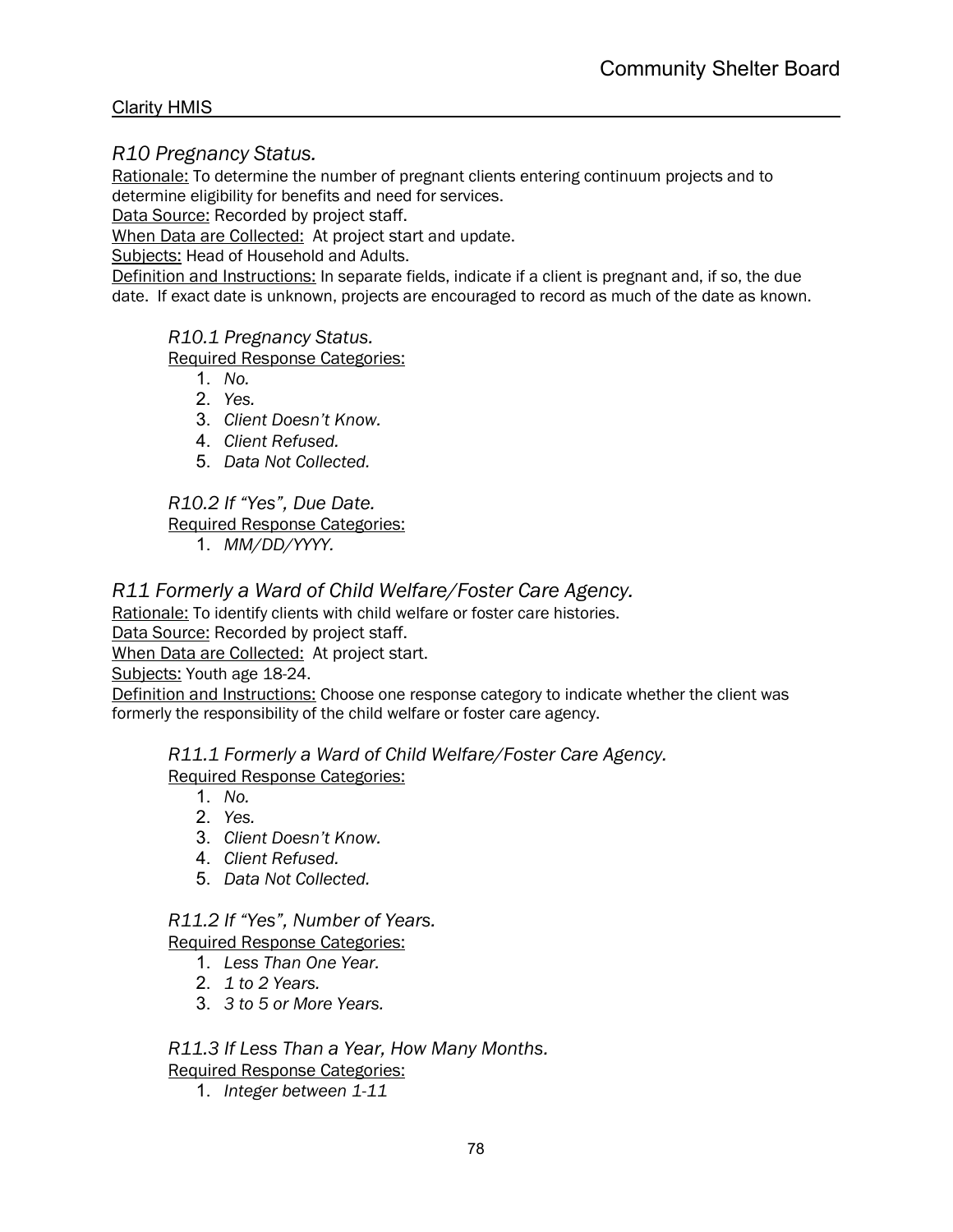*R12 Formerly a Ward of Juvenile Justice System.* 

Rationale: To identify clients with juvenile justice histories.

Data Source: Recorded by project staff.

When Data are Collected:At project start.

Subjects: Youth age 18-24.

Definition and Instructions: Choose one response category to indicate whether the client was formerly the responsibility of the juvenile justice system.

*R12.1 Formerly a Ward of Juvenile Justice System.* Required Response Categories:

- 1. *No.*
- 2. *Yes.*
- 3. *Client Doesn't Know.*
- 4. *Client Refused.*
- 5. *Data Not Collected.*

# *R12.2 If "Yes", Number of Years.*

Required Response Categories:

- 1. *Less Than One Year.*
- 2. *1 to 2 Years.*
- 3. *3 to 5 or More Years.*

# *R12.3 If Less Than a Year, How Many Months.*

Required Response Categories:

1. *Integer between 1-11.*

# *R13 Family Critical Issues.*

Rationale: To identify issues faced by youth in RHY programs.

Data Source: Recorded by project staff.

When Data are Collected:At project start.

Subjects: Head of household and youth age 18 or older in RHY projects.

Definition and Instructions: Choose appropriate response categories to identify the young person's critical issues, as identified by staff and the young person.

*R13.1 Unemployment – Family Member.* Required Response Categories:

- 1. *No.*
- 2. *Yes.*

*R13.2 Mental Health Disorder – Family Member.* Required Response Categories:

- 1. *No.*
- 2. *Yes.*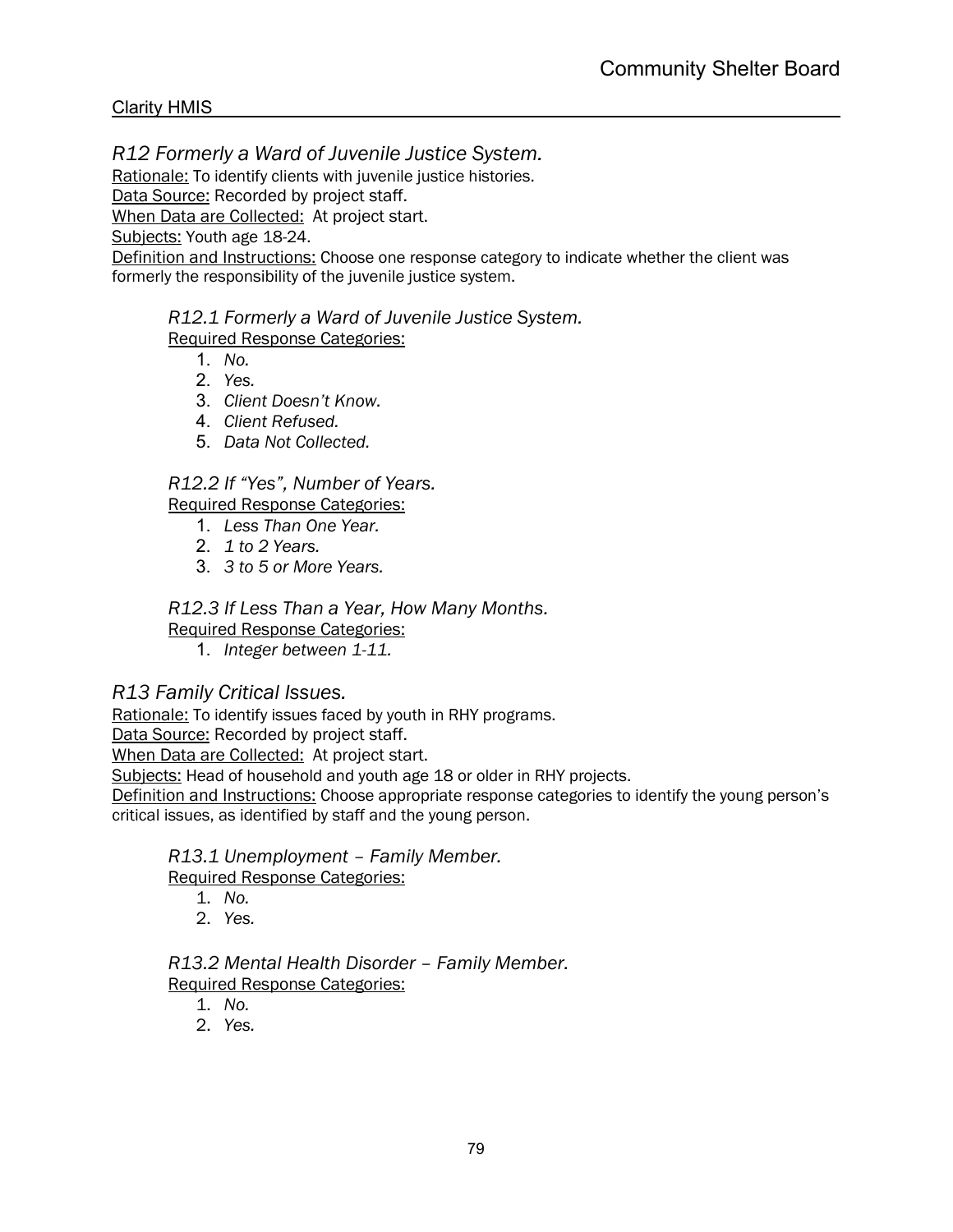*R13.3 Physical Disability – Family Member.*

Required Response Categories:

- 1. *No.*
- 2. *Yes.*

*R13.4 Alcohol or Substance Use Disorder – Family Member.* Required Response Categories:

- 1. *No.*
- 2. *Yes.*

*R13.5 Insufficient Income to Support Youth – Family Member.* Required Response Categories:

- 1. *No.*
- 2. *Yes.*

*R13.6 Incarcerated Parent of Youth.*

Required Response Categories:

- 1. *No.*
- 2. *Yes.*

# *R14 RHY Service Connections.*

Rationale: To identify service connections for youth in RHY programs.

Data Source: Recorded by project staff.

When Data are Collected:At first service.

Subjects: Head of household and youth age 18 or older in RHY projects.

Definition and Instructions: Data is collected once per service at the time of the first provision of service. If service benefits entire household, it may be recorded solely for the Head of Household. Required Response Categories:

- 1. Community Service/Service Learning (CSL)
- 2. Education
- 3. Employment and/or Training Services
- 4. Criminal Justice/Legal Services
- 5. Life Skills Training
- 6. Parenting Education for Youth with Children
- 7. Post-Natal Care for Mother
- 8. Pre-Natal Care
- 9. Health/Medical Care
- 10. Substance Use Disorder Treatment
- 11. Substance User Disorder Ed/Prevention Services
- 12.Home-based Services
- 13. Post-Natal Newborn Care (Wellness Exams; Immunizations)
- 14. STD Testing
- 15. Street-based Services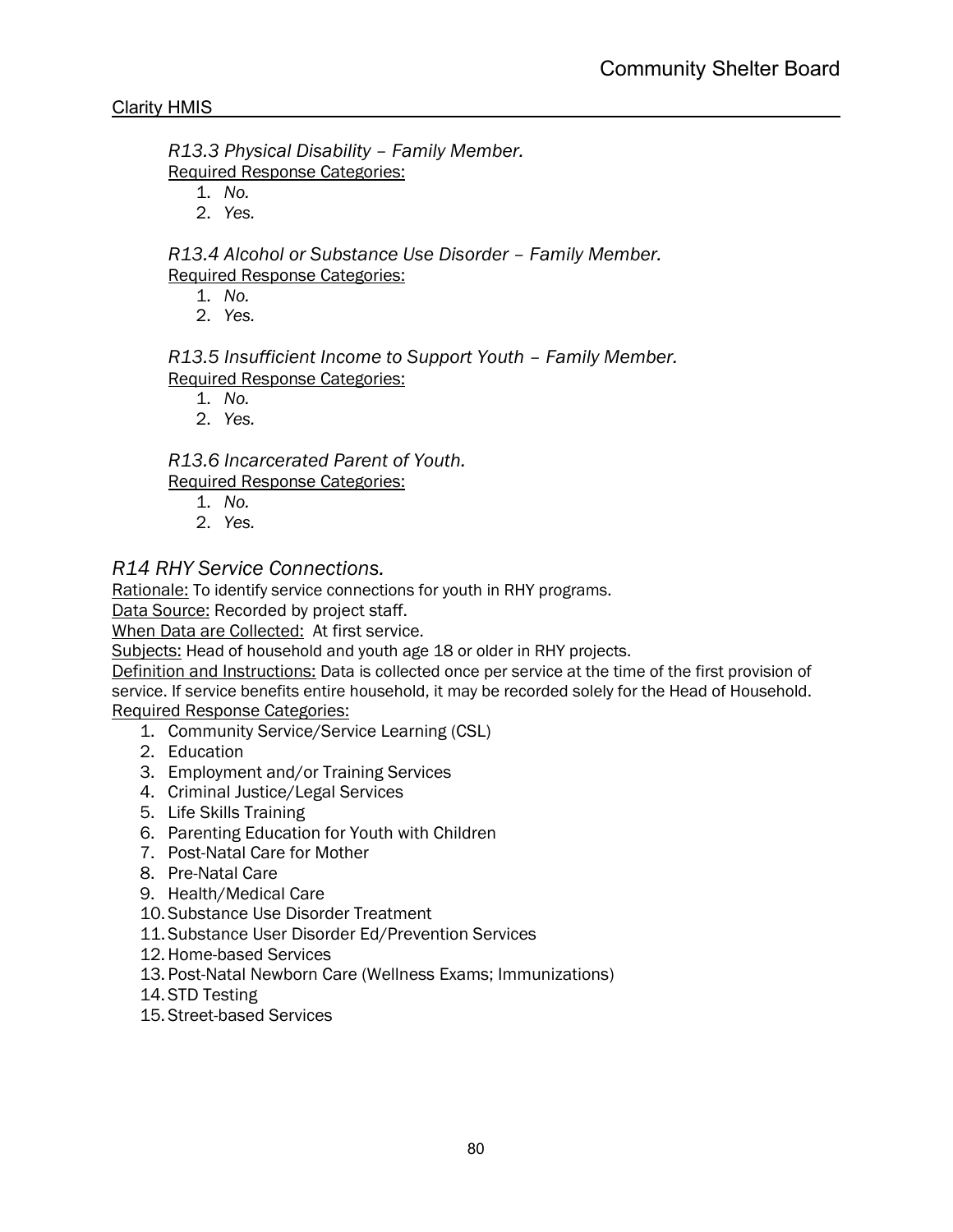# *R15 Commercial Sexual Exploitation/Sex Trafficking.*

Rationale: To assess the extent of sexual exploitation among homeless youth.

Data Source: Recorded by project staff.

When Data are Collected:At project exit.

Subjects: Youth age 18-24.

Definition and Instructions: Indicate if the client has been commercially exploited for sex prior to entering the project. If so, indicate the number of times and whether the client was asked or made to do so.

*R15.1 Ever Received Anything in Exchange for Sex (e.g. money, food, drugs, shelter).*

Required Response Categories:

1. *No.*

2. *Yes.*

- 3. *Client Doesn't Know.*
- 4. *Client Refused.*
- 5. *Data Not Collected.*

*R15.2 In the Last Three Months* (If "Yes" for "Ever Received Anything in Exchange for Sex").

Required Response Categories:

1. *No.*

2. *Yes.*

- 3. *Client Doesn't Know.*
- 4. *Client Refused.*
- 5. Data Not Collected.

*R15.3 How Many Times?* (If "Yes" for "Ever Received Anything in Exchange for Sex"). Required Response Categories:

1. *1 - 3.*

2. *4 - 7.*

3. *8 – 11.*

- 4. *12 or More.*
- 5. *Client Doesn't Know.*
- 6. *Client Refused.*
- 7. Data Not Collected.

*R15.4 Ever Made/Persuaded/Force to Have Sex in Exchange for Something?* (If "Yes" for "Ever Received Anything in Exchange for Sex").

Required Response Categories:

1. *No.*

2. *Yes.*

- 3. *Client Doesn't Know.*
- 4. *Client Refused.*

5. *Data Not Collected.*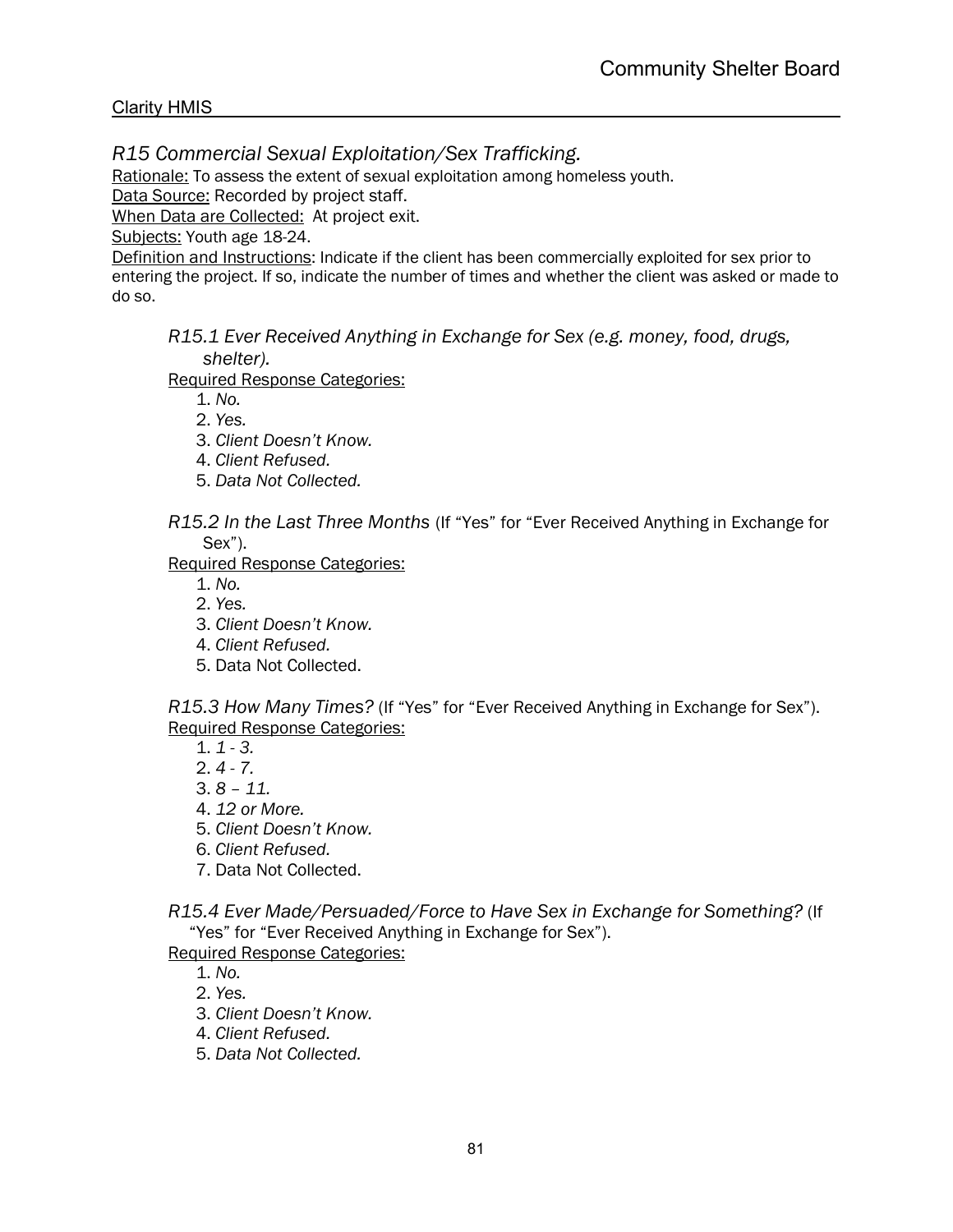# *R16 Labor Exploitation/Trafficking.*

Rationale: To assess the extent of labor exploitation among homeless youth.

Data Source: Recorded by project staff.

When Data are Collected:At project exit.

Subjects: Youth age 18-24.

Definition and Instructions: Indicate if the client has been commercially exploited for labor prior to project start. If so, indicate the number of times and if the client was asked or made to do so.

*R16.1 Ever Afraid to Quit/Leave Work Due to Threats of Violence to Yourself, Family, or Friends?*

Required Response Categories:

1. *No.*

2. *Yes.*

3. *Client Doesn't Know.*

4. *Client Refused.*

5. *Data Not Collected.*

#### *R16.2 Ever Promised Work Where Work or Payment was Different Than You Expected?*

Required Response Categories:

1. *No.*

2. *Yes.*

3. *Client Doesn't Know.*

4. *Client Refused.*

5. *Data Not Collected.*

*R16.3 Felt Forced, Coerced, Pressured or Tricked into Continuing the Job?* (If "Yes" for Either "Workplace Violence Threats" OR "Workplace Promise Difference"). Required Response Categories:

1. *No.*

2. *Yes.*

3. *Client Doesn't Know.*

4. *Client Refused.*

5. *Data Not Collected.*

*R16.4 In the Last 3 Months?* (If "Yes" for Either "Workplace Violence Threats" OR "Workplace Promise Difference").

Required Response Categories:

1. *No.*

2. *Yes.*

3. *Client Doesn't Know.*

4. *Client Refused.*

5. *Data Not Collected.*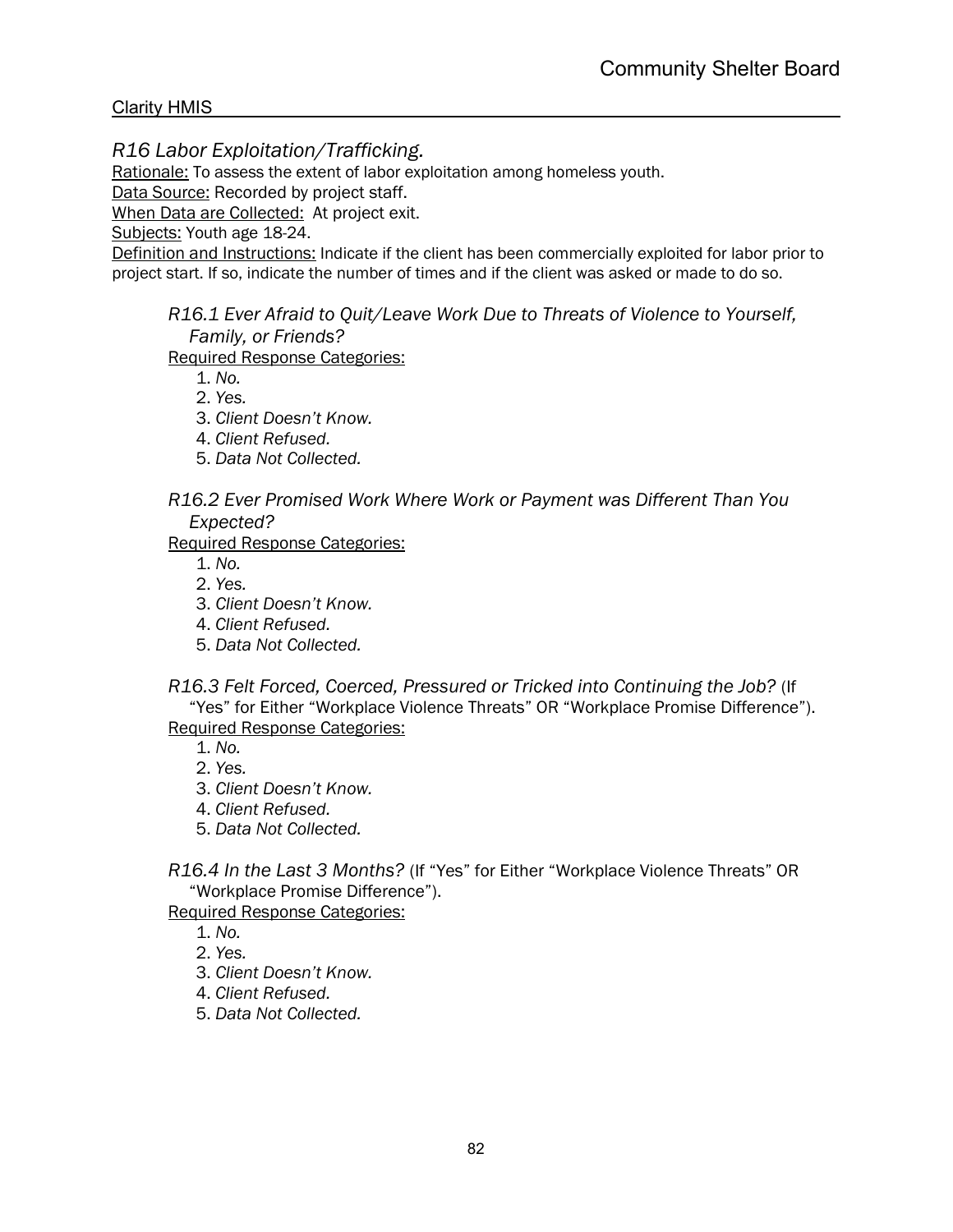# *R17 Project Completion Status.*

Rationale: To identify whether the youth completed the project or exited without completion. Data Source: Recorded by project staff.

When Data are Collected:At project exit.

Subjects: Head of household and youth age 18 or older in RHY projects.

Definition and Instructions: *:* Choose one response category that describes the youth's project completion status. If the youth left early, was expelled or was otherwise involuntarily discharged from the project, choose the primary reason for leaving.

#### *R17.1 Project Completion Status.*

Required Response Categories:

- 1. *Completed Project.*
- 2. *Youth Voluntarily Left Early.*
- 3. *Youth Was Expelled or Otherwise Involuntarily Discharged From Project.*

*R17.2 Primary Reason (*If "Youth Was Expelled or Otherwise Involuntarily Discharged From Project" for "Project Completion Status")

#### Required Response Categories:

- 1. *Criminal Activity/Destruction of Property/Violence.*
- 2. *Non-compliance with Project Rules.*
- 3. *Non-payment of Rent/Occupancy Charge.*
- 4. *Reached Maximum Time Allowed by Project.*
- 5. *Project Terminated.*
- 6. *Unknown/Disappeared.*

# *R18 Counseling.*

Rationale: To identify whether the youth counseling during project participation.

Data Source: Recorded by project staff.

When Data are Collected:At project exit.

Subjects: Head of household and youth age 18 or older in RHY projects.

Definition and Instructions*:* Choose one response category that describes the youth's counseling situation during project participation.

# *R18.1 Counseling Received by Client.*

Required Response Categories:

- 1. *Completed Project.*
- 2. *Yes.*

#### *R18.2 If Yes, Identify the Type(s) of Counseling Received.* Required Response Categories:

- 1. *Individual.*
- 2. *Family.*
- 3. *Group – Including Peer Counseling.*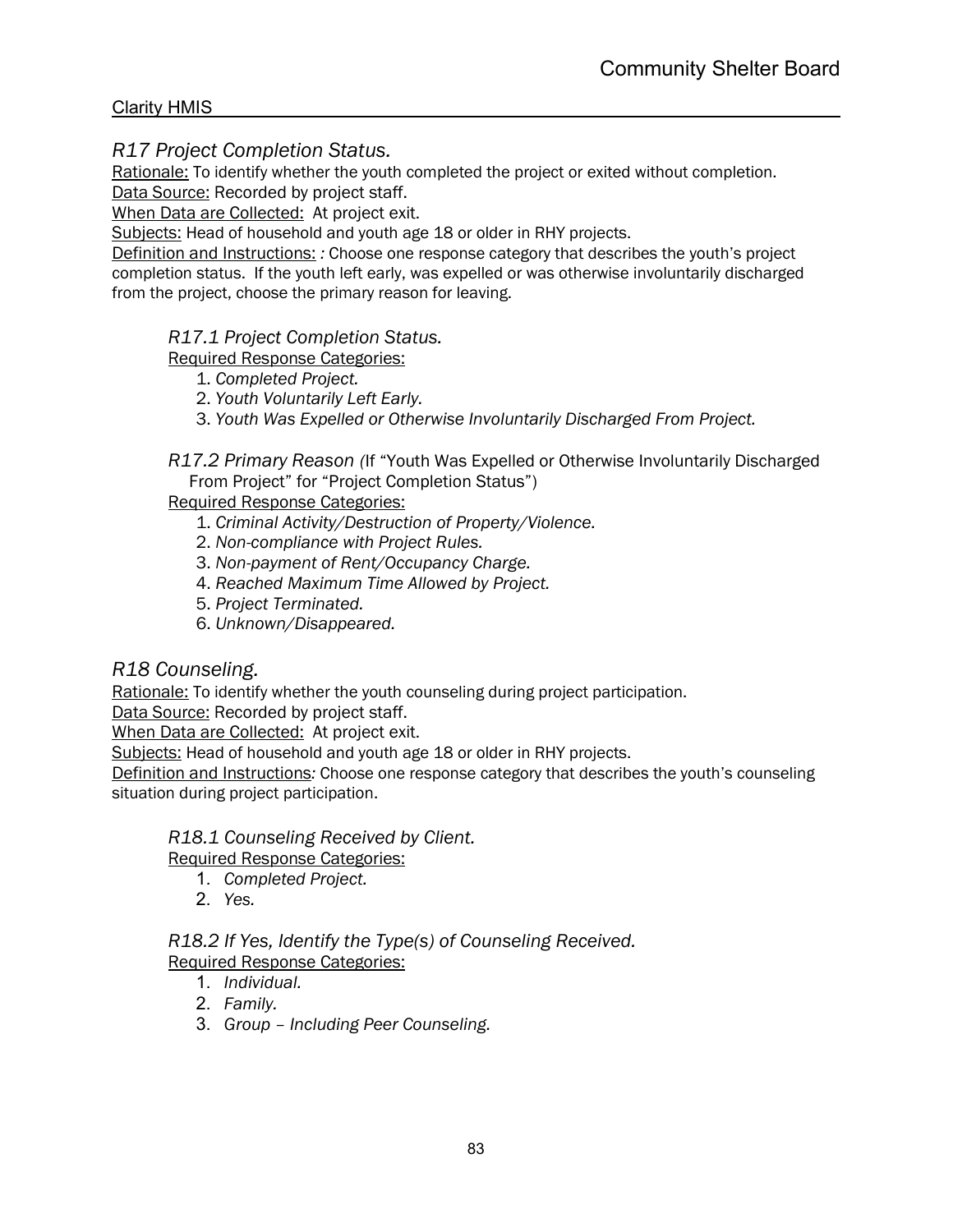*R18.3 If Yes, Identify the Number of Sessions Received by Exit.* Required Response Categories:

1. *Integers (1 – 48+).*

*R18.4 Total Number of Sessions Planned in Youth's Treatment or Service Plan.* Required Response Categories:

1. *Integers (1 – 48+).*

*R18.5 A Plan is in Place to Start or Continue Counseling After Exit.* Required Response Categories:

- 1. *No.*
- 2. *Yes.*

# *R19 Safe and Appropriate Exit.*

Rationale: To identify whether the youth is exiting to a safe situation.

Data Source: Recorded by project staff.

When Data are Collected:At project exit.

Subjects: Youth age 18-24.

Definition and Instructions*:* Choose one response category that describes the youth's exit situation.

#### *R19.1 Exit Destination Safe – As Determined by the Client.*

# Required Response Categories:

1. *No.*

- 2. *Yes.*
- 3. *Client Doesn't Know.*
- 4. *Client Refused.*
- 5. *Data Not Collected.*

*R19.2 Exit Destination Safe – As Determined by the Project/Caseworker.* Required Response Categories:

- 1. *No.*
- 2. *Yes.*
- 3. *Worker Does Not Know.*

*R19.3 Client Has Permanent Positive Adult Connections Outside of Project.* Required Response Categories:

- 1. *No.*
- 2. *Yes.*
- 3. *Worker Does Not Know.*

*R19.4 Client Has Permanent Positive Peer Connections Outside of Project.* Required Response Categories:

- 1. *No.*
- 2. *Yes.*
- 3. *Worker Does Not Know.*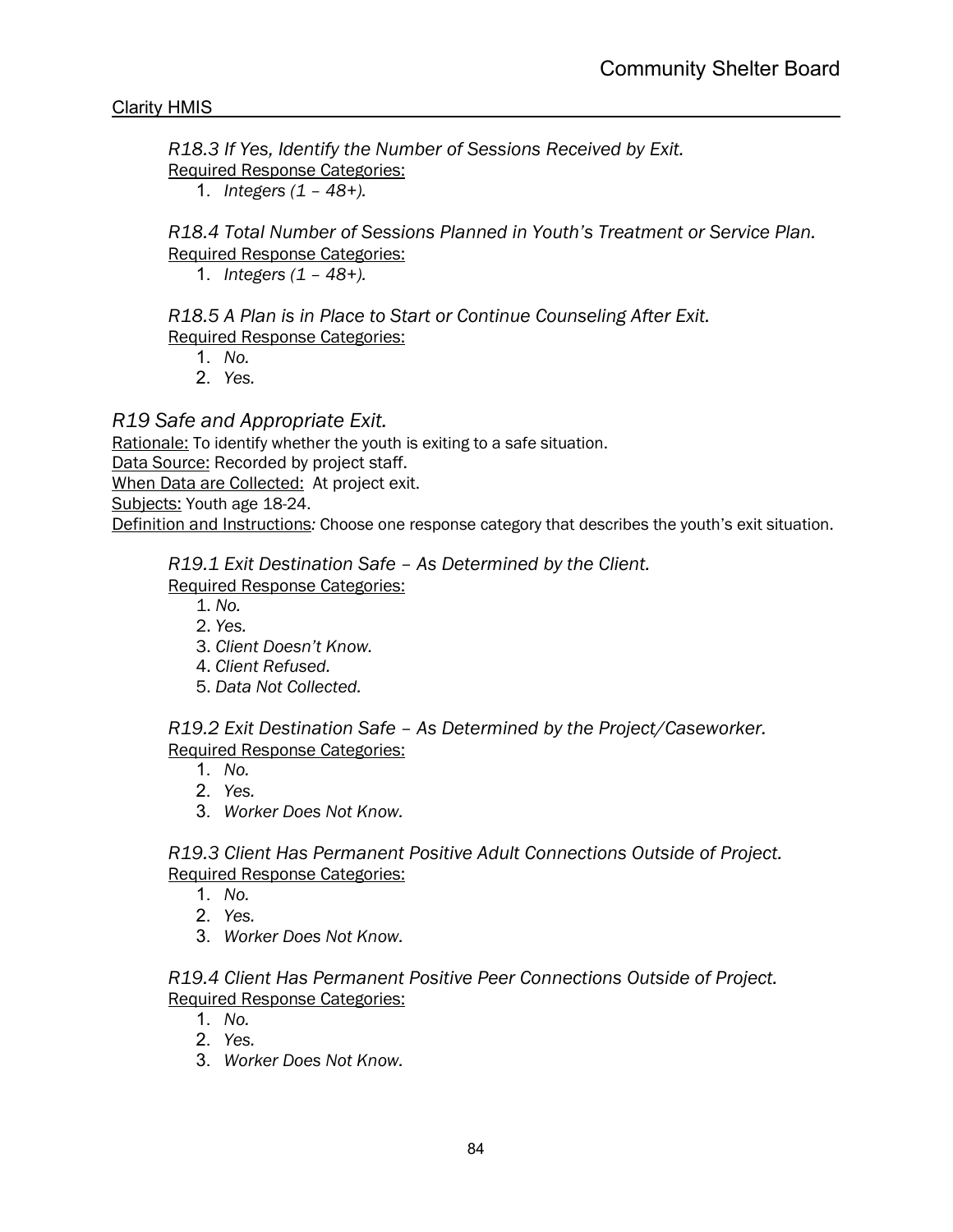*R19.5 Client Has Permanent Positive Community Connections Outside of Project.* Required Response Categories:

- 1. *No.*
- 2. *Yes.*
- 3. *Worker Does Not Know.*

# *R20 Aftercare Plans.*

Rationale: To identify the extent of aftercare plans and actions which were afforded to RHY clients. Data Source: Recorded by project staff.

When Data are Collected:At project exit.

Subjects: Head of household and youth age 18 or older in RHY projects.

Definition and Instructions: *:* Record a response for all plans and actions listed.

# *R20.1 Aftercare Was Provided.*

Required Response Categories:

- 1. *No.*
- 2. *Yes.*
- 3. *Client Refused.*

# *R20.2 If Yes, Identify the Primary Way it Was Provided.*

Required Response Categories:

- 1. *Via Email/Social Media.*
- 2. *Via Telephone.*
- 3. *In Person: One-on-One.*
- 4. *In Person: Group.*

# *R21 Education Goals.*

Rationale: To identify whether education goals set for RHY clients are met at project exit. Data Source: Recorded by project staff.

When Data are Collected:At project exit.

Subjects: Youth age 18-24.

Definition and Instructions: *:* Record a response for all plans and actions listed.

- 1. *Met.*
- 2. *Not Met.*
- 3. *Partially Met.*
- 4. *Client Doesn't Know.*
- 5. *Client Refused.*
- 6. *Data Not Collected.*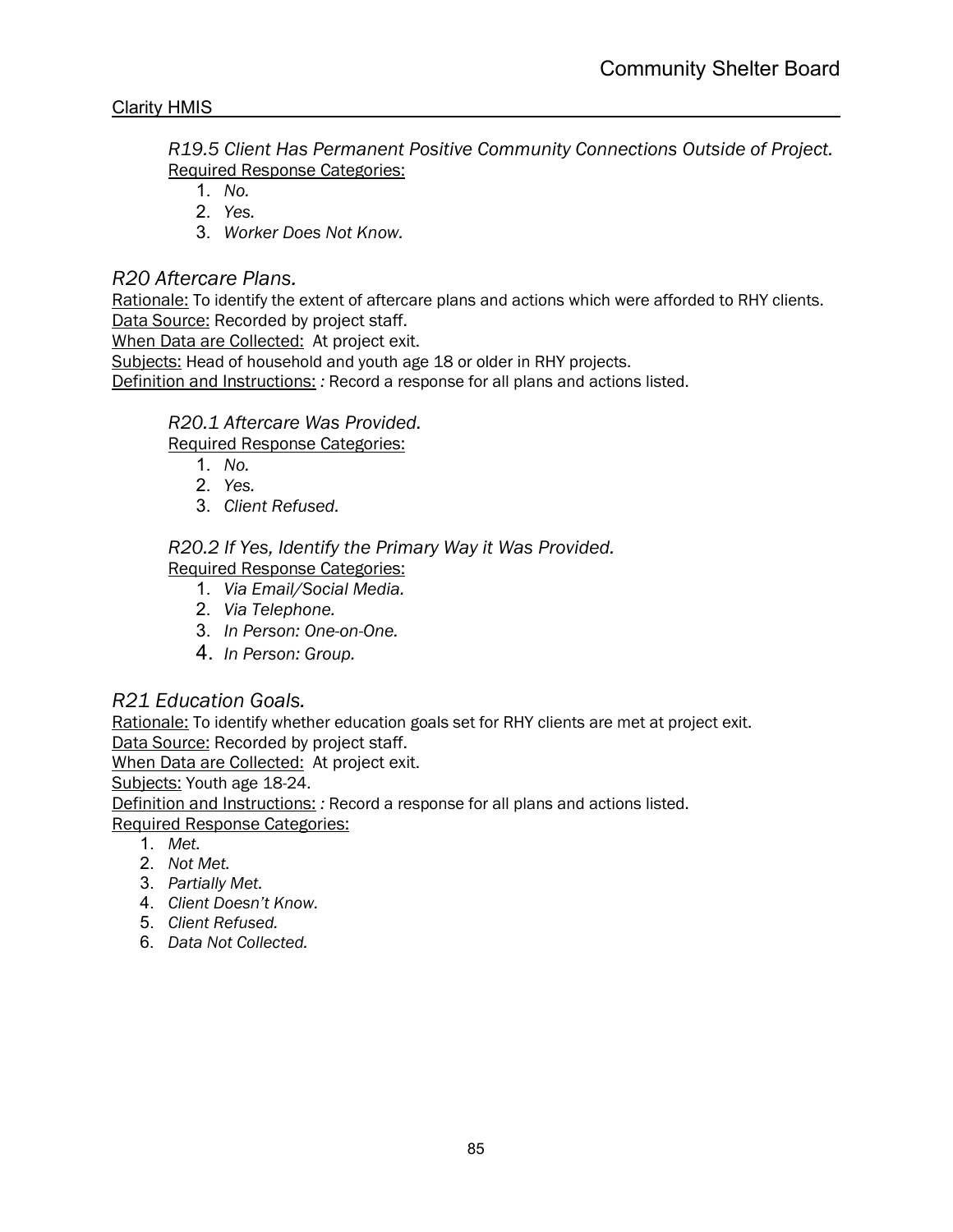### *R22 Employment Goals.*

Rationale: To identify whether employment goals set for RHY clients are met at project exit. Data Source: Recorded by project staff.

When Data are Collected:At project exit.

Subjects: Youth age 18-24.

Definition and Instructions: *:* Record a response for all plans and actions listed.

#### Required Response Categories:

- 1. *Met.*
- 2. *Not Met.*
- 3. *Partially Met.*
- 4. *Client Doesn't Know.*
- 5. *Client Refused.*
- 6. *Data Not Collected.*

# VA Required Data Elements *– SSVF, VAEH and GPD Projects*

#### *V1 Veteran's Information.*

Rationale: To collect a detailed profile of veterans experiencing homelessness and to help identify clients who may be eligible for VA projects and benefits.

Data Source: Recorded by project staff.

When Data are Collected:At client record creation or at the first project start entered by a project collecting this data element.

Subjects: All Veterans.

Definition and Instructions: In separate fields, record the years in which the client entered / separated from military service, experience in theatres of operations, branch of service, and discharge status. For veterans who served in more than one branch of the military, select the branch in which the veteran spent the most time. In the event that a client's discharge status is upgraded during enrollment, the record should be edited to reflect the change.

*V1.1 Year Entered Military Service (year).*

Required Response Categories:

1. *YYYY*

*V1.2 Year Separated from Military Service (year).* Required Response Categories:

1. *YYYY*

*V1.3 Theatre of Operations: World War II.* Required Response Categories:

- 1. *No.*
- 2. *Yes.*
- 3. *Client Doesn't Know.*
- 4. *Client Refused.*
- 5. *Data Not Collected.*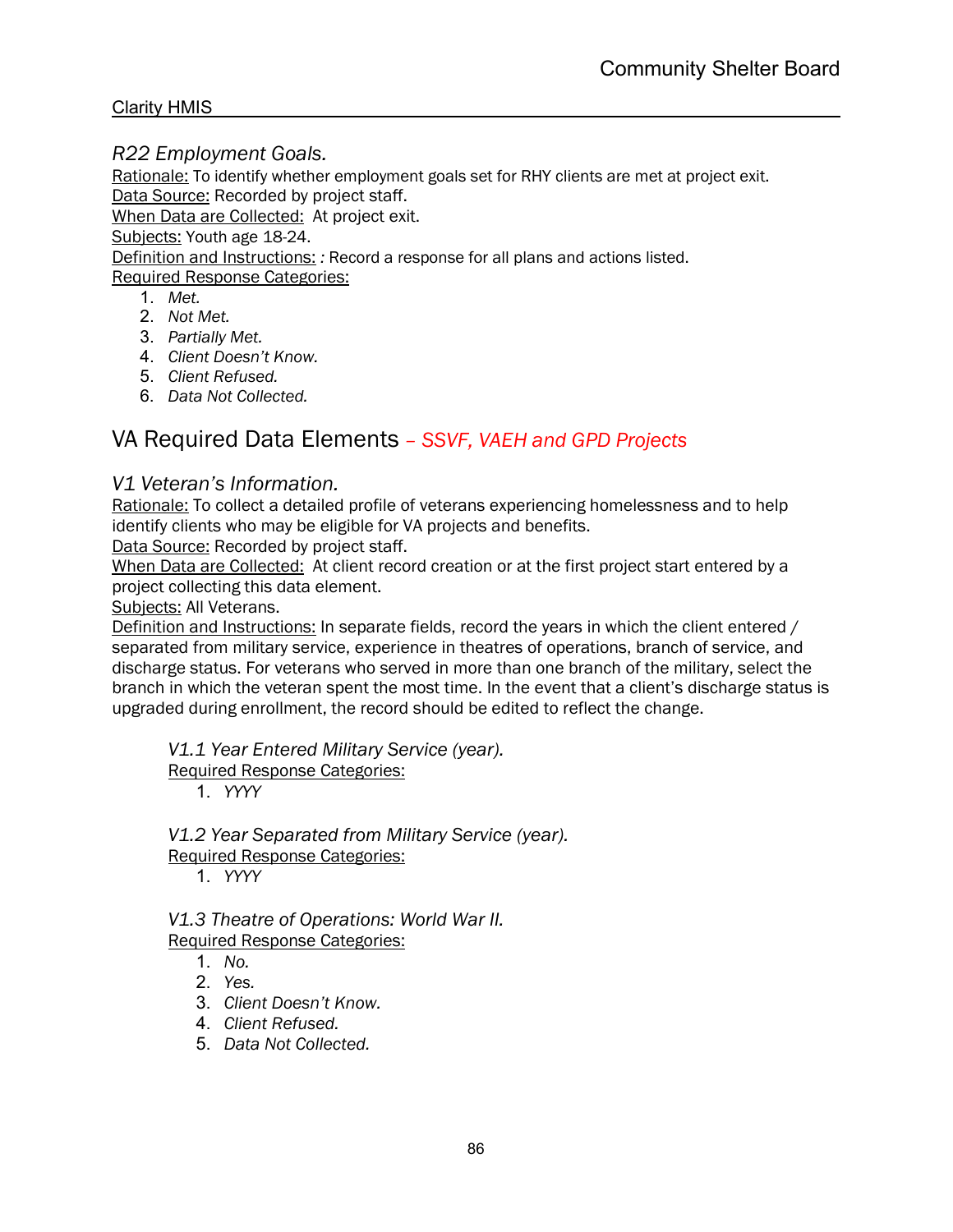*V1.4 Theatre of Operations: Korean War.*

Required Response Categories:

- 1. *No.*
- 2. *Yes.*
- 3. *Client Doesn't Know.*
- 4. *Client Refused.*
- 5. *Data Not Collected.*

*V1.5 Theatre of Operations: Vietnam War.* Required Response Categories:

- 1. *No.*
- 2. *Yes.*
- 3. *Client Doesn't Know.*
- 4. *Client Refused.*
- 5. *Data Not Collected.*

*V1.6 Theatre of Operations: Persian Gulf War (Operation Desert Storm).* Required Response Categories:

- 1. *No.*
- 2. *Yes.*
- 3. *Client Doesn't Know.*
- 4. *Client Refused.*
- 5. *Data Not Collected.*

*V1.7 Theatre of Operations: Afghanistan (Operation Enduring Freedom).* Required Response Categories:

- 1. *No.*
- 2. *Yes.*
- 3. *Client Doesn't Know.*
- 4. *Client Refused.*
- 5. *Data Not Collected.*

# *V1.8 Theatre of Operations: Iraq (Operation Iraqi Freedom).*

# Required Response Categories:

- 1. *No.*
- 2. *Yes.*
- 3. *Client Doesn't Know.*
- 4. *Client Refused.*
- 5. *Data Not Collected.*

# *V1.9 Theatre of Operations: Iraq (Operation New Dawn).* Required Response Categories:

- 1. *No.*
- 2. *Yes.*
- 3. *Client Doesn't Know.*
- 4. *Client Refused.*
- 5. *Data Not Collected.*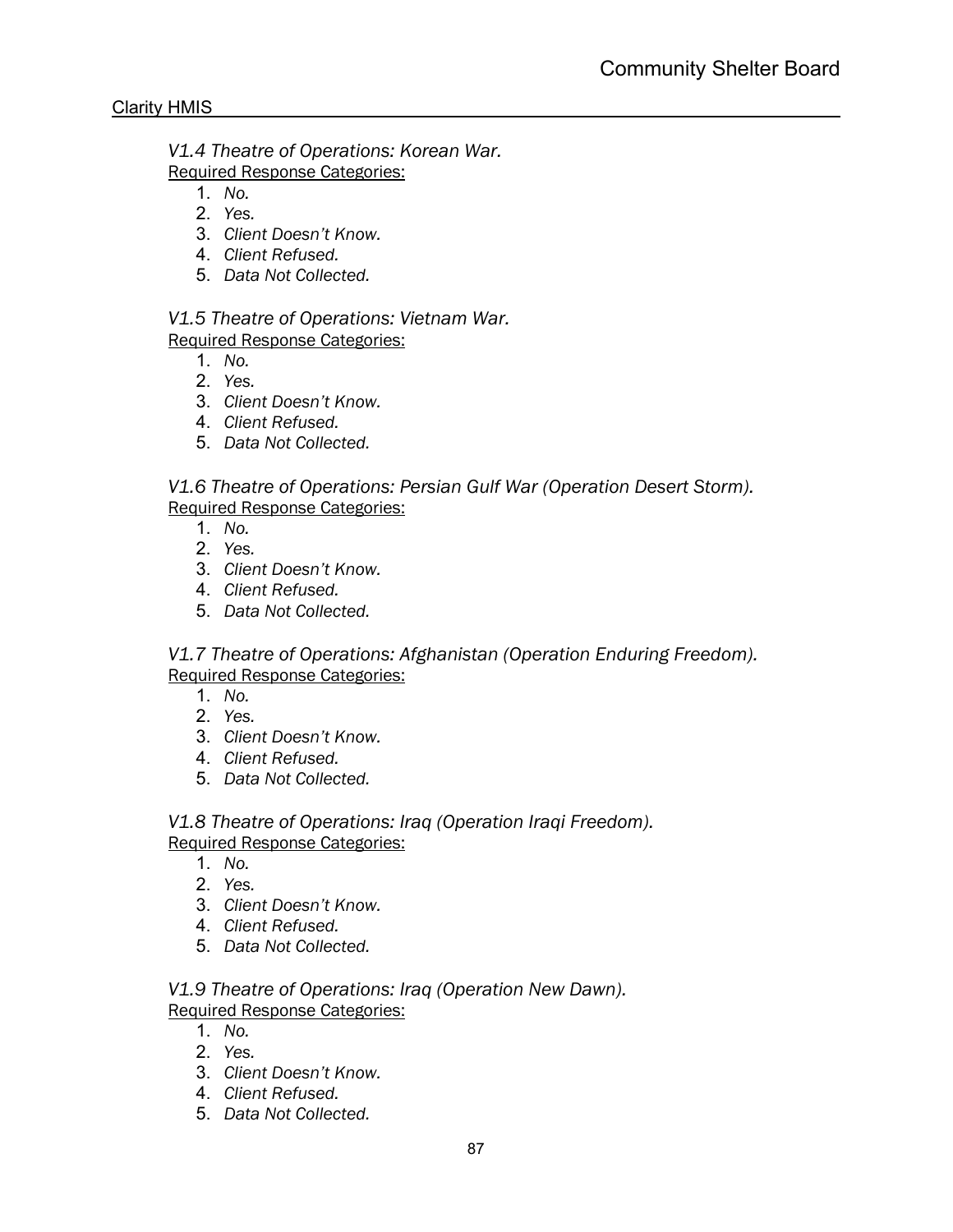*V1.10 Theatre of Operations: Other Peace-keeping Operations or Military Interventions (such as Lebanon, Panama, Somalia, Bosnia, Kosovo).* Required Response Categories:

1. *No.*

- 2. *Yes.*
- 3. *Client Doesn't Know.*
- 4. *Client Refused.*
- 5. *Data Not Collected.*

#### *V.11 Branch of the Military.* Required Response Categories:

- 1. *Army.*
- 2. *Air Force.*
- 3. *Navy.*
- 4. *Marines.*
- 5. *Coast Guard.*
- 6. *Client Doesn't Know.*
- 7. *Client Refused.*
- 8. *Data Not Collected.*

# *V1.12 Discharge Status.*

Required Response Categories:

- 1. *Honorable.*
- 2. *General, under honorable conditions.*
- 3. *Under other than honorable conditions (OTH).*
- 4. *Bad Conduct.*
- 5. *Dishonorable.*
- 6. *Uncharacterized.*
- 7. *Client Doesn't Know.*
- 8. *Client Refused.*
- 10. *Data Not Collected.*

# *V2 Services Provided – SSVF.*

Rationale: To define and collect VA funded services provided. Data Source: Recorded by project staff. When Data are Collected:Occurrence Point. Subjects: Head of household and adults. Required Response Categories:

> *V2.1 Date of Service.* Required Response Categories: 1. *MM/DD/YYYY*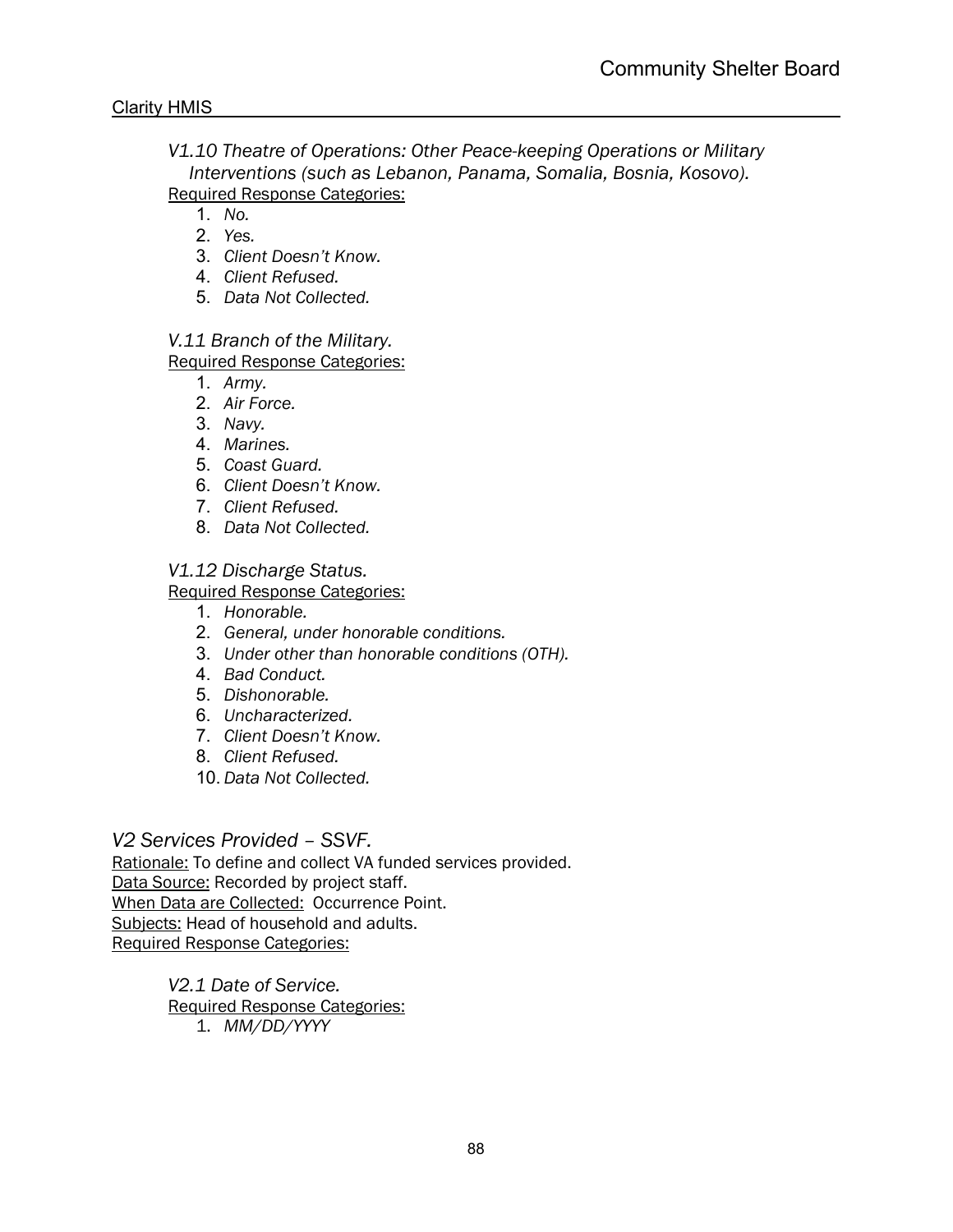# *V2.2 Type of Service.*

- Required Response Categories:
	- 1. *Outreach services.*
	- 2. *Case Management Services.*
	- 3. *Assistance Obtaining VA Benefits.*
	- 4. *Assistance Obtaining/Coordinating Other Public Benefits.*
	- 5. *Direct Provision of Other Public Benefits.*
	- 6. *Extended Shallow Subsidy.*
	- 7. *Returning Home.*
	- 8. *Rapid Resolution.*
	- 9. *Other (non-TFA) Supportive Service Approved by VA.*

*V2.3 Indicate type if provided "Assistance obtaining VA benefits".* Required Response Categories:

- 1. *VA Vocational and Rehabilitation Counseling.*
- 2. *Employment and Training Services.*
- 3. *Educational Assistance.*
- 4. *Health Care Services.*

*V2.4 Indicate type if provided "Assistance obtaining/coordinating other public benefits".*

Required Response Categories:

- 1. *Health Care Services.*
- 2. *Daily Living Services.*
- 3. *Personal Financial Planning Services.*
- 4. *Transportation Services.*
- 5. *Income Support Services.*
- 6. *Fiduciary and Representative Payee Services.*
- 7. *Legal Services – Child Support.*
- 8. *Legal Services – Eviction Prevention.*
- 9. *Legal Services – Outstanding Fines and Penalties.*
- 10. *Legal Services – Restore/Acquire Driver's License.*
- 11. *Legal Services – Other.*
- 12. *Child Care.*
- 13. *Housing Counseling.*

*V2.5 Indicate type if provided "Direct provision of other public benefits".* Required Response Categories:

- 1. *Personal Financial Planning Services.*
- 2. *Transportation Services.*
- 3. *Income Support Services.*
- 4. *Fiduciary and Representative Payee Services.*
- 5. *Legal Services – Child Support.*
- 6. *Legal Services – Eviction Prevention.*
- 7. *Legal Services – Outstanding Fines and Penalties.*
- 8. *Legal Services – Restore/Acquire Driver's License.*
- 9. *Legal Services – Other.*
- 10. *Child Care.*
- 11.*Housing Counseling.*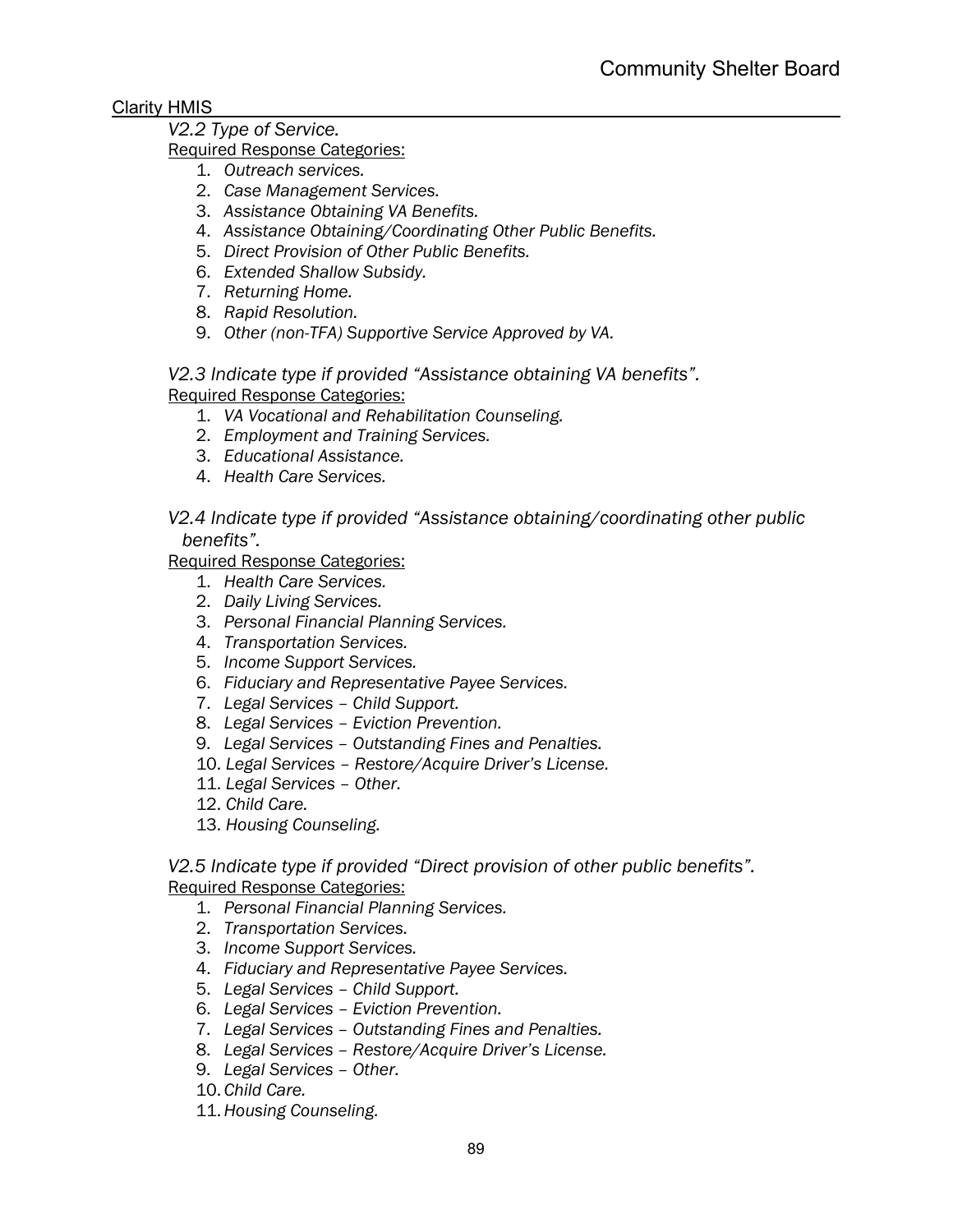*V2.6 Indicate type if provided "Other (Non-TFA) Supportive Services Approved by VA".*

Required Response Categories:

1. *Type. Text Box.*

# *V3 Financial Assistance – SSVF*

Rationale: To determine the type of financial assistance (including rental assistance, security deposits, utility deposits, utility payments, moving cost assistance, and motel and hotel vouchers) and amount provided during project participation.

Data Source: Recorded by project staff.

When Data are Collected:When financial assistance is provided as a one-time transaction and at least once every three months for participants receiving medium-term rental assistance. Subjects: All Clients.

Definition and Instructions: Record financial assistance that is provided to a third party for the benefit of project clients. In separate fields record the following financial assistance information: start date for financial assistance, end date of financial assistance, type of financial assistance, and amount of financial assistance. Financial Assistance Provided data should be collected for each member of the household benefiting from financial assistance.

Required Response Categories:

*V3.1 Date of Financial Assistance.*

Required Response Categories:

1. *MM/DD/YYYY*

*V3.2 Financial Assistance Amount.*

Required Response Categories:

1. Assistance Amount: *\$\_\_\_\_.00*

*V3.3 Financial Assistance Type.* Required Response Categories:

- 1. *Rental Assistance.*
- 2. *Security Deposit.*
- 3. *Utility Deposit.*
- 4. *Utility Fee Payment Assistance.*
- 5. *Moving Costs.*
- 8. *Transportation Services: Tokens/Vouchers.*
- 9. *Transportation Services: Vehicle Repair/Maintenance.*
- 10. *Child Care.*
- 12.*General Housing Stability Assistance.*
- 14. *Emergency Housing Assistance.*
- 15. *Extended Shallow Subsidy – Rental Assistance.*
- 16. Food Assistance.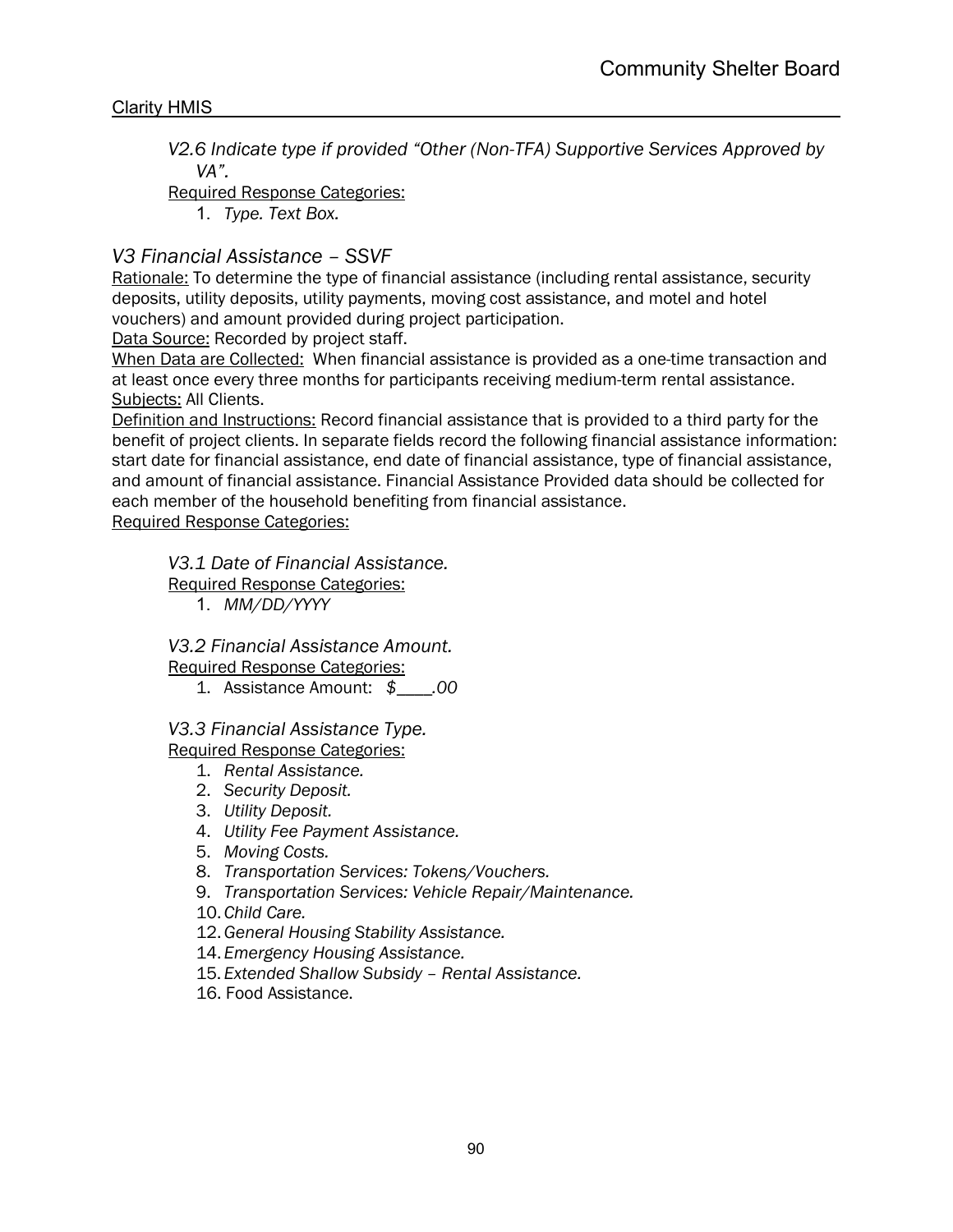*V4 Percent of AMI (SSVF Eligibility).*

Rationale: To document eligibility for SSVF programs.

Data Source: Recorded by project staff.

When Data are Collected:At project start.

Subjects: All households.

Definition and Instructions: Indicate household income as a percentage of area median income (AMI), as published annually by HUD (http://www.huduser.org).

Required Response Categories:

- 1. *Less than 30%.*
- 2. *30% to 50%.*
- 3. *Greater than 50%.*

*V6 VAMC Station Number.*

Rationale: To record the VA medical center for persons experiencing homelessness or persons at-risk of homelessness.

Data Source: Recorded by project staff.

When Data are Collected:At project start.

Subjects: Head of household and Adults.

Definition and Instructions: Select the valid 8 digit alphanumerical VAMC code from the drop down list.

Required Response Categories:

1. *Drop down list*

# *V7 SSVF HP Targeting Criteria.*

Rationale: To record the results of SSVF Homelessness Prevention Stage 2 Targeting Criteria Screening.

Data Source: Recorded by project staff.

When Data are Collected:At project start.

Subjects: Head of household and Adults.

Definition and Instructions: Answer the following questions to determine HP eligibility.

#### *V7.1 Housing Loss Expected Within…*

Required Response Categories:

- 1. *0-6 days.*
- 2. *7-13 days.*
- 3. *14-21 days.*
- 4. *More than 21 days.*

#### *V7.2 Current Household Income.*

- 1. *\$0 (i.e., not employed, not receiving cash benefits, no other current income).*
- 2. *1-14% of Area Median Income (AMI) for household size.*
- 3. *15-30% of AMI for household size.*
- 4. *More than 30% of AMI for household size.*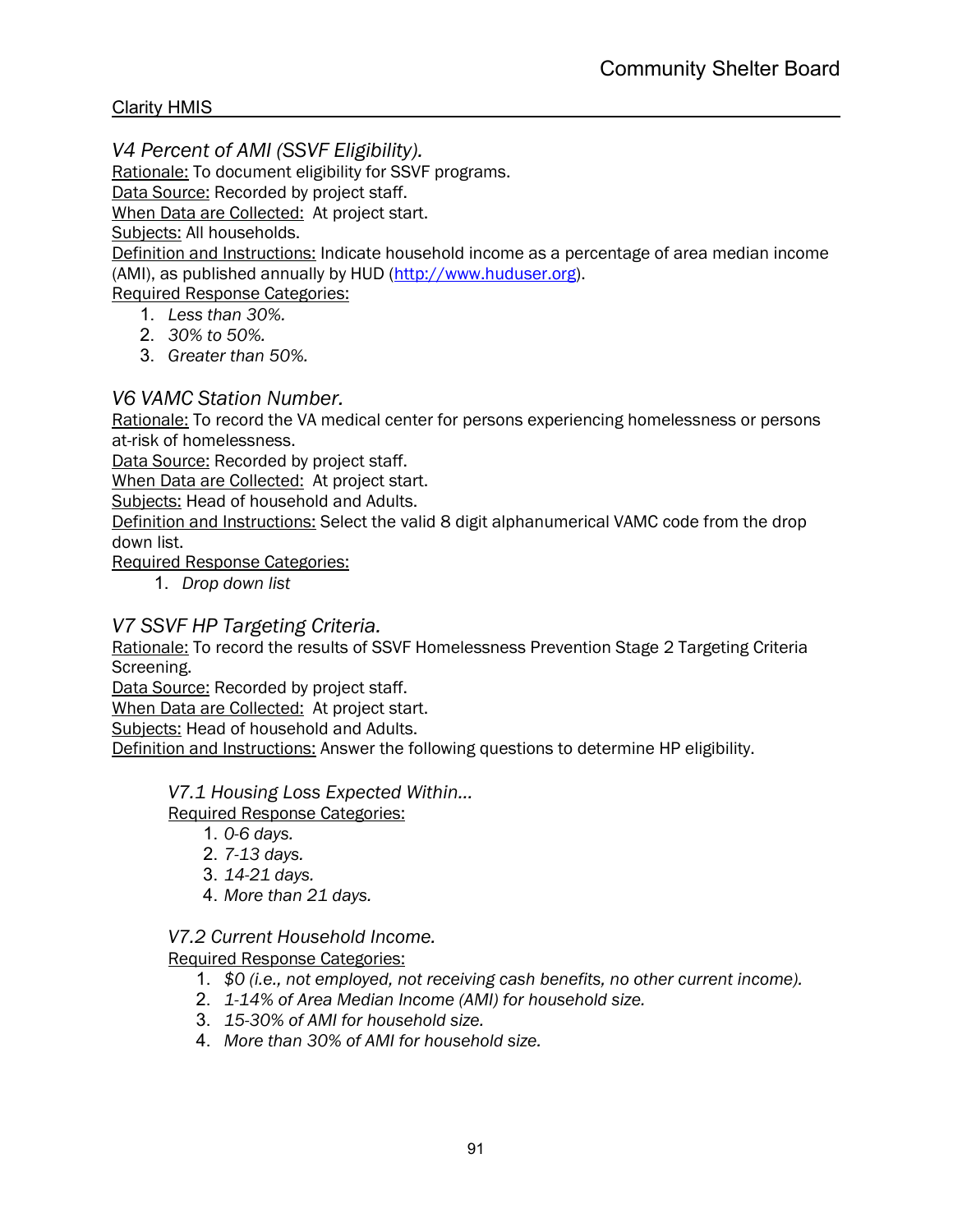*V7.3 History of literal homelessness (Street/shelter/transitional housing).* Required Response Categories:

- 1. *Most recent episode occurred within the last year.*
- 2. *Most recent episode occurred more than one year ago.*
- 3. *None.*

*V7.4 Head of Household is not a current leaseholder.* Required Response Categories:

- 1. *No.*
- 2. *Yes.*

*V7.5 Head of Household never been a leaseholder.* Required Response Categories:

- 1. *No.*
- 2. *Yes.*

*V7.6 Currently at Risk of Losing a Tenant-Based Housing Subsidy or Housing in a Subsidized Building or Unit.*

Required Response Categories:

- 1. *No.*
- 2. *Yes.*

*V7.7 Rental Evictions Within the Past 7 Years.*

Required Response Categories:

- 1. *No Prior Rental Evictions.*
- 2. *1 Prior Rental Eviction.*
- 3. *2 or more Prior Rental Evictions.*

*V7.8 Criminal Record for Arson, Drug Dealing or Manufacture, or Felony Offense Against Persons or Property.*

Required Response Categories:

- 1. *No.*
- 2. *Yes.*

*V7.9 Incarcerated as adult (any adult in household).* Required Response Categories:

- 1. *Not incarcerated.*
- 2. *Incarcerated once.*
- 3. *Incarcerated two or more times.*
- *V7.10 Discharged from jail or prison within last six months after incarceration of 90 days or more (adults).*

- 1. *No.*
- 2. *Yes.*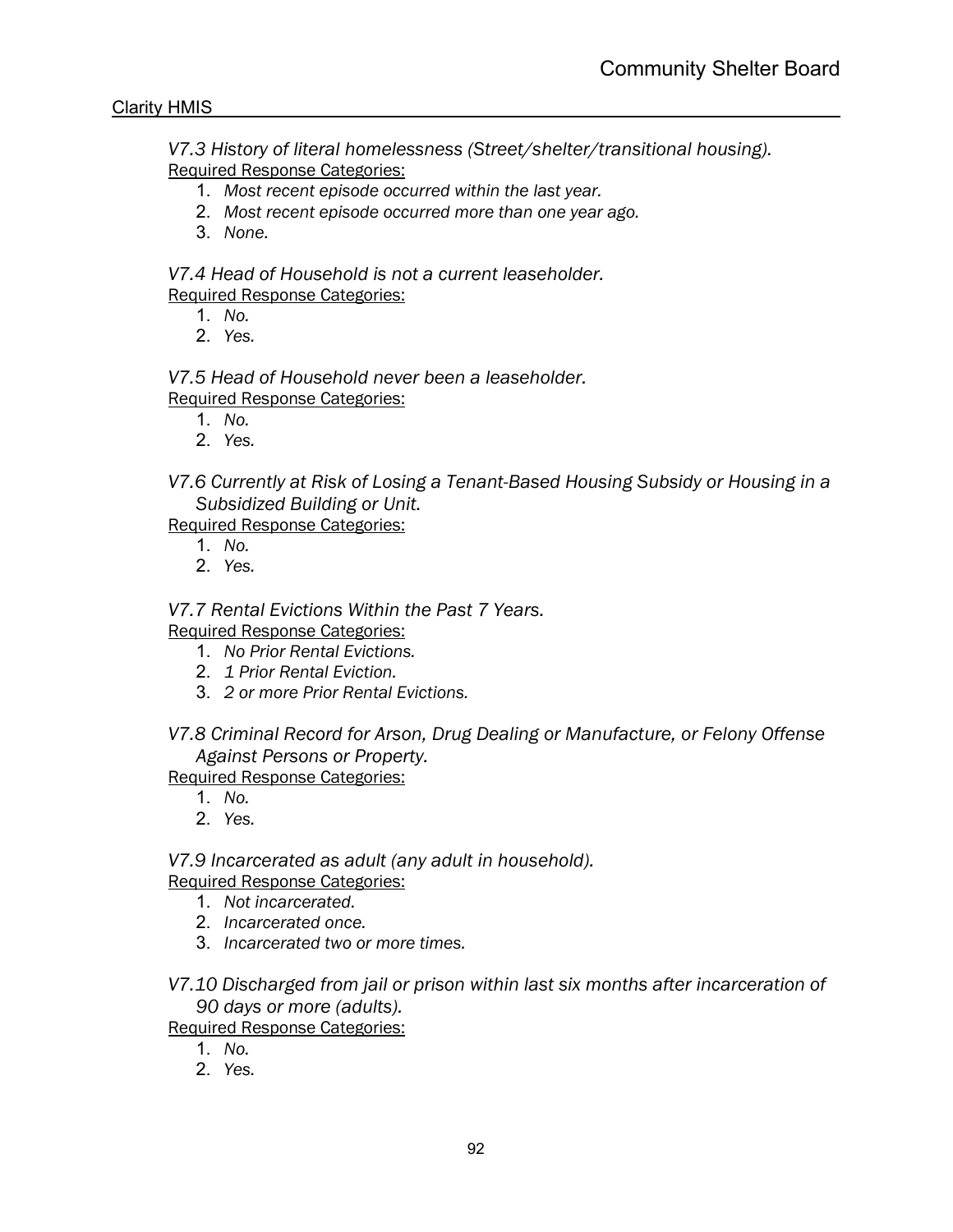*V7.11 Registered Sex Offender.* Required Response Categories:

1. *No.*

2. *Yes.*

*V7.12 Head of household with disabling condition (physical health, mental health, substance use) that directly affects ability to secure/maintain housing.* Required Response Categories:

- 1. *No.*
- 2. *Yes.*

*V7.13 Currently pregnant (any household member).* Required Response Categories:

- 1. *No.*
- 2. *Yes.*

*V7.14 Single Parent of Minor Child(ren).* Required Response Categories:

- 1. *No.*
- 2. *Yes.*

*V7.15 Household includes one or more young children (age six or under), or a child who requires significant care.*

Required Response Categories:

- 1. *No.*
- 2. *Yes.*
- *V7.16 Household Size of 5 or More Requiring at Least 3 Bedrooms (Due to Age/Gender Mix).*

Required Response Categories:

- 1. *No.*
- 2. *Yes.*

*V7.17 Household includes one or more members of an overrepresented* 

*population in the homeless system when compared to the general population.* Required Response Categories:

- 1. *No.*
- 2. *Yes.*

*V7.18 HP Applicant Total Points.*

Required Response Categories:

1. *Integer.*

*V7.19 Grantee Targeting Threshold Score.* Required Response Categories:

1. *Integer.*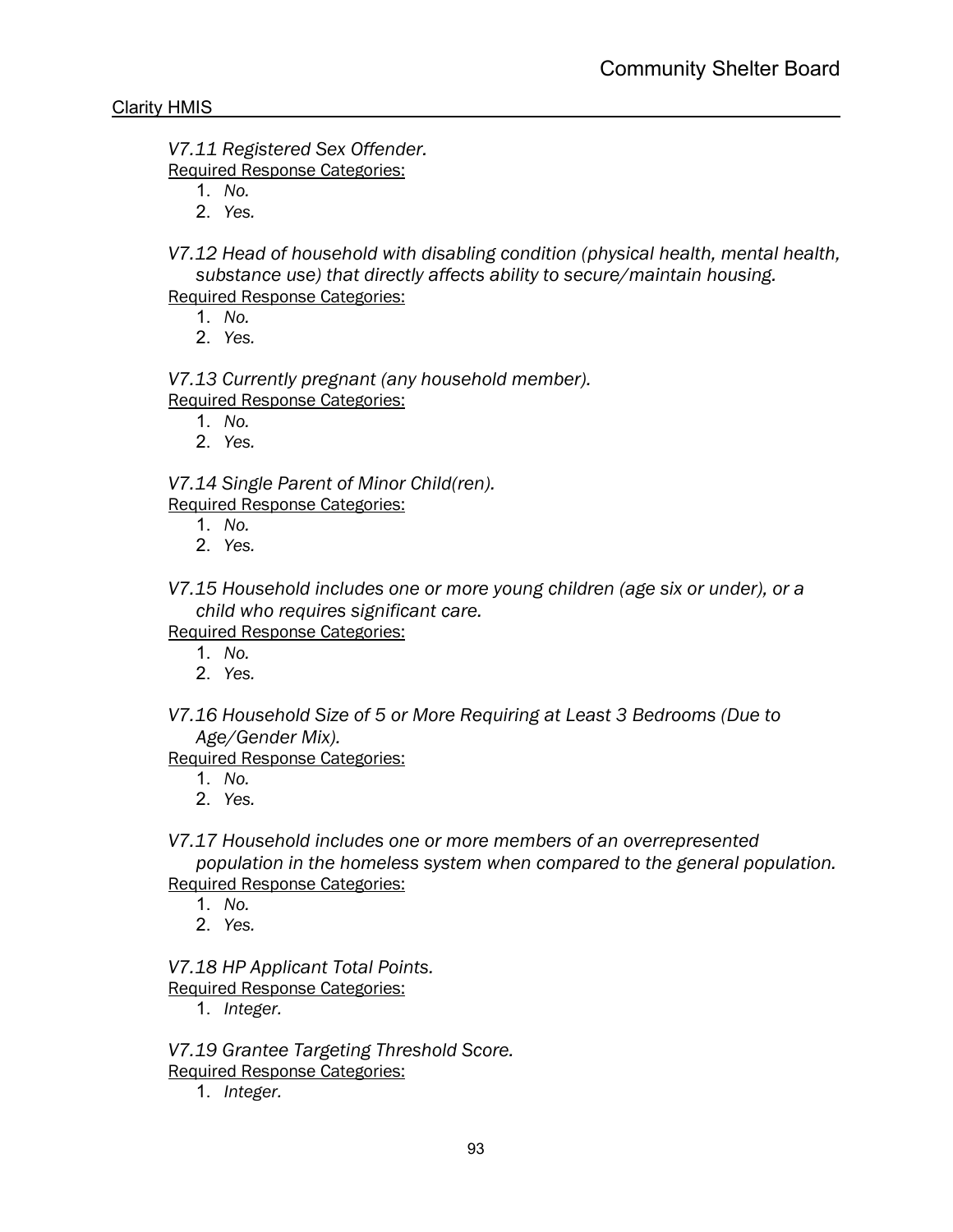*V8 HUD-VASH Voucher Tracking.*

Rationale: To record the status of HUD-VASH vouchers.

Data Source: Recorded by project staff.

When Data are Collected:Occurrence point/update.

Subjects: Head of household/Veteran.

Definition and Instructions: Indicate the voucher status and change date.

*V8.1 Information Date.*

Required Response Categories:

1. *Date Field.*

# V8.2 Voucher Change.

Required Response Categories:

- 1. *Referral Pack Forwarded to PHA.*
- 2. *Voucher Denied by PHA.*
- 3. *Voucher Issued by PHA.*
- 4. *Voucher Revoked or Expired.*
- 5. *Voucher in Use – Veteran Moved into Housing.*
- 6. *Voucher was Ported Locally.*
- 7. *Voucher was Administratively Absorbed by New PHA.*
- 8. *Voucher was Converted to Housing Choice Voucher.*
- 9. *Veteran Exited – Voucher was Returned.*
- 10. *Veteran Exited – Family Maintained Voucher.*
- 11. *Veteran Exited – Prior to Ever Receiving a Voucher.*
- 12. *Other.*

# *V9 HUD-VASH Exit Information.*

Rationale: To record the reason for a client's exit from case management.

Data Source: Recorded by project staff.

When Data are Collected:At Project Exit

Subjects: Head of household/Veteran.

Definition and Instructions: From the drop-down list select the client's reason for project exit. Required Response Categories:

- 1. *Accomplished Goals and/or Obtained Services and No Longer Needs CM.*
- 2. *Transferred to Another HUD-VASH Program Site.*
- 3. *Found/Chose Other Housing.*
- 4. *Did Not Comply with HUD-VASH CM.*
- 5. *Eviction and/or Other Housing Related Issues.*
- 6. *Unhappy with HUD-VASH Housing.*
- 7. *No Longer Financially Eligible for HUD-VASH Voucher.*
- 8. *No Longer Interested in Participating in this Program.*
- 9. *Veteran Cannot be Located.*
- 10. *Veteran Too Ill to Participate at this Time.*
- 11. *Veteran is Incarcerated.*
- 12. *Veteran is Deceased.*
- 13. *Other.*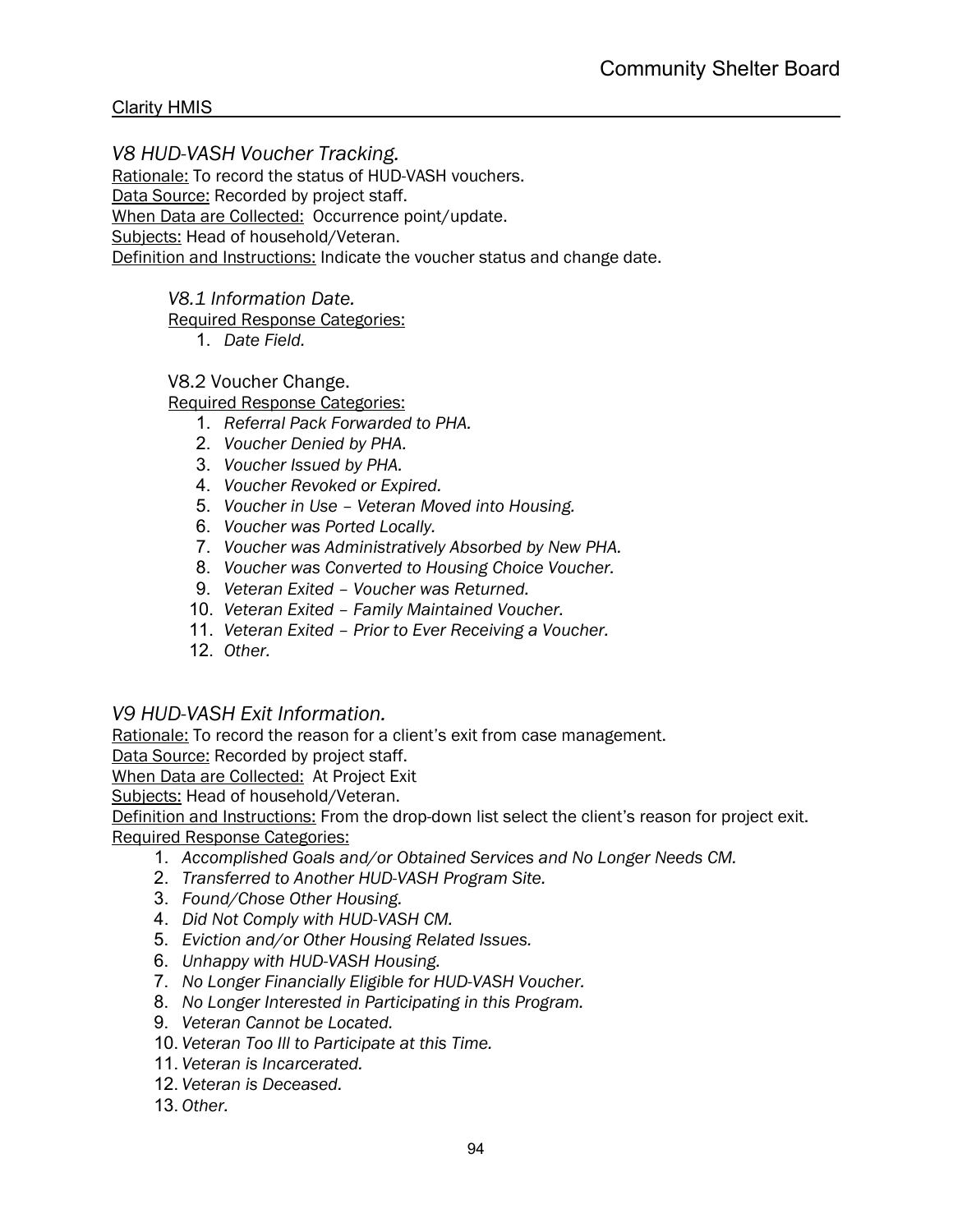# 5.0 Other Project-Specific Data Requirements

# *5.1 Zip Code of Last Permanent Address*

Rationale: To identify the former geographic location of persons experiencing homelessness. Data Source: Client Interview.

When Collected: Upon initial project start or as soon as possible thereafter.

Subjects: All adults and unaccompanied youth served.

Definition and Instructions: Use the drop-down menu to indicate the five-digit zip code of the apartment, room or house where the client last lived for 90 days or more.

# *5.1a Zip Code of Last Permanent Address.*

Required Response Categories:

1. *Five-digit numerical field/ drop-down menu of local zip codes*

*5.1b Zip Code Data Quality. (Record the relevant quality code for the five-digit Zip Code of Last Permanent Address.)*

Required Response Categories:

- 1. *Full or Partial Zip Code Reported.* The entire or part of the accurate five-digit Zip Code of Last Permanent Address has been entered.
- 2. *Don't Know.* The Zip Code of Last Permanent Address does not exist or is unattainable.
- 3. *Refused.* Client refused to provide the Zip Code of Last Permanent Address.

# *5.2 General Area Location of Previous Residence.*

Rationale: To report on the areas of prior residence for project and community planning. Data Source: Client interview.

When Collected: Upon initial project start or as soon as possible thereafter.

Subjects: All adults and unaccompanied youth served.

Definition and Instructions: Indicate whether the client's last permanent residence was within or outside Franklin County and/or the city of Columbus, or Ohio.

- 1. *Within Franklin County (outside city – Columbus).*
- 2. *Outside Franklin County (outside city – Columbus).*
- 3. *Outside Franklin County (within city – Columbus).*
- 4. *Within Franklin County (within city – Columbus).*
- 5. *Outside of Ohio.*
- 6. *Don't Know.* Despite best efforts, General Area Location of Previous Residence was unattainable.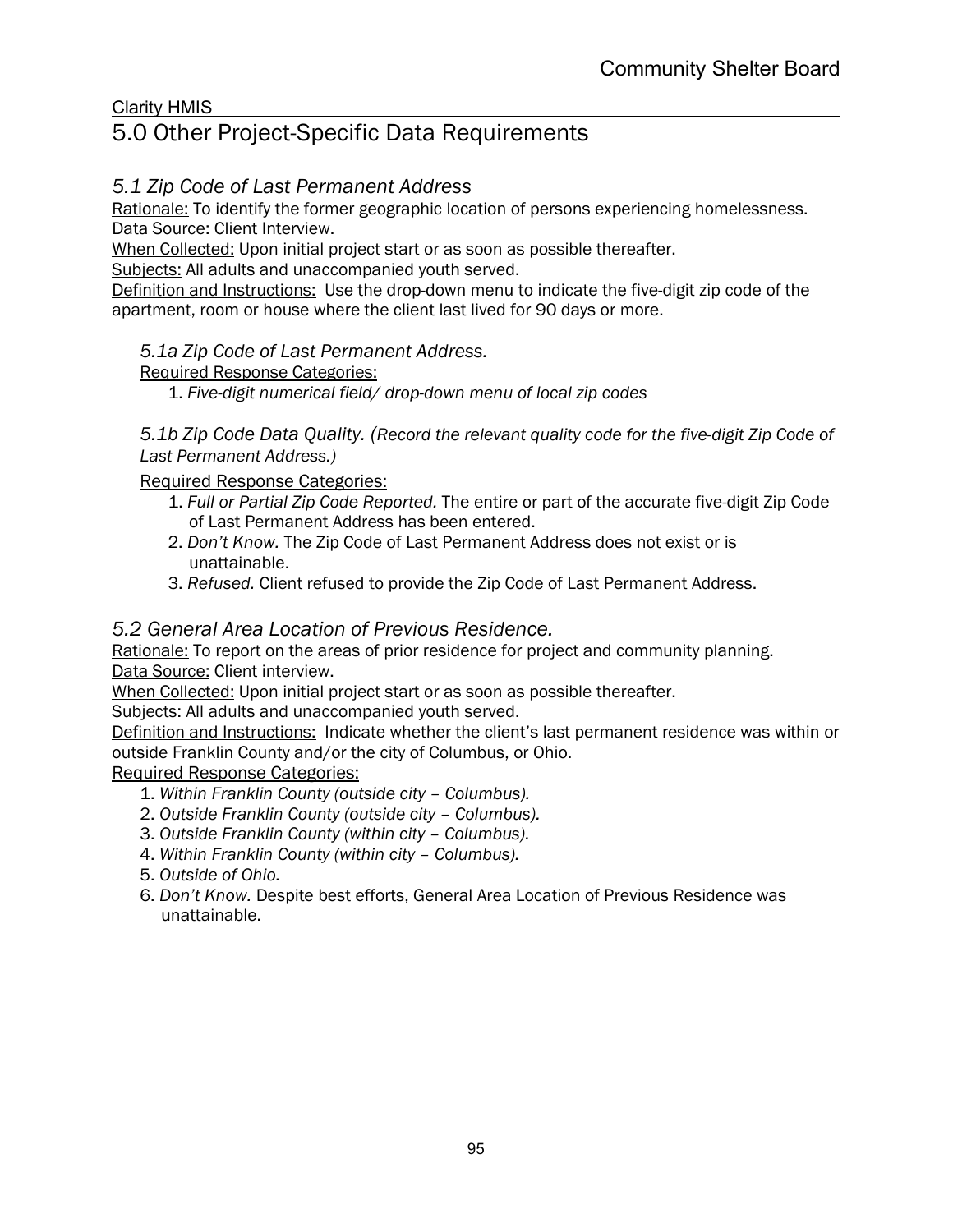# *5.4 Reason for Leaving.*

Rationale: Reasons for leaving is used, in part, to identify the barriers and issues clients face in completing a project or staying in a residential facility, which may affect their ability to achieve economic self-sufficiency.

Data Source: Recorded by project staff.

When Data are Collected: At project exit.

Subjects: All clients served.

Definition and Instructions: Identify the reason why the client left the project. If a client left for multiple reasons, record only the primary reason.

Required Response Categories:

- 1. *Left for a housing opportunity before completing project*
- 2. *Completed project*
- 3. *Non-payment of rent/occupancy charge*
- 4. *Non-compliance with project*
- 5. *Criminal activity/destruction of property/violence*
- 6. *Medical Reason*
- 7. *Reached maximum time allowed by project*
- 8. *Needs could not be met by project*
- 9. *Disagreement with rules/ persons*
- 10. *Death*
- 11. *Unknown/disappeared*
- 12. *Other*

*5.5 Household Type. (Family Status)* {Only for projects that serve families}

Rationale: To collect information on the basic family composition and for planning purposes. Data Source: Client interview or observations of project staff.

When Data Are Collected: Client interview and/or in the course of client assessment. Subjects: All clients served.

Definition and Instructions: For each client, record the basic composition of the family. Required Response Categories:

- 1. *Single Parent with Children*
- 2. *Couple with Children* (1 of the guardians is noncustodial)
- 3. *Two Parent Family* (both guardians are custodial)
- 4. *Noncustodial Caregivers with Children*
- 5. *Grandparent with Grandchildren*
- 6. *Other*

*5.6 Head of Household Designation.* {Only for projects that serve families}

Rationale: To determine family unit and for appropriate grouping of households.

Data Source: Client interview or observations of project staff.

When Data Are Collected: Client interview and/or in the course of client assessment. Subjects: All clients served.

Definition and Instructions: For each client, record their head of household designation. For head of household, select 'Yes'.

- 1. *No*
- 2. *Yes*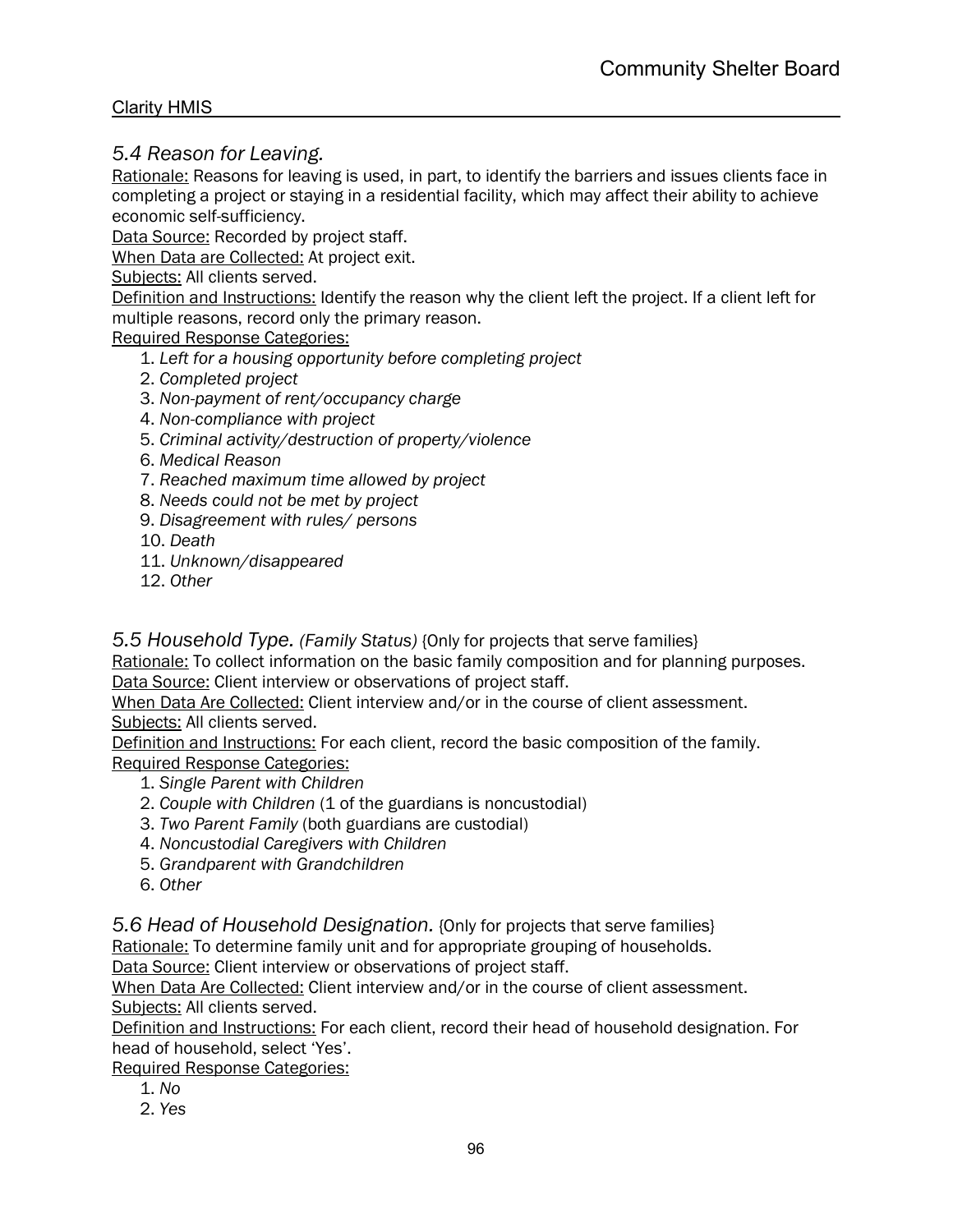*5.7 Homelessness Primary Reason.*

Rationale: To identify the primary reason homelessness occurred.

Data Source: Client interview.

When Data Are Collected: Client interview and/or in the course of client assessment.

Subjects: Head of household.

Definition and Instructions: For each client, determine the primary cause of homelessness. Required Response Categories:

- 1. *Addiction*
- 2. *Divorce*
- 3. *Domestic Violence*
- 4. *Evicted*
- 5. *Family/ Personal Illness*
- 6. *Fire*
- 7. *Jail/Prison*
- 8. *Moved to Seek Work*
- 9. *Unable to Pay Rent or Mortgage*
- 10. *Relationship Problems*
- 11. *Substandard Housing*
- 12. *Unemployment*
- 13. *Other*

*5.9 Monthly Rent and Utilities.* 

Rationale: To identify the household's housing affordability at exit from the project. Data Source: Client interview or project staff.

When Data Are Collected: Client interview at exit from the project.

Subjects: Head of household.

Definition and Instructions: Enter the household's portion of the monthly rent and utilities (if known). DO NOT enter any subsidy portion of the rent or utilities, only the household's share. Required Response Categories:

1. Monthly Rent and Utilities: *Numerical data field, please enter the monthly rent and utilities*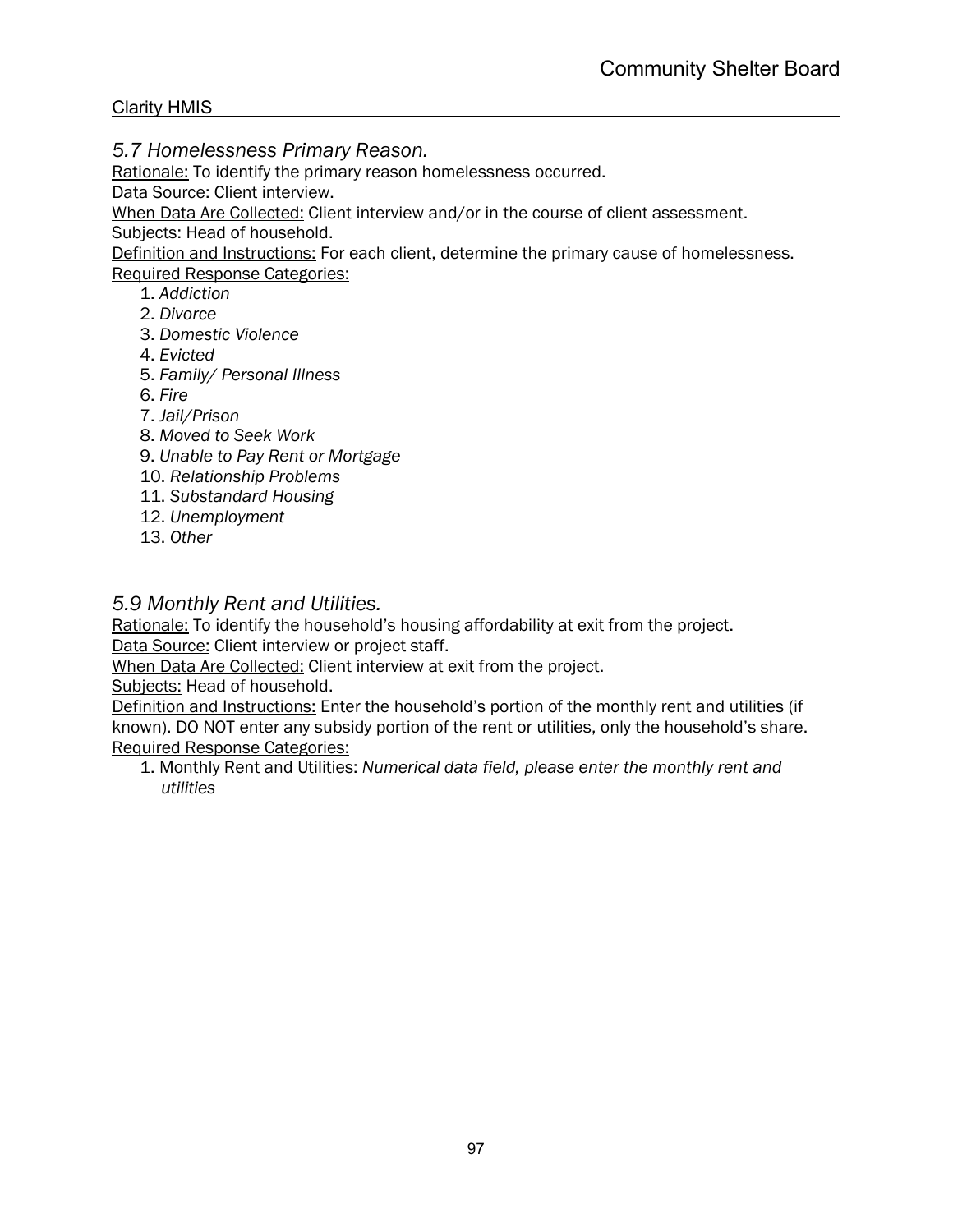*5.11 Mental Health Linkage.* 

Rationale: To determine a client's mental health linkage status at entry.

Data Source: Client interview.

When Data are Collected: In the course of client assessment.

Subjects: All clients.

Definition and Instructions: Indicate which mental health agency the client is currently linked with or if the client is not currently linked. If response category chosen is "Other" indicate the client's linkage agency in the text box.

*5.112a If Linked with a Mental Health Agency, Which One?* Required Response Categories:

- 1. *Access Ohio.*
- 2. *Amethyst, Inc.*
- 3. *ARC of Ohio.*
- 4. *Concord Counseling Services.*
- 5. *Huckleberry House.*
- 6. *Nationwide Children's Hospital Behavioral Health Services.*
- 7. *North Central Mental Health (NCMH).*
- 8. *OSU Star House.*
- 9. *Southeast, Inc.*
- 10. *Syntero at Dublin Counseling Center.*
- 11. *Syntero at Northwest Counseling Services.*
- 12. *TBI Network.*
- 13. *Other (Please specify below).*
- 14. *Not Currently Linked.*
- *5.11b If Mental Health Linkage is "Other", Please Specify.*

Required Response Categories:

1. *Unconstrained Text Field.*

# 6.0 Additional Veteran Data Requirements

The following fields are required for all veteran clients entering into the HMIS system and are collected on the Veterans Permanent Housing Assessment.

# *6.1 Veteran HOMES Identifier.*

Rationale: This is the client identifying number within the Veteran Affairs internal database. Data Source: Recorded by VA staff.

When Collected: Upon availability.

Subjects: All veterans.

Definition and Instructions: Record the identifier linked to the veteran within the HOMES system.

Required Response Categories:

1. *Unconstrained Text Field.*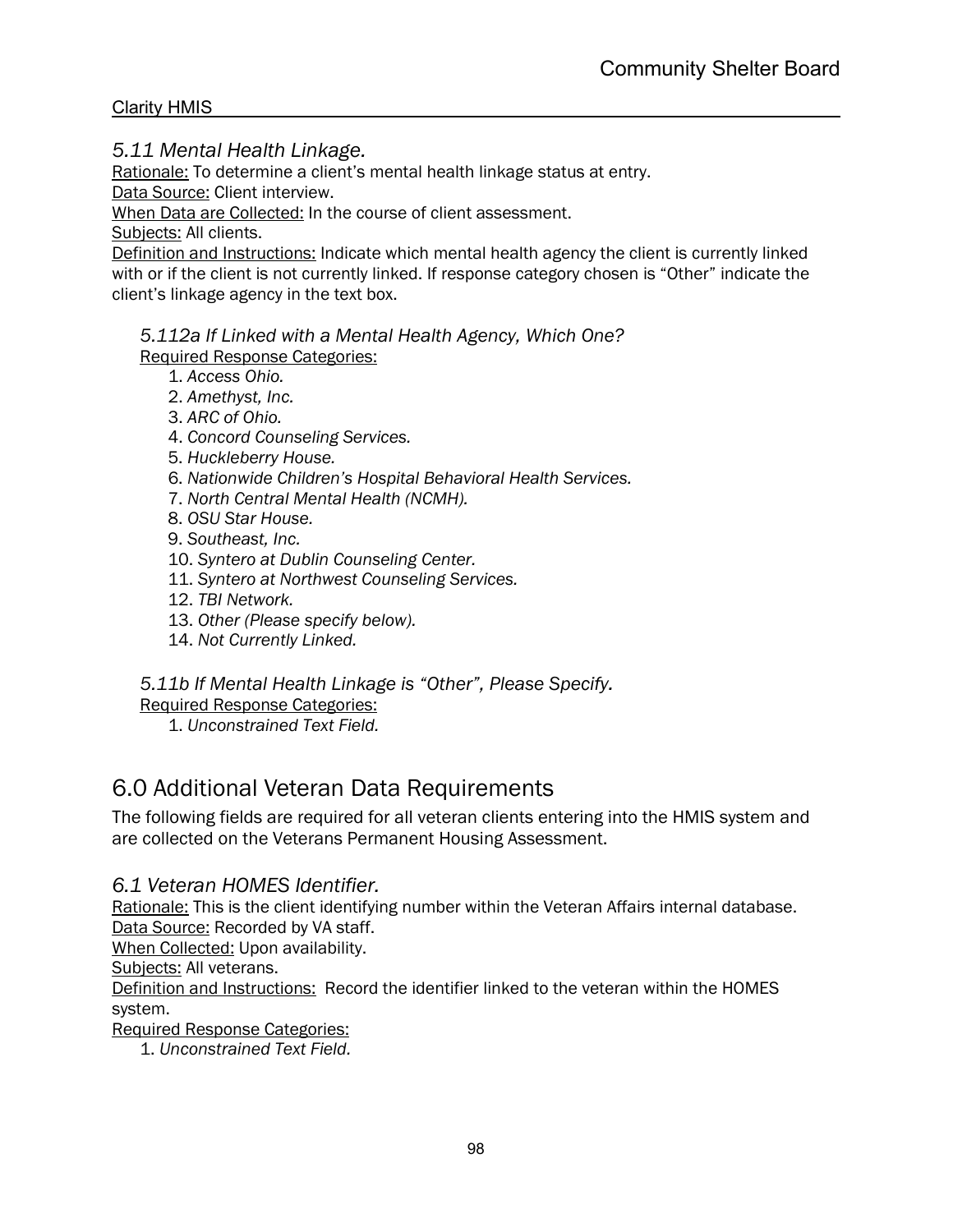*6.2 List Status.* 

Rationale: To determine the status of the veteran within the HMIS system as it pertains to the Active Veteran List.

Data Source: Updated by VA staff.

When Collected: Upon availability.

Subjects: All veterans.

Definition and Instructions: VA staff will update this status as it changes.

Required Response Categories:

- 1. *Active – ES/TH.*
- 1. *Active – Unsheltered.*
- 2. *Inactive – (Non-permanent Housing).*
- 3. *Inactive – (Permanent Housing).*
- 4. *Inactive – (Unknown/Missing).*

# *6.3 List Status Change Date.*

Rationale: To determine the date on which the veteran's list status changed.

Data Source: Recorded by VA staff when updating the List Status field.

When Collected: Upon date availability.

Subjects: All veterans.

Definition and Instructions: Record the month, day, and year of the day when the List Status field was last updated.

Required Response Categories:

1. *List Status Change Date.* MM/DD/YYYY

# *6.4 Date of Last Review/Update on Master List.*

Rationale: To determine the date of veteran's last case review.

Data Source: Recorded by the staff responsible for completing the review.

When Collected: Upon date availability.

Subjects: All veterans.

Definition and Instructions: Record the month, day, and year of the last case review. Required Response Categories:

1. *Date of Last Review/Update on Master List.* MM/DD/YYYY

# *6.5 VHA Eligible?*

Rationale: To identify if a veteran is eligible for services through the Veteran Health Administration.

Data Source: Recorded by VA staff.

When Collected: Upon availability.

Subjects: All veterans.

Definition and Instructions: Select from the appropriate option from the drop-down menu. Required Response Categories:

- 1. *No.*
- 2. *Yes.*
- 3. *Unconfirmed*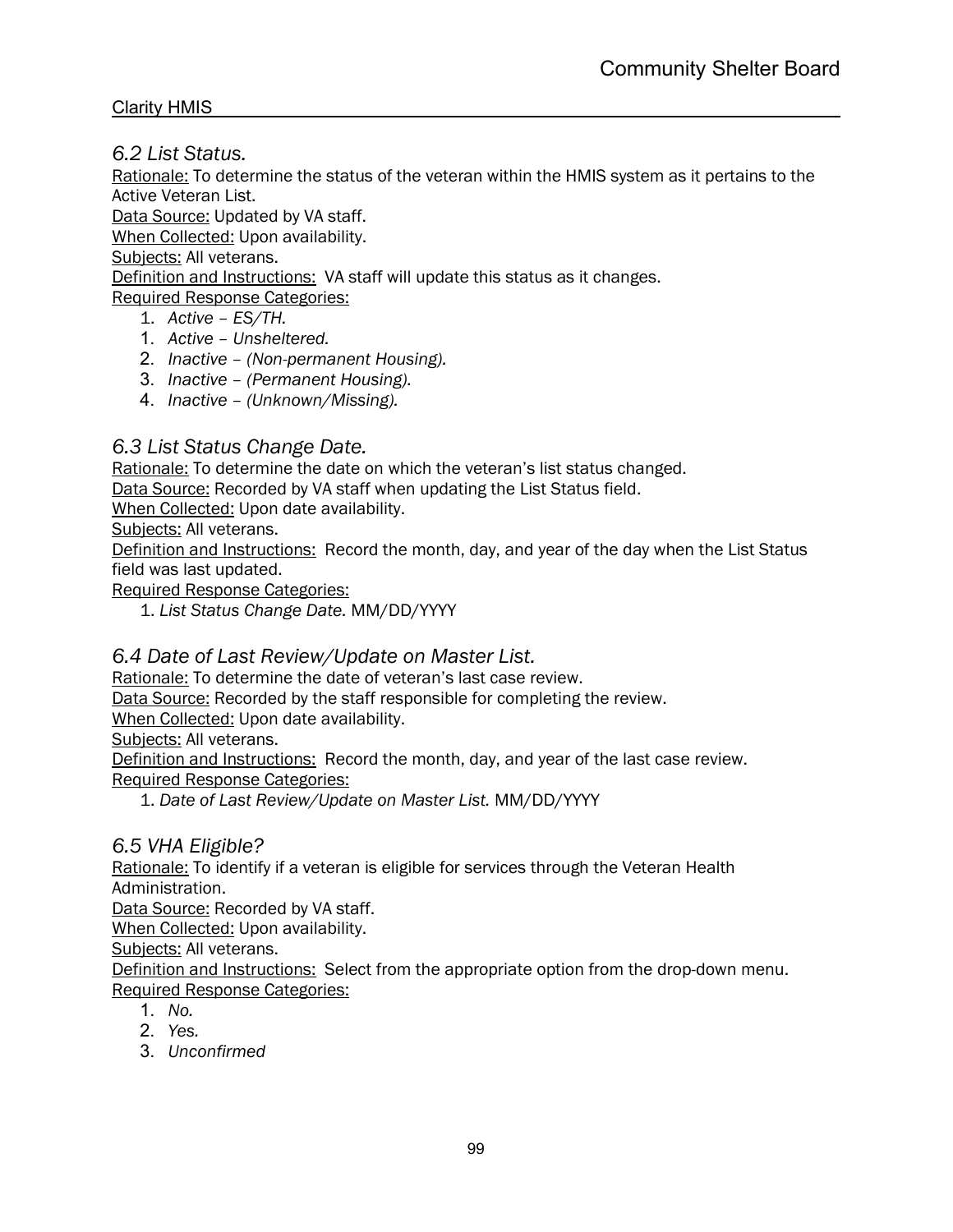*6.6 SSVF Eligible?*

Rationale: To identify if a veteran is eligible for SSVF services. Data Source: Recorded by VA staff. When Collected: Upon availability. Subjects: All veterans. Definition and Instructions: Select from the appropriate option from the drop-down menu.

Required Response Categories:

- 4. *No.*
- 5. *Yes.*
- 6. *Unconfirmed*

# *6.7 Date Permanent Housing Plan (IHSP) Created.*

Rationale: To determine the date of client's housing plan/track was identified. Data Source: Recorded by the staff responsible for completing the assessment. When Collected: Upon date availability.

Subjects: All veterans.

Definition and Instructions: Record the month, day, and year of plan creation. Required Response Categories:

1. *Date Permanent Housing Plan (ISHP) Created*. MM/DD/YYYY

#### *6.8 Permanent Housing Plan Notes.*

Rationale: To record details related to the client's Permanent Housing Plan. Data Source: Recorded by the staff responsible for creating the housing plan. When Collected: Upon availability.

Subjects: All veterans.

Definition and Instructions: Record details of the client's housing plan.

Required Response Categories:

1. *Free Text Box.*

# *6.9 Client Contact Phone Number.*

Rationale: To indicate the best phone number to reach the client.

Data Source: Recorded by the staff responsible for completing the assessment. When Collected: Upon availability.

Subjects: All veterans.

Definition and Instructions: Record the client's best contact number. Required Response Categories:

1. *Unconstrained Text Field.* 10 digits

#### *6.10 Client Email Address.*

Rationale: To indicate the best email address to reach the client.

Data Source: Recorded by the staff responsible for completing the assessment. When Collected: Upon availability.

Subjects: All veterans.

Definition and Instructions: Record the client's best contact email.

Required Response Categories:

1. *Unconstrained Text Field.*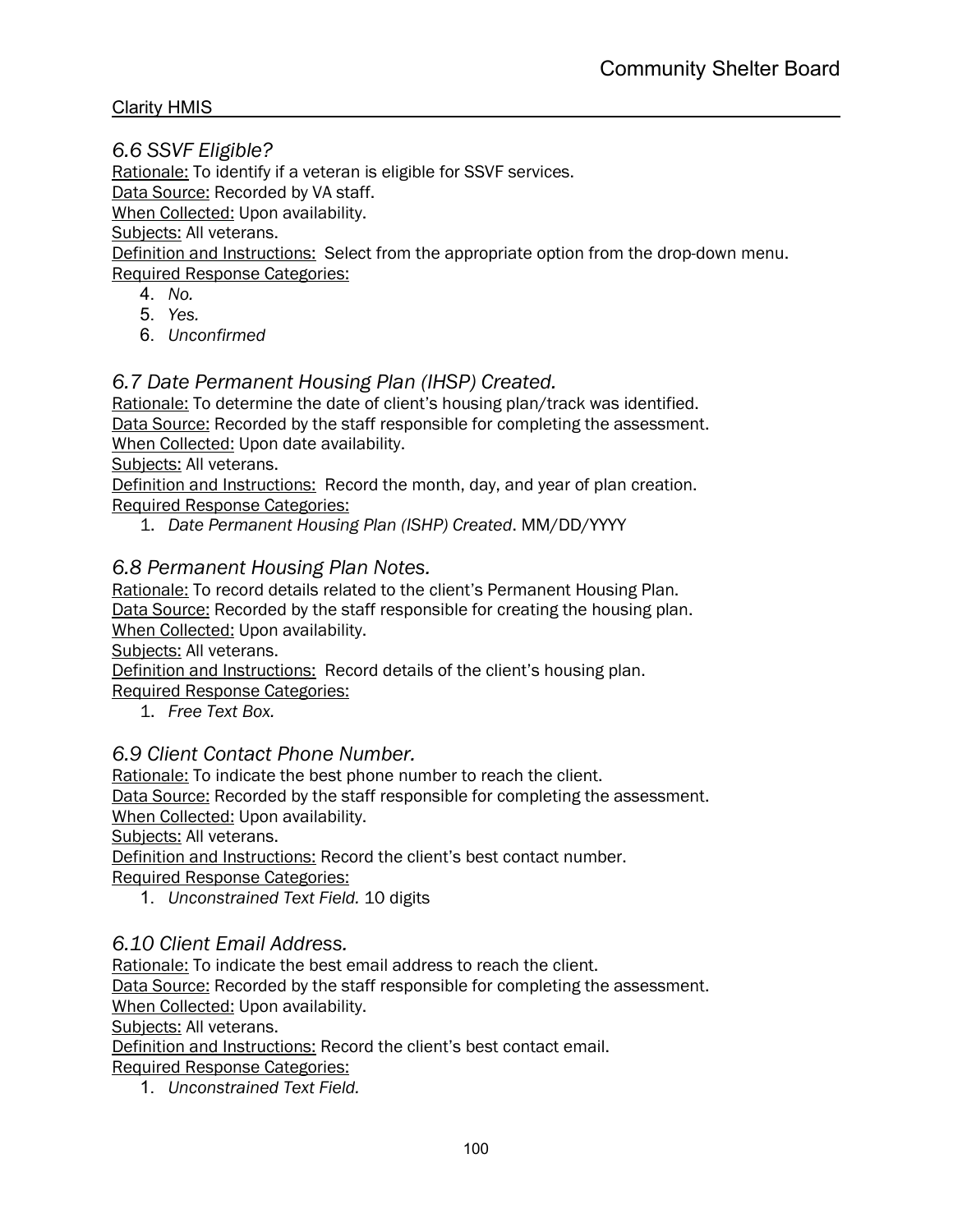# *6.11 Date Housing Barrier/Service Need Assessment Completed.*

Rationale: To determine the date client's Housing Barrier Assessment was completed. Data Source: Recorded by the staff responsible for completing the assessment.

When Collected: Upon date availability.

Subjects: All veterans.

Definition and Instructions: Record the month, day, and year of assessment completion. Required Response Categories:

1. *Date Housing Barrier/Service Need Assessment Completed*. MM/DD/YYYY

# *6.12 Assessment Score.*

Rationale: To determine which services a client is eligible for based on a VA administered assessment

Data Source: Recorded by VA staff responsible for completing the assessment.

When Collected: At Entry

Subjects: All veterans.

Definition and Instructions: Record the client's assessment score

Required Response Categories:

1. *Number Field.* 2 digits

# *6.13 Current Project Enrollment Type.*

Rationale: To indicate current project type serving the client.

Data Source: Recorded by the staff responsible for completing the assessment.

When Collected: Upon availability.

Subjects: All veterans.

Definition and Instructions: Record the client's current project type from the drop-down menu. Required Response Categories:

- 1. *Emergency Shelter.*
- 2. *Transitional Housing.*
- 3. *Street Outreach.*
- 4. *Not Currently Enrolled in a Project.*
- 5. *Other.*

# *6.14 Date of Move to Transitional Housing, Including GPD.*

Rationale: To determine the date of client's entry into Transitional Housing. Data Source: Recorded by the staff responsible for completing the assessment. When Collected: Upon date availability.

Subjects: All veterans.

Definition and Instructions: Record the month, day, and year of client move in. Required Response Categories:

1. *Date of Move to Transitional Housing, Including GPD*. MM/DD/YYYY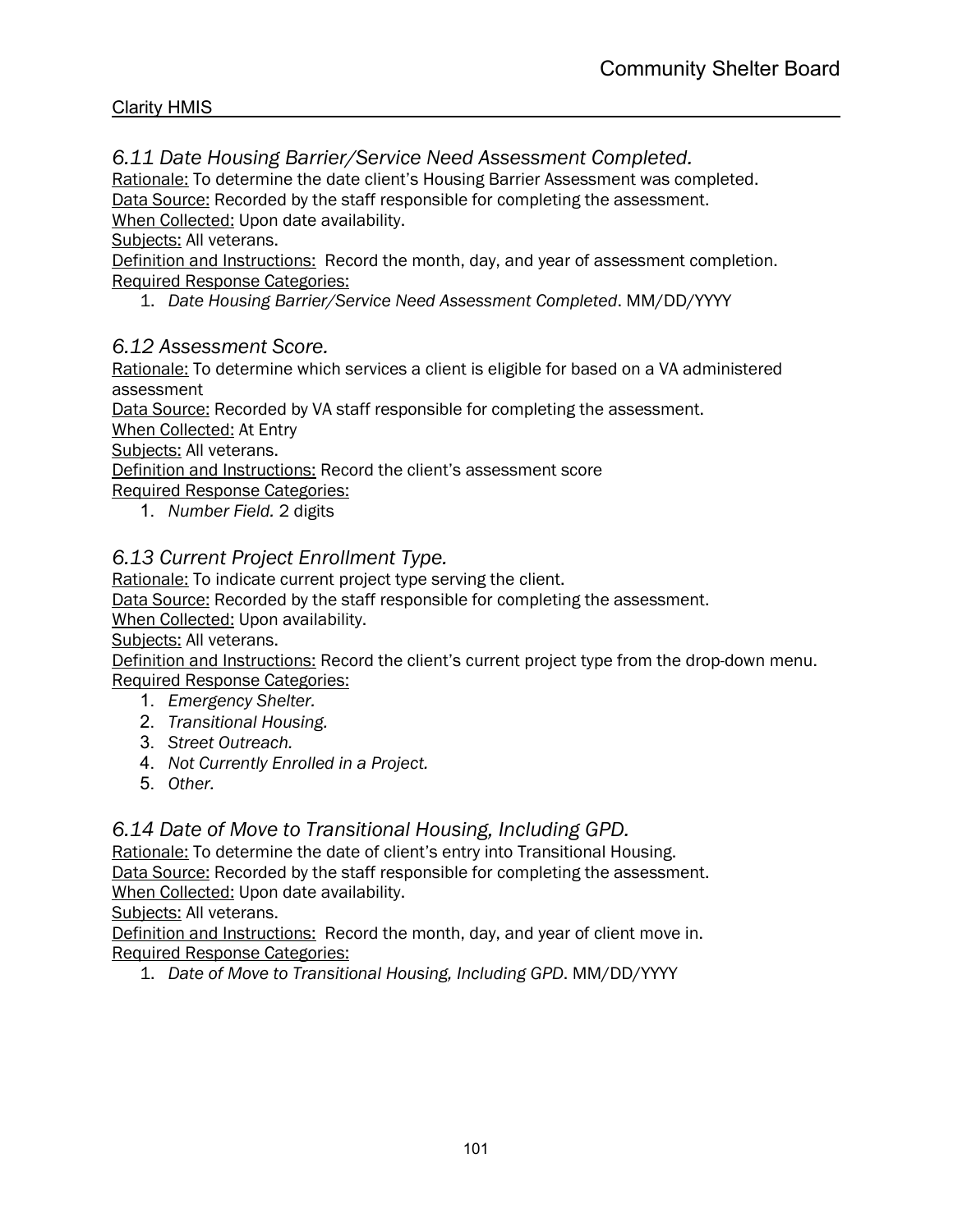# *6.15 Responsible Provider.*

Rationale: To determine the provider that is currently providing services to the client. Data Source: Recorded by the staff responsible for completing/updating the assessment. When Collected: Upon date availability.

Subjects: All veterans.

Definition and Instructions: Record the provider currently serving the client.

Required Response Categories:

- 1. *GPD – VOAGO*
- 2. *HUD – VASH- VA*
- 3. *RRH Case Manager – YMCA*
- 4. *Outreach – Maryhaven*
- 5. *Outreach – HCHV*
- 6. *SSVF – LSS*
- 7. *SSVF – VOAGO*
- 8. *VAEH – LSS*
- 9. *VAEH - VOAGO*

# *6.16 Responsible Provider Staff Name.*

Rationale: To determine the staff member that is currently providing services to the client. Data Source: Recorded by the staff responsible for completing/updating the assessment. When Collected: Upon date availability.

Subjects: All veterans.

Definition and Instructions: Record the staff member's name currently serving the client. Required Response Categories:

1. *Unconstrained Text Field.*

# *6.17 Type of Service Provided. (by GPD only)*

Rationale: To determine the services provided by GPD program.

Data Source: Recorded by the staff responsible for completing/updating the assessment. When Collected: Upon date availability.

Subjects: All veterans in GPD programs.

Definition and Instructions: Select the services provided from the drop-down menu. Required Response Categories:

- 1. *Service-intensive transitional housing.*
- 2. *Short-term bridge housing.*

# *6.18 Entered to Address a Clinical Need. (by GPD only)*

Rationale: To determine if the client has a clinical need.

Data Source: Recorded by the staff responsible for completing/updating the assessment. When Collected: Upon date availability.

Subjects: All veterans in GPD programs.

- 1. *No.*
- 2. *Yes.*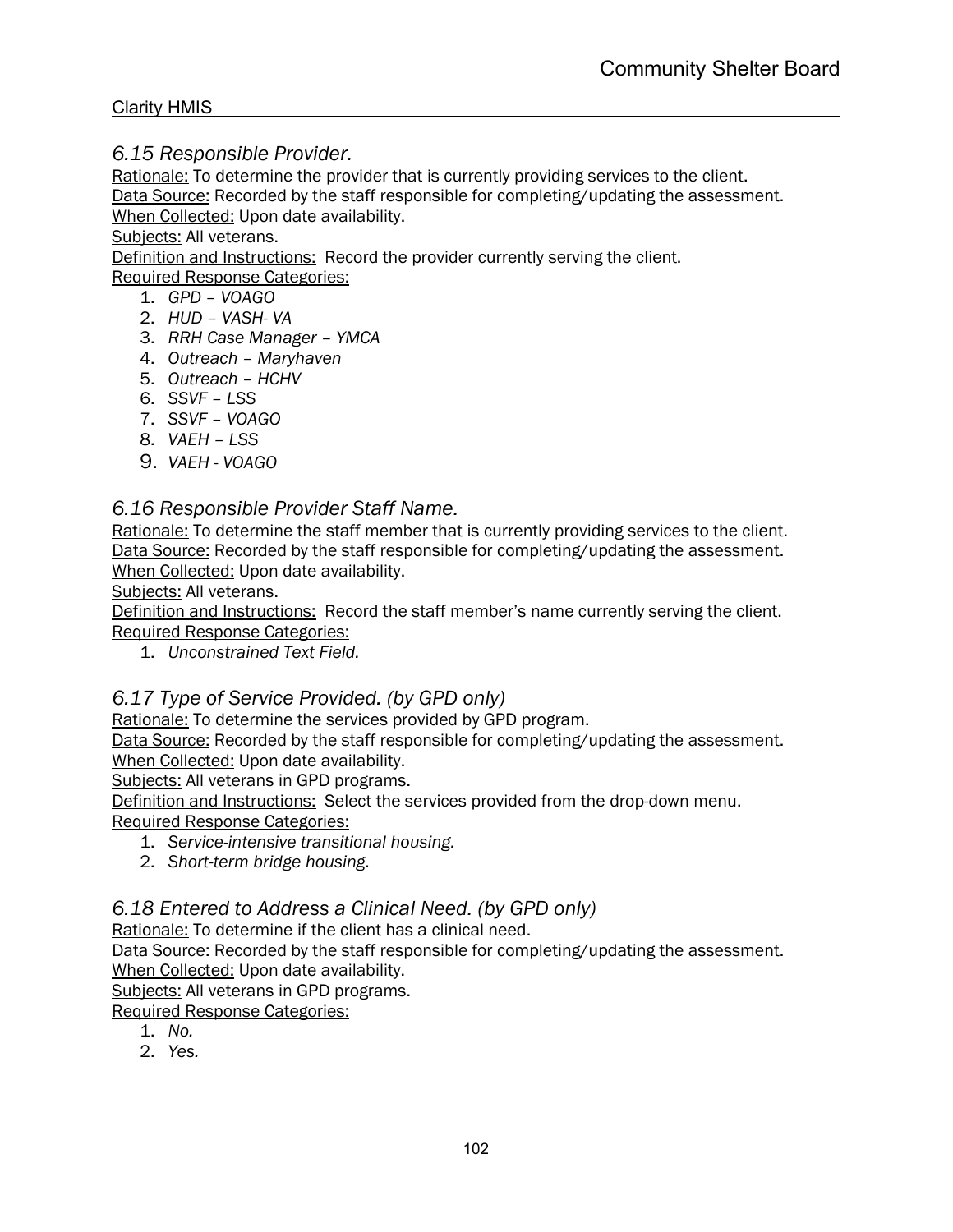# *6.19 Graduated VASH Voucher?*

Rationale: To determine if a VASH client is in "graduated" status, meaning they are no longer receiving case management.

Data Source: Recorded by VA staff.

When Collected: When client enters graduated status.

Subjects: All VASH clients with a graduated voucher status.

Required Response Categories:

- 3. *No.*
- 4. *Yes.*

# *6.20 Chart in CPRS?*

Rationale: To document if the client's information is in the Veteran CPRS data system. Data Source: Recorded by VA staff.

When Collected: Project Start. Update as needed.

Subjects: All VASH clients with a graduated voucher status.

Required Response Categories:

- 1. *No.*
- 2. *Yes.*

# *6.20 Chart in HOMES?*

Rationale: To document if the client's information is in the Veteran HOMES data system. Data Source: Recorded by VA staff.

When Collected: Project Start. Update as needed.

Subjects: All VASH clients with a graduated voucher status.

Required Response Categories:

- 1. *No.*
- 2. *Yes.*

# 7.0 Additional Coordinated Entry Data Requirements

# *Required for Coordinated Entry Projects Only*

While the following data elements are required only for the CPOA projects, these are not the only data elements required for the projects; please see the Quick Reference Guide for Required Data Elements for the complete list of data elements required for these projects. It is important to note that if the client is NOT diverted, the Netcare – CPOA project also collects the data for and completes the HUD Universal Data Elements (excluding income, non-cash benefits and health insurance information) as well as these CPOA data requirements.

# *7.1 Number of Adults in Household. (EntryExit) Family Diversion ONLY*

Rationale: To determine the number of adults in each household that contacts CPOA. Data Source: Client Interview.

When Collected: In the course of household triage.

Subjects: All clients.

Definition and Instructions: Record the number of adults that are part of the household. Required Response Categories:

1. *Adults in Household.* Please enter the number of adults in the household.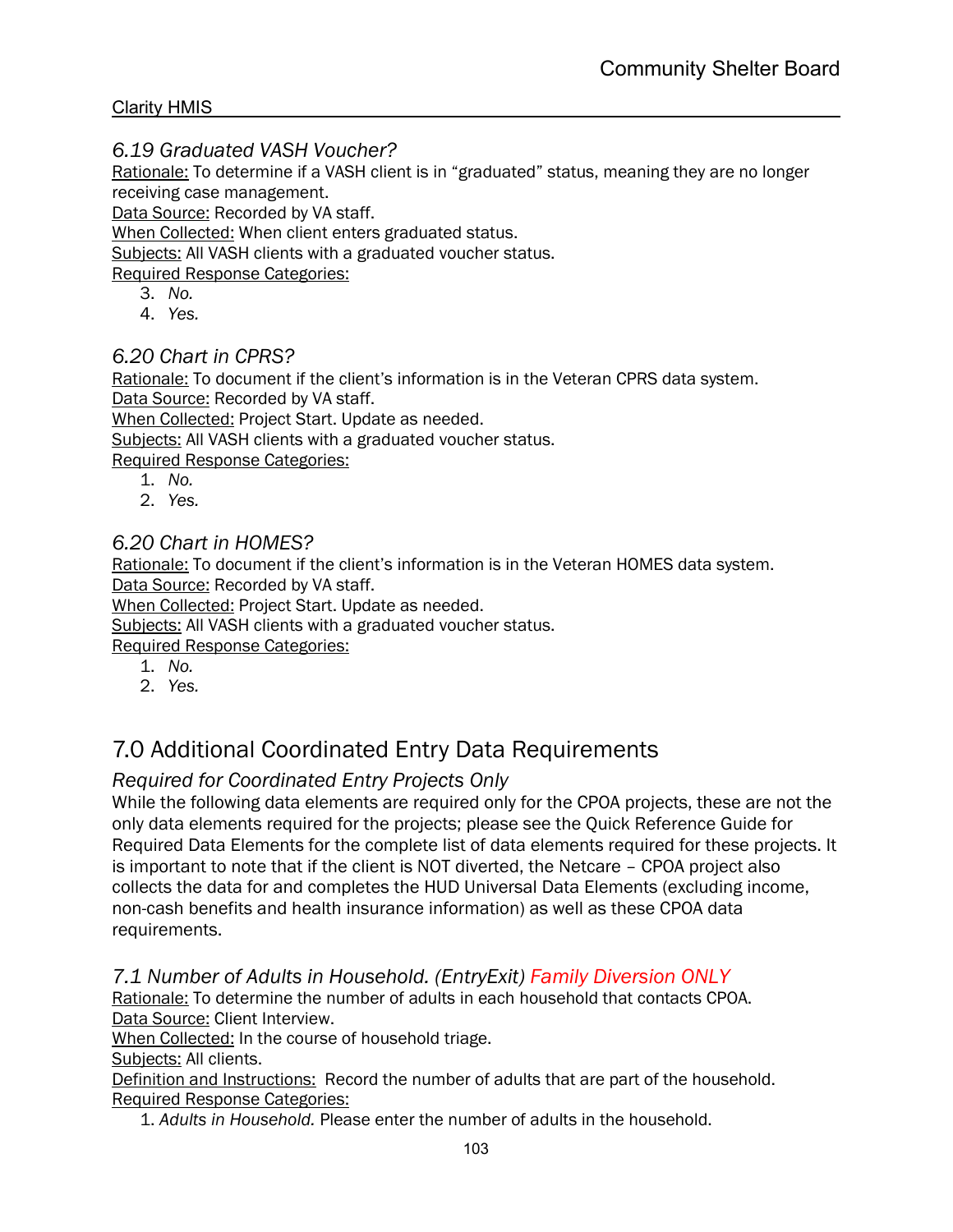# *7.2 Number of Children in Household. (EntryExit) Family Diversion ONLY*

Rationale: To determine the number of children and their ages in each household that contacts CPOA.

Data Source: Client Interview.

When Collected: In the course of household triage.

Subjects: All clients.

Definition and Instructions: Record the number of children that are part of the household and the number in each of the available age category.

Required Response Categories:

- 1. *Number of Children in Household.* Please enter the number of children in the household.
	- a. *0-2 years.* Enter the number of children within the age range.
	- b. *3-7 years.* Enter the number of children within the age range.
	- c. *8-12 years*. Enter the number of children within the age range.
	- d. *13-17 years.* Enter the number of children within the age range.

# *7.3* Contact Resolution STAGE 1 (phone contact only)*.*

Rationale: To determine the resolution of the household's initial phone contact with CPOA. Data Source: Client Interview and triage.

When Collected: In the course of household triage.

Subjects: All clients.

Definition and Instructions: Record the resolution of the client's contact.

#### *7.3a Stage 1: Contact Resolution After Phone Diversion.*

- 1. *No Disposition/Unknown: Call Incomplete or Client Did Not Call Back.*
- 2. *Need Shelter Tonight*
- 3. *Need Shelter Tonight: More Appropriately Served and/or Prefer Other Shelter or Residential Option.*
- 4. *Need Shelter Tonight: Currently in Shelter; Advised to Remain There or Call Back Once Discharged.*
- 5. *Need Shelter Tonight [Single Adults Only]: Waitlisted due to No Homeless Shelter Space.*
- 6. *Need Shelter Tonight: Service Restricted; Referred to Other Option(s).*
- 7. *Do Not Need Shelter Tonight: At Risk of Literal Homelessness Within Next 7 Days.*
- 8. *Do Not Need Shelter Tonight: At Risk of Literal Homelessness in more than 7 Days.*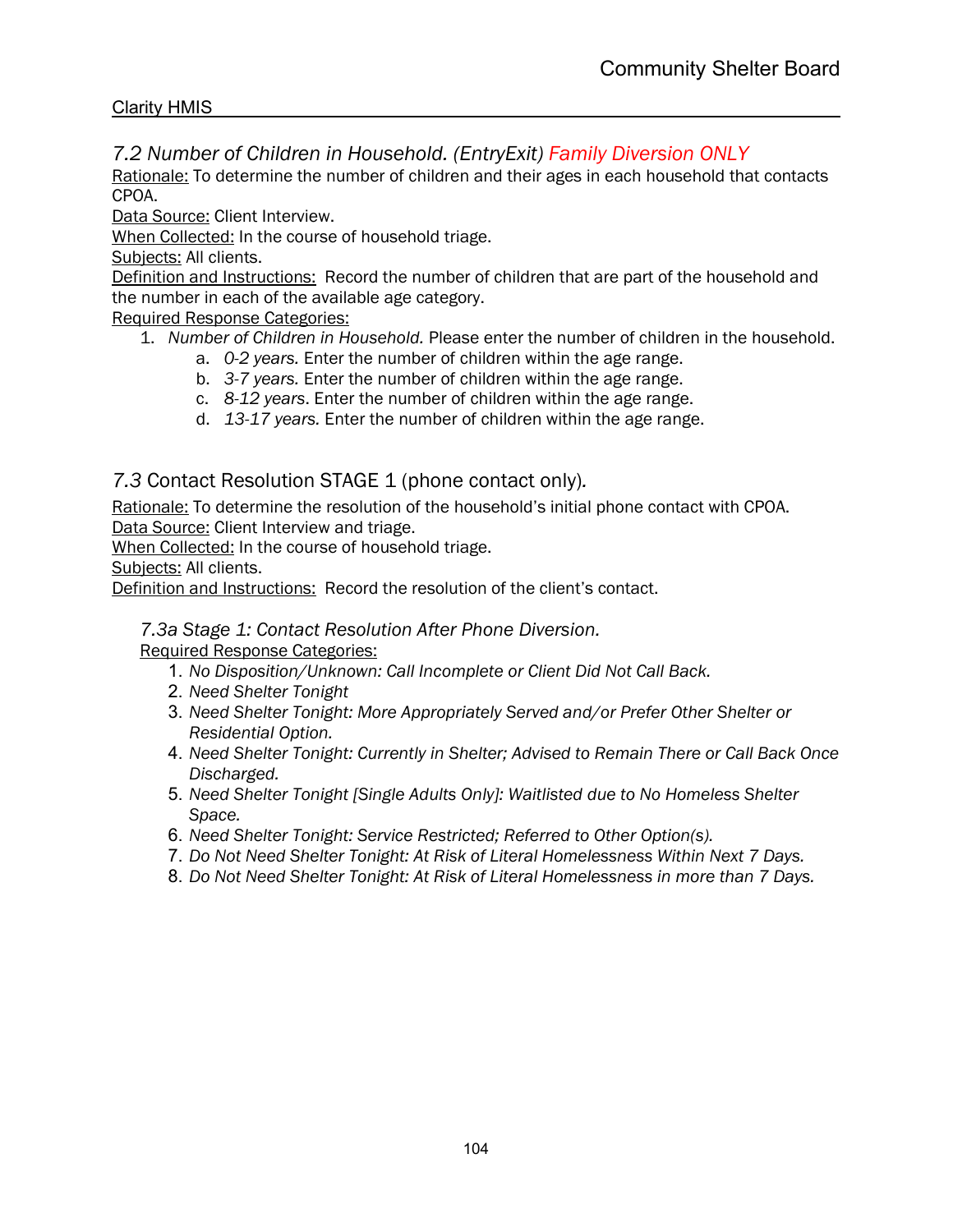*7.3b Stage 1: Other Shelter or Residential Referrals.* Required Response Categories:

- 1. *CHOICES.*
- 2. *Huckleberry House.*
- 3. *Mental Health Services/Netcare.*
- 4. *Alcohol/Drug Treatment Facility.*
- 5. *Veterans Emergency Shelter.*
- 6. *Hospital Facility.*
- 7. *Other In-County Shelter or Facility [Identify Below].*
- 8. *Out-of-County Shelter of Facility [Identify Below].*
- 9. *No Other Shelter or Residential Referral Provided.*
- 10. *Client Refused.*
- 11. *Not Applicable.*

*7.3c Stage 1: If Diverted. Where Will the Applicant Stay Tonight.* Required Response Categories:

- 1. *Rental by Applicant with No Ongoing Subsidy.*
- 2. *Rental by Applicant with Ongoing Subsidy.*
- 3. *Friend or Family Member.*
- 4. *Home They Own.*
- 5. *Hotel/Motel with Own Resources (Other Than Assistance Voucher).*
- 6. *Hospital or Other Residential Non-Psychiatric Facility.*
- 7. *Psychiatric Hospital or Other Psychiatric Facility.*
- 8. *Substance Abuse Treatment Facility or Detox Center.*
- 9. *Jail, Prison or Juvenile Detention Facility.*
- 10. *Foster Care Home or Foster Care Group.*
- 11. *Long-term Care Facility or Nursing Home.*
- 12. *Client Doesn't Know.*
- 13. *Client Refused.*
- 14. *Not Applicable.*

*7.3d Stage 1: How Long Can Applicant Expect to Stay There.* Required Response Categories:

- 1. *One Night.*
- 2. *Two Night to One Week.*
- 3. *More Than One Week, but Less Than One Month.*
- 4. *One to Three Months.*
- 5. *More Than Three Months.*
- 6. *Not Applicable.*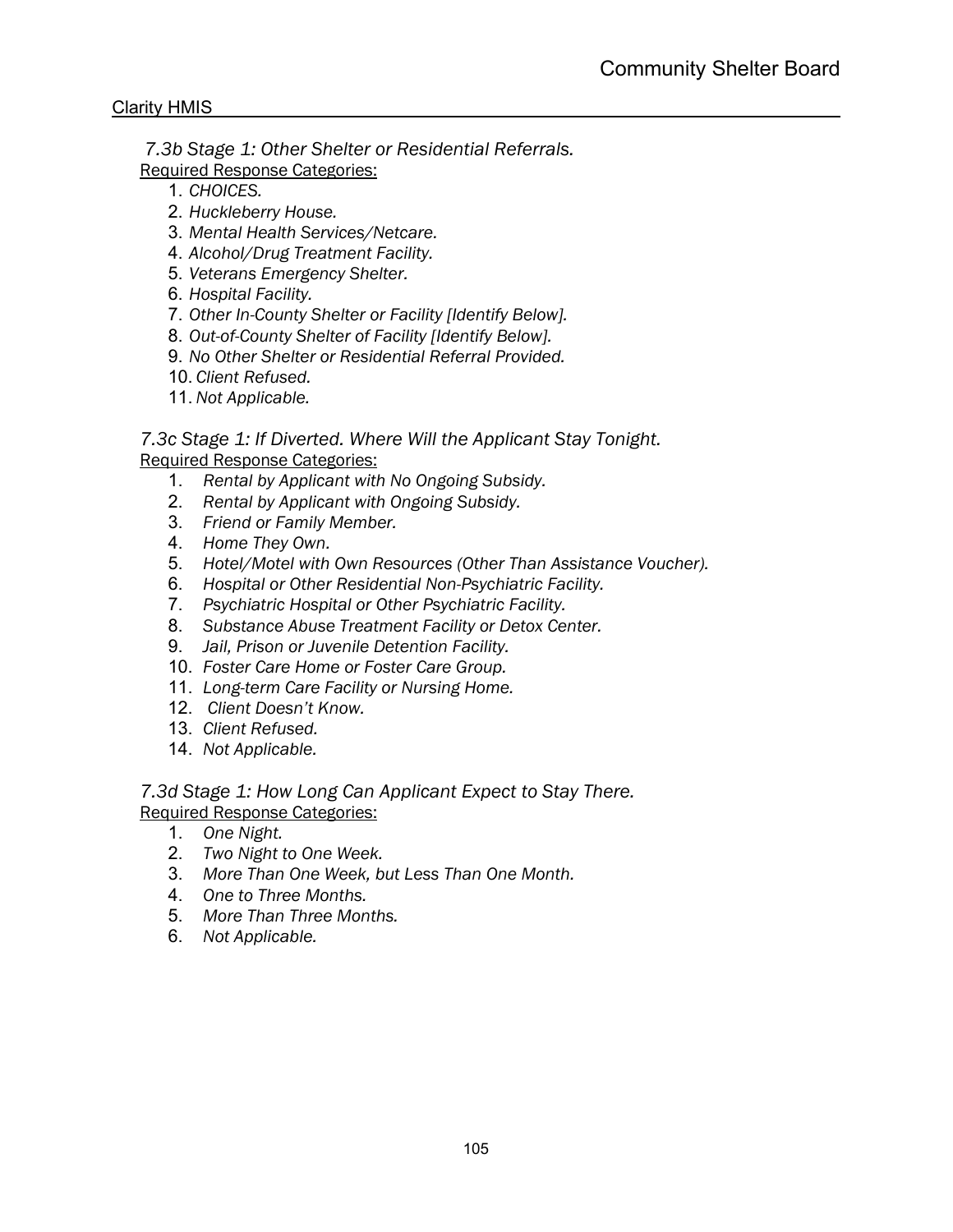*7.3e Stage 1: Other Service Referrals.*

- Required Response Categories:
	- 1. *CIS Stable Families.*
	- 2. *FC DJFS/PRC.*
	- 3. *FC DJFS/Other*
	- 4. *FC Children Services.*
	- 5. *HOCO 211.*
	- 6. *Mediation Services (Columbus Urban League of Community Mediation Services).*
	- 7. *Legal Aid.*
	- 8. *Other Rental Assistance (Identify Below).*
	- 9. *Other Utility Assistance (Identify Below).*
	- 10. *Other (Identify Below)*.
	- 11. *No Service Referrals Provided.*
	- 12. *Client Refused.*
	- 13. *Not Applicable.*

# *7.4* Contact Resolution STAGE 2 (After Face to Face Diversion)*.*

Rationale: To determine the resolution of the household's initial phone contact with CPOA. Applicable only to family diversion

Data Source: Client Interview and triage.

When Collected: In the course of household triage.

Subjects: All clients.

Definition and Instructions: Record the resolution of the client's contact.

# *7.4a Stage 2: Contact Resolution After Face to Face Diversion.*

Required Response Categories:

- 1. *No Disposition/Unknown: No-Show, Did Not Complete Appointment.*
- 2. *Need Shelter Tonight: Intake/Admission.*
- 3. *Do not Need Shelter: At Risk of Literal Homelessness within Next 7 Days.*
- 4. *Do Not Need Shelter: At Risk of Literal Homelessness in More than 7 Days.*

*7.4b Stage 2: Other Shelter of Residential Referrals.* Required Response Categories:

- 1. *CHOICES.*
- 2. *Huckleberry House.*
- 3. *Mental Health Services/Netcare.*
- 4. *Alcohol/Drug Treatment Facility.*
- 5. *Veterans Emergency Shelter.*
- 6. *Hospital Facility.*
- 7. *Other In-County Shelter or Facility [Identify Below].*
- 8. *Out-of-County Shelter of Facility [Identify Below].*
- 9. *No Other Shelter or Residential Referral Provided.*
- 10. *Client Refused.*
- 11. *Not Applicable.*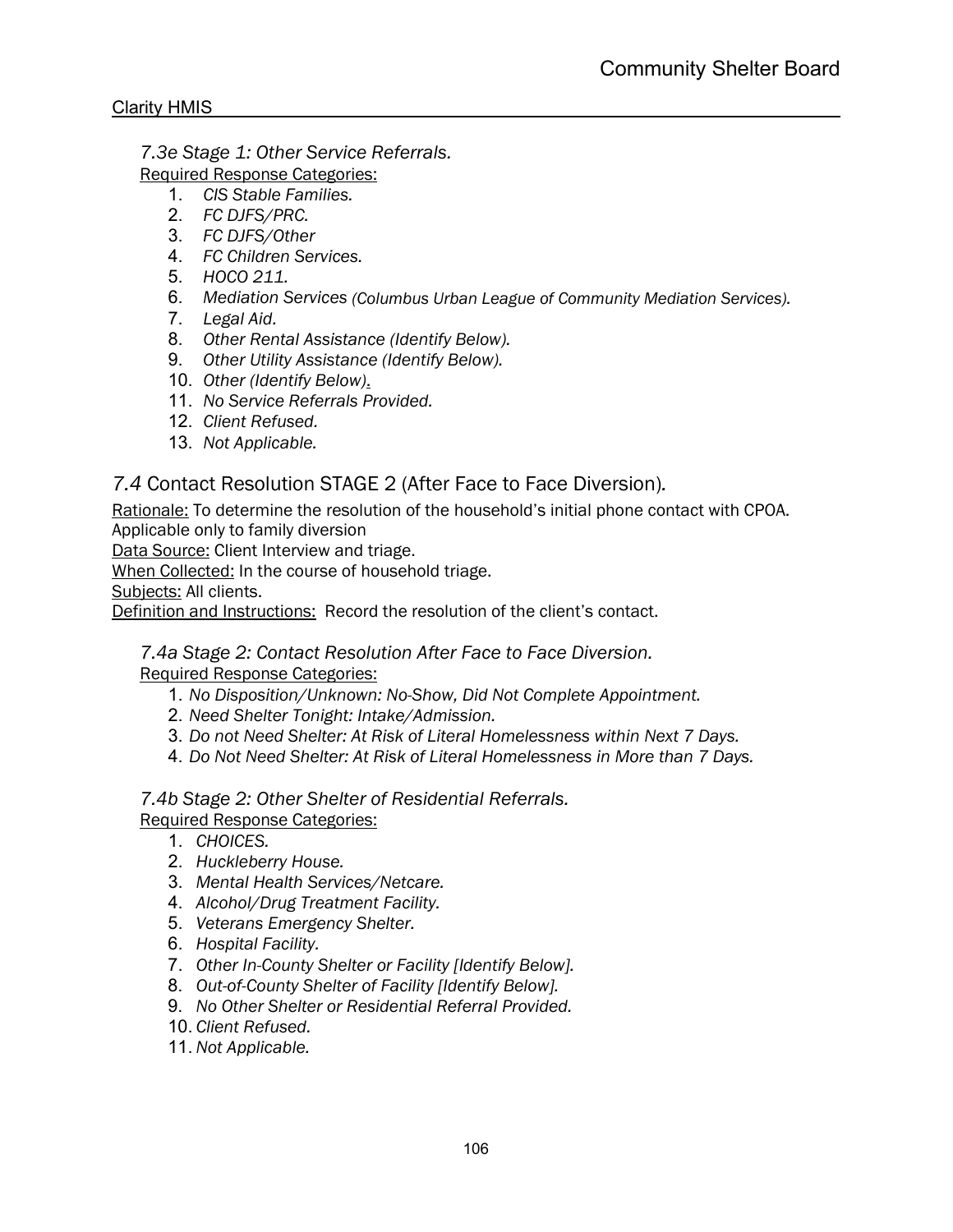*7.5 Client acknowledged electronic data collection over the phone.*

Rationale: To capture the client's acknowledgement that the data being collected is being entered into an electronic database.

Data Source: Client triage interview.

When Collected: In the course of client triage.

Subjects: All clients.

Definition and Instructions: Record the client's response when asked if they understand the data being collected is entered into an electronic database.

Required Response Categories:

- 1. *Yes*
- 2. *No*

# *7.6 Sex Offender Status.*

Rationale: To determine the client's sex offender status, which is used to determine which shelter the individual is eligible for.

Data Source: Client triage interview and/or local or national background check.

When Collected: In the course of client triage.

Subjects: All clients.

Definition and Instructions: Record the client's status as reported via self-report and background check, if the reports conflict, record the more restrictive status unless the client can provide conclusive documentation.

#### *7.6a Are You, or Anyone in Your Household a Registered Sex Offender?*  Required Response Categories:

- 1. *No.*
- 2. *Other Adult(s)*
- 3. *Self*

*7.6b (Are you a) Convicted sex offender?*  Required Response Categories:

- *1. No.*
- 2. *Yes.*

*7.6c If Yes, Sex Offender Classification:*  Required Response Categories:

- *1. Tier I.*
- *2. Tier II.*
- *3. Tier III.*
- *4. (PreAWA) Sexually Oriented Offender.*
- *5. (PreAWA) Habitual Sex Offender without Notification.*
- *6. (PreAWA) Habitual Sex Offender with Notification.*
- *7. (PreAWA) Sexual Predator*
- *8. (PreAWA) Aggravated Sexually Oriented Offense.*
- *9. (PreAWA) Child Victim Offender.*
- 10. *(PreAWA) Child Victim Predator.*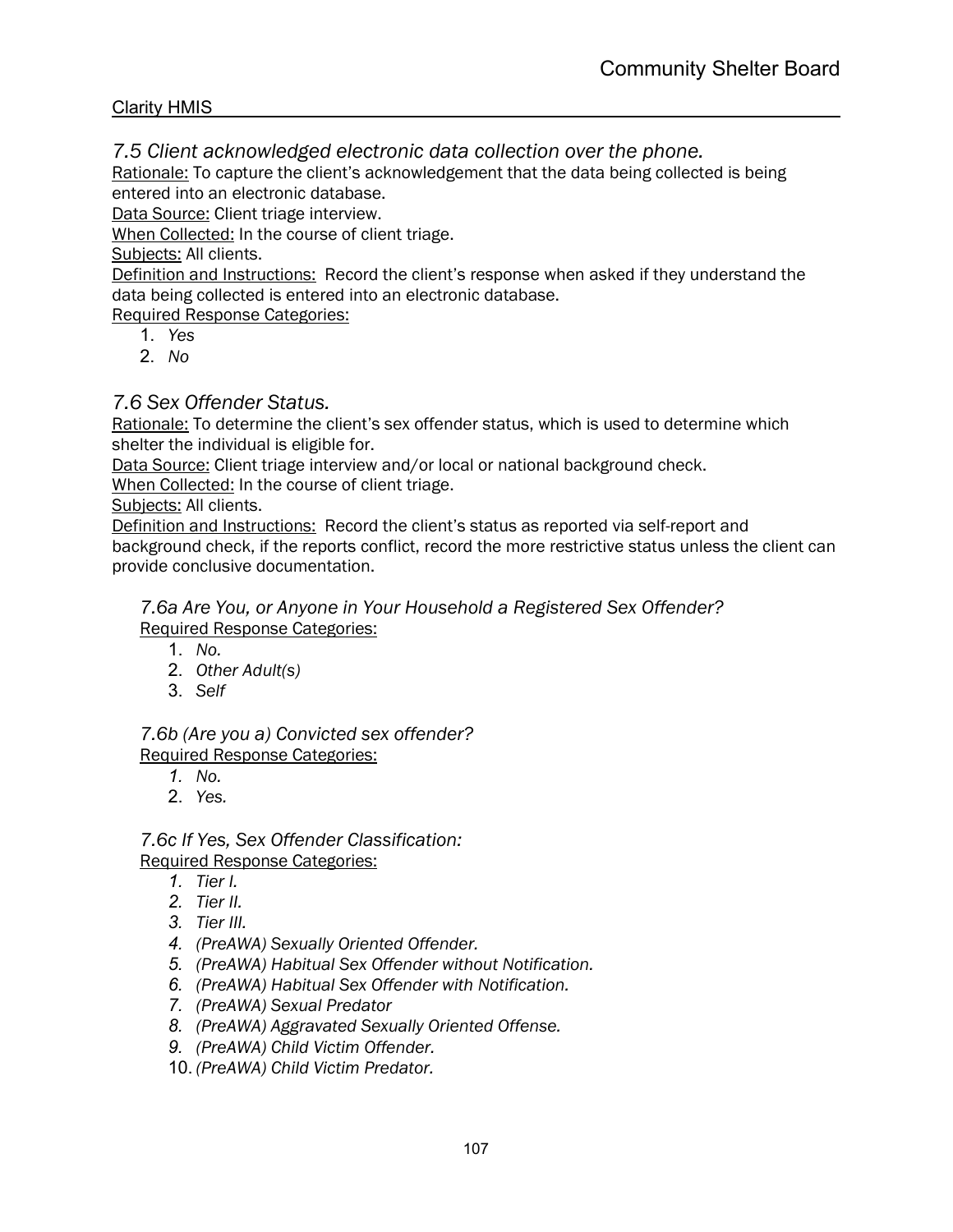*7.6d Background Check Completed?* 

Required Response Categories:

- *1. Local (Free).*
- *2. National (Paid).*
- *3. Both (Local and National).*
- *4. (NA (Client Diverted or not Homeless, call interrupted, etc.)*

*7.6e Date Last Background Check Completed:*

Required Response Categories:

1. *MM/DD/YYYY*

# *7.7 Managed Care Organization.*

Rationale: To determine if the client has health insurance through a Managed Care Organization (MCO) and if so, which one.

Data Source: Recorded by Coordinated Entry staff.

When Data are Collected:At project start.

Subjects: Head of household.

Definition and Instructions: Indicate if the client is linked with an MCO and specify which one.

# *7.7a Do you have health insurance through a Managed Care Organization (MCO)? If so, which one?*

Required Response Categories:

- 1. *Buckeye Community Health Plan.*
- 2. *Molina Healthcare of Ohio.*
- 3. *United Healthcare of Ohio.*
- 4. *CareSource Paramount Advantage.*
- 5. *Client Doesn't Know.*
- 6. *Client Refused.*
- 7. *Data Not Collected.*

#### *7.7b If client identified an MCO, please enter the Medicaid # from MITS.* Required Response Categories:

1. *Text; unconstrained text field.*

# *7.7c Do I have your approval to share this information with your Managed Care Organization?*

- 1. *No.*
- 2. *Yes.*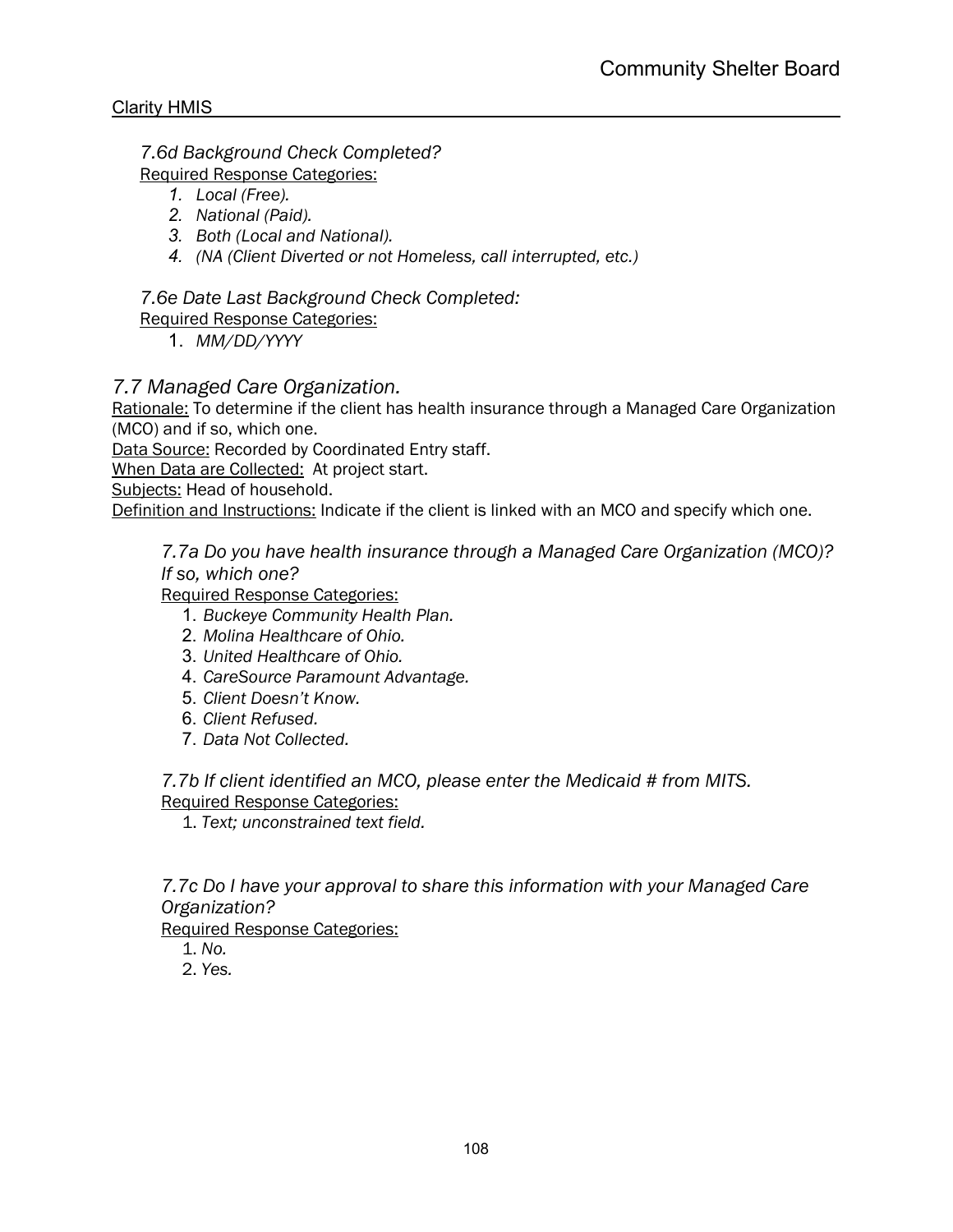*7.8 Rental Details* 

Rationale: To document information about a client's rental payments and eviction status to determine if homeless prevention is a viable resource. Data Source: Recorded by Coordinated Entry staff. When Data are Collected:At project start.

Subjects: Head of household.

*7.8a Behind on Rent.*

Required Response Categories:

1. *No.* 2. *Yes.*

*7.8b Monthly Rent Cost.* Required Response Categories: 1. *Dollar Amount.*

*7.8c Past Due Balance.* Required Response Categories: 1. *Dollar Amount.*

*7.8d If eviction, has the process started and is the landlord willing to stop the process?*

Required Response Categories:

1. *No.*

2. *Yes.*

*7.8e No you need to leave within a certain timeframe?* Required Response Categories:

1. *Text Field.*

*7.8f What stage of the moving process are you in?* Required Response Categories:

1. *Text Field.*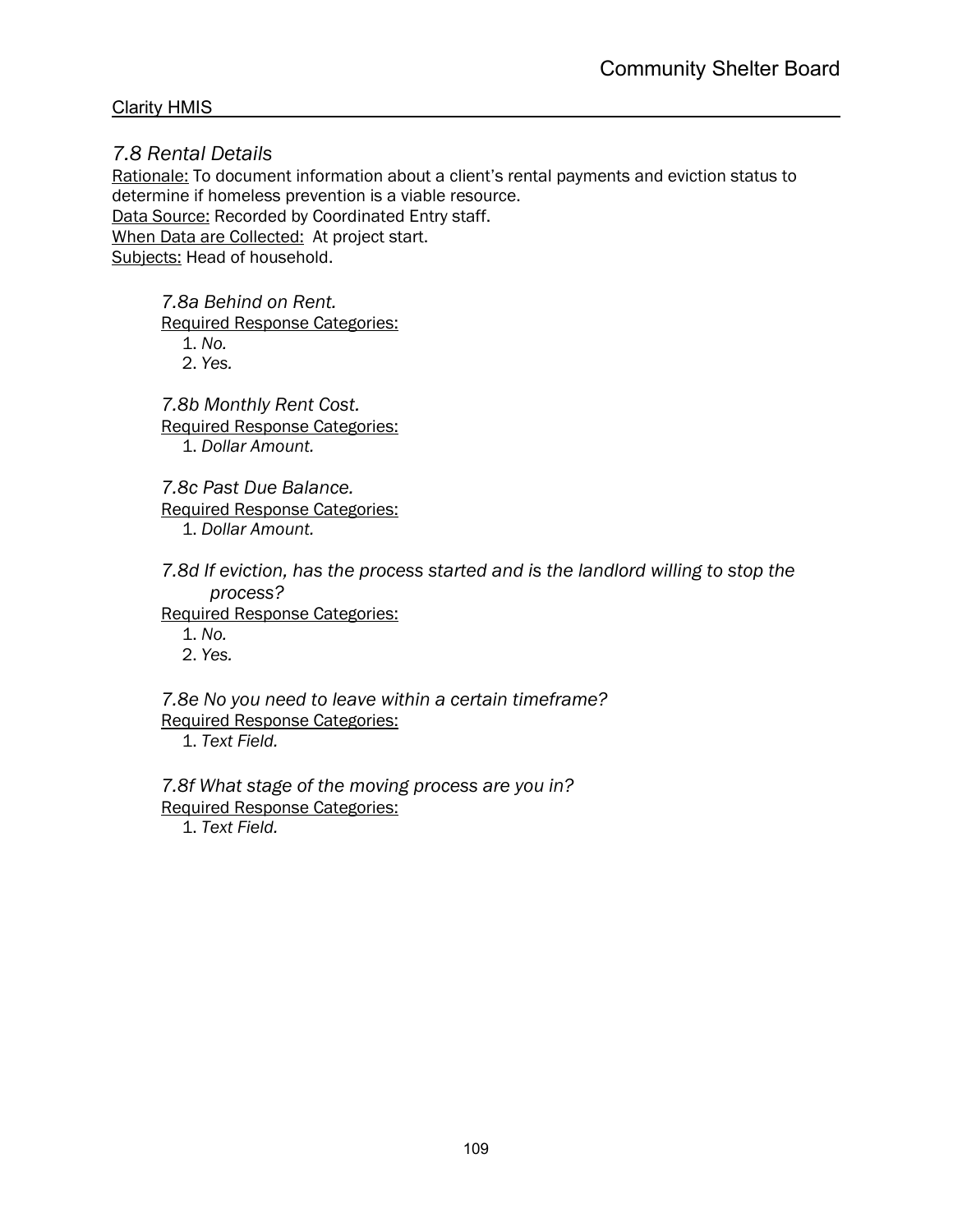# Clarity HMIS 8.0 Additional RRH Data Requirements

The following fields are collected during a client's referral to the Rapid Rehousing Pool. The intention of all elements is to assess and score the client's specific needs in order to create a prioritized list for client's seeking housing. Some data elements are duplicative of previously listed elements, but are listed here with specific wording found on the RRH assessment.

# *8.1 Case Manager Email.*

Subjects: Single Adults and Family Head of Household. Required Response Categories:

1. *Text Field.*

# *8.2 Emergency Shelter.*

Subjects: Single Adults and Family Head of Household.

Required Response Categories:

1. *Pick from a list of current Emergency Shelter Programs.*

# *8.3 Head of Household Email Address.*

Subjects: Single Adults and Family Head of Household.

Required Response Categories:

1. *Text Field.*

# *8.4 Head of Household Cell Phone Number.*

Subjects: Single Adults and Family Head of Household.

Required Response Categories:

1. *Text Field.*

# *8.5 Entry Date to Referring Agency.*

Subjects: Single Adults and Family Head of Household.

Required Response Categories:

1. *Date Field.*

*8.6 Amount of time homeless (in months) in last 12 months.* Subjects: Single Adults and Family Head of Household. Required Response Categories:

1. *Text Field.*

*8.7a Client/family member is Disabled.* Subjects: Single Adults and Family Head of Household. Required Response Categories:

- 1. *No.*
- 2. *Yes.*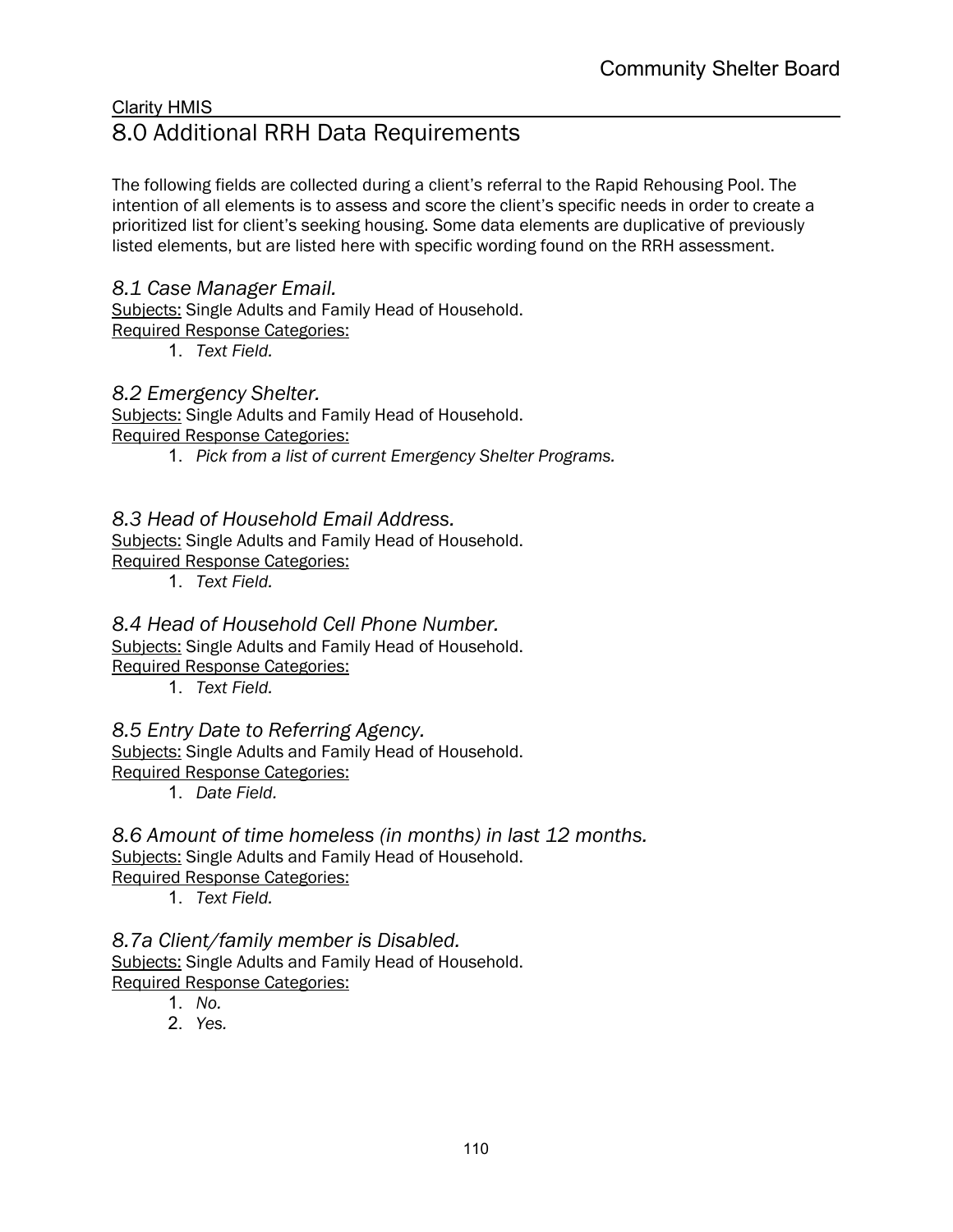*8.7b How many disabling conditions does the client/family members have that are severe ad persistent?*

Subjects: Single Adults and Family Head of Household.

Required Response Categories:

1. *1-11.*

*8.8a Has the client experienced physical, emotional, and/or sexual abuse in the last 6 months?*

Subjects: Single Adults and Family Head of Household. Required Response Categories:

- 1. *No.*
- 2. *Yes.*

*8.8b Last Occurrence of Domestic Violence.* Subjects: Single Adults Head of Household. Required Response Categories:

- 1. *Currently Fleeing.*
- 2. *Within 1-3 Months.*
- 3. *Within 4-6 Months.*

*8.9 Client has 2 or more severe service needs.* Subjects: Single Adults and Family Head of Household. Required Response Categories:

- 1. *No.*
- 2. *Yes.*

*8.10 How many felonies does the client have?* Subjects: Single Adults and Family Head of Household. Required Response Categories:

1. *1-11.*

*8.11 How many evictions does the client have?* Subjects: Single Adults and Family Head of Household. Required Response Categories:

1. *1-11.*

*8.12a Client has income.* Subjects: Single Adults Head of Household. Required Response Categories:

- 1. *No.*
- 2. *Yes.*
- 3. *Client doesn't know.*
- 4. *Client refused.*
- 5. *Data not collected.*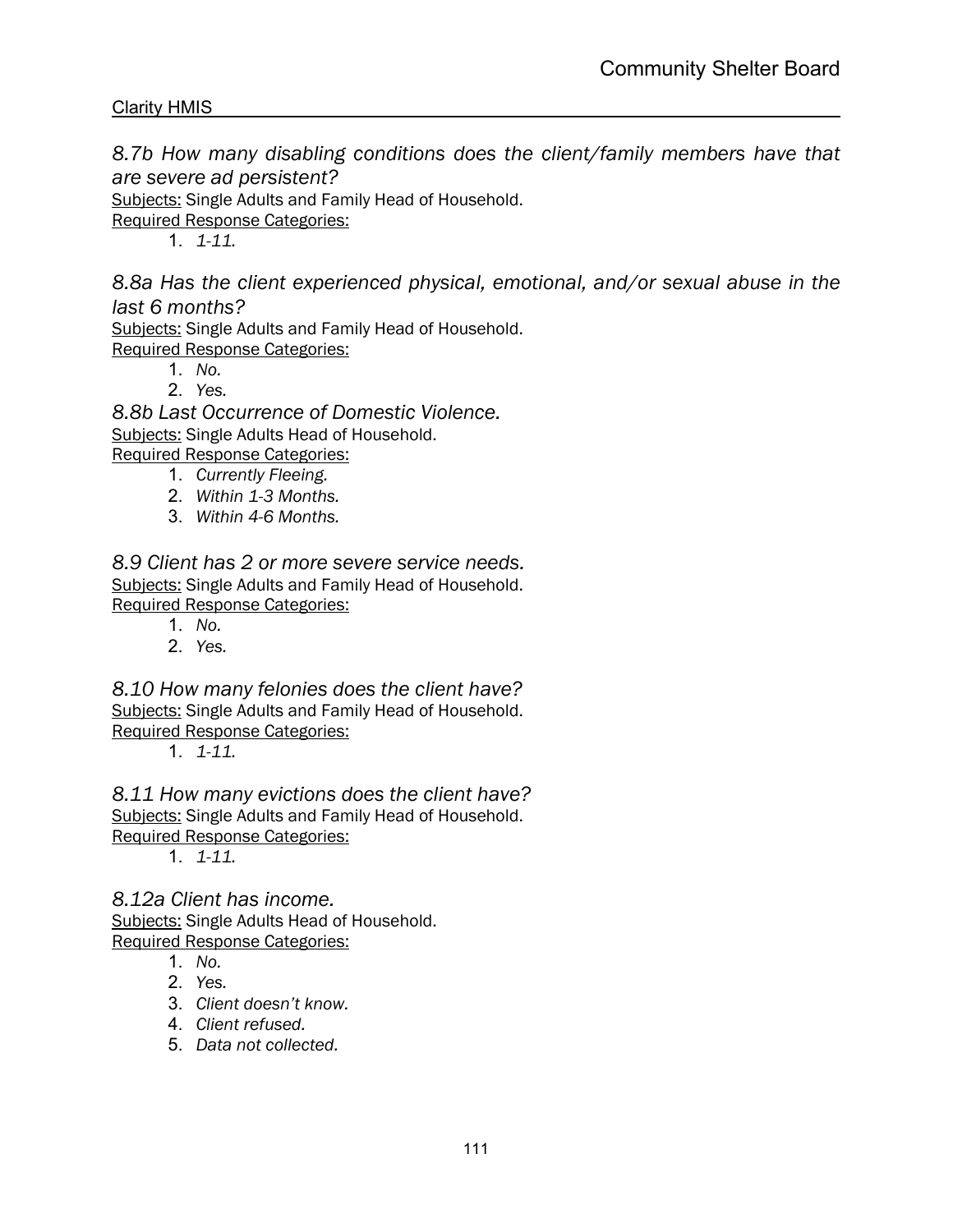*8.12b Family monthly income.*

Subjects: Family Head of Household. Required Response Categories:

1. *No Income.*

- 2. *\$1-\$500*
- 
- 3. *\$501-1000.*
- 4. *Over \$1000.*

*8.13 Client is a youth aged 18-24.* Subjects: Single Adults and Family Head of Household. Required Response Categories:

- 1. *No.*
- 2. *Yes.*

*8.14 Client/family member is currently pregnant.* Subjects: Single Adults and Family Head of Household. Required Response Categories:

- 1. *No.*
- 2. *Yes.*
- 3. *Client doesn't know.*
- 4. *Client refused.*
- 5. *Data not collected.*

*8.15 Client has lost stable housing because of violence in the home.* Subjects: Single Adults Head of Household. Required Response Categories:

1. *No.*

- 
- 2. *Yes.*

*8.16 Client has lost stable housing because of violence in the home.* Subjects: Single Adults and Family Head of Household. Required Response Categories:

- 1. *No.*
- 2. *Yes.*

*8.17 Client has lost stable housing because of unhealthy or abusive relationships.* Subjects: Single Adults and Family Head of Household.

Required Response Categories:

- 1. *No.*
- 2. *Yes.*

*8.18 Client has lost stable housing because of differences in religious or cultural beliefs.*

Subjects: Family Head of Household.

- 1. *No.*
- 2. *Yes.*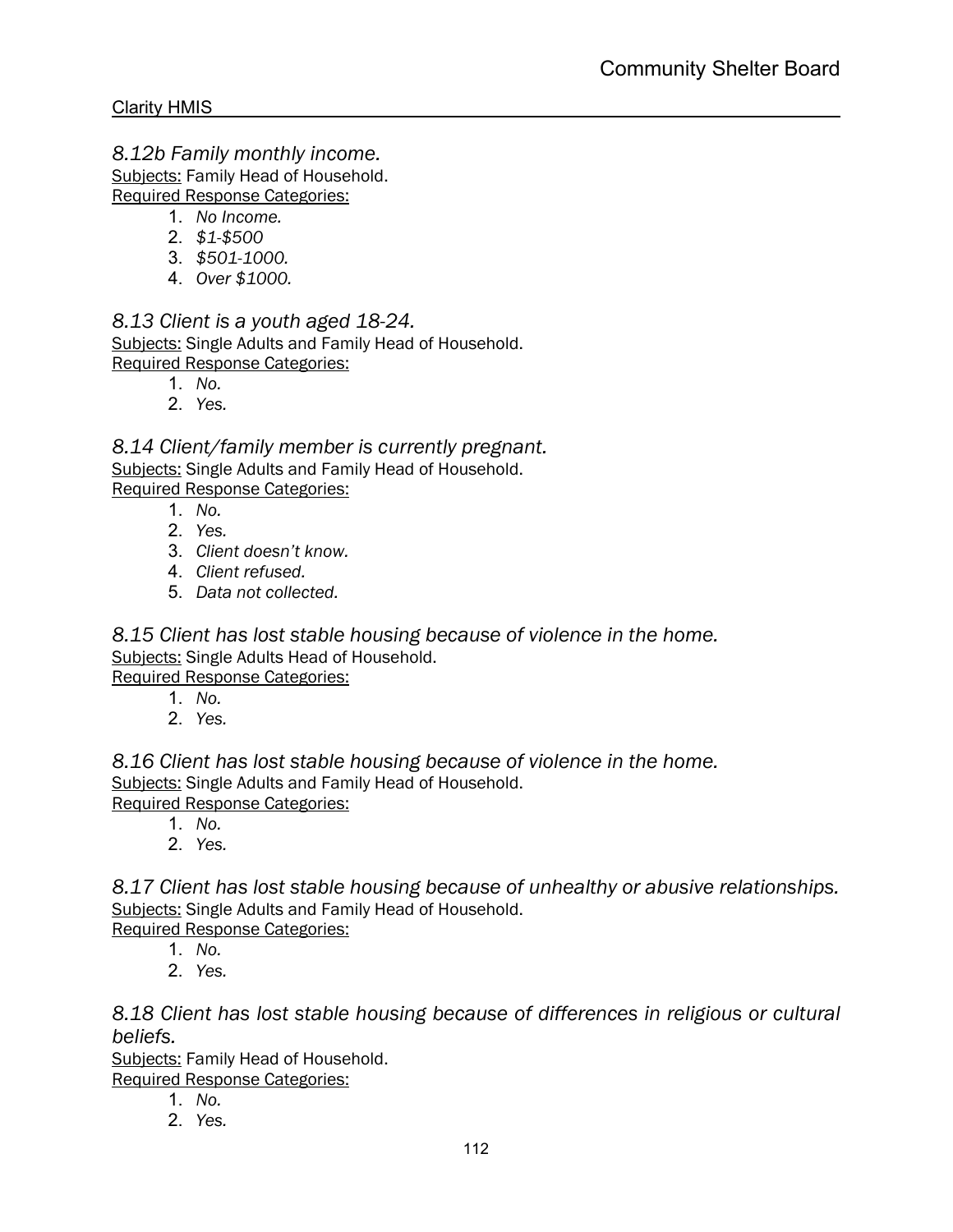*8.19 Since becoming homeless, client has been exploited, attacked, beaten, or robbed.*

Subjects: Family Head of Household.

Required Response Categories:

- 1. *No.*
- 2. *Yes.*

*8.20 Client is unsafely housed (experiencing human trafficking, violence, or exploitation).*

Subjects: Single Adults and Family Head of Household. Required Response Categories:

- 1. *No.*
- 2. *Yes.*

*8.21 Client is a Veteran not eligible for SSVF services.* Subjects: Single Adults Head of Household. Required Response Categories:

- 1. *No.*
- 2. *Yes.*

*8.22 Client had involvement with the juvenile justice system.* Subjects: Single Adults and Family Head of Household. Required Response Categories:

- 1. *No.*
- 2. *Yes.*
- 3. *Client doesn't know.*
- 4. *Client refused.*
- 5. *Data not collected.*

*8.23 Client had involvement with the foster care system/children services.* Subjects: Single Adults and Family Head of Household. Required Response Categories:

- 1. *No.*
- 2. *Yes.*
- 3. *Client doesn't know.*
- 4. *Client refused.*
- 5. *Data not collected.*

*8.24 Client identifies with the LGBTQIA+ community.* Subjects: Single Adults and Family Head of Household. Required Response Categories:

- 1. *No.*
- 2. *Yes.*
- 3. *Client doesn't know.*
- 4. *Client refused.*
- 5. *Data not collected.*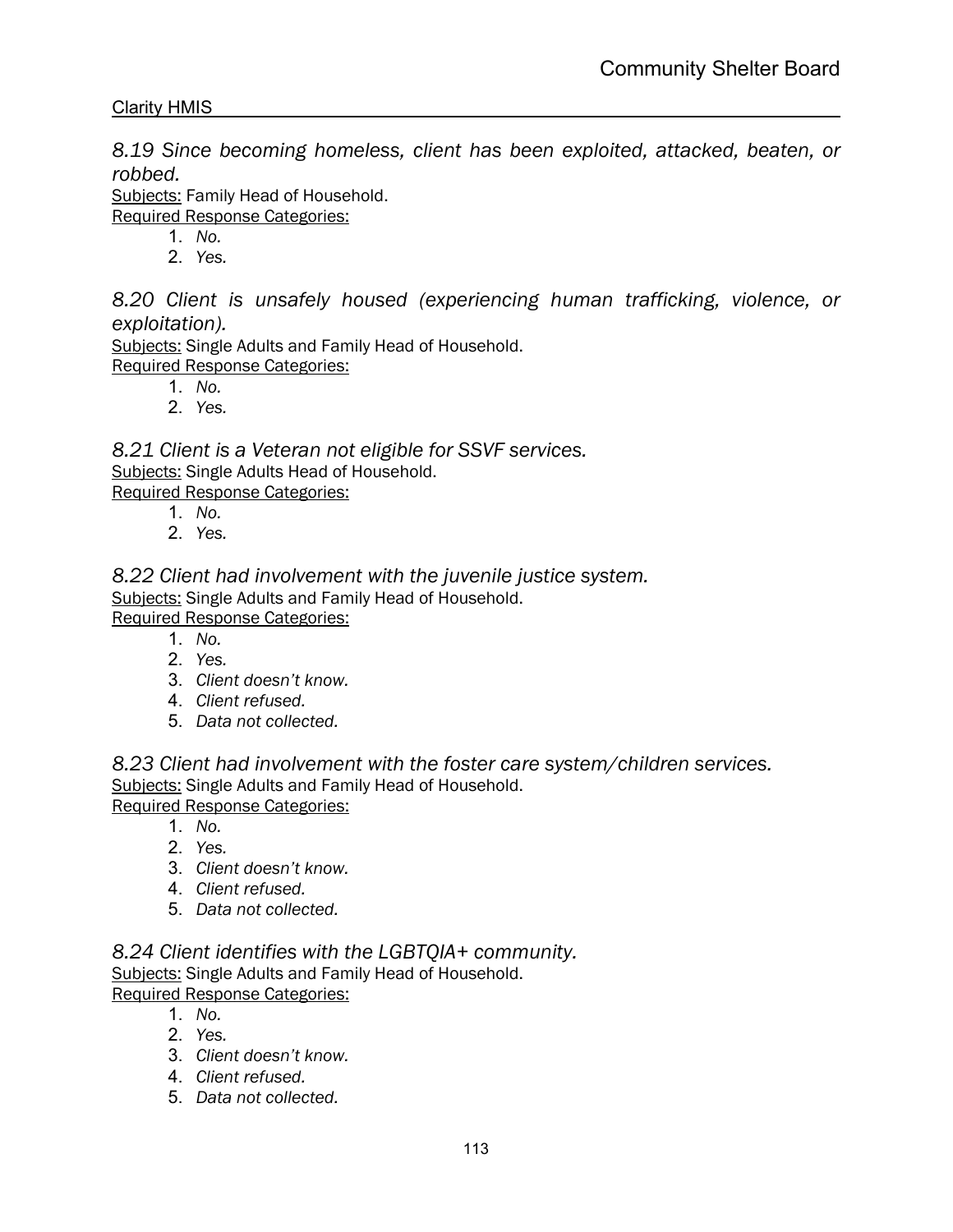*8.25 Client has no high school diploma.* Subjects: Single Adults and Family Head of Household. Required Response Categories:

- 1. *No.*
- 2. *Yes.*

*8.26 Client currently in school.* Subjects: Single Adults Head of Household. Required Response Categories:

- 1. *No.*
- 2. *Yes.*

*8.27a Client is a parenting youth.* Subjects: Single Adults Head of Household. Required Response Categories:

- 1. *No.*
- 2. *Yes.*

# *8.27b Number of children.*

Subjects: Single Adults Head of Household. Required Response Categories:

1. *1 – 6 or more.*

*8.28 Client is interested in job training, help finding a job, or other employmentrelated help.*

Subjects: Family Head of Household.

Required Response Categories:

- 1. *No.*
- 2. *Yes.*

*8.29a How many jobs has the client had in the past 2 years.*

Subjects: Family Head of Household.

Required Response Categories:

1. *0 – 6+*

*8.29b In the past 2 years, what is the longest stretch of time the client held the same job.*

Subjects: Family Head of Household. Required Response Categories:

- 1. *0-3 months.*
- 2. *3-5 months.*
- 3. *6+ months.*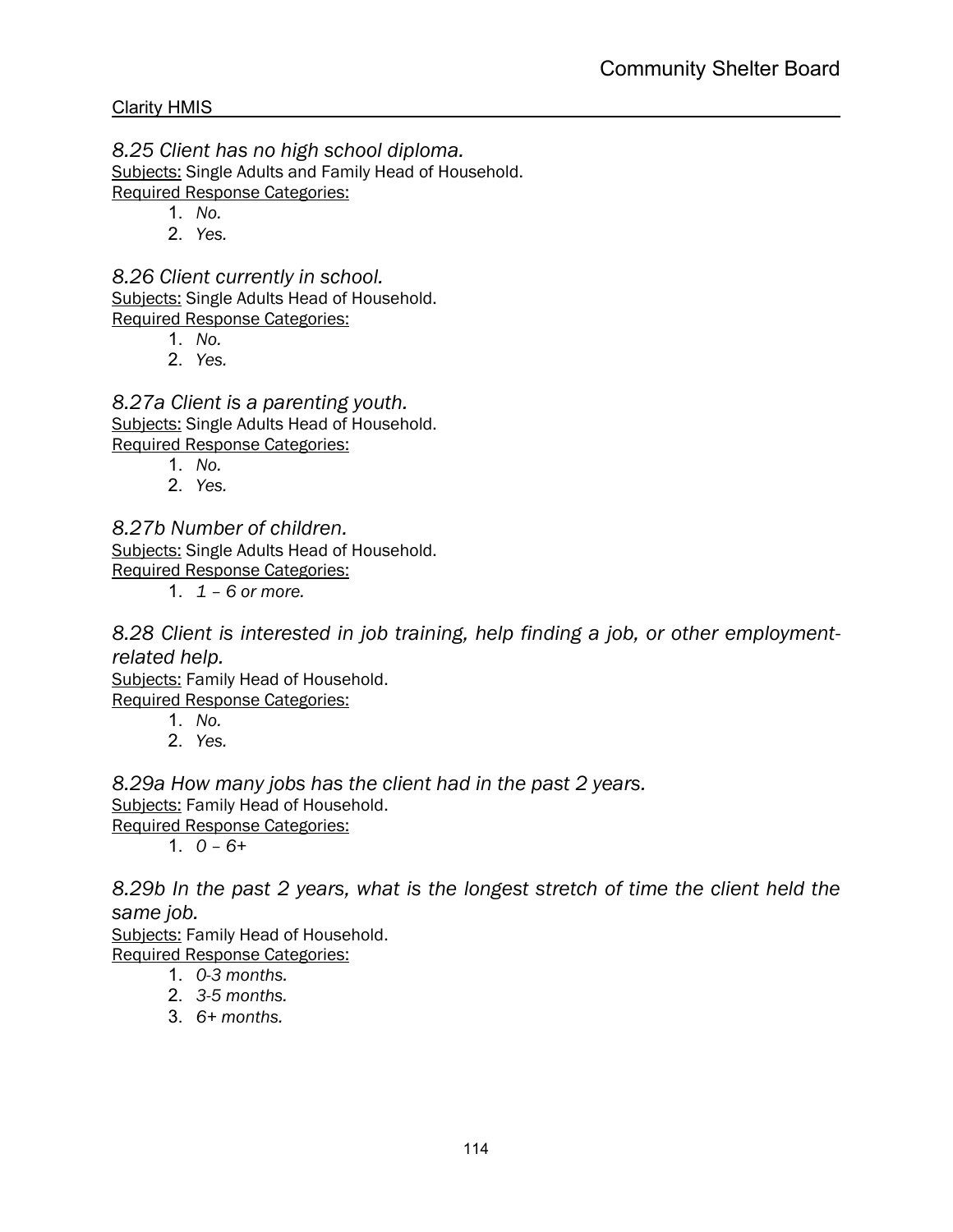*8.30 Does the family have any pets or service animals?* Subjects: Family Head of Household. Required Response Categories:

1. *No.*

2. *Yes.*

*8.31 Does the family have 3 or more children currently in their care?* Subjects: Family Head of Household. Required Response Categories:

- 1. *No.*
- 2. *Yes.*

*8.32 What is the minimum number of bedrooms needed?* Subjects: Family Head of Household. Required Response Categories:

1. *1 – 6+.*

*8.33a Does the family owe money to one or more prior landlords?* Subjects: Family Head of Household. Required Response Categories:

- 1. *No.*
- 2. *Yes.*

*8.33b Past Due Rent Balance.* Subjects: Family Head of Household. Required Response Categories:

1. *Dollar Amount.*

*8.34a Does the family owe money on any utilities?* Subjects: Family Head of Household. Required Response Categories:

- 1. *No.*
- 2. *Yes.*

*8.34b Past Due Utility Balance.* Subjects: Family Head of Household. Required Response Categories:

2. *Dollar Amount.*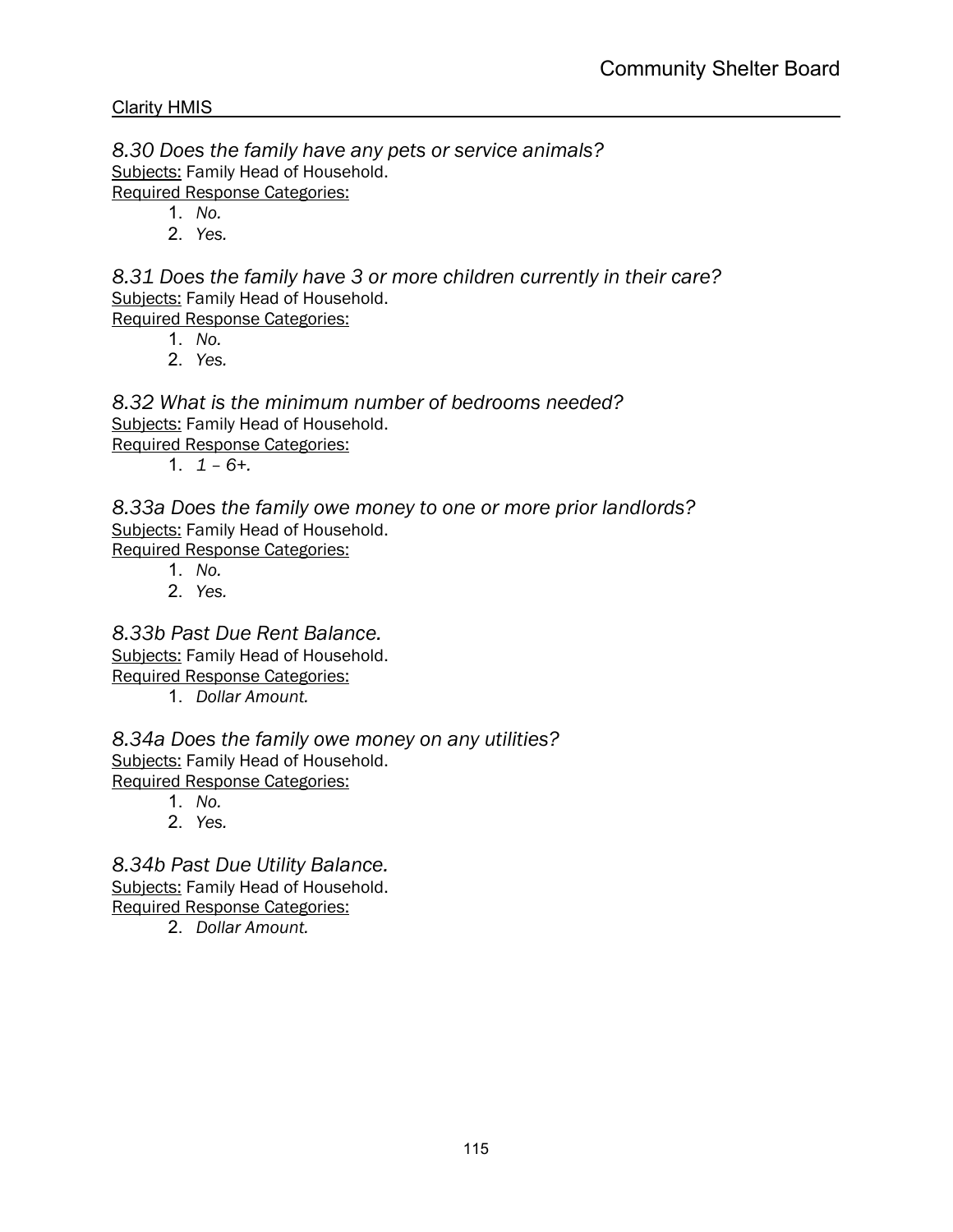# 9.0 Additional Prevention Data Requirements

### *9.1 Rental Evictions.*

Rationale: To collect information about a client's eviction history to determine housing barriers. Data Source: Client reported. Project staff.

When Collected: At Project Start.

Subjects: Head of Household.

## *9.1a Have You Ever Been Evicted?*

Required Response Categories:

- 1. *No.*
- 2. *Yes.*
- 3. *Client Doesn't Know.*
- 4. *Client Refused.*

#### *9.1b Evicted Within the Past 12 Months.*

#### Required Response Categories:

- 1. *No.*
- 2. *Yes.*
- 3. *Client Doesn't Know.*
- 4. *Client Refused.*

#### *9.1c Rental Evictions Within the Past 7 Years.*

Required Response Categories:

- 1. *4 or more prior rental evictions.*
- 2. *2-3 prior rental evictions.*
- 3. *1 prior rental eviction.*
- 4. *No prior rental eviction.*

# *9.2 Felony Criminal History.*

Rationale: To collect information about a client's criminal history to determine housing barriers. Data Source: Client reported. Project staff.

When Collected: At Project Start. Subjects: Head of Household.

- 1. *No.*
- 2. *Yes.*
- 3. *Client Doesn't Know.*
- 4. *Client Refused.*
- 5. *Data Not Collected.*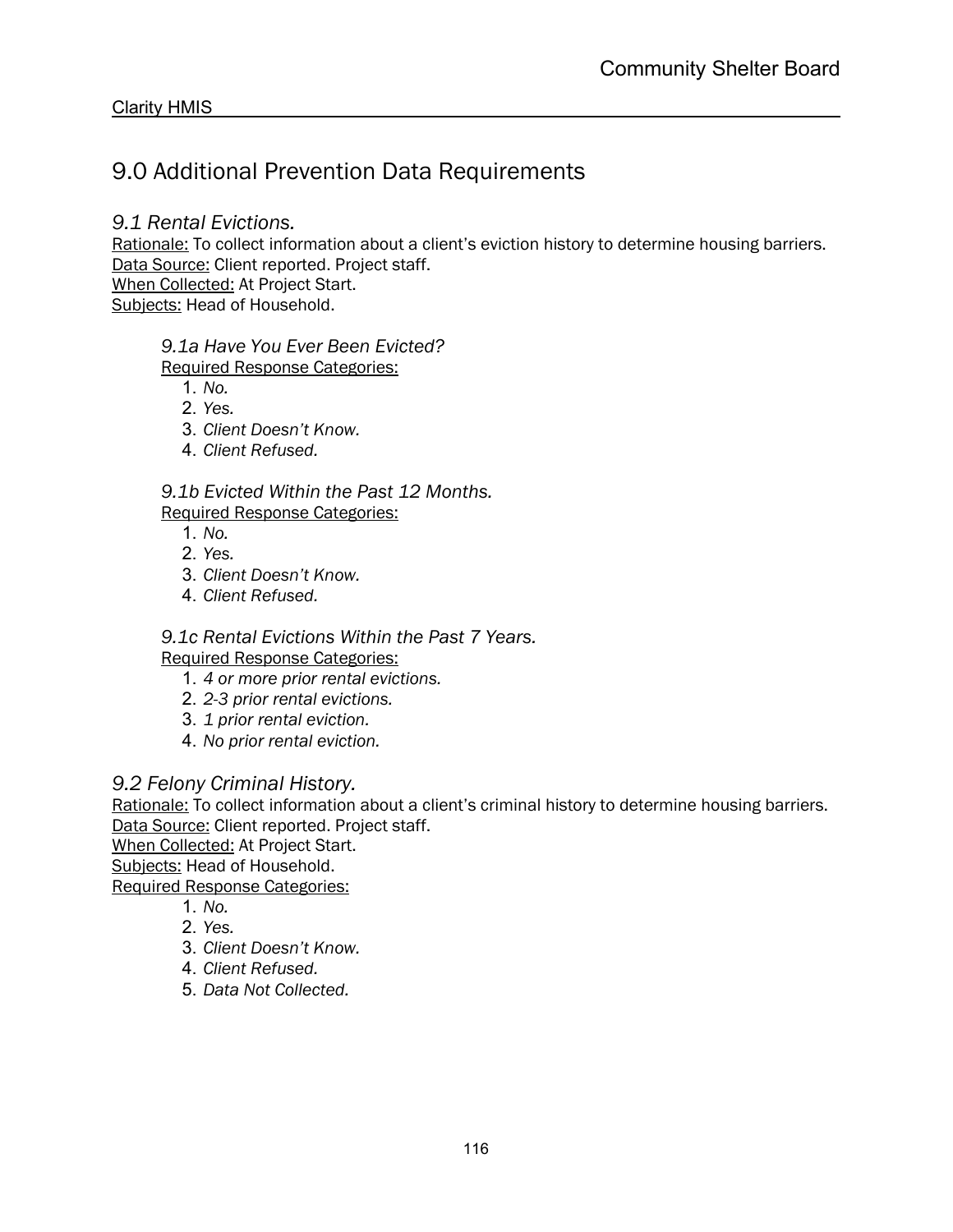### *9.3 Child Protective Services Involvement.*

Rationale: To document if Child Protective Services are involved in a client's case. Data Source: Client reported. Project staff. When Collected: At Project Start. Subjects: Head of Household.

Required Response Categories:

- 1. *No.*
- 2. *Yes.*
- 3. *Client Doesn't Know.*
- 4. *Client Refused.*
- 5. *Data Not Collected.*

# 10.0 USHS Data Requirements

#### *10.1 Transition Age Youth.*

Rationale: Indicates is a USHS Pool client is between the ages of 18-24. Data Source: Project staff. When Collected: At project start. Subjects: All clients. Required Response Categories:

- *1. No.*
- *2. Yes.*

#### *10.2 Responsible Provider.*

Rationale: Indicates the partner agency currently responsible for the USHS Pool client's housing plan.

Data Source: Project staff. When Collected: At project start.

Subjects: All clients.

- Required Response Categories:
	- *1. Pick from a list of current providers.*

### *10.3 USHS Assessment Invitation.*

Rationale: Indicates the dates a client is invited and submits a USHS vulnerability assessment. Data Source: Project staff. When Collected: At occurrence. Subjects: All clients.

*10.3a Date Invited to Submit Assessment.* Required Response Categories: *1. MM/DD/YYYY.*

*10.3b Date Assessment Submitted.* Required Response Categories: *1. MM/DD/YYYY.*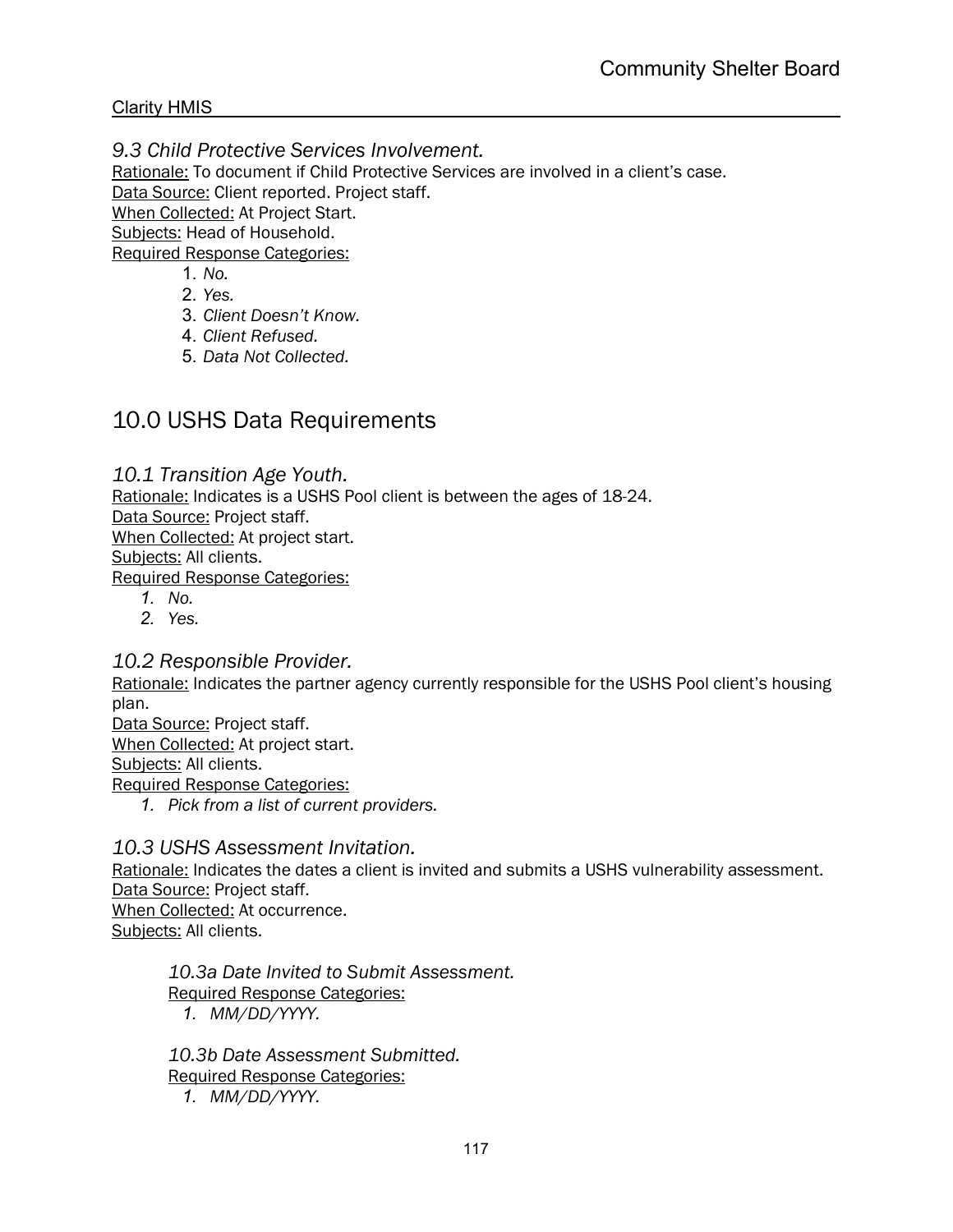*10.4 USHS File Invitation.* Rationale: Indicates the dates and status around a client's submitted USHS application. Data Source: Project staff. When Collected: At occurrence. Subjects: All clients.

*10.4a Invited to Submit File.*

Required Response Categories:

- *1. No.*
- *2. Yes.*

*10.4b Date Invited to Submit File.* Required Response Categories: *1. MM/DD/YYYY.*

*10.4c Date USHS File Submitted.* Required Response Categories:

*1. MM/DD/YYYY.*

*10.4d Date File Reviewed.* Required Response Categories:

*1. MM/DD/YYYY.*

*10.4e File Complete.*

Required Response Categories:

- *1. No.*
- *2. Yes.*

*10.5 Case Manager Email.*

Rationale: Indicates the email contact for the USHS Pool client's case manager.

Data Source: Project staff.

When Collected: At project start.

Subjects: All clients.

Required Response Categories:

*1. Unconstrained text field.*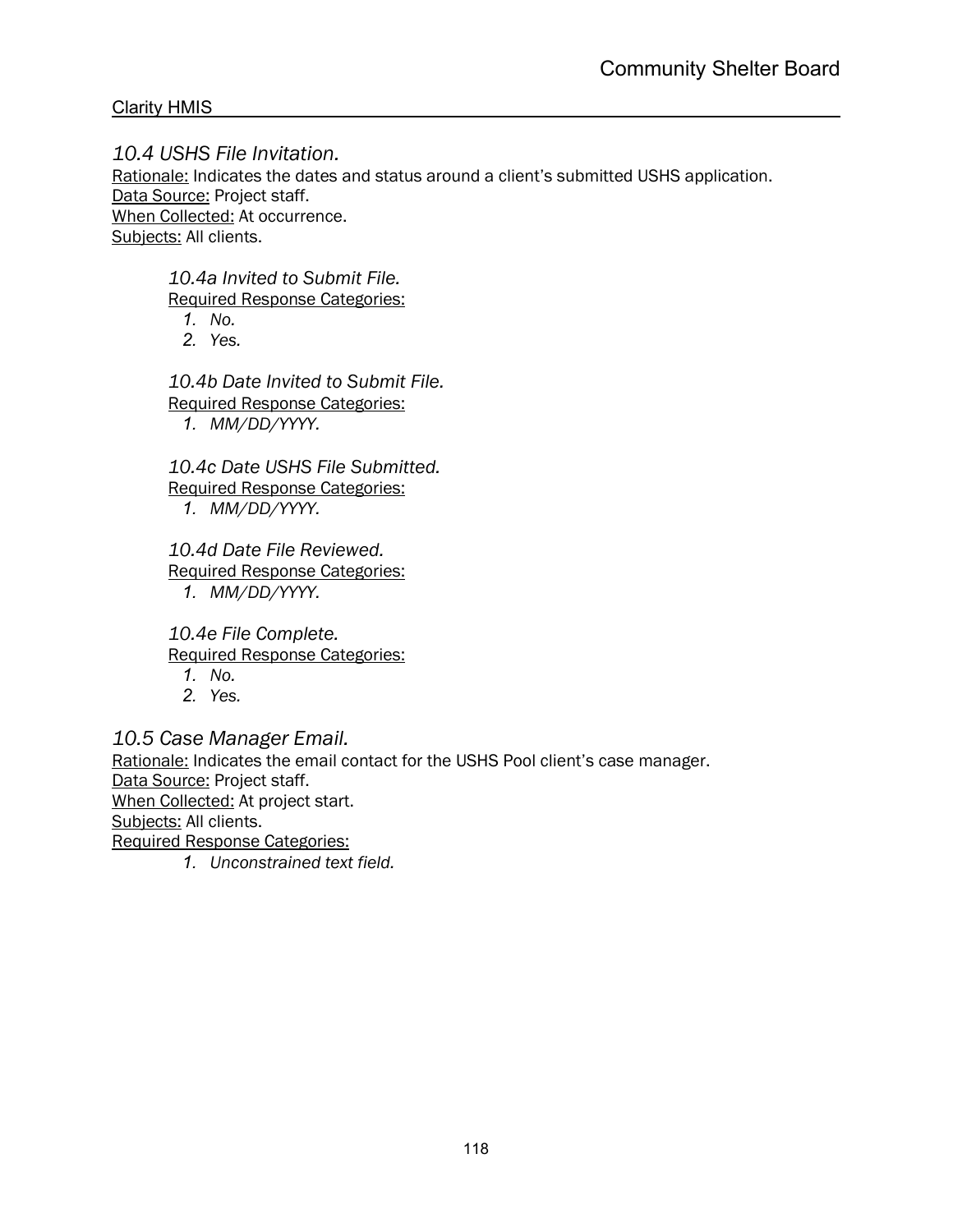*10.6 Priority Pool.* Rationale: Indicates the USHS Pool client's priority level. Data Source: Project staff. When Collected: At project start. Subjects: All clients. Required Response Categories:

- *1. HUD Chronic Homelessness.*
- *2. Long Period of Episodic Homelessness and Severe Service Needs.*
- *3. Homeless with Severe Service Needs.*
- *4. Homeless without Severe Service Needs – Low Priority.*
- *5. Homeless Coming from Transitional Housing – Lowest Prioirty.*
- *6. Transfer.*
- *7. Non-Homeless – USHS Not Responsible for Selection.*

#### *10.7 Date Entered into USHS Pool.*

Rationale: Indicates the date a client is officially entered into the USHS Pool. Data Source: Project staff. When Collected: At occurrence.

Subjects: All clients.

Required Response Categories:

*1. MM/DD/YYYY.*

#### *10.8 USHS Status.*

Rationale: Indicates the USHS Pool client's status and status updates. Data Source: Project staff. When Collected: At occurrence. Subjects: All clients.

*10.8a Current Status.*

Required Response Categories:

- *1. Active – invited to submit assessment.*
- *2. Active – invited to submit file.*
- *3. Active – in review.*
- *4. Active – incomplete.*
- *5. Active – in pool.*
- *6. Active – in referral.*
- *7. Inactive.*

*10.8b If Inactive, Reason.*

Required Response Categories:

*1. Unconstrained text field.*

*10.8c Status Update Date.* Required Response Categories: *1. MM/DD/YYYY.*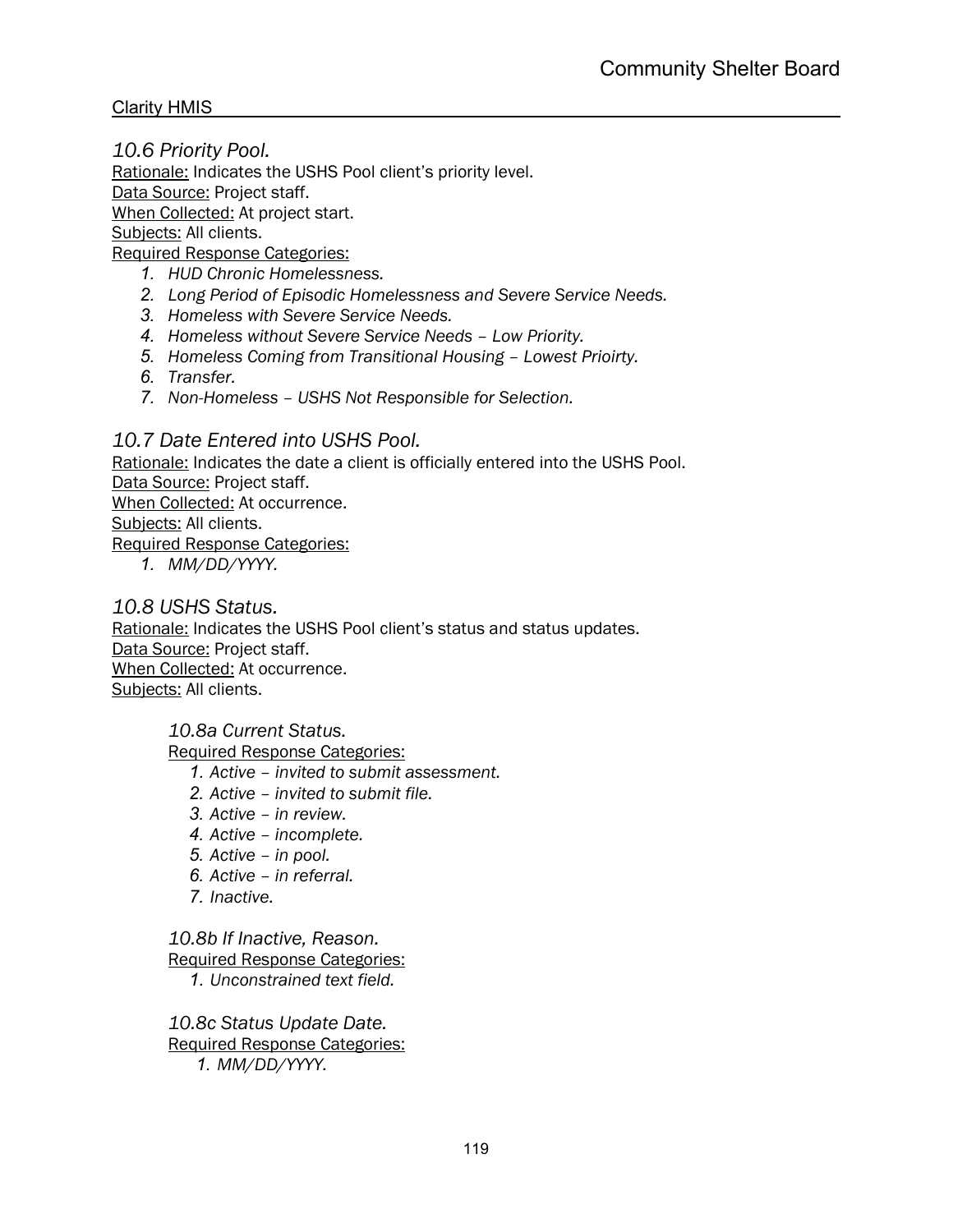*10.9 Program Referral 1.* Rationale: Indicates the USHS Pool client's program referral and outcome. Data Source: Project staff. When Collected: At occurrence. Subjects: All clients.

> *10.9a Program Referred To (1).* Required Response Categories:

*1. Select from list of current PSH projects.*

*10.9b Date Referred to Housing (1).*

Required Response Categories:

*1. MM/DD/YYYY.*

*10.9c Result of Referral (1).* Required Response Categories:

*1. Denied by Housing Provider.*

- *2. Refused by Applicant.*
- *3. Accepted.*
- *4. Pending.*

*10.10 Program Referral 2.*

Rationale: Indicates the USHS Pool client's program referral and outcome. Data Source: Project staff. When Collected: At occurrence. Subjects: All clients.

> *10.10a Program Referred To (2).* Required Response Categories: *1. Select from list of current PSH projects.*

*10.10b Date Referred to Housing (2).* Required Response Categories: *1. MM/DD/YYYY.*

*10.10c Result of Referral (2).* Required Response Categories:

*1. Denied by Housing Provider.*

- *2. Refused by Applicant.*
- *3. Accepted.*

*4. Pending.*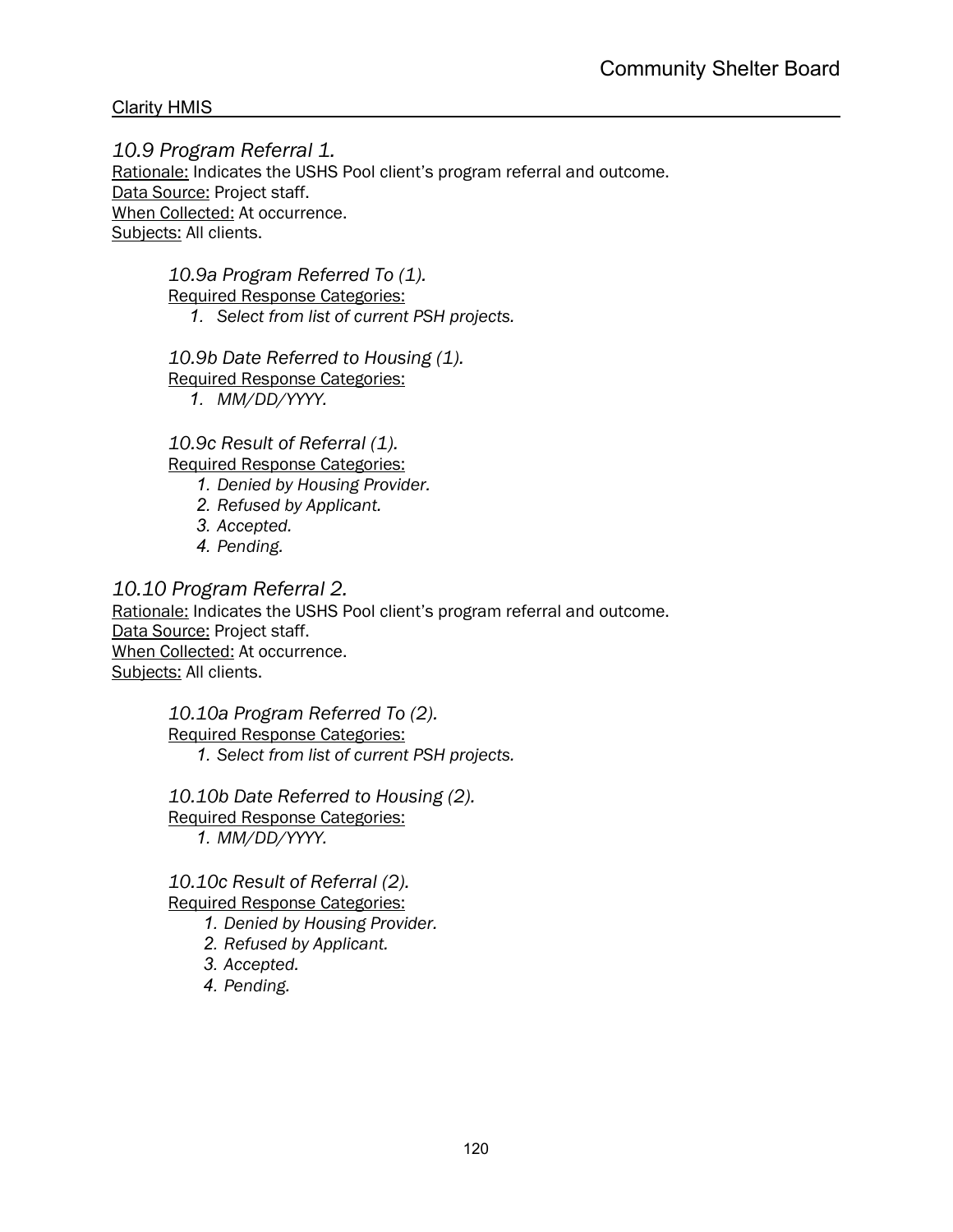# *10.11 File Expiration Date.*

Rationale: Indicates the date a client's USHS application expires without action. Data Source: Project staff. When Collected: At occurrence. Subjects: All clients. Required Response Categories:

*1. MM/DD/YYYY.*

#### *10.12 Result of Application.*

Rationale: Indicates the final result of a client's USHS application. Data Source: Project staff. When Collected: At project exit. Subjects: All clients. Required Response Categories:

- *1. Never Referred.*
- *2. Unable to be housed at this Time.*
- *3. Successfully Housed via USHS.*

*10.13 Housing Program.*

Rationale: Indicates the housing program the USHS client is accepted into.

Data Source: Project staff.

When Collected: At project exit.

Subjects: All clients.

Required Response Categories:

*1. Select from list of current PSH projects.*

#### *10.14 Date Client Housed.*

Rationale: Indicates the date a USHS client enters a PSH housing program. Data Source: Project staff. When Collected: At project exit. Subjects: All clients.

Required Response Categories:

*1. MM/DD/YYYY.*

#### *10.15 Physical Health.*

Rationale: Indicates the client's physical healthy quality for USHS prioritization.

Data Source: Project staff.

When Collected: During Severity of Service Needs Assessment.

#### Subjects: All clients.

- *1. No Impairment [A].*
- *2. Minor or temporary health problems [B].*
- *3. Stable significant medical or physical issue(s), or chronic medical condition(s) that is being managed [C].*
- *4. Chronic medical condition(s) that is not well-managed or significant physical impairment(s) [D].*
- *5. Totally neglectful of physical health, extremely impaired by condition(s), serious health condition(s) [E].*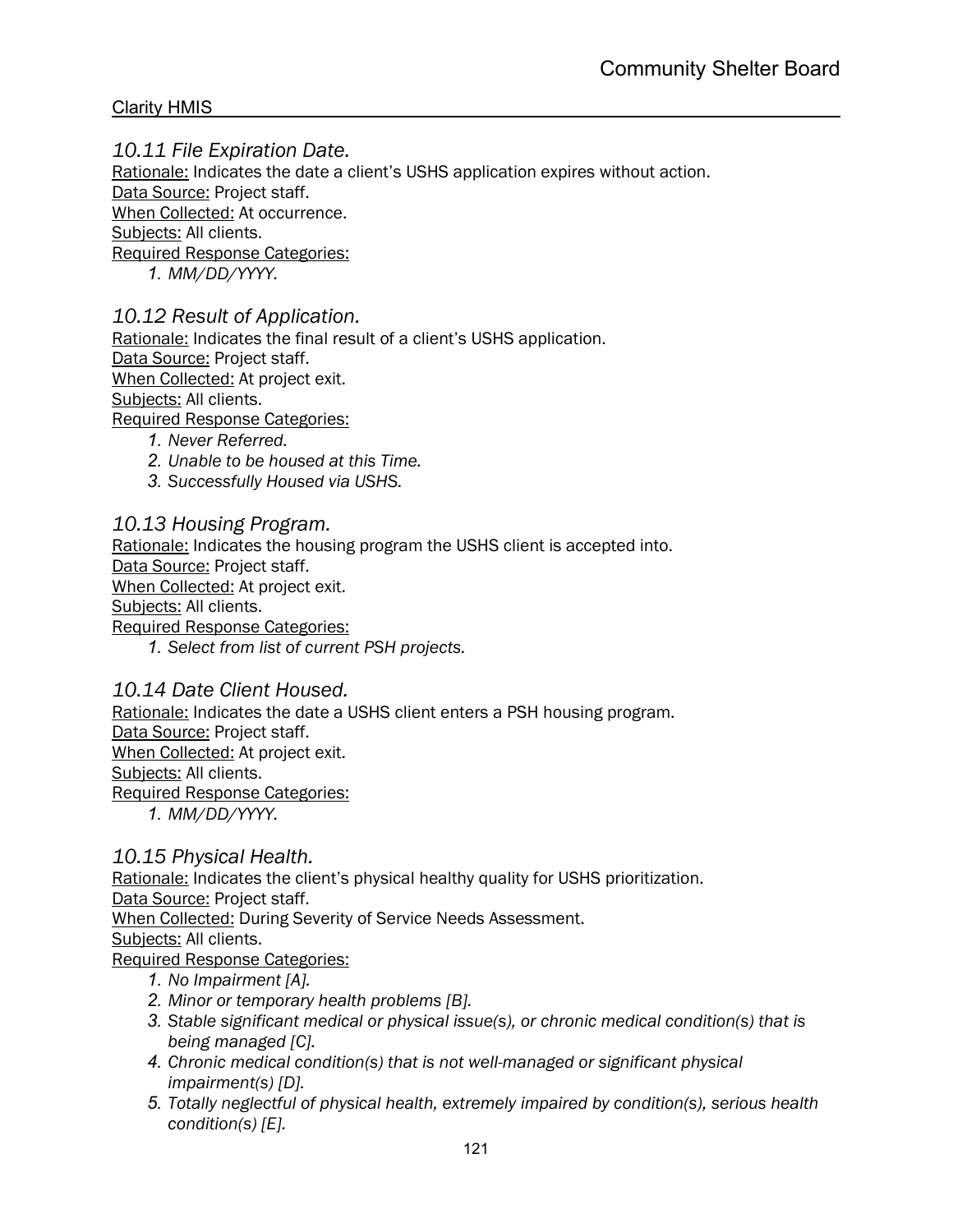*10.16 Mental, Behavioral and Developmental Health.*

Rationale: Indicates the client's mental, behavioral, and developmental healthy quality for USHS prioritization.

Data Source: Project staff.

When Collected: During Severity of Service Needs Assessment.

Subjects: All clients.

Required Response Categories:

- *1. No MH issues [A].*
- *2. Mild MH issues [B].*
- *3. Moderate MH issues [C].*
- *4. High MH issues [D].*
- *5. Severe MH issues [E].*

## *10.17 Substance Use.*

Rationale: Indicates the client's substance use for USHS prioritization.

Data Source: Project staff.

When Collected: During Severity of Service Needs Assessment.

Subjects: All clients.

Required Response Categories:

- *1. No or non-problematic substance use [A].*
- *2. Mild substance use [B].*
- *3. Moderate substance use [C].*
- *4. High substance use [D].*
- *5. Severe substance use [E].*

*10.18 High Utilization of Crisis or Emergency Services to Meet Basic Needs.*

Rationale: Indicates the client's dependence on system resources for USHS prioritization. Data Source: Project staff.

When Collected: During Severity of Service Needs Assessment.

Subjects: All clients.

Required Response Categories:

- *1. No utilization [A].*
- *2. Mild utilization [C].*
- *3. Moderate utilization [F].*
- *4. High utilization [G].*
- *5. Severe utilization [H].*

# *10.19 Vulnerability to Victimization.*

Rationale: Indicates the client's victimization vulnerability for USHS prioritization.

Data Source: Project staff.

When Collected: During Severity of Service Needs Assessment.

Subjects: All clients.

- *1. No evidence of vulnerability [A].*
- *2. Evidence of mild vulnerability[C].*
- *3. Evidence of moderate vulnerability [F].*
- *4. Evidence of high vulnerability [G].*
- *5. Evidence of severe vulnerability [H].*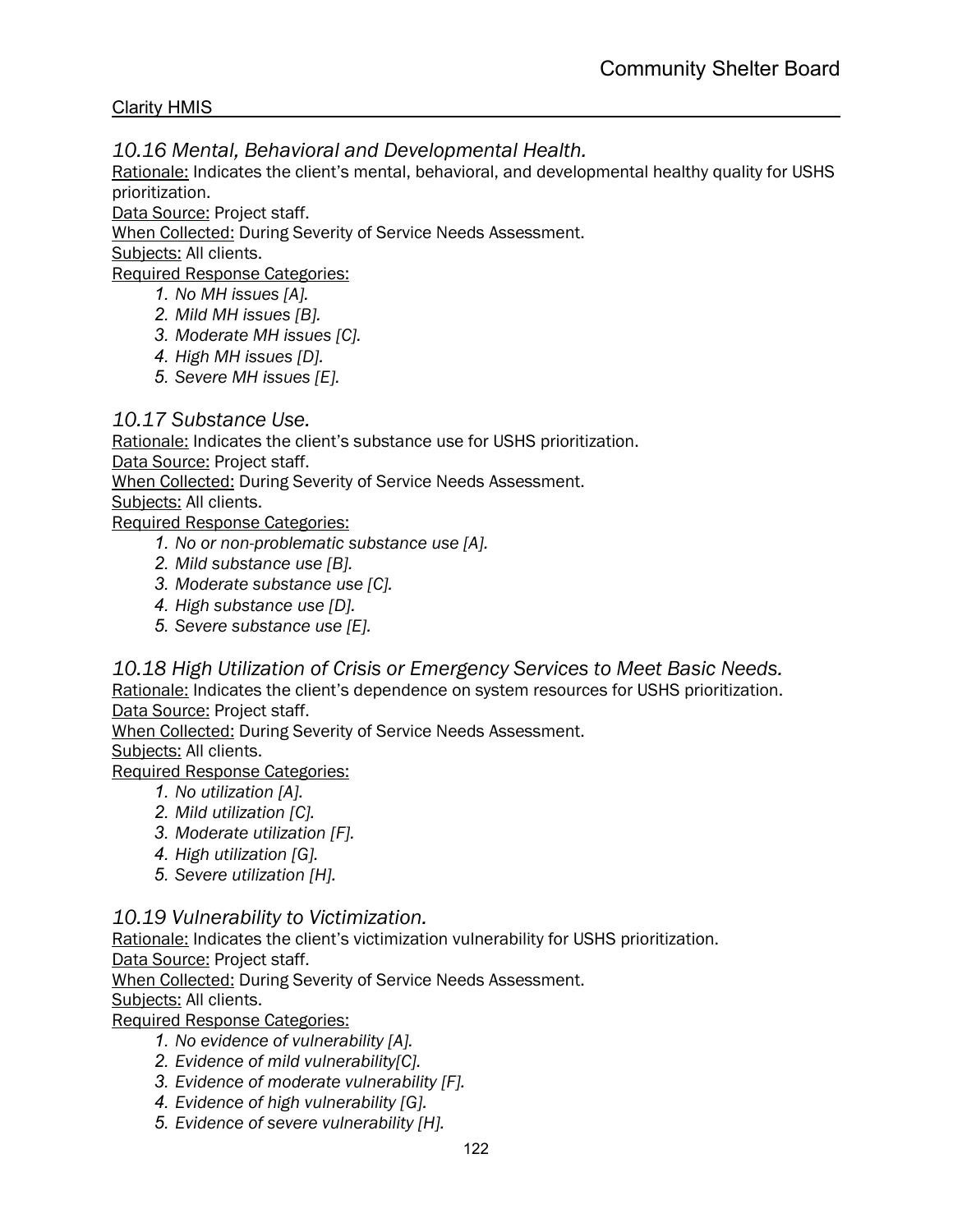*10.20 Vulnerability to Illness or Death.*

Rationale: Indicates the client's vulnerability to illness or death for USHS prioritization. Data Source: Project staff.

When Collected: During Severity of Service Needs Assessment.

Subjects: All clients.

Required Response Categories:

- *1. Has none of the identified risk factors [A].*
- *2. Has 1 of the identified risk factors [C].*
- *3. Has 2 of the identified risk factors [F].*
- *4. Has 3 of the identified risk factors [G].*
- *5. Has 4 or more of the identified risk factors [H].*

#### *10.21 Barriers to Housing/Risk of Continued Homelessness.*

Rationale: Indicates the client's barriers to sustainable housing for USHS prioritization. Data Source: Project staff.

When Collected: During Severity of Service Needs Assessment.

Subjects: All clients.

Required Response Categories:

- *1. Has none of the identified risk factors [A].*
- *2. Has 1 of the identified risk factors [C].*
- *3. Has 2 of the identified risk factors [F].*
- *4. Has 3 of the identified risk factors [G].*
- *5. Has 4 or more of the identified risk factors [H].*

## *10.22 Other Risk Factors Determined by The Community That Are Based on Severity of Service Needs.*

Rationale: Indicates the client's other community-identified risk factors for USHS prioritization. Data Source: Project staff.

When Collected: During Severity of Service Needs Assessment.

Subjects: All clients.

- *1. Has none of the identified risk factors [A].*
- *2. Has 1 of the identified risk factors [C].*
- *3. Has 2 of the identified risk factors [F].*
- *4. Has 3 of the identified risk factors [G].*
- *5. Has 4 or more of the identified risk factors [H].*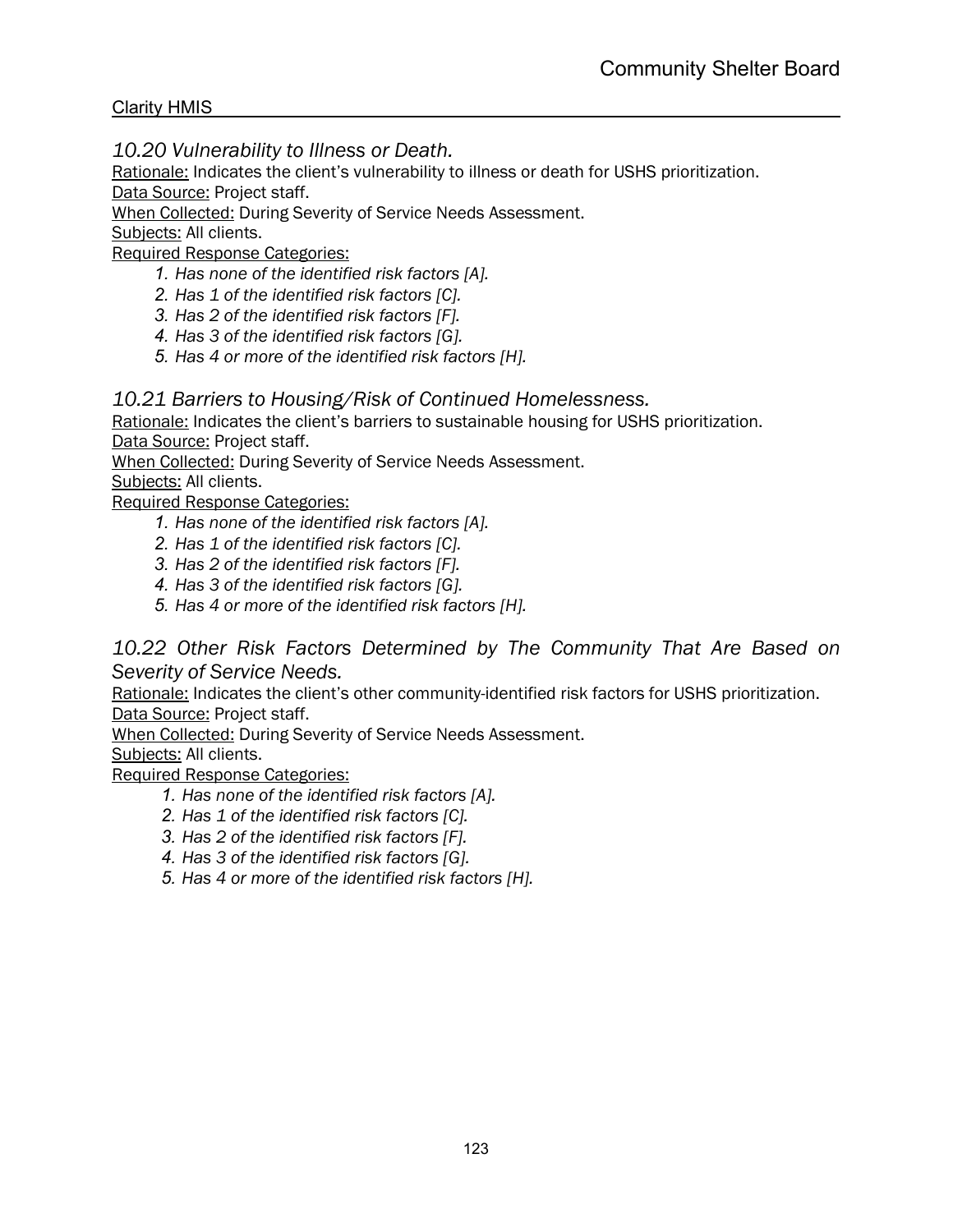#### *10.23 Special Populations.*

Rationale: Indicates if the client is part of targeted special populations for USHS prioritization. Data Source: Project staff.

When Collected: During Severity of Service Needs Assessment.

Subjects: All clients.

Required Response Categories (check all that apply):

- *1. Homeless for the past 12 months without a break.*
- *2. Has 4 episodes of homelessness with 3 years totaling at least 12 months.*
- *3. Veteran.*
- *4. Transition Age Youth.*
- *5. Fleeing Domestic Violence.*
- *6. Invited via Case Conference.*
- *7. None of the Above.*

# 11.0 DCA Data Requirements

#### *11.1 DCA Need Provider.*

Rationale: To document the agency that submitted the DCA request.

Data Source: Project staff.

When Collected: At project start.

Subjects: Head of Household.

Required Response Categories:

*1. Select from a picklist of current providers.*

#### *11.2 Household Size.*

Rationale: To document the household size of the family requesting DCA assistance. Data Source: Project staff.

When Collected: At project start.

Subjects: Head of Household.

Required Response Categories:

*1. Integer.*

#### *11.3 Household Income.*

Rationale: To document the total income of the family requesting DCA assistance. Data Source: Project staff. When Collected: At project start. Subjects: Head of Household. Required Response Categories: *1. Dollar Amount.*

*11.4 Unit Zip Code.*

Rationale: To document the zip code in which the DCA unit resides. Data Source: Project staff. When Collected: At project start. Subjects: Head of Household. Required Response Categories:

*1. Integer.*